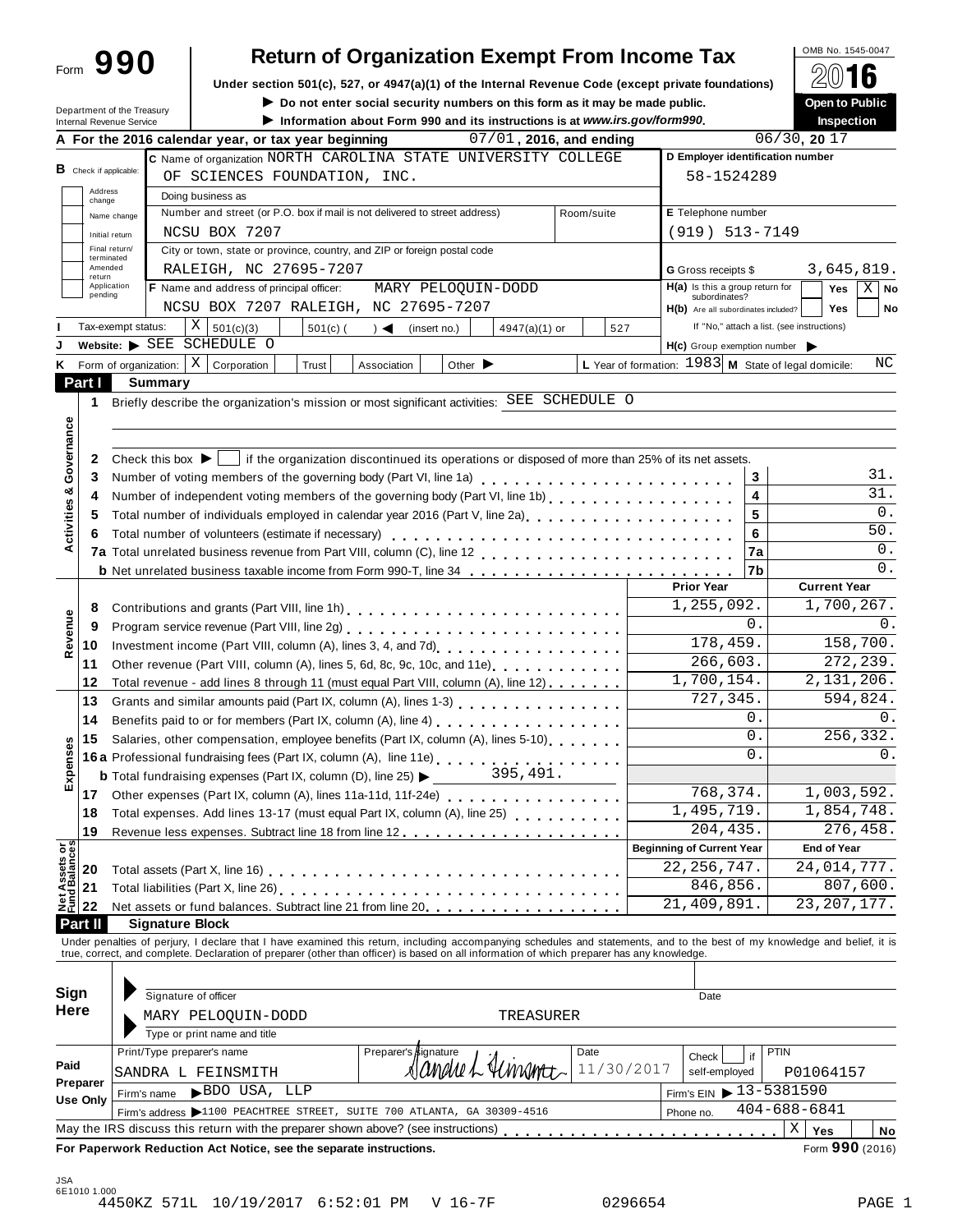## Form **8868**

## **Application for Automatic Extension of Time To File an Exempt Organization Return** (Rev. January 2017) OMB No. 1545-1709

Department of the Treasury<br>Department of the Treasury<br>Internal Revenue Service **CONFICE 1999 File a separate application for each return.**<br>Internal Revenue Service **CONFICE 1999 File a separate application for each return.** 

**Electronic filing** *(e-file)***.** You can electronically file Form 8868 to request a 6-month automatic extension of time to file any of the forms listed below with the exception of Form 8870, Information Return for Transfers Associated With Certain Personal Benefit Contracts, for which an extension request must be sent to the IRS in paper format (see instructions). For more details on the electronic filing of this form, visit *www.irs.gov/efile*, click on Charities & Non-Profits, and click on *e-file* for *Charities and Non-Profits.*

#### **Automatic 6-Month Extension of Time.** Only submit original (no copies needed).

All corporations required to file an income tax return other than Form 990-T (including 1120-C filers), partnerships, REMICs, and trusts must use Form 7004 to request an extension of time to file income tax returns.

|                                                                                                                    | Enter filer's identifying number, see instructions |
|--------------------------------------------------------------------------------------------------------------------|----------------------------------------------------|
| Name of exempt organization or other filer, see instructions.                                                      | Employer identification number (EIN) or            |
| OF SCIENCES FOUNDATION, INC.                                                                                       | 58-1524289                                         |
| Number, street, and room or suite no. If a P.O. box, see instructions.<br>NCSU BOX 7207                            | Social security number (SSN)                       |
| City, town or post office, state, and ZIP code. For a foreign address, see instructions.<br>RALEIGH, NC 27695-7207 | .                                                  |
|                                                                                                                    | NORTH CAROLINA STATE UNIVERSITY COLLEGE            |

Enter the Return Code for the return that this application is for (file a separate application for each return)  $\ldots$   $\ldots$   $\ldots$   $\ldots$  $\begin{array}{c|c} 0 & 1 \end{array}$ 

| Application                              | Return | <b>Application</b>                | Return |
|------------------------------------------|--------|-----------------------------------|--------|
| <b>Is For</b>                            | Code   | <b>Is For</b>                     | Code   |
| Form 990 or Form 990-EZ                  | 01     | Form 990-T (corporation)          | 07     |
| Form 990-BL                              | 02     | Form 1041-A                       | 08     |
| Form 4720 (individual)                   | 03     | Form 4720 (other than individual) | 09     |
| Form 990-PF                              | 04     | Form 5227                         | 10     |
| Form 990-T (sec. 401(a) or 408(a) trust) | 05     | Form 6069                         | 11     |
| Form 990-T (trust other than above)      | 06     | Form 8870                         | 12     |

 $\bullet$  The books are in the care of  $\triangleright$  MARY PELOQUIN-DODD

Telephone No.  $\triangleright$  919 513-7149<br>If the experiments of the state of the state of the state of the limit of  $\cdot$ If the organization does not have an office or place of business in the United States, check this box  $\Box$ If this is for a Group Return, enter the organization's four digit Group Exemption Number (GEN)  $\overline{\phantom{a}}$  for the organization's four digit Group Exemption Number (GEN) . If this is for the whole group, check this box  $\Box$ . If it is for part of the group, check this box  $\Box$  and attach

a list with the names and EINs of all members the extension is for.

**1** I request an automatic 6-month extension of time until \_\_\_\_\_\_\_\_\_\_ for the organization named above. The extension is for the organization's return for:  $05/15$ , 2018, to file the exempt organization return

|                | calendar year 20 ____ or<br>tax year beginning<br>07/01, 2016, and ending<br>$06/30$ , 20 17.                                                |                    |  |       |
|----------------|----------------------------------------------------------------------------------------------------------------------------------------------|--------------------|--|-------|
| $\overline{2}$ | If the tax year entered in line 1 is for less than 12 months, check reason:<br>Initial return<br>Final return<br>Change in accounting period |                    |  |       |
|                | 3a If this application is for Forms 990-BL, 990-PF, 990-T, 4720, or 6069, enter the tentative tax, less any                                  |                    |  |       |
|                | nonrefundable credits. See instructions.                                                                                                     | $3a$   $$$         |  | 0.    |
| b              | If this application is for Forms 990-PF, 990-T, 4720, or 6069, enter any refundable credits and                                              |                    |  |       |
|                | estimated tax payments made. Include any prior year overpayment allowed as a credit.                                                         | $3b$ $\frac{1}{3}$ |  | $0$ . |
|                | Balance due. Subtract line 3b from line 3a. Include your payment with this form, if required, by using EFTPS                                 |                    |  |       |
|                | (Electronic Federal Tax Payment System). See instructions.                                                                                   | $3c$   $$$         |  | $0$ . |
|                |                                                                                                                                              |                    |  |       |

**Caution.** If you are going to make an electronic funds withdrawal (direct debit) with this Form 8868, see Form 8453-EO and Form 8879-EO for payment instructions.

**For Privacy Act and Paperwork Reduction Act Notice, see instructions.** Form **8868** (Rev. 1-2017)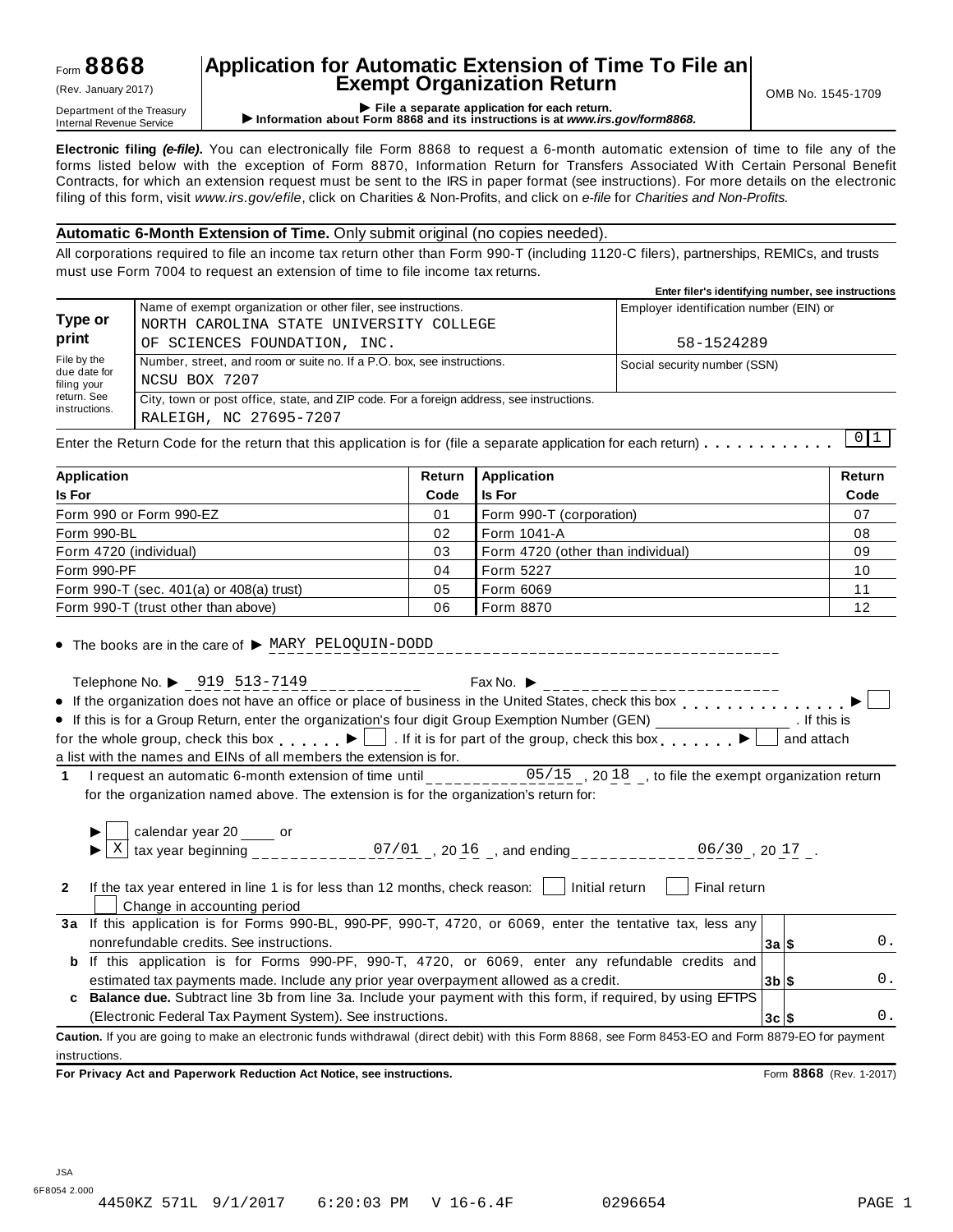|  | NORTH CAROLINA STATE UNIVERSITY COLLEGE | 58-1524289 |
|--|-----------------------------------------|------------|

|            | Form 990 (2016)                                                                                                                                                                                                   | Page 2                     |
|------------|-------------------------------------------------------------------------------------------------------------------------------------------------------------------------------------------------------------------|----------------------------|
|            | Part III<br><b>Statement of Program Service Accomplishments</b>                                                                                                                                                   |                            |
|            | Briefly describe the organization's mission:                                                                                                                                                                      |                            |
| 1          | PROVIDE FINANCIAL SUPPORT FOR ALL TYPES OF EDUCATION AND RESEARCH                                                                                                                                                 |                            |
|            | WITHIN THE COLLEGE OF SCIENCES AT NORTH CAROLINA STATE UNIVERSITY.                                                                                                                                                |                            |
|            |                                                                                                                                                                                                                   |                            |
|            |                                                                                                                                                                                                                   |                            |
|            | 2 Did the organization undertake any significant program services during the year which were not listed on the<br>If "Yes," describe these new services on Schedule O.                                            | $X \mid No$<br>Yes         |
|            | 3 Did the organization cease conducting, or make significant changes in how it conducts, any program                                                                                                              | $x \mid N$ o<br><b>Yes</b> |
| 4          | If "Yes," describe these changes on Schedule O.<br>Describe the organization's program service accomplishments for each of its three largest program services, as measured by                                     |                            |
|            | expenses. Section $501(c)(3)$ and $501(c)(4)$ organizations are required to report the amount of grants and allocations to others,<br>the total expenses, and revenue, if any, for each program service reported. |                            |
|            | $(1, 3, 5, 6, 7)$ (Expenses \$1,356,794. including grants of \$594,824. ) (Revenue \$<br>4a (Code:<br>PROVIDES FINANCIAL SUPPORT FOR ALL TYPES OF EDUCATION AND RESEARCH                                          |                            |
|            | WITHIN THE COLLEGE OF SCIENCES AT NORTH CAROLINA STATE UNIVERSITY.                                                                                                                                                |                            |
|            |                                                                                                                                                                                                                   |                            |
|            |                                                                                                                                                                                                                   |                            |
|            |                                                                                                                                                                                                                   |                            |
|            |                                                                                                                                                                                                                   |                            |
|            |                                                                                                                                                                                                                   |                            |
|            |                                                                                                                                                                                                                   |                            |
|            |                                                                                                                                                                                                                   |                            |
|            |                                                                                                                                                                                                                   |                            |
|            | 4b (Code: ) (Expenses \$ including grants of \$ ) (Revenue \$                                                                                                                                                     |                            |
|            |                                                                                                                                                                                                                   |                            |
|            |                                                                                                                                                                                                                   |                            |
|            |                                                                                                                                                                                                                   |                            |
|            |                                                                                                                                                                                                                   |                            |
|            |                                                                                                                                                                                                                   |                            |
|            |                                                                                                                                                                                                                   |                            |
|            |                                                                                                                                                                                                                   |                            |
|            |                                                                                                                                                                                                                   |                            |
|            |                                                                                                                                                                                                                   |                            |
|            |                                                                                                                                                                                                                   |                            |
|            | (Expenses \$ including grants of \$ ) (Revenue \$<br>4c (Code:                                                                                                                                                    |                            |
|            |                                                                                                                                                                                                                   |                            |
|            |                                                                                                                                                                                                                   |                            |
|            |                                                                                                                                                                                                                   |                            |
|            |                                                                                                                                                                                                                   |                            |
|            |                                                                                                                                                                                                                   |                            |
|            |                                                                                                                                                                                                                   |                            |
|            |                                                                                                                                                                                                                   |                            |
|            |                                                                                                                                                                                                                   |                            |
|            |                                                                                                                                                                                                                   |                            |
|            |                                                                                                                                                                                                                   |                            |
|            | 4d Other program services (Describe in Schedule O.)<br>(Expenses \$<br>including grants of \$<br>) (Revenue \$                                                                                                    |                            |
|            | 4e Total program service expenses > 1,356,794.                                                                                                                                                                    |                            |
| <b>JSA</b> | 6E1020 1.000                                                                                                                                                                                                      | Form 990 (2016)            |
|            | 4450KZ 571L 10/19/2017 6:52:01 PM V 16-7F<br>0296654                                                                                                                                                              | PAGE 2                     |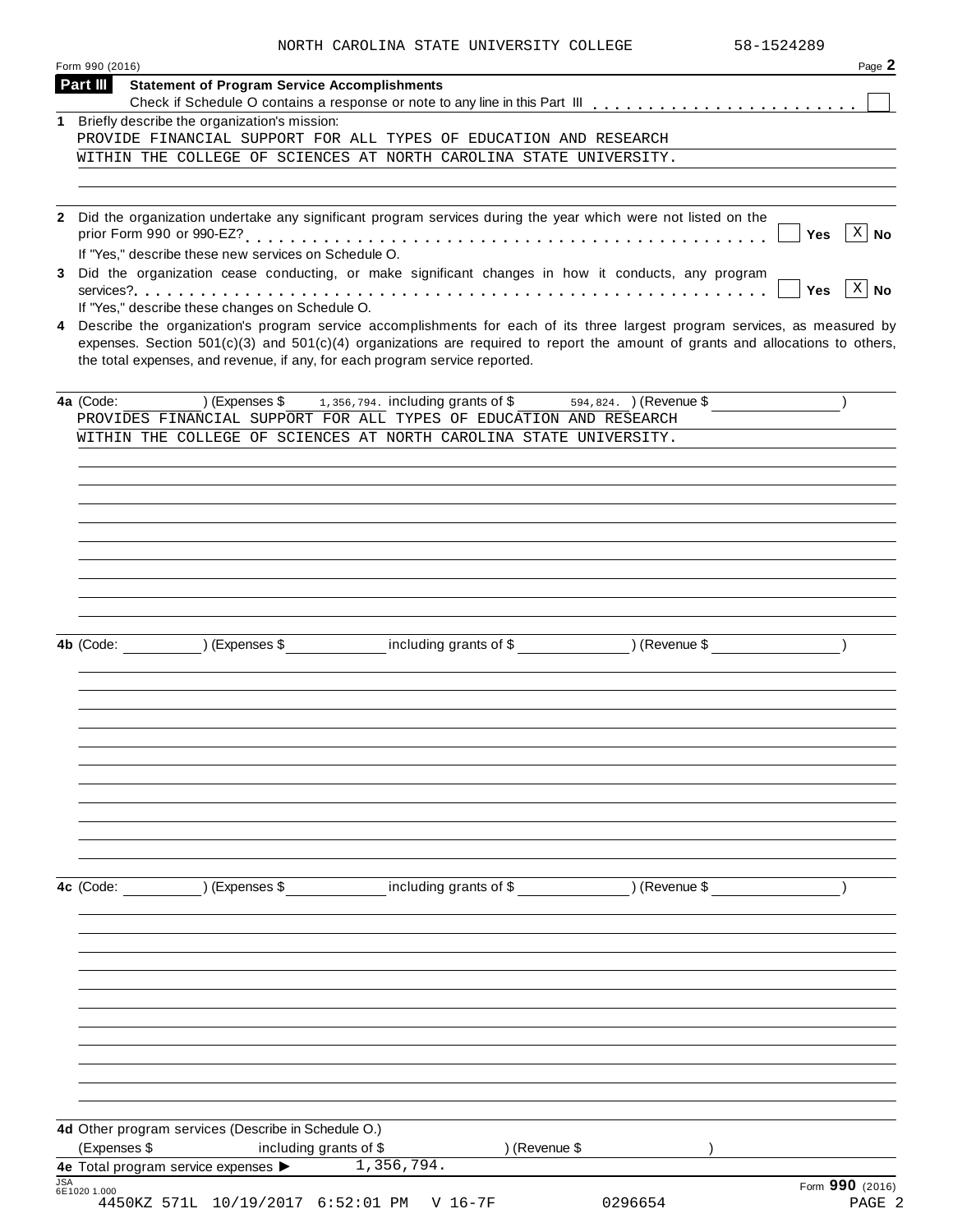|         | Form 990 (2016)                                                                                                                                                                                                                                                                                                                                                                               |                |                 |                  | Page 3 |
|---------|-----------------------------------------------------------------------------------------------------------------------------------------------------------------------------------------------------------------------------------------------------------------------------------------------------------------------------------------------------------------------------------------------|----------------|-----------------|------------------|--------|
| Part IV | <b>Checklist of Required Schedules</b>                                                                                                                                                                                                                                                                                                                                                        |                |                 |                  |        |
|         |                                                                                                                                                                                                                                                                                                                                                                                               |                |                 | Yes              | No     |
| 1       | Is the organization described in section $501(c)(3)$ or $4947(a)(1)$ (other than a private foundation)? If "Yes,"                                                                                                                                                                                                                                                                             |                |                 |                  |        |
|         |                                                                                                                                                                                                                                                                                                                                                                                               | 1              |                 | Χ<br>$\mathbf X$ |        |
| 2       | Is the organization required to complete Schedule B, Schedule of Contributors (see instructions)?.                                                                                                                                                                                                                                                                                            | $\mathbf{2}$   |                 |                  |        |
| 3       | Did the organization engage in direct or indirect political campaign activities on behalf of or in opposition to                                                                                                                                                                                                                                                                              |                |                 |                  |        |
|         | candidates for public office? If "Yes," complete Schedule C, Part I.                                                                                                                                                                                                                                                                                                                          |                | 3               |                  | Χ      |
| 4       | Section 501(c)(3) organizations. Did the organization engage in lobbying activities, or have a section 501(h)                                                                                                                                                                                                                                                                                 |                |                 |                  | Χ      |
|         |                                                                                                                                                                                                                                                                                                                                                                                               | $\overline{4}$ |                 |                  |        |
| 5       | Is the organization a section $501(c)(4)$ , $501(c)(5)$ , or $501(c)(6)$ organization that receives membership dues,                                                                                                                                                                                                                                                                          |                |                 |                  |        |
|         | assessments, or similar amounts as defined in Revenue Procedure 98-19? If "Yes," complete Schedule C,                                                                                                                                                                                                                                                                                         | 5              |                 |                  | Χ      |
| 6       | Did the organization maintain any donor advised funds or any similar funds or accounts for which donors                                                                                                                                                                                                                                                                                       |                |                 |                  |        |
|         | have the right to provide advice on the distribution or investment of amounts in such funds or accounts? If                                                                                                                                                                                                                                                                                   |                |                 |                  |        |
|         | "Yes," complete Schedule D, Part $l_1, \ldots, l_k, \ldots, l_k, \ldots, l_k, \ldots, l_k, \ldots, l_k, \ldots, l_k, \ldots, l_k, \ldots, l_k, \ldots, l_k, \ldots, l_k, \ldots, l_k, \ldots, l_k, \ldots, l_k, \ldots, l_k, \ldots, l_k, \ldots, l_k, \ldots, l_k, \ldots, l_k, \ldots, l_k, \ldots, l_k, \ldots, l_k, \ldots, l_k, \ldots, l_k, \ldots, l_k, \ldots, l_k, \ldots, l_k, \ld$ | 6              |                 |                  | Χ      |
| 7       | Did the organization receive or hold a conservation easement, including easements to preserve open space,                                                                                                                                                                                                                                                                                     |                |                 |                  |        |
|         | the environment, historic land areas, or historic structures? If "Yes," complete Schedule D, Part II.                                                                                                                                                                                                                                                                                         | $\overline{7}$ |                 |                  | Χ      |
| 8       | Did the organization maintain collections of works of art, historical treasures, or other similar assets? If "Yes,"                                                                                                                                                                                                                                                                           |                |                 |                  |        |
|         |                                                                                                                                                                                                                                                                                                                                                                                               | 8              |                 |                  | Χ      |
| 9       | Did the organization report an amount in Part X, line 21, for escrow or custodial account liability, serve as a                                                                                                                                                                                                                                                                               |                |                 |                  |        |
|         | custodian for amounts not listed in Part X; or provide credit counseling, debt management, credit repair, or                                                                                                                                                                                                                                                                                  |                |                 |                  |        |
|         |                                                                                                                                                                                                                                                                                                                                                                                               | 9              |                 |                  | Χ      |
| 10      | Did the organization, directly or through a related organization, hold assets in temporarily restricted                                                                                                                                                                                                                                                                                       |                |                 |                  |        |
|         | endowments, permanent endowments, or quasi-endowments? If "Yes," complete Schedule D, Part V.                                                                                                                                                                                                                                                                                                 | 10             |                 | Χ                |        |
| 11      | If the organization's answer to any of the following questions is "Yes," then complete Schedule D, Parts VI,                                                                                                                                                                                                                                                                                  |                |                 |                  |        |
|         | VII, VIII, IX, or X as applicable.                                                                                                                                                                                                                                                                                                                                                            |                |                 |                  |        |
|         | a Did the organization report an amount for land, buildings, and equipment in Part X, line 10? If "Yes,"                                                                                                                                                                                                                                                                                      |                |                 |                  |        |
|         |                                                                                                                                                                                                                                                                                                                                                                                               |                | 11a             | Χ                |        |
|         | <b>b</b> Did the organization report an amount for investments-other securities in Part X, line 12 that is 5% or more                                                                                                                                                                                                                                                                         |                |                 |                  |        |
|         |                                                                                                                                                                                                                                                                                                                                                                                               |                | 11 <sub>b</sub> | Χ                |        |
|         | c Did the organization report an amount for investments-program related in Part X, line 13 that is 5% or more                                                                                                                                                                                                                                                                                 |                |                 |                  |        |
|         |                                                                                                                                                                                                                                                                                                                                                                                               |                | 11c             |                  | Χ      |
|         | d Did the organization report an amount for other assets in Part X, line 15 that is 5% or more of its total assets                                                                                                                                                                                                                                                                            |                |                 |                  |        |
|         | reported in Part X, line 16? If "Yes," complete Schedule D, Part IX.                                                                                                                                                                                                                                                                                                                          |                | 11d             |                  | Χ      |
|         | e Did the organization report an amount for other liabilities in Part X, line 25? If "Yes," complete Schedule D, Part X                                                                                                                                                                                                                                                                       |                | 11e             | Χ                |        |
|         | f Did the organization's separate or consolidated financial statements for the tax year include a footnote that addresses                                                                                                                                                                                                                                                                     |                |                 |                  |        |
|         | the organization's liability for uncertain tax positions under FIN 48 (ASC 740)? If "Yes," complete Schedule D, Part X                                                                                                                                                                                                                                                                        |                | 11f             | Χ                |        |
|         | 12a Did the organization obtain separate, independent audited financial statements for the tax year? If "Yes," complete                                                                                                                                                                                                                                                                       |                |                 |                  |        |
|         |                                                                                                                                                                                                                                                                                                                                                                                               | 12a            |                 | Χ                |        |
|         | <b>b</b> Was the organization included in consolidated, independent audited financial statements for the tax year? If                                                                                                                                                                                                                                                                         |                |                 |                  |        |
|         | "Yes," and if the organization answered "No" to line 12a, then completing Schedule D, Parts XI and XII is optional 1                                                                                                                                                                                                                                                                          |                | 12b             |                  | Χ      |
| 13      | Is the organization a school described in section $170(b)(1)(A)(ii)?$ If "Yes," complete Schedule E.                                                                                                                                                                                                                                                                                          |                | 13              |                  | Χ      |
|         | 14a Did the organization maintain an office, employees, or agents outside of the United States?.                                                                                                                                                                                                                                                                                              | 14a            |                 |                  | X      |
|         | <b>b</b> Did the organization have aggregate revenues or expenses of more than \$10,000 from grantmaking,                                                                                                                                                                                                                                                                                     |                |                 |                  |        |
|         | fundraising, business, investment, and program service activities outside the United States, or aggregate                                                                                                                                                                                                                                                                                     |                |                 |                  |        |
|         | foreign investments valued at \$100,000 or more? If "Yes," complete Schedule F, Parts I and IV                                                                                                                                                                                                                                                                                                |                | 14 <sub>b</sub> |                  | Χ      |
| 15      | Did the organization report on Part IX, column (A), line 3, more than \$5,000 of grants or other assistance to or                                                                                                                                                                                                                                                                             |                |                 |                  |        |
|         |                                                                                                                                                                                                                                                                                                                                                                                               | 15             |                 |                  | Χ      |
| 16      | Did the organization report on Part IX, column (A), line 3, more than \$5,000 of aggregate grants or other                                                                                                                                                                                                                                                                                    |                |                 |                  |        |
|         | assistance to or for foreign individuals? If "Yes," complete Schedule F, Parts III and IV                                                                                                                                                                                                                                                                                                     | 16             |                 |                  | Χ      |
| 17      | Did the organization report a total of more than \$15,000 of expenses for professional fundraising services on                                                                                                                                                                                                                                                                                |                |                 |                  |        |
|         | Part IX, column (A), lines 6 and 11e? If "Yes," complete Schedule G, Part I (see instructions)                                                                                                                                                                                                                                                                                                | 17             |                 |                  | Χ      |
| 18      | Did the organization report more than \$15,000 total of fundraising event gross income and contributions on                                                                                                                                                                                                                                                                                   |                |                 |                  |        |
|         |                                                                                                                                                                                                                                                                                                                                                                                               | 18             |                 |                  | Χ      |
| 19      | Did the organization report more than \$15,000 of gross income from gaming activities on Part VIII, line 9a?                                                                                                                                                                                                                                                                                  |                |                 |                  |        |
|         |                                                                                                                                                                                                                                                                                                                                                                                               | 19             |                 |                  | Χ      |

Form **990** (2016)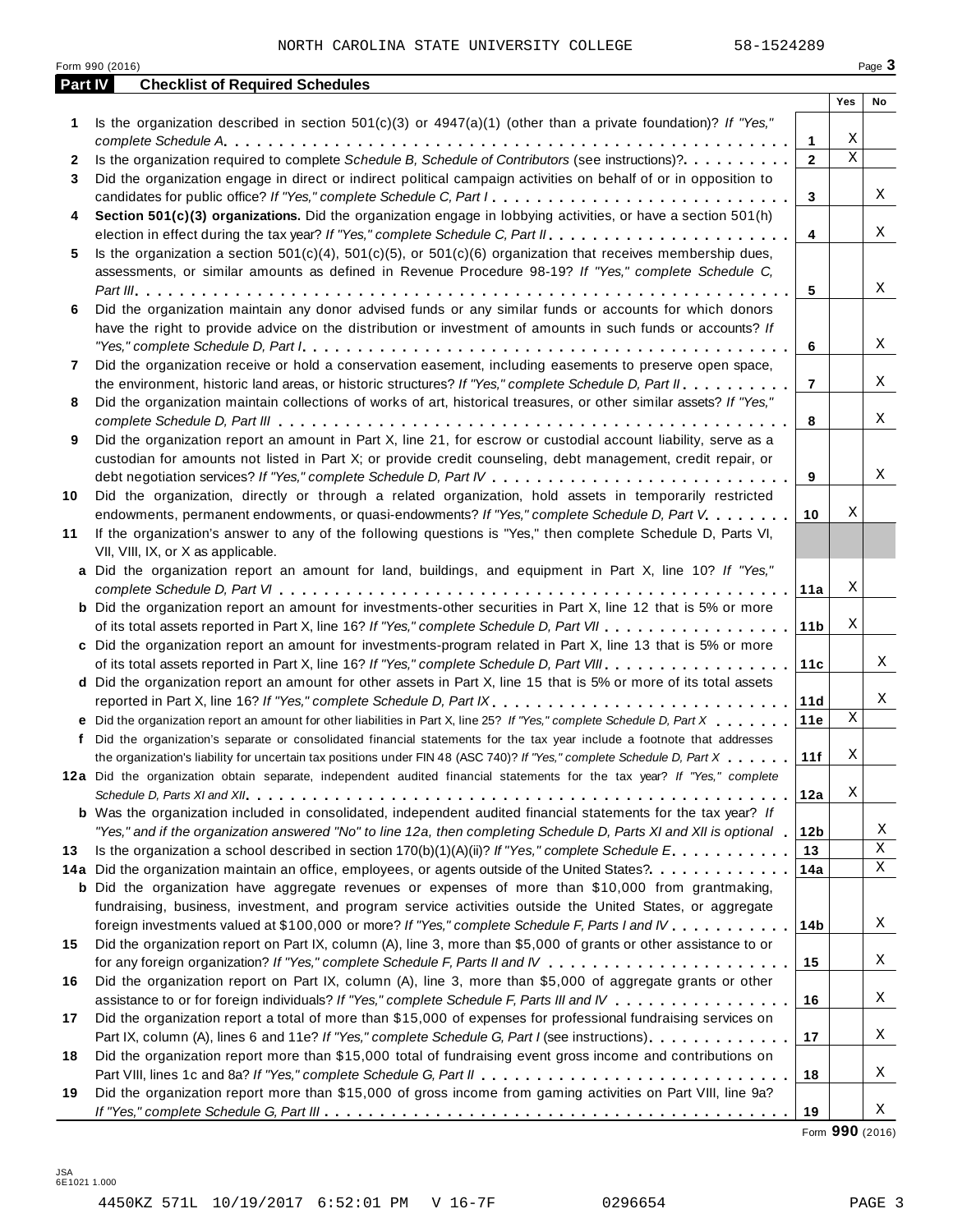Form <sup>990</sup> (2016) Page **4**

| Part IV | <b>Checklist of Required Schedules (continued)</b>                                                                                          |                 |     |    |
|---------|---------------------------------------------------------------------------------------------------------------------------------------------|-----------------|-----|----|
|         |                                                                                                                                             |                 | Yes | No |
| 20 a    | Did the organization operate one or more hospital facilities? If "Yes," complete Schedule H.                                                | 20a             |     | X  |
| b       | If "Yes" to line 20a, did the organization attach a copy of its audited financial statements to this return?                                | 20 <sub>b</sub> |     |    |
| 21      | Did the organization report more than \$5,000 of grants or other assistance to any domestic organization or                                 |                 |     |    |
|         | domestic government on Part IX, column (A), line 1? If "Yes," complete Schedule I, Parts I and II.                                          | 21              | Χ   |    |
| 22      | Did the organization report more than \$5,000 of grants or other assistance to or for domestic individuals on                               |                 |     |    |
|         |                                                                                                                                             | 22              |     | Χ  |
| 23      | Did the organization answer "Yes" to Part VII, Section A, line 3, 4, or 5 about compensation of the                                         |                 |     |    |
|         | organization's current and former officers, directors, trustees, key employees, and highest compensated                                     |                 |     |    |
|         |                                                                                                                                             | 23              | Χ   |    |
| 24 a    | Did the organization have a tax-exempt bond issue with an outstanding principal amount of more than                                         |                 |     |    |
|         | \$100,000 as of the last day of the year, that was issued after December 31, 2002? If "Yes," answer lines 24b                               |                 |     |    |
|         | through 24d and complete Schedule K. If "No," go to line 25a $\ldots \ldots \ldots \ldots \ldots \ldots \ldots \ldots \ldots \ldots \ldots$ | 24a             |     | Χ  |
| b       | Did the organization invest any proceeds of tax-exempt bonds beyond a temporary period exception?                                           | 24 <sub>b</sub> |     |    |
| c       | Did the organization maintain an escrow account other than a refunding escrow at any time during the year                                   |                 |     |    |
|         |                                                                                                                                             | 24c             |     |    |
| d       | Did the organization act as an "on behalf of" issuer for bonds outstanding at any time during the year?                                     | 24d             |     |    |
| 25a     | Section 501(c)(3), 501(c)(4), and 501(c)(29) organizations. Did the organization engage in an excess benefit                                |                 |     |    |
|         | transaction with a disqualified person during the year? If "Yes," complete Schedule L, Part I                                               | 25a             |     | Χ  |
| b       | Is the organization aware that it engaged in an excess benefit transaction with a disqualified person in a prior                            |                 |     |    |
|         | year, and that the transaction has not been reported on any of the organization's prior Forms 990 or 990-EZ?                                |                 |     |    |
|         |                                                                                                                                             | 25b             |     | Χ  |
| 26      | Did the organization report any amount on Part X, line 5, 6, or 22 for receivables from or payables to any                                  |                 |     |    |
|         | current or former officers, directors, trustees, key employees, highest compensated employees, or                                           |                 |     |    |
|         |                                                                                                                                             | 26              |     | Χ  |
| 27      | Did the organization provide a grant or other assistance to an officer, director, trustee, key employee,                                    |                 |     |    |
|         | substantial contributor or employee thereof, a grant selection committee member, or to a 35% controlled                                     |                 |     |    |
|         | entity or family member of any of these persons? If "Yes," complete Schedule L, Part III.                                                   | 27              |     | Χ  |
| 28      | Was the organization a party to a business transaction with one of the following parties (see Schedule L,                                   |                 |     |    |
|         | Part IV instructions for applicable filing thresholds, conditions, and exceptions):                                                         |                 |     |    |
| а       | A current or former officer, director, trustee, or key employee? If "Yes," complete Schedule L, Part IV                                     | 28a             |     | Χ  |
| b       | A family member of a current or former officer, director, trustee, or key employee? If "Yes," complete                                      |                 |     |    |
|         |                                                                                                                                             | 28b             |     | Χ  |
| c       | An entity of which a current or former officer, director, trustee, or key employee (or a family member thereof)                             |                 |     |    |
|         | was an officer, director, trustee, or direct or indirect owner? If "Yes," complete Schedule L, Part IV.                                     | 28c             |     | Χ  |
| 29      | Did the organization receive more than \$25,000 in non-cash contributions? If "Yes," complete Schedule M.                                   | 29              | Χ   |    |
| 30      | Did the organization receive contributions of art, historical treasures, or other similar assets, or qualified                              |                 |     |    |
|         |                                                                                                                                             | 30              |     | Χ  |
| 31      | Did the organization liquidate, terminate, or dissolve and cease operations? If "Yes," complete Schedule N,                                 |                 |     |    |
|         |                                                                                                                                             | 31              |     | Χ  |
| 32      | Did the organization sell, exchange, dispose of, or transfer more than 25% of its net assets? If "Yes,"                                     |                 |     |    |
|         |                                                                                                                                             | 32              |     | Χ  |
| 33      | Did the organization own 100% of an entity disregarded as separate from the organization under Regulations                                  |                 |     |    |
|         | sections 301.7701-2 and 301.7701-3? If "Yes," complete Schedule R, Part $l_1, \ldots, l_l, \ldots, l_l, \ldots, l_l, \ldots, l_l$           | 33              |     | Χ  |
| 34      | Was the organization related to any tax-exempt or taxable entity? If "Yes," complete Schedule R, Part II, III,                              |                 |     |    |
|         |                                                                                                                                             | 34              | Χ   |    |
| 35a     | Did the organization have a controlled entity within the meaning of section $512(b)(13)? \ldots \ldots \ldots \ldots$                       | 35a             |     | X  |
| b       | If "Yes" to line 35a, did the organization receive any payment from or engage in any transaction with a                                     |                 |     |    |
|         | controlled entity within the meaning of section 512(b)(13)? If "Yes," complete Schedule R, Part V, line 2                                   | 35 <sub>b</sub> |     |    |
| 36      | Section 501(c)(3) organizations. Did the organization make any transfers to an exempt non-charitable                                        |                 |     |    |
|         |                                                                                                                                             | 36              |     | Χ  |
| 37      | Did the organization conduct more than 5% of its activities through an entity that is not a related organization                            |                 |     |    |
|         | and that is treated as a partnership for federal income tax purposes? If "Yes," complete Schedule R,                                        |                 |     |    |
|         |                                                                                                                                             | 37              |     | Χ  |
| 38      | Did the organization complete Schedule O and provide explanations in Schedule O for Part VI, lines 11b and                                  |                 |     |    |
|         | 19? Note. All Form 990 filers are required to complete Schedule O.                                                                          | 38              | Χ   |    |

Form **990** (2016)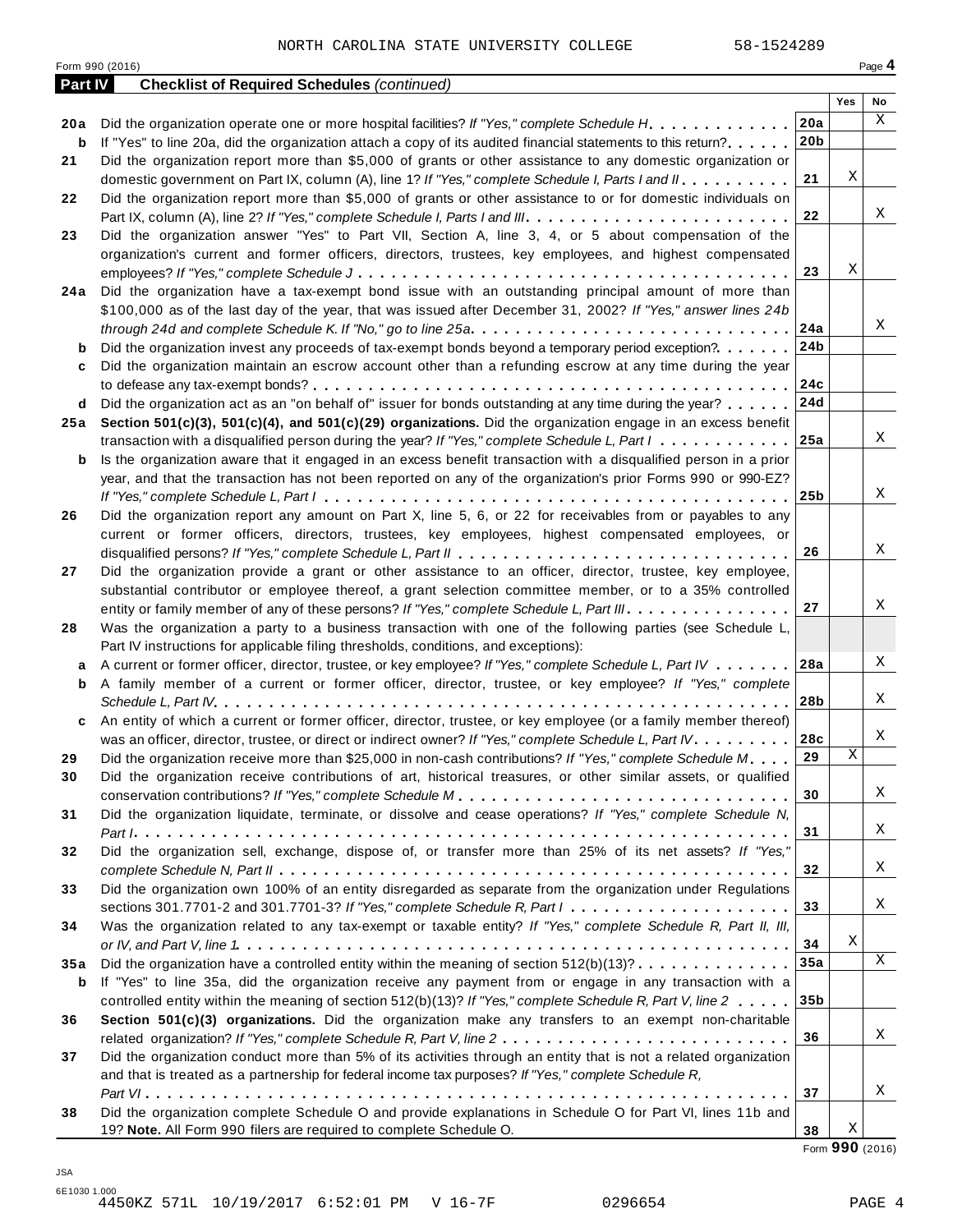NORTH CAROLINA STATE UNIVERSITY COLLEGE 58-1524289

Form <sup>990</sup> (2016) Page **5**

| <b>Part V</b> | <b>Statements Regarding Other IRS Filings and Tax Compliance</b>                                                                                                                                                       |                        |            |    |
|---------------|------------------------------------------------------------------------------------------------------------------------------------------------------------------------------------------------------------------------|------------------------|------------|----|
|               | Check if Schedule O contains a response or note to any line in this Part V                                                                                                                                             |                        | <b>Yes</b> | No |
|               | 1a<br>1a Enter the number reported in Box 3 of Form 1096. Enter -0- if not applicable                                                                                                                                  |                        |            |    |
|               | 0.<br>1b<br><b>b</b> Enter the number of Forms W-2G included in line 1a. Enter -0- if not applicable                                                                                                                   |                        |            |    |
|               | c Did the organization comply with backup withholding rules for reportable payments to vendors and                                                                                                                     |                        |            |    |
|               |                                                                                                                                                                                                                        | 1c                     | Χ          |    |
|               | 2a Enter the number of employees reported on Form W-3, Transmittal of Wage and Tax                                                                                                                                     |                        |            |    |
|               | 0.<br>2a<br>Statements, filed for the calendar year ending with or within the year covered by this return.                                                                                                             |                        |            |    |
|               | <b>b</b> If at least one is reported on line 2a, did the organization file all required federal employment tax returns?                                                                                                | 2b                     |            |    |
|               | Note. If the sum of lines 1a and 2a is greater than 250, you may be required to e-file (see instructions)                                                                                                              |                        |            |    |
|               | 3a Did the organization have unrelated business gross income of \$1,000 or more during the year?                                                                                                                       | 3a                     |            | X  |
|               | <b>b</b> If "Yes," has it filed a Form 990-T for this year? If "No" to line 3b, provide an explanation in Schedule O.                                                                                                  | 3 <sub>b</sub>         |            |    |
|               | 4a At any time during the calendar year, did the organization have an interest in, or a signature or other authority                                                                                                   |                        |            |    |
|               | over, a financial account in a foreign country (such as a bank account, securities account, or other financial                                                                                                         |                        |            |    |
|               |                                                                                                                                                                                                                        | 4a                     |            | Х  |
|               | <b>b</b> If "Yes," enter the name of the foreign country: $\triangleright$ _____________________                                                                                                                       |                        |            |    |
|               | See instructions for filing requirements for FinCEN Form 114, Report of Foreign Bank and Financial Accounts                                                                                                            |                        |            |    |
|               | (FBAR).                                                                                                                                                                                                                |                        |            |    |
|               | 5a Was the organization a party to a prohibited tax shelter transaction at any time during the tax year?                                                                                                               | 5a                     |            | X  |
|               | <b>b</b> Did any taxable party notify the organization that it was or is a party to a prohibited tax shelter transaction?                                                                                              | 5b                     |            | Χ  |
|               | c If "Yes" to line 5a or 5b, did the organization file Form 8886-T?                                                                                                                                                    | 5c                     |            |    |
|               | 6a Does the organization have annual gross receipts that are normally greater than \$100,000, and did the                                                                                                              |                        |            |    |
|               | organization solicit any contributions that were not tax deductible as charitable contributions?                                                                                                                       | 6a                     |            | Χ  |
|               | <b>b</b> If "Yes," did the organization include with every solicitation an express statement that such contributions or                                                                                                |                        |            |    |
|               |                                                                                                                                                                                                                        | 6b                     |            |    |
| 7             | Organizations that may receive deductible contributions under section 170(c).                                                                                                                                          |                        |            |    |
|               | a Did the organization receive a payment in excess of \$75 made partly as a contribution and partly for goods                                                                                                          |                        |            |    |
|               |                                                                                                                                                                                                                        | 7а                     |            | X  |
|               | <b>b</b> If "Yes," did the organization notify the donor of the value of the goods or services provided?                                                                                                               | 7b                     |            |    |
|               | c Did the organization sell, exchange, or otherwise dispose of tangible personal property for which it was                                                                                                             |                        |            |    |
|               |                                                                                                                                                                                                                        | 7c                     | Χ          |    |
|               | 2<br>7d                                                                                                                                                                                                                |                        |            |    |
|               | e Did the organization receive any funds, directly or indirectly, to pay premiums on a personal benefit contract?                                                                                                      | 7е                     |            | X  |
|               | f Did the organization, during the year, pay premiums, directly or indirectly, on a personal benefit contract?                                                                                                         | 7f                     |            | Χ  |
|               | g If the organization received a contribution of qualified intellectual property, did the organization file Form 8899 as required?                                                                                     | 7g                     |            |    |
|               | h If the organization received a contribution of cars, boats, airplanes, or other vehicles, did the organization file a Form 1098-C?                                                                                   | 7h                     |            |    |
|               | Sponsoring organizations maintaining donor advised funds. Did a donor advised fund maintained by the                                                                                                                   |                        |            |    |
|               | sponsoring organization have excess business holdings at any time during the year?                                                                                                                                     | 8                      |            |    |
| 9             | Sponsoring organizations maintaining donor advised funds.                                                                                                                                                              |                        |            |    |
|               | a Did the sponsoring organization make any taxable distributions under section 4966?                                                                                                                                   | 9a                     |            |    |
|               | <b>b</b> Did the sponsoring organization make a distribution to a donor, donor advisor, or related person?                                                                                                             | 9b                     |            |    |
| 10            | Section 501(c)(7) organizations. Enter:                                                                                                                                                                                |                        |            |    |
|               | 10a<br>a Initiation fees and capital contributions included on Part VIII, line 12                                                                                                                                      |                        |            |    |
|               | 10 <sub>b</sub><br><b>b</b> Gross receipts, included on Form 990, Part VIII, line 12, for public use of club facilities                                                                                                |                        |            |    |
| 11            | Section 501(c)(12) organizations. Enter:                                                                                                                                                                               |                        |            |    |
|               | 11a                                                                                                                                                                                                                    |                        |            |    |
|               | <b>b</b> Gross income from other sources (Do not net amounts due or paid to other sources                                                                                                                              |                        |            |    |
|               | 11b                                                                                                                                                                                                                    | 12a                    |            |    |
|               | 12a Section 4947(a)(1) non-exempt charitable trusts. Is the organization filing Form 990 in lieu of Form 1041?                                                                                                         |                        |            |    |
|               | 12b<br><b>b</b> If "Yes," enter the amount of tax-exempt interest received or accrued during the year                                                                                                                  |                        |            |    |
| 13            | Section 501(c)(29) qualified nonprofit health insurance issuers.                                                                                                                                                       | 13a                    |            |    |
|               | a Is the organization licensed to issue qualified health plans in more than one state?                                                                                                                                 |                        |            |    |
|               | Note. See the instructions for additional information the organization must report on Schedule O.                                                                                                                      |                        |            |    |
|               | <b>b</b> Enter the amount of reserves the organization is required to maintain by the states in which                                                                                                                  |                        |            |    |
|               |                                                                                                                                                                                                                        |                        |            |    |
|               | 13 <sub>b</sub>                                                                                                                                                                                                        |                        |            |    |
|               | 13c                                                                                                                                                                                                                    |                        |            |    |
|               | 14a Did the organization receive any payments for indoor tanning services during the tax year?<br><b>b</b> If "Yes," has it filed a Form 720 to report these payments? If "No," provide an explanation in Schedule $0$ | 14a<br>14 <sub>b</sub> |            | Χ  |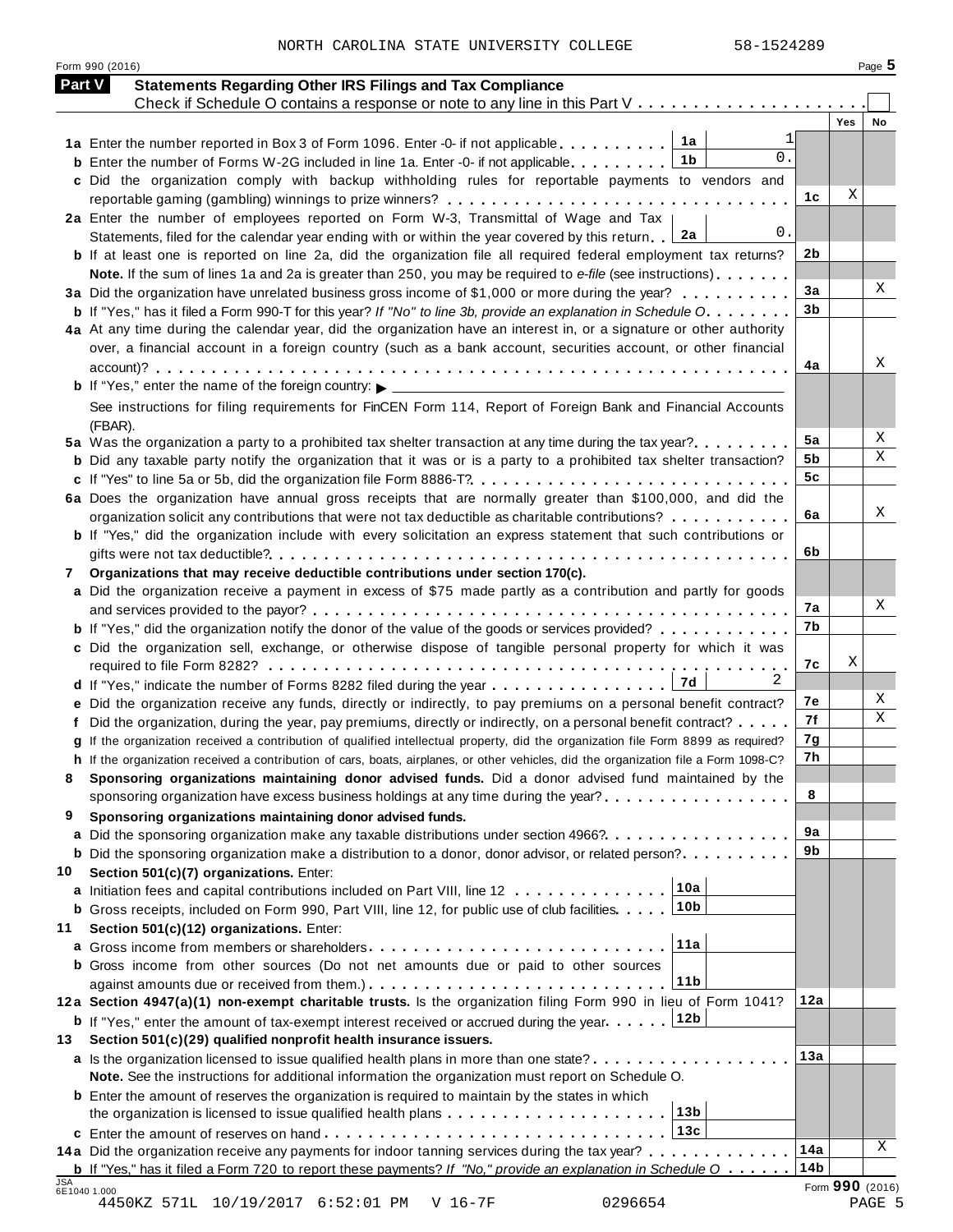|                | 58-1524289<br>NORTH CAROLINA STATE UNIVERSITY COLLEGE<br>Form 990 (2016)                                                                                                                                                                |                 |            | Page $6$    |
|----------------|-----------------------------------------------------------------------------------------------------------------------------------------------------------------------------------------------------------------------------------------|-----------------|------------|-------------|
| <b>Part VI</b> | Governance, Management, and Disclosure For each "Yes" response to lines 2 through 7b below, and for a "No"<br>response to line 8a, 8b, or 10b below, describe the circumstances, processes, or changes in Schedule O. See instructions. |                 |            |             |
|                |                                                                                                                                                                                                                                         |                 |            | $\mathbf X$ |
|                | <b>Section A. Governing Body and Management</b>                                                                                                                                                                                         |                 |            |             |
|                |                                                                                                                                                                                                                                         |                 | <b>Yes</b> | No          |
|                | 31<br>1a<br>1a Enter the number of voting members of the governing body at the end of the tax year                                                                                                                                      |                 |            |             |
|                | If there are material differences in voting rights among members of the governing body, or if the governing                                                                                                                             |                 |            |             |
|                | body delegated broad authority to an executive committee or similar committee, explain in Schedule O.                                                                                                                                   |                 |            |             |
| b              | 31<br>1b<br>Enter the number of voting members included in line 1a, above, who are independent                                                                                                                                          |                 |            |             |
| 2              | Did any officer, director, trustee, or key employee have a family relationship or a business relationship with                                                                                                                          |                 |            |             |
|                |                                                                                                                                                                                                                                         | $\mathbf{2}$    |            | Χ           |
| 3              | Did the organization delegate control over management duties customarily performed by or under the direct                                                                                                                               |                 |            |             |
|                | supervision of officers, directors, or trustees, or key employees to a management company or other person?                                                                                                                              | 3               |            | Χ           |
| 4              | Did the organization make any significant changes to its governing documents since the prior Form 990 was filed?                                                                                                                        | 4               |            | X           |
| 5              | Did the organization become aware during the year of a significant diversion of the organization's assets?                                                                                                                              | 5               |            | X           |
| 6              |                                                                                                                                                                                                                                         | 6               |            | X           |
| 7a             | Did the organization have members, stockholders, or other persons who had the power to elect or appoint                                                                                                                                 |                 |            |             |
|                |                                                                                                                                                                                                                                         | 7a              |            | Χ           |
| b              | Are any governance decisions of the organization reserved to (or subject to approval by) members,                                                                                                                                       |                 |            |             |
|                |                                                                                                                                                                                                                                         | 7b              |            | Χ           |
| 8              | Did the organization contemporaneously document the meetings held or written actions undertaken during                                                                                                                                  |                 |            |             |
|                | the year by the following:                                                                                                                                                                                                              |                 |            |             |
| a              |                                                                                                                                                                                                                                         | 8a              | X          |             |
| b              |                                                                                                                                                                                                                                         | 8b              | Χ          |             |
| 9              | Is there any officer, director, trustee, or key employee listed in Part VII, Section A, who cannot be reached at                                                                                                                        |                 |            |             |
|                | the organization's mailing address? If "Yes," provide the names and addresses in Schedule O                                                                                                                                             | 9               |            | Χ           |
|                | Section B. Policies (This Section B requests information about policies not required by the Internal Revenue Code.)                                                                                                                     |                 |            |             |
|                |                                                                                                                                                                                                                                         |                 | Yes        | No          |
|                | 10a Did the organization have local chapters, branches, or affiliates?                                                                                                                                                                  | 10a             |            | X           |
| b              | If "Yes," did the organization have written policies and procedures governing the activities of such chapters,                                                                                                                          |                 |            |             |
|                | affiliates, and branches to ensure their operations are consistent with the organization's exempt purposes?                                                                                                                             | 10 <sub>b</sub> |            |             |
|                | 11a Has the organization provided a complete copy of this Form 990 to all members of its governing body before filing the form?                                                                                                         | 11a             | X          |             |
|                | <b>b</b> Describe in Schedule O the process, if any, used by the organization to review this Form 990.                                                                                                                                  |                 |            |             |
|                | 12a Did the organization have a written conflict of interest policy? If "No," go to line 13                                                                                                                                             | 12a             | Χ          |             |
|                | <b>b</b> Were officers, directors, or trustees, and key employees required to disclose annually interests that could give                                                                                                               |                 |            |             |
|                |                                                                                                                                                                                                                                         | 12b             | X          |             |
| c              | Did the organization regularly and consistently monitor and enforce compliance with the policy? If "Yes,"                                                                                                                               |                 |            |             |
|                |                                                                                                                                                                                                                                         | 12c             | X          |             |
| 13             | Did the organization have a written whistleblower policy?                                                                                                                                                                               | 13              | Χ          |             |
| 14             | Did the organization have a written document retention and destruction policy?                                                                                                                                                          | 14              | Χ          |             |
| 15             | Did the process for determining compensation of the following persons include a review and approval by                                                                                                                                  |                 |            |             |
|                | independent persons, comparability data, and contemporaneous substantiation of the deliberation and decision?                                                                                                                           |                 |            |             |
| a              |                                                                                                                                                                                                                                         | 15a             | X<br>Χ     |             |
| b              |                                                                                                                                                                                                                                         | 15 <sub>b</sub> |            |             |
|                | If "Yes" to line 15a or 15b, describe the process in Schedule O (see instructions).                                                                                                                                                     |                 |            |             |
|                | 16a Did the organization invest in, contribute assets to, or participate in a joint venture or similar arrangement                                                                                                                      |                 |            | Χ           |
|                |                                                                                                                                                                                                                                         | 16a             |            |             |
| b              | If "Yes," did the organization follow a written policy or procedure requiring the organization to evaluate its<br>participation in joint venture arrangements under applicable federal tax law, and take steps to safeguard the         | 16 <sub>b</sub> |            |             |
|                | <b>Section C. Disclosure</b>                                                                                                                                                                                                            |                 |            |             |
| 17             | NONE<br>List the states with which a copy of this Form 990 is required to be filed $\blacktriangleright$                                                                                                                                |                 |            |             |
| 18             | Section 6104 requires an organization to make its Forms 1023 (or 1024 if applicable), 990, and 990-T (Section 501(c)(3)s only)                                                                                                          |                 |            |             |
|                | available for public inspection. Indicate how you made these available. Check all that apply.                                                                                                                                           |                 |            |             |
|                | Own website<br>$ X $ Upon request<br> X <br>Another's website<br>Other (explain in Schedule O)                                                                                                                                          |                 |            |             |
| 19             | Describe in Schedule O whether (and if so, how) the organization made its governing documents, conflict of interest policy, and                                                                                                         |                 |            |             |
|                |                                                                                                                                                                                                                                         |                 |            |             |

**20** nnancial statements available to the public during the tax year.<br>State the name, address, and telephone number of the person who possesses the organization's books and records:<br><sup>MARY PELOQUIN-DODD NCSU BOX 7207 RALEIGH, NC</sup>

JSA Form **<sup>990</sup>** (2016) 6E1042 1.000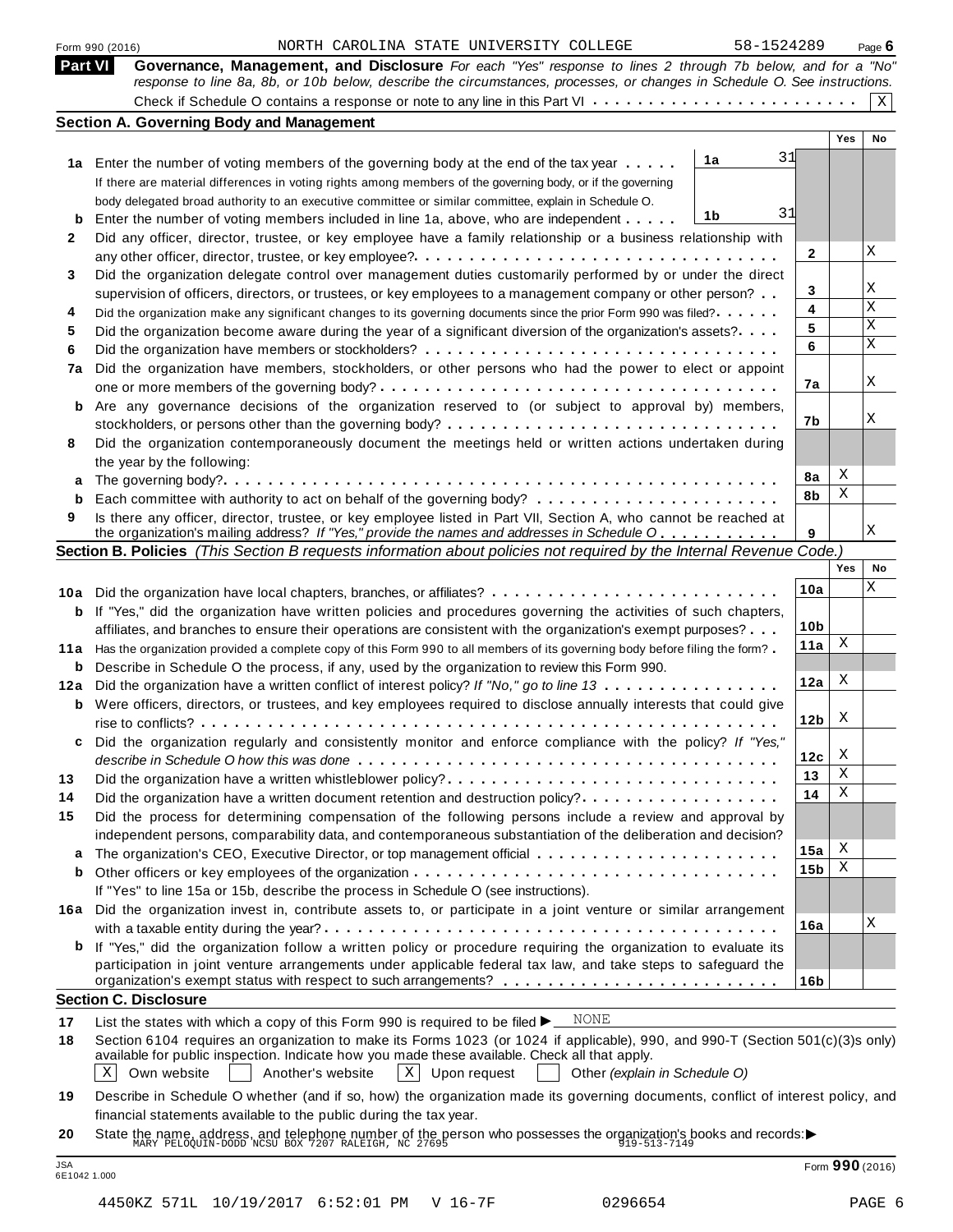| <b>Part VII</b> | Compensation of Officers, Directors, Trustees, Key Employees, Highest Compensated Employees, and<br><b>Independent Contractors</b> |
|-----------------|------------------------------------------------------------------------------------------------------------------------------------|
|                 | Check if Schedule O contains a response or note to any line in this Part VII $\dots\dots\dots\dots\dots\dots\dots\dots\dots\Box$   |
|                 | Section A. Officers, Directors, Trustees, Key Employees, and Highest Compensated Employees                                         |
|                 | 1a Complete this table for all persons required to be listed. Report compensation for the calendar year ending with or within the  |

organization's tax year.

anization's lax year.<br>● List all of the organization's **current** officers, directors, trustees (whether individuals or organizations), regardless of amount of<br>nnensation Enter -0- in columns (D) (E) and (E) if no compensa compensation. Enter -0- in columns (D), (E), and (F) if no compensation was paid.

• List all of the organization's **current** key employees, if any. See instructions for definition of "key employee."<br>● List the experientials five expect highest expressed explores (other than an efficer director of

**Example in the organization's current** key employees, if any. See instructions for definition of key employee.<br>• List the organization's five **current** highest compensated employees (other than an officer, director, trust who received reportable compensation (Box 5 of Form W-2 and/or Box 7 of Form 1099-MISC) of more than \$100,000 from the

organization and any related organizations.<br>• List all of the organization's **former** officers, key employees, and highest compensated employees who received more than<br>\$1.00.000 of reportable componention from the erganiza \$100,000 of reportable compensation from the organization and any related organizations.

% List all of the organization's **former directors or trustees** that received, in the capacity as a former director or trustee of the organization, more than \$10,000 of reportable compensation from the organization and any related organizations.

List persons in the following order: individual trustees or directors; institutional trustees; officers; key employees; highest compensated employees; and former such persons.

Check this box if neither the organization nor any related organization compensated any current officer, director, or trustee.

|                          |                             |                                   |                                                              | (C)      |              |                                 |            |                      |                          |                              |
|--------------------------|-----------------------------|-----------------------------------|--------------------------------------------------------------|----------|--------------|---------------------------------|------------|----------------------|--------------------------|------------------------------|
| (A)                      | (B)                         |                                   |                                                              | Position |              |                                 |            | (D)                  | (E)                      | (F)                          |
| Name and Title           | Average                     |                                   | (do not check more than one<br>box, unless person is both an |          |              |                                 | Reportable | Reportable           | Estimated                |                              |
|                          | hours per                   |                                   |                                                              |          |              | officer and a director/trustee) |            | compensation<br>from | compensation from        | amount of<br>other           |
|                          | week (list any<br>hours for |                                   |                                                              |          |              |                                 |            | the                  | related<br>organizations | compensation                 |
|                          | related                     | or director<br>Individual trustee | Institutional trustee                                        | Officer  | Key employee |                                 | Former     | organization         | (W-2/1099-MISC)          | from the                     |
|                          | organizations               |                                   |                                                              |          |              |                                 |            | (W-2/1099-MISC)      |                          | organization                 |
|                          | below dotted<br>line)       |                                   |                                                              |          |              |                                 |            |                      |                          | and related<br>organizations |
|                          |                             |                                   |                                                              |          |              |                                 |            |                      |                          |                              |
|                          |                             |                                   |                                                              |          |              | Highest compensated<br>employee |            |                      |                          |                              |
|                          |                             |                                   |                                                              |          |              |                                 |            |                      |                          |                              |
| (1) THOMAS I. BLINTEN    | 1.00                        |                                   |                                                              |          |              |                                 |            |                      |                          |                              |
| <b>DIRECTOR</b>          | 0.                          | Χ                                 |                                                              |          |              |                                 |            | 0.                   | 0.                       | $0$ .                        |
| (2) JOHN C. BROCKLEBANK  | 1.00                        |                                   |                                                              |          |              |                                 |            |                      |                          |                              |
| <b>DIRECTOR</b>          | 0.                          | X                                 |                                                              |          |              |                                 |            | $0$ .                | $0$ .                    | $\mathsf 0$ .                |
| (3) ERIC L. BUCKLAND     | 1.00                        |                                   |                                                              |          |              |                                 |            |                      |                          |                              |
| <b>DIRECTOR</b>          | 0.                          | Χ                                 |                                                              |          |              |                                 |            | 0.                   | 0.                       | $\mathsf{0}$ .               |
| (4) WILLIAM D. BUNCE     | 1.00                        |                                   |                                                              |          |              |                                 |            |                      |                          |                              |
| <b>DIRECTOR</b>          | 0.                          | Χ                                 |                                                              |          |              |                                 |            | 0.                   | 0.                       | $\mathsf 0$ .                |
| (5) SETH B. CARRUTHERS   | 1.00                        |                                   |                                                              |          |              |                                 |            |                      |                          |                              |
| <b>DIRECTOR</b>          | $0$ .                       | Χ                                 |                                                              |          |              |                                 |            | 0.                   | 0.                       | 0.                           |
| (6) MAUREEN S. DROESSLER | 1.00                        |                                   |                                                              |          |              |                                 |            |                      |                          |                              |
| <b>DIRECTOR</b>          | 0.                          | Χ                                 |                                                              |          |              |                                 |            | $0$ .                | 0.                       | 0.                           |
| (7) DAVID L. DUNCKLEE    | 1.00                        |                                   |                                                              |          |              |                                 |            |                      |                          |                              |
| <b>DIRECTOR</b>          | 0.                          | Χ                                 |                                                              |          |              |                                 |            | $0$ .                | 0.                       | 0.                           |
| (8) ALBERT C. EVERSON    | 1.00                        |                                   |                                                              |          |              |                                 |            |                      |                          |                              |
| <b>DIRECTOR</b>          | 0.                          | Χ                                 |                                                              |          |              |                                 |            | 0.                   | $\mathbf{0}$ .           | $0$ .                        |
| (9) ANNETTE H. GREEN     | 1.00                        |                                   |                                                              |          |              |                                 |            |                      |                          |                              |
| <b>DIRECTOR</b>          | 0.                          | Χ                                 |                                                              |          |              |                                 |            | 0.                   | 0.                       | $0$ .                        |
| (10) KATHY B. HARRIS     | 1.00                        |                                   |                                                              |          |              |                                 |            |                      |                          |                              |
| <b>DIRECTOR</b>          | 0.                          | Χ                                 |                                                              |          |              |                                 |            | 0.                   | 0.                       | $0$ .                        |
| (11) PAULA J. HENDERSON  | 1.00                        |                                   |                                                              |          |              |                                 |            |                      |                          |                              |
| <b>DIRECTOR</b>          | 0.                          | Χ                                 |                                                              |          |              |                                 |            | 0.                   | 0.                       | 0.                           |
| (12) ROBERT L. IVES      | 1.00                        |                                   |                                                              |          |              |                                 |            |                      |                          |                              |
| <b>DIRECTOR</b>          | $0$ .                       | Χ                                 |                                                              |          |              |                                 |            | $0$ .                | 0.                       | 0.                           |
| (13) WALTER D. JOHNSON   | 1.00                        |                                   |                                                              |          |              |                                 |            |                      |                          |                              |
| CHAIRPERSON              | $0$ .                       | Χ                                 |                                                              | Χ        |              |                                 |            | $0$ .                | $\mathsf{O}$ .           | $\mathsf 0$ .                |
| (14) ROGER F. LIDDLE     | 1.00                        |                                   |                                                              |          |              |                                 |            |                      |                          |                              |
| <b>DIRECTOR</b>          | $0$ .                       | Χ                                 |                                                              |          |              |                                 |            | $0$ .                | $\mathsf 0$ .            | $\mathsf 0$ .                |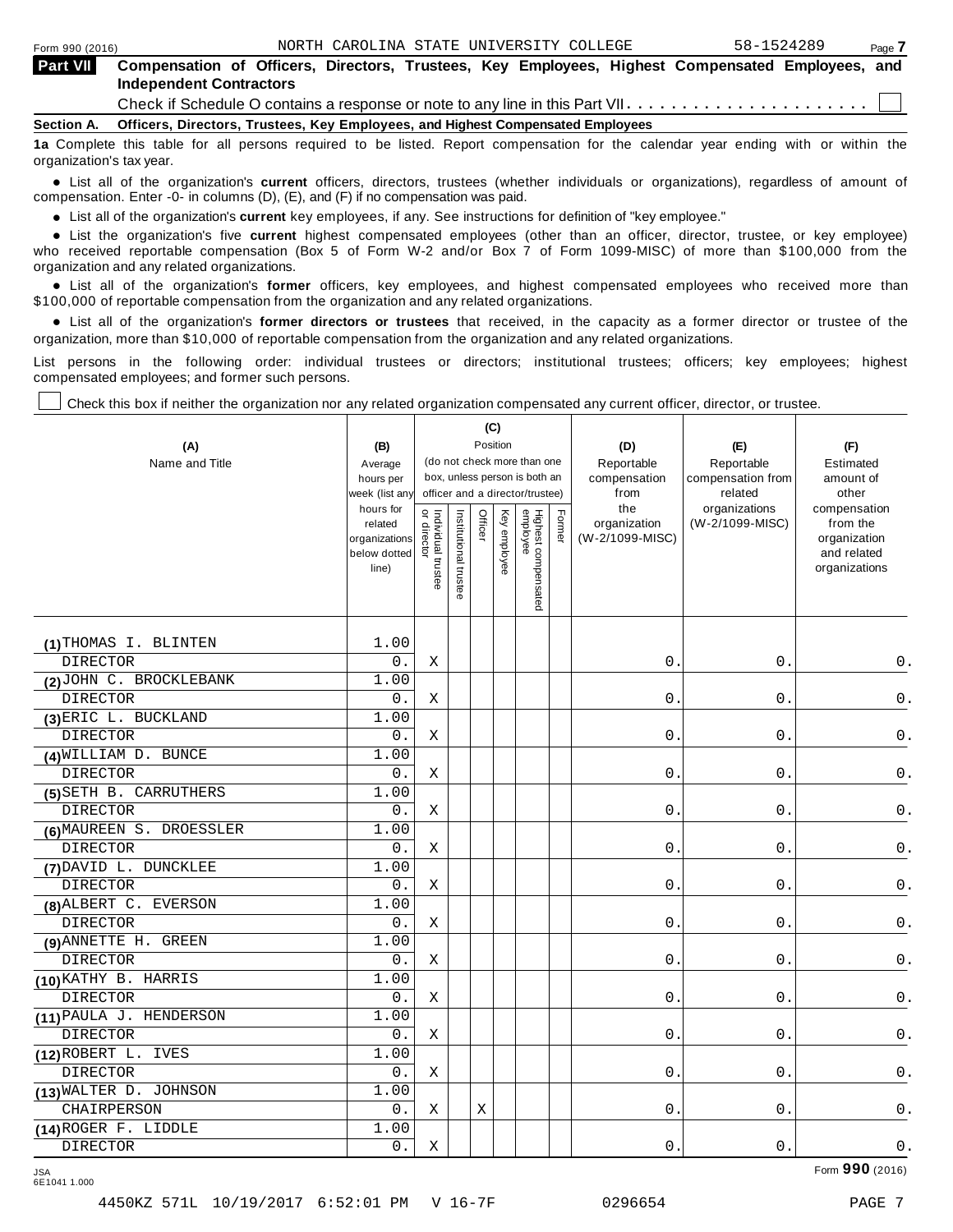#### NORTH CAROLINA STATE UNIVERSITY COLLEGE 58-1524289

| Form 990 (2016) |  |  |  |
|-----------------|--|--|--|
|-----------------|--|--|--|

|    | (A)<br>Name and title                                                                                                                                                                                                                                                              | (B)<br>(C)<br>(D)<br>(E)<br>Reportable<br>Reportable<br>Position<br>Average<br>(do not check more than one<br>compensation<br>compensation from<br>hours per<br>box, unless person is both an<br>week (list any<br>from<br>related<br>officer and a director/trustee)<br>hours for<br>the<br>organizations |                                           |                       | (F)<br>Estimated<br>amount of<br>other<br>compensation |              |                                 |        |                                 |                 |             |                                                          |       |
|----|------------------------------------------------------------------------------------------------------------------------------------------------------------------------------------------------------------------------------------------------------------------------------------|------------------------------------------------------------------------------------------------------------------------------------------------------------------------------------------------------------------------------------------------------------------------------------------------------------|-------------------------------------------|-----------------------|--------------------------------------------------------|--------------|---------------------------------|--------|---------------------------------|-----------------|-------------|----------------------------------------------------------|-------|
|    |                                                                                                                                                                                                                                                                                    | related<br>organizations<br>below dotted<br>line)                                                                                                                                                                                                                                                          | <br>  Individual trustee<br>  or director | Institutional trustee | Officer                                                | Key employee | Highest compensated<br>employee | Former | organization<br>(W-2/1099-MISC) | (W-2/1099-MISC) |             | from the<br>organization<br>and related<br>organizations |       |
|    | (15) JAMES T. MANN III<br><b>DIRECTOR</b>                                                                                                                                                                                                                                          | 1.00                                                                                                                                                                                                                                                                                                       |                                           |                       |                                                        |              |                                 |        | 0.                              |                 |             |                                                          |       |
|    | (16) LEROY B. MARTIN III                                                                                                                                                                                                                                                           | 0.<br>1.00                                                                                                                                                                                                                                                                                                 | Χ                                         |                       |                                                        |              |                                 |        |                                 |                 | 0           |                                                          | 0.    |
|    | <b>DIRECTOR</b>                                                                                                                                                                                                                                                                    | 0.                                                                                                                                                                                                                                                                                                         | Χ                                         |                       |                                                        |              |                                 |        | 0.                              |                 | 0           |                                                          | 0.    |
|    | (17) JOHN T. MAY                                                                                                                                                                                                                                                                   | 1.00                                                                                                                                                                                                                                                                                                       |                                           |                       |                                                        |              |                                 |        |                                 |                 |             |                                                          |       |
|    | <b>DIRECTOR</b>                                                                                                                                                                                                                                                                    | 0.                                                                                                                                                                                                                                                                                                         | Χ                                         |                       |                                                        |              |                                 |        | 0.                              |                 | 0           |                                                          | 0.    |
|    | (18) ANITA M. MCCLERNON                                                                                                                                                                                                                                                            | 1.00                                                                                                                                                                                                                                                                                                       |                                           |                       |                                                        |              |                                 |        |                                 |                 |             |                                                          |       |
|    | <b>DIRECTOR</b>                                                                                                                                                                                                                                                                    | 0.                                                                                                                                                                                                                                                                                                         | Χ                                         |                       |                                                        |              |                                 |        | 0.                              |                 | 0           |                                                          | 0.    |
|    | (19) JACK A. MENIUS JR.                                                                                                                                                                                                                                                            | 1.00                                                                                                                                                                                                                                                                                                       |                                           |                       |                                                        |              |                                 |        |                                 |                 |             |                                                          |       |
|    | VICE CHAIRPERSON                                                                                                                                                                                                                                                                   | 0.                                                                                                                                                                                                                                                                                                         | Χ                                         |                       | Χ                                                      |              |                                 |        | 0.                              |                 | 0           |                                                          | 0.    |
|    | 20) JOHN C. PASCHOLD                                                                                                                                                                                                                                                               | 1.00                                                                                                                                                                                                                                                                                                       |                                           |                       |                                                        |              |                                 |        |                                 |                 |             |                                                          |       |
|    | <b>DIRECTOR</b>                                                                                                                                                                                                                                                                    | 0.                                                                                                                                                                                                                                                                                                         | Χ                                         |                       |                                                        |              |                                 |        | 0.                              |                 | 0           |                                                          | 0.    |
|    | 21) WILLIAM M. PEIRSON                                                                                                                                                                                                                                                             | 1.00                                                                                                                                                                                                                                                                                                       |                                           |                       |                                                        |              |                                 |        |                                 |                 |             |                                                          |       |
|    | <b>DIRECTOR</b>                                                                                                                                                                                                                                                                    | 0.                                                                                                                                                                                                                                                                                                         | Χ                                         |                       |                                                        |              |                                 |        | 0.                              |                 | 0           |                                                          | 0.    |
|    | 22) MITCHELL W. PERRY                                                                                                                                                                                                                                                              | 1.00                                                                                                                                                                                                                                                                                                       |                                           |                       |                                                        |              |                                 |        |                                 |                 |             |                                                          |       |
|    | DIRECTOR                                                                                                                                                                                                                                                                           | 0.                                                                                                                                                                                                                                                                                                         | Χ                                         |                       |                                                        |              |                                 |        | 0.                              |                 | 0           |                                                          | 0.    |
|    | (23) SHARON C. PRESNELL                                                                                                                                                                                                                                                            | 1.00                                                                                                                                                                                                                                                                                                       |                                           |                       |                                                        |              |                                 |        |                                 |                 |             |                                                          |       |
|    | DIRECTOR                                                                                                                                                                                                                                                                           | 0.                                                                                                                                                                                                                                                                                                         | Χ                                         |                       |                                                        |              |                                 |        | 0.                              |                 | 0           |                                                          | 0.    |
|    | 24) RODNEY V. PUGH                                                                                                                                                                                                                                                                 | 1.00                                                                                                                                                                                                                                                                                                       |                                           |                       |                                                        |              |                                 |        |                                 |                 |             |                                                          |       |
|    | <b>DIRECTOR</b>                                                                                                                                                                                                                                                                    | $0$ .                                                                                                                                                                                                                                                                                                      | Χ                                         |                       |                                                        |              |                                 |        | 0.                              |                 | 0           |                                                          | 0.    |
|    | 25) RUSSELL L. REEVE                                                                                                                                                                                                                                                               | 1.00                                                                                                                                                                                                                                                                                                       |                                           |                       |                                                        |              |                                 |        |                                 |                 |             |                                                          |       |
|    | <b>DIRECTOR</b>                                                                                                                                                                                                                                                                    | 0.                                                                                                                                                                                                                                                                                                         | Χ                                         |                       |                                                        |              |                                 |        | 0.                              |                 | 0           |                                                          | $0$ . |
|    | 1b Sub-total<br>.                                                                                                                                                                                                                                                                  |                                                                                                                                                                                                                                                                                                            |                                           |                       |                                                        |              |                                 |        | 0.                              |                 | $\mathbf 0$ |                                                          | 0.    |
|    | c Total from continuation sheets to Part VII, Section A                                                                                                                                                                                                                            |                                                                                                                                                                                                                                                                                                            |                                           |                       |                                                        |              |                                 |        | 0.                              | 665,645.        |             | 119,984.                                                 |       |
|    |                                                                                                                                                                                                                                                                                    |                                                                                                                                                                                                                                                                                                            |                                           |                       |                                                        |              |                                 |        | 0.                              | 665,645.        |             | 119,984.                                                 |       |
| 3  | 2 Total number of individuals (including but not limited to those listed above) who received more than \$100,000 of<br>reportable compensation from the organization ▶<br>Did the organization list any former officer, director, or trustee, key employee, or highest compensated |                                                                                                                                                                                                                                                                                                            | 0.                                        |                       |                                                        |              |                                 |        |                                 |                 |             | <b>Yes</b>                                               | No.   |
|    | employee on line 1a? If "Yes," complete Schedule J for such individual                                                                                                                                                                                                             |                                                                                                                                                                                                                                                                                                            |                                           |                       |                                                        |              |                                 |        |                                 |                 |             | 3                                                        | X     |
| 4  | For any individual listed on line 1a, is the sum of reportable compensation and other compensation from the<br>organization and related organizations greater than \$150,000? If "Yes," complete Schedule J for such                                                               |                                                                                                                                                                                                                                                                                                            |                                           |                       |                                                        |              |                                 |        |                                 |                 |             | Χ<br>4                                                   |       |
| 5. | Did any person listed on line 1a receive or accrue compensation from any unrelated organization or individual<br>for services rendered to the organization? If "Yes," complete Schedule J for such person                                                                          |                                                                                                                                                                                                                                                                                                            |                                           |                       |                                                        |              |                                 |        |                                 |                 |             | 5                                                        | X     |
|    | <b>Section B. Independent Contractors</b>                                                                                                                                                                                                                                          |                                                                                                                                                                                                                                                                                                            |                                           |                       |                                                        |              |                                 |        |                                 |                 |             |                                                          |       |
| 1. | Complete this table for your five highest compensated independent contractors that received more than \$100,000 of<br>compensation from the organization. Report compensation for the calendar year ending with or within the organization's tax<br>year.                          |                                                                                                                                                                                                                                                                                                            |                                           |                       |                                                        |              |                                 |        |                                 |                 |             |                                                          |       |
|    | (A)<br>Name and business address                                                                                                                                                                                                                                                   |                                                                                                                                                                                                                                                                                                            |                                           |                       |                                                        |              |                                 |        | (B)<br>Description of services  |                 |             | (C)<br>Compensation                                      |       |
|    |                                                                                                                                                                                                                                                                                    |                                                                                                                                                                                                                                                                                                            |                                           |                       |                                                        |              |                                 |        |                                 |                 |             |                                                          |       |
|    |                                                                                                                                                                                                                                                                                    |                                                                                                                                                                                                                                                                                                            |                                           |                       |                                                        |              |                                 |        |                                 |                 |             |                                                          |       |
|    |                                                                                                                                                                                                                                                                                    |                                                                                                                                                                                                                                                                                                            |                                           |                       |                                                        |              |                                 |        |                                 |                 |             |                                                          |       |

**2** Total number of independent contractors (including but not limited to those listed above) who received more than \$100,000 in compensation from the organization  $\triangleright$  0.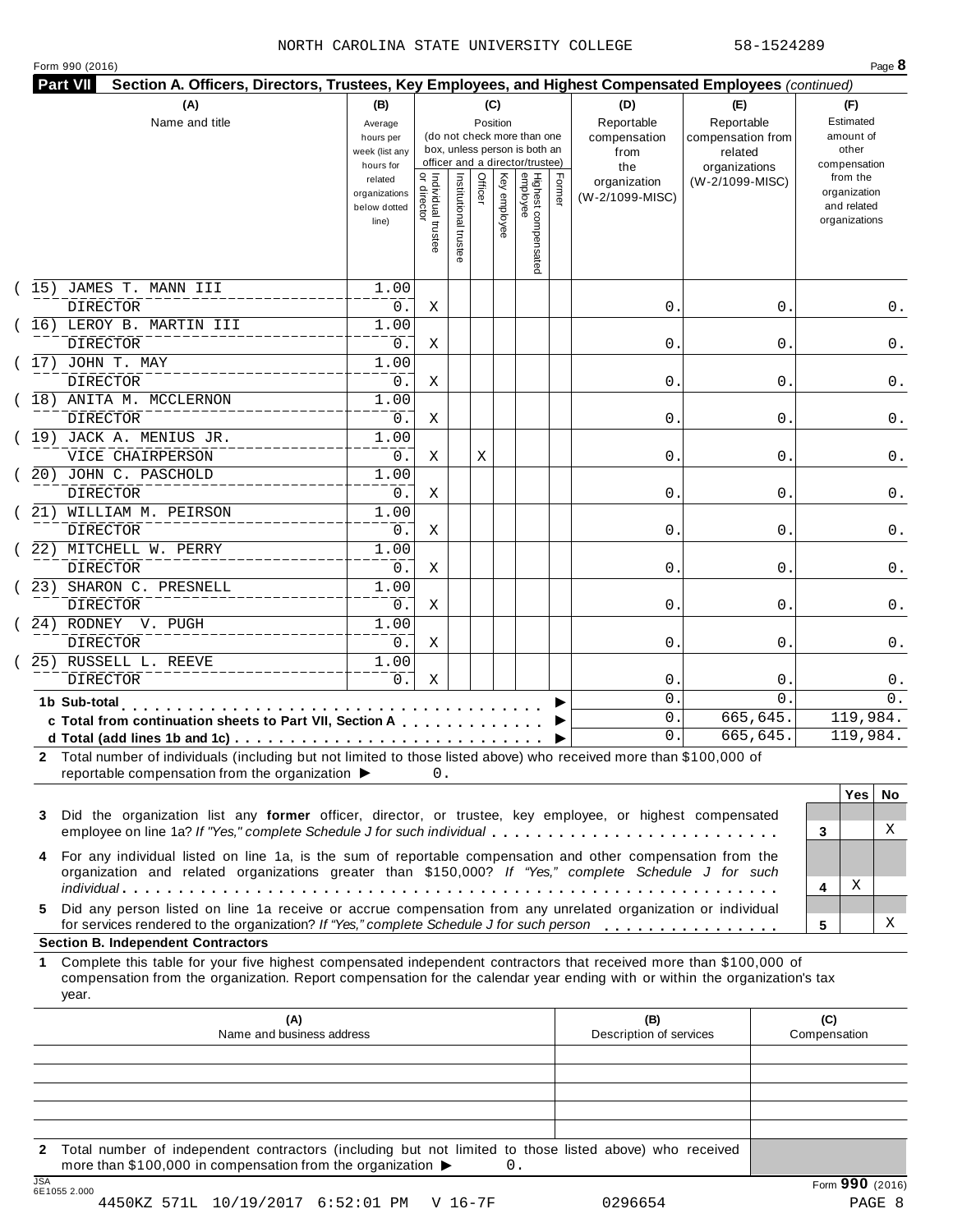#### NORTH CAROLINA STATE UNIVERSITY COLLEGE 58-1524289

| Form 990 (2016) |  |  |  |
|-----------------|--|--|--|
|-----------------|--|--|--|

| (A)                                                                                                                                                                                                                                                                                                                                                                | (B)                                                            |                                          |                       | (C)      |                                                                                    |        | (D)                                    | (E)                                                              | (F)<br>Estimated                                                         |  |
|--------------------------------------------------------------------------------------------------------------------------------------------------------------------------------------------------------------------------------------------------------------------------------------------------------------------------------------------------------------------|----------------------------------------------------------------|------------------------------------------|-----------------------|----------|------------------------------------------------------------------------------------|--------|----------------------------------------|------------------------------------------------------------------|--------------------------------------------------------------------------|--|
| Name and title                                                                                                                                                                                                                                                                                                                                                     | Average<br>hours per<br>week (list any                         |                                          |                       | Position | (do not check more than one<br>box, unless person is both an                       |        | Reportable<br>compensation<br>from     | Reportable<br>amount of<br>compensation from<br>other<br>related |                                                                          |  |
|                                                                                                                                                                                                                                                                                                                                                                    | hours for<br>related<br>organizations<br>below dotted<br>line) | Individual trustee<br> <br>  or director | Institutional trustee | Officer  | officer and a director/trustee)<br>Highest compensated<br>employee<br>Key employee | Former | the<br>organization<br>(W-2/1099-MISC) | organizations<br>(W-2/1099-MISC)                                 | compensation<br>from the<br>organization<br>and related<br>organizations |  |
| CECIL O. SMITH JR.<br>26)<br><b>DIRECTOR</b>                                                                                                                                                                                                                                                                                                                       | 1.00<br>0.                                                     | Χ                                        |                       |          |                                                                                    |        | 0.                                     | 0.                                                               | 0.                                                                       |  |
| 27) ROBERT R. STARBUCK<br><b>DIRECTOR</b>                                                                                                                                                                                                                                                                                                                          | 1.00<br>0.                                                     | Χ                                        |                       |          |                                                                                    |        | 0.                                     | 0                                                                | 0.                                                                       |  |
| 28) WILLIAM E. TRENT III<br><b>DIRECTOR</b>                                                                                                                                                                                                                                                                                                                        | 1.00<br>0.                                                     | Χ                                        |                       |          |                                                                                    |        | 0.                                     | 0                                                                | 0.                                                                       |  |
| 29) WALTER R. TURNER JR.<br>DIRECTOR                                                                                                                                                                                                                                                                                                                               | 1.00<br>0.                                                     | Χ                                        |                       |          |                                                                                    |        | 0.                                     | 0                                                                | 0.                                                                       |  |
| 30) LEIGH A. WILKINSON<br>DIRECTOR                                                                                                                                                                                                                                                                                                                                 | 1.00<br>0.                                                     | Χ                                        |                       |          |                                                                                    |        | 0.                                     | 0                                                                | 0.                                                                       |  |
| (31) SAUNDRA W. WILLIAMS<br><b>DIRECTOR</b>                                                                                                                                                                                                                                                                                                                        | 1.00<br>$0$ .                                                  | Χ                                        |                       |          |                                                                                    |        | 0.                                     | 0                                                                | 0.                                                                       |  |
| (32) CAROL M. DUGGINS<br>ASSISTANT SECRETARY                                                                                                                                                                                                                                                                                                                       | $\overline{1}$ .00<br>40.00                                    |                                          |                       | Χ        |                                                                                    |        | 0.                                     | 46,320.                                                          | 12,750.                                                                  |  |
| (33) MARLA F. GREGG<br>SECRETARY                                                                                                                                                                                                                                                                                                                                   | 1.00<br>40.00                                                  |                                          |                       | Χ        |                                                                                    |        | 0.                                     | 78,023.                                                          | 17,651.                                                                  |  |
| (34) DONALD B. MATTHEWS<br>PRESIDENT                                                                                                                                                                                                                                                                                                                               | 1.00<br>40.00                                                  |                                          |                       | Χ        |                                                                                    |        | 0.                                     | 131,744.                                                         | 22,238.                                                                  |  |
| (35) JILL TASAICO<br>ASSISTANT TREASURER                                                                                                                                                                                                                                                                                                                           | 1.00<br>40.00                                                  |                                          |                       | Χ        |                                                                                    |        | 0.                                     | 157,522.                                                         | 29,912.                                                                  |  |
| 36) MARY T. PELOQUIN-DODD<br>TREASURER                                                                                                                                                                                                                                                                                                                             | 1.00<br>40.00                                                  |                                          |                       | Χ        |                                                                                    |        | 0.                                     | 252,036.                                                         | 37,433.                                                                  |  |
| 1b Sub-total<br>c Total from continuation sheets to Part VII, Section A<br>2 Total number of individuals (including but not limited to those listed above) who received more than \$100,000 of<br>reportable compensation from the organization ▶<br>Did the organization list any former officer, director, or trustee, key employee, or highest compensated<br>3 |                                                                | 0.                                       |                       |          |                                                                                    |        |                                        |                                                                  | <b>Yes</b><br>No.                                                        |  |
| employee on line 1a? If "Yes," complete Schedule J for such individual<br>For any individual listed on line 1a, is the sum of reportable compensation and other compensation from the<br>4<br>organization and related organizations greater than \$150,000? If "Yes," complete Schedule J for such                                                                |                                                                |                                          |                       |          |                                                                                    |        |                                        |                                                                  | X<br>3<br>Χ<br>4                                                         |  |
| Did any person listed on line 1a receive or accrue compensation from any unrelated organization or individual<br>5.<br>for services rendered to the organization? If "Yes," complete Schedule J for such person<br><b>Section B. Independent Contractors</b>                                                                                                       |                                                                |                                          |                       |          |                                                                                    |        |                                        |                                                                  | х<br>5                                                                   |  |
| Complete this table for your five highest compensated independent contractors that received more than \$100,000 of<br>1.<br>compensation from the organization. Report compensation for the calendar year ending with or within the organization's tax<br>year.                                                                                                    |                                                                |                                          |                       |          |                                                                                    |        |                                        |                                                                  |                                                                          |  |
| (A)<br>Name and business address                                                                                                                                                                                                                                                                                                                                   |                                                                |                                          |                       |          |                                                                                    |        | (B)<br>Description of services         |                                                                  | (C)<br>Compensation                                                      |  |
| Total number of independent contractors (including but not limited to those listed above) who received                                                                                                                                                                                                                                                             |                                                                |                                          |                       |          |                                                                                    |        |                                        |                                                                  |                                                                          |  |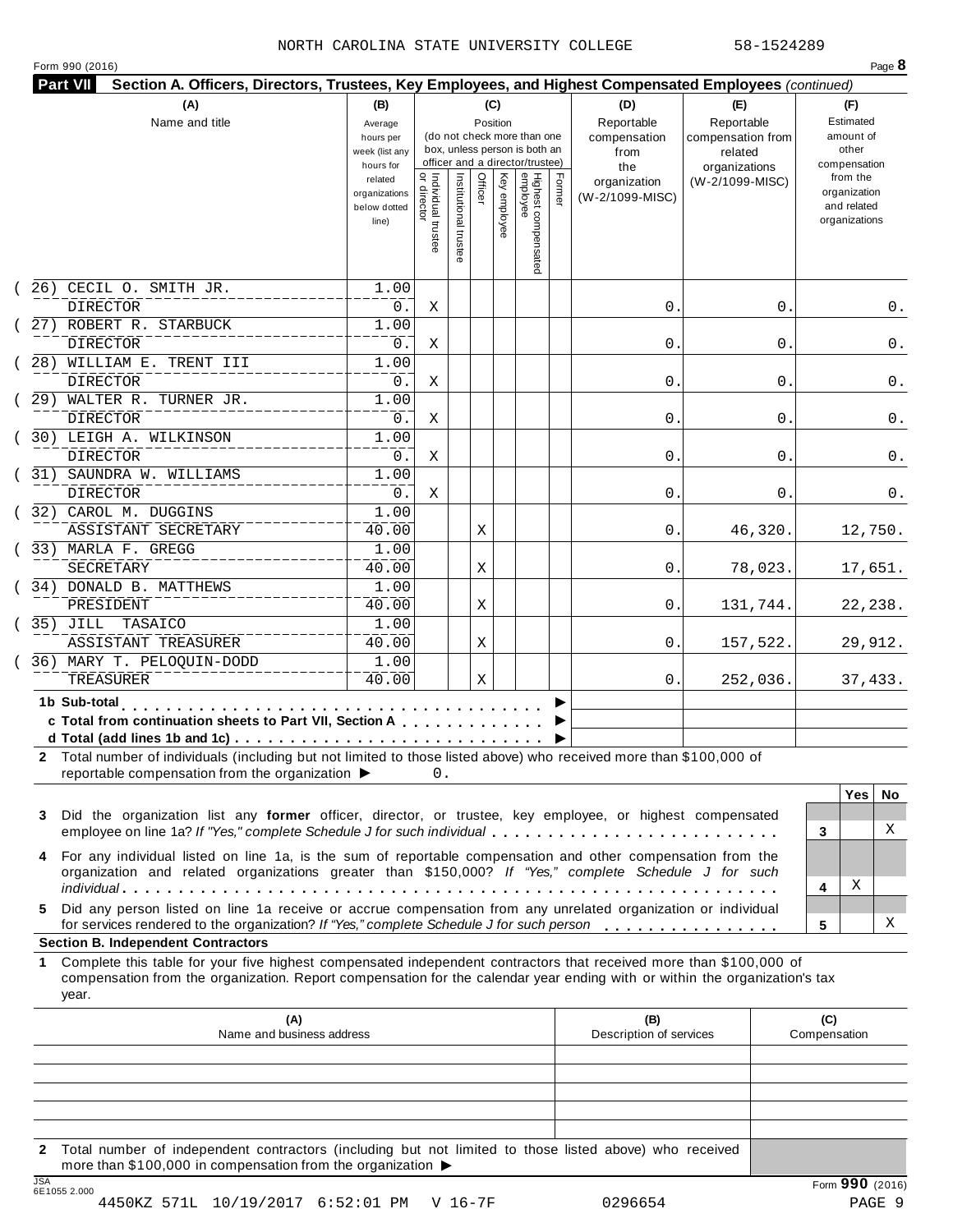|                                                                  | <b>Part VIII</b> | <b>Statement of Revenue</b>                                                                                                                                                                                                    |                          |                      |                      |                                                    |                                         |                                                                  |
|------------------------------------------------------------------|------------------|--------------------------------------------------------------------------------------------------------------------------------------------------------------------------------------------------------------------------------|--------------------------|----------------------|----------------------|----------------------------------------------------|-----------------------------------------|------------------------------------------------------------------|
|                                                                  |                  |                                                                                                                                                                                                                                |                          |                      | (A)<br>Total revenue | (B)<br>Related or<br>exempt<br>function<br>revenue | (C)<br>Unrelated<br>business<br>revenue | (D)<br>Revenue<br>excluded from tax<br>under sections<br>512-514 |
|                                                                  | 1a               | Federated campaigns                                                                                                                                                                                                            | 1a                       |                      |                      |                                                    |                                         |                                                                  |
| <b>Contributions, Gifts, Grants</b><br>and Other Similar Amounts | b                | Membership dues                                                                                                                                                                                                                | 1b                       |                      |                      |                                                    |                                         |                                                                  |
|                                                                  | c                | Fundraising events <b>Fundraising</b>                                                                                                                                                                                          | 1c                       |                      |                      |                                                    |                                         |                                                                  |
|                                                                  | d                | Related organizations                                                                                                                                                                                                          | 1d                       |                      |                      |                                                    |                                         |                                                                  |
|                                                                  | е                | Government grants (contributions)                                                                                                                                                                                              | 1e                       |                      |                      |                                                    |                                         |                                                                  |
|                                                                  | f                | All other contributions, gifts, grants,                                                                                                                                                                                        |                          |                      |                      |                                                    |                                         |                                                                  |
|                                                                  |                  | and similar amounts not included above                                                                                                                                                                                         | 1f                       | 1,700,267.           |                      |                                                    |                                         |                                                                  |
|                                                                  | g                | Noncash contributions included in lines 1a-1f: \$                                                                                                                                                                              |                          | 755,136.             |                      |                                                    |                                         |                                                                  |
|                                                                  | h                |                                                                                                                                                                                                                                |                          | <b>Business Code</b> | 1,700,267.           |                                                    |                                         |                                                                  |
|                                                                  |                  |                                                                                                                                                                                                                                |                          |                      |                      |                                                    |                                         |                                                                  |
|                                                                  | 2a               |                                                                                                                                                                                                                                |                          |                      |                      |                                                    |                                         |                                                                  |
|                                                                  | b<br>c           | the control of the control of the control of the control of the control of the control of<br><u> 1989 - Johann John Stein, mars an de Frankrik (f. 1989)</u>                                                                   |                          |                      |                      |                                                    |                                         |                                                                  |
|                                                                  | d                | the contract of the contract of the contract of the contract of the contract of                                                                                                                                                |                          |                      |                      |                                                    |                                         |                                                                  |
|                                                                  | е                |                                                                                                                                                                                                                                |                          |                      |                      |                                                    |                                         |                                                                  |
| Program Service Revenue                                          | f                | All other program service revenue                                                                                                                                                                                              |                          |                      |                      |                                                    |                                         |                                                                  |
|                                                                  | g                |                                                                                                                                                                                                                                |                          |                      | $\mathbf{0}$ .       |                                                    |                                         |                                                                  |
|                                                                  | 3                | Investment<br>income                                                                                                                                                                                                           | including)<br>dividends, | interest,            |                      |                                                    |                                         |                                                                  |
|                                                                  |                  | and other similar amounts) ATTACHMENT 1                                                                                                                                                                                        |                          |                      | 75,703.              |                                                    |                                         | 75,703.                                                          |
|                                                                  | 4                | Income from investment of tax-exempt bond proceeds $\blacksquare$                                                                                                                                                              |                          |                      | $\mathbf{0}$ .       |                                                    |                                         |                                                                  |
|                                                                  | 5                |                                                                                                                                                                                                                                |                          |                      | 184,847.             |                                                    |                                         | 184,847.                                                         |
|                                                                  |                  |                                                                                                                                                                                                                                | (i) Real                 | (ii) Personal        |                      |                                                    |                                         |                                                                  |
|                                                                  | 6a               | Gross rents <b>contains a container</b>                                                                                                                                                                                        |                          |                      |                      |                                                    |                                         |                                                                  |
|                                                                  | b                | Less: rental expenses                                                                                                                                                                                                          |                          |                      |                      |                                                    |                                         |                                                                  |
|                                                                  | c<br>d           | Rental income or (loss)<br>Net rental income or (loss) $\cdots$ $\cdots$ $\cdots$ $\cdots$ $\cdots$                                                                                                                            |                          |                      | $0$ .                |                                                    |                                         |                                                                  |
|                                                                  | 7а               | Gross amount from sales of                                                                                                                                                                                                     | (i) Securities           | (ii) Other           |                      |                                                    |                                         |                                                                  |
|                                                                  |                  | assets other than inventory                                                                                                                                                                                                    | 744,019.                 | 853,591.             |                      |                                                    |                                         |                                                                  |
|                                                                  | b                | Less: cost or other basis                                                                                                                                                                                                      |                          |                      |                      |                                                    |                                         |                                                                  |
|                                                                  |                  | and sales expenses                                                                                                                                                                                                             | 513, 113.                | 1,001,500.           |                      |                                                    |                                         |                                                                  |
|                                                                  | c                | Gain or (loss) <b>Cain Contains and Containing</b>                                                                                                                                                                             | 230,906.                 | $-147,909.$          |                      |                                                    |                                         |                                                                  |
|                                                                  |                  | d Net gain or (loss) example a series and net produce the series of the series of the series of the series of                                                                                                                  |                          | ▶                    | 82,997               |                                                    |                                         | 82,997.                                                          |
|                                                                  | 8а               | Gross income from fundraising                                                                                                                                                                                                  |                          |                      |                      |                                                    |                                         |                                                                  |
|                                                                  |                  | events (not including \$                                                                                                                                                                                                       |                          |                      |                      |                                                    |                                         |                                                                  |
| Other Revenue                                                    |                  | of contributions reported on line 1c).                                                                                                                                                                                         |                          |                      |                      |                                                    |                                         |                                                                  |
|                                                                  |                  | See Part IV, line 18 a                                                                                                                                                                                                         |                          | 0.                   |                      |                                                    |                                         |                                                                  |
|                                                                  | b                | Less: direct expenses by the set of the set of the set of the set of the set of the set of the set of the set of the set of the set of the set of the set of the set of the set of the set of the set of the set of the set of |                          | 0.                   | $\mathbf{0}$ .       |                                                    |                                         |                                                                  |
|                                                                  | c                | Net income or (loss) from fundraising events _________                                                                                                                                                                         |                          |                      |                      |                                                    |                                         |                                                                  |
|                                                                  | 9а               | Gross income from gaming activities.<br>See Part IV, line 19                                                                                                                                                                   |                          | 0.                   |                      |                                                    |                                         |                                                                  |
|                                                                  |                  | Less: direct expenses b                                                                                                                                                                                                        |                          | 0.                   |                      |                                                    |                                         |                                                                  |
|                                                                  | b<br>c           | Net income or (loss) from gaming activities                                                                                                                                                                                    |                          | ▶                    | $\mathbf{0}$ .       |                                                    |                                         |                                                                  |
|                                                                  | 10a              | Gross sales of inventory,                                                                                                                                                                                                      | less                     |                      |                      |                                                    |                                         |                                                                  |
|                                                                  |                  | returns and allowances and allowances                                                                                                                                                                                          |                          | 0.                   |                      |                                                    |                                         |                                                                  |
|                                                                  | b                | Less: cost of goods sold b                                                                                                                                                                                                     |                          | 0.                   |                      |                                                    |                                         |                                                                  |
|                                                                  | c                | Net income or (loss) from sales of inventory                                                                                                                                                                                   |                          |                      | $\mathbf{0}$ .       |                                                    |                                         |                                                                  |
|                                                                  |                  | Miscellaneous Revenue                                                                                                                                                                                                          |                          | <b>Business Code</b> |                      |                                                    |                                         |                                                                  |
|                                                                  | 11a              | MISCELLANEOUS REVENUE                                                                                                                                                                                                          |                          | 611710               | 87,392.              | 87,392.                                            |                                         |                                                                  |
|                                                                  | b                | <u> 1989 - Johann Barn, mars ann an t-Amhain Aonaich an t-Aonaich an t-Aonaich ann an t-Aonaich ann an t-Aonaich</u>                                                                                                           |                          |                      |                      |                                                    |                                         |                                                                  |
|                                                                  | c                | <u> 1989 - Johann Stein, mars an deutscher Stein und der Stein und der Stein und der Stein und der Stein und der</u>                                                                                                           |                          |                      |                      |                                                    |                                         |                                                                  |
|                                                                  | d                | All other revenue entering the series of the series of the series of the series of the series of the series of                                                                                                                 |                          |                      |                      |                                                    |                                         |                                                                  |
|                                                                  | е                |                                                                                                                                                                                                                                |                          |                      | 87,392.              |                                                    |                                         |                                                                  |
| .ISA                                                             | 12               |                                                                                                                                                                                                                                |                          |                      | 2,131,206.           | 87,392.                                            |                                         | 343,547                                                          |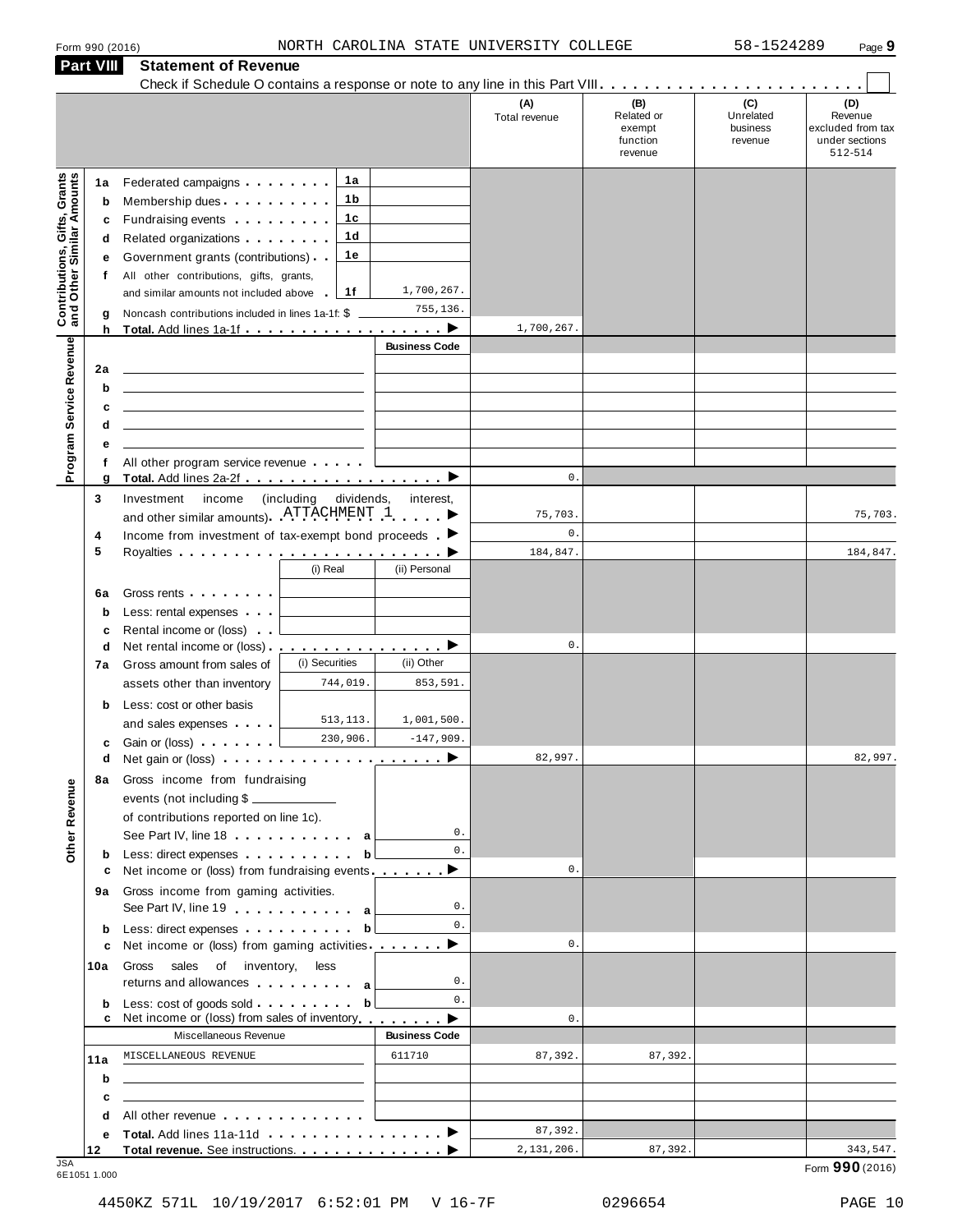**Part IX Statement of Functional Expenses**

| Section 501(c)(3) and 501(c)(4) organizations must complete all columns. All other organizations must complete column (A).                                                                                                                                                       |                        |                        |                                    |                         |
|----------------------------------------------------------------------------------------------------------------------------------------------------------------------------------------------------------------------------------------------------------------------------------|------------------------|------------------------|------------------------------------|-------------------------|
| Do not include amounts reported on lines 6b, 7b,                                                                                                                                                                                                                                 | (A)<br>Total expenses  | (B)<br>Program service |                                    | (D)                     |
| 8b, 9b, and 10b of Part VIII.                                                                                                                                                                                                                                                    |                        | expenses               | Management and<br>general expenses | Fundraising<br>expenses |
| 1 Grants and other assistance to domestic organizations                                                                                                                                                                                                                          |                        |                        |                                    |                         |
| and domestic governments. See Part IV, line 21                                                                                                                                                                                                                                   | 594,824.               | 594,824.               |                                    |                         |
| 2 Grants and other assistance to domestic<br>individuals. See Part IV, line 22                                                                                                                                                                                                   | $\mathsf{O}$ .         |                        |                                    |                         |
| 3 Grants and other assistance to foreign                                                                                                                                                                                                                                         |                        |                        |                                    |                         |
| organizations, foreign governments, and foreign                                                                                                                                                                                                                                  |                        |                        |                                    |                         |
| individuals. See Part IV, lines 15 and 16                                                                                                                                                                                                                                        | 0.                     |                        |                                    |                         |
| 4 Benefits paid to or for members                                                                                                                                                                                                                                                | $\Omega$               |                        |                                    |                         |
| 5 Compensation of current officers, directors,<br>trustees, and key employees expressed as a set of the set of the set of the set of the set of the set of the set of the set of the set of the set of the set of the set of the set of the set of the set of the set of the set | $\mathsf{O}$ .         |                        |                                    |                         |
| 6 Compensation not included above, to disqualified                                                                                                                                                                                                                               |                        |                        |                                    |                         |
| persons (as defined under section 4958(f)(1)) and                                                                                                                                                                                                                                |                        |                        |                                    |                         |
| persons described in section 4958(c)(3)(B)                                                                                                                                                                                                                                       | $\mathbf 0$ .          |                        |                                    |                         |
| Other salaries and wages <b>with a state of the salaries</b><br>7                                                                                                                                                                                                                | $\overline{256,332}$ . |                        |                                    | 256,332.                |
| 8 Pension plan accruals and contributions (include                                                                                                                                                                                                                               |                        |                        |                                    |                         |
| section 401(k) and 403(b) employer contributions)                                                                                                                                                                                                                                | $\mathsf{O}$ .         |                        |                                    |                         |
| Other employee benefits<br>9                                                                                                                                                                                                                                                     | 0                      |                        |                                    |                         |
| 10                                                                                                                                                                                                                                                                               | $\Omega$ .             |                        |                                    |                         |
| Fees for services (non-employees):<br>11                                                                                                                                                                                                                                         |                        |                        |                                    |                         |
| a Management                                                                                                                                                                                                                                                                     | $\mathsf{O}$ .         |                        |                                    |                         |
|                                                                                                                                                                                                                                                                                  | 1,117.                 |                        | 1,117.                             |                         |
| c Accounting                                                                                                                                                                                                                                                                     | $\overline{29,500}$ .  |                        | 29,500.                            |                         |
|                                                                                                                                                                                                                                                                                  | $\mathbf{0}$ .         |                        |                                    |                         |
| e Professional fundraising services. See Part IV, line 17                                                                                                                                                                                                                        | $\mathbf{0}$           |                        |                                    |                         |
| f Investment management fees                                                                                                                                                                                                                                                     | 69,266.                |                        | 69,266.                            |                         |
| <b>g</b> Other. (If line 11g amount exceeds 10% of line 25, column                                                                                                                                                                                                               |                        |                        |                                    |                         |
| (A) amount, list line 11g expenses on Schedule O.)                                                                                                                                                                                                                               | $\mathbf 0$ .          |                        |                                    |                         |
| 12 Advertising and promotion                                                                                                                                                                                                                                                     | 25,393.                | 24,993.                |                                    | 400.                    |
| Office expenses extensive and the set of the set of the set of the set of the set of the set of the set of the<br>13                                                                                                                                                             | 31,770.                | 29,753.                | 35                                 | 1,982.                  |
| Information technology experience and the state of the state of the state of the state of the state of the state of the state of the state of the state of the state of the state of the state of the state of the state of th<br>14                                             | 0                      |                        |                                    |                         |
| 15                                                                                                                                                                                                                                                                               | $\mathsf{O}$ .         |                        |                                    |                         |
| Occupancy<br>16                                                                                                                                                                                                                                                                  | 478.                   | 365                    |                                    | 113.                    |
|                                                                                                                                                                                                                                                                                  | 100,796.               | 80,551                 |                                    | 20,245.                 |
| 18 Payments of travel or entertainment expenses<br>for any federal, state, or local public officials                                                                                                                                                                             | 0.                     |                        |                                    |                         |
| 19 Conferences, conventions, and meetings                                                                                                                                                                                                                                        | 59,769.                | 35,536.                |                                    | 24, 233.                |
| 20                                                                                                                                                                                                                                                                               | 0.                     |                        |                                    |                         |
| Payments to affiliates.<br>21                                                                                                                                                                                                                                                    | 0                      |                        |                                    |                         |
| Depreciation, depletion, and amortization<br>22                                                                                                                                                                                                                                  | 165,620.               | 165,620.               |                                    |                         |
| Insurance experience and the set of the set of the set of the set of the set of the set of the set of the set of the set of the set of the set of the set of the set of the set of the set of the set of the set of the set of<br>23                                             | 4,986.                 | 2,991.                 |                                    | 1,995.                  |
| Other expenses. Itemize expenses not covered<br>24                                                                                                                                                                                                                               |                        |                        |                                    |                         |
| above (List miscellaneous expenses in line 24e. If                                                                                                                                                                                                                               |                        |                        |                                    |                         |
| line 24e amount exceeds 10% of line 25, column                                                                                                                                                                                                                                   |                        |                        |                                    |                         |
| (A) amount, list line 24e expenses on Schedule O.)                                                                                                                                                                                                                               |                        |                        |                                    |                         |
| aMISC. SERVICES & FEES                                                                                                                                                                                                                                                           | 286,815.               | 214,376.               | 2,545.                             | 69,894.                 |
| <b>b</b> SUPPLIES                                                                                                                                                                                                                                                                | 103,076.               | 94,291                 |                                    | 8,785.                  |
| cDUES & SUBSCRIPTIONS                                                                                                                                                                                                                                                            | 39,764.                | 39,168.                |                                    | 596.                    |
| dPRINTING & BINDING                                                                                                                                                                                                                                                              | 30,913.                | 24,997.                |                                    | 5,916.                  |
| e All other expenses _                                                                                                                                                                                                                                                           | 54,329.                | 49,329.                |                                    | 5,000.                  |
| 25 Total functional expenses. Add lines 1 through 24e                                                                                                                                                                                                                            | 1,854,748.             | 1,356,794.             | 102,463.                           | 395,491.                |
| 26 Joint costs. Complete this line only if the<br>organization reported in column (B) joint costs<br>from a combined educational campaign and<br>fundraising solicitation. Check here<br>if                                                                                      |                        |                        |                                    |                         |
| following SOP 98-2 (ASC 958-720)                                                                                                                                                                                                                                                 | $\mathsf{O}$           |                        |                                    |                         |
| <b>JSA</b><br>6E1052 1.000                                                                                                                                                                                                                                                       |                        |                        |                                    | Form 990 (2016)         |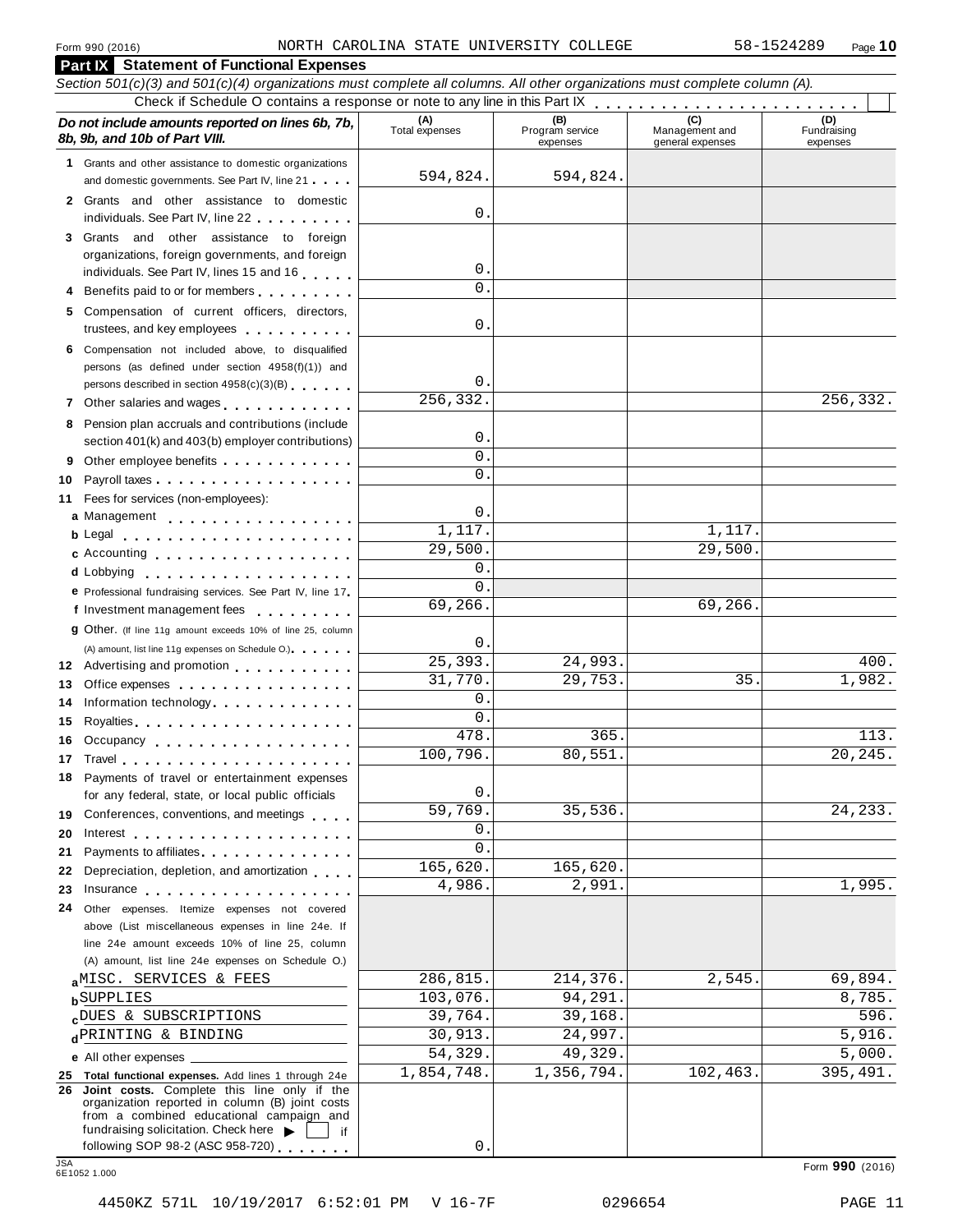#### NORTH CAROLINA STATE UNIVERSITY COLLEGE 58-1524289

| Form 990 (2016) | Page |
|-----------------|------|
|                 |      |

|                      | <b>Part X</b> | <b>Balance Sheet</b>                                                                                                                                                                                                                                                                                   |                           |                         |                        |
|----------------------|---------------|--------------------------------------------------------------------------------------------------------------------------------------------------------------------------------------------------------------------------------------------------------------------------------------------------------|---------------------------|-------------------------|------------------------|
|                      |               |                                                                                                                                                                                                                                                                                                        |                           |                         |                        |
|                      |               |                                                                                                                                                                                                                                                                                                        | (A)<br>Beginning of year  |                         | (B)<br>End of year     |
|                      |               |                                                                                                                                                                                                                                                                                                        | 89,137.                   | $\mathbf{1}$            | $0$ .                  |
|                      | 2             | Savings and temporary cash investments                                                                                                                                                                                                                                                                 | 4,108,594.                | $\overline{2}$          | 4,733,717.             |
|                      | 3             |                                                                                                                                                                                                                                                                                                        | 712,401.                  | 3                       | 323,571.               |
|                      | 4             |                                                                                                                                                                                                                                                                                                        | 1,178.                    | $\overline{\mathbf{4}}$ | 6, 244.                |
|                      | 5             | Loans and other receivables from current and former officers, directors,                                                                                                                                                                                                                               |                           |                         |                        |
|                      |               | trustees, key employees, and highest compensated employees.                                                                                                                                                                                                                                            |                           |                         |                        |
|                      | 6             | Complete Part II of Schedule L<br>Loans and other receivables from other disqualified persons (as defined under section<br>4958(f)(1)), persons described in section 4958(c)(3)(B), and contributing employers<br>and sponsoring organizations of section $501(c)(9)$ voluntary employees' beneficiary | 0.<br>0.                  | 5<br>6                  | $\mathsf 0$ .<br>$0$ . |
|                      | 7             | organizations (see instructions). Complete Part II of Schedule Letter Part 1 and 20                                                                                                                                                                                                                    | 0.                        | $\overline{7}$          | 0.                     |
| Assets               | 8             | Inventories for sale or use enterpreteral processes and contact the sale or use of the set of the set of the s                                                                                                                                                                                         | $\mathbf{0}$ .            | 8                       | $0$ .                  |
|                      | 9             |                                                                                                                                                                                                                                                                                                        | $\mathbf 0$ .             | 9                       | $\overline{0}$ .       |
|                      |               | 10a Land, buildings, and equipment: cost or                                                                                                                                                                                                                                                            |                           |                         |                        |
|                      |               | $ 10a $ 1,473,000.<br>other basis. Complete Part VI of Schedule D                                                                                                                                                                                                                                      |                           |                         |                        |
|                      |               | <b>b</b> Less: accumulated depreciation $\cdots$ 10b                                                                                                                                                                                                                                                   | $1,643,000.$ 10c          |                         | 1,473,000.             |
|                      | 11            |                                                                                                                                                                                                                                                                                                        | 0.                        | 11                      | 0.                     |
|                      | 12            | Investments - other securities. See Part IV, line 11                                                                                                                                                                                                                                                   | 14,390,836.               | 12                      | 17, 135, 087.          |
|                      | 13            | Investments - program-related. See Part IV, line 11                                                                                                                                                                                                                                                    | 0.                        | 13                      | 0.                     |
|                      | 14            |                                                                                                                                                                                                                                                                                                        | 483,058.                  | 14                      | 317,438.               |
|                      | 15            |                                                                                                                                                                                                                                                                                                        | 828,543.                  | 15                      | 25,720.                |
|                      | 16            | Total assets. Add lines 1 through 15 (must equal line 34)                                                                                                                                                                                                                                              | $\overline{22,256,747}$ . | 16                      | 24,014,777.            |
|                      | 17            | Accounts payable and accrued expenses                                                                                                                                                                                                                                                                  | 9,950.                    | 17                      | 38, 713.               |
|                      | 18            |                                                                                                                                                                                                                                                                                                        | 0.                        | 18                      | $0$ .                  |
|                      | 19            |                                                                                                                                                                                                                                                                                                        | 0.                        | 19                      | 0.                     |
|                      | 20            |                                                                                                                                                                                                                                                                                                        | 0.                        | 20                      | $0$ .                  |
|                      | 21            | Escrow or custodial account liability. Complete Part IV of Schedule D                                                                                                                                                                                                                                  | 0.                        | 21                      | $0$ .                  |
|                      | 22            | Loans and other payables to current and former officers, directors,                                                                                                                                                                                                                                    |                           |                         |                        |
| Liabilities          |               | trustees, key employees, highest compensated employees, and                                                                                                                                                                                                                                            |                           |                         |                        |
|                      |               | disqualified persons. Complete Part II of Schedule L.                                                                                                                                                                                                                                                  | 0.                        | 22                      | $0$ .                  |
|                      | 23            | Secured mortgages and notes payable to unrelated third parties                                                                                                                                                                                                                                         | $0$ .                     | 23                      | $\overline{0}$ .       |
|                      | 24            | Unsecured notes and loans payable to unrelated third parties                                                                                                                                                                                                                                           | 0.                        | 24                      | $0$ .                  |
|                      | 25            | Other liabilities (including federal income tax, payables to related third                                                                                                                                                                                                                             |                           |                         |                        |
|                      |               | parties, and other liabilities not included on lines 17-24). Complete Part X                                                                                                                                                                                                                           |                           |                         |                        |
|                      |               | of Schedule D                                                                                                                                                                                                                                                                                          | 836,906.                  | 25                      | 768,887.<br>807,600.   |
|                      | 26            |                                                                                                                                                                                                                                                                                                        | 846,856.                  | 26                      |                        |
| <b>Fund Balances</b> |               | Organizations that follow SFAS 117 (ASC 958), check here ▶<br>$X$ and<br>complete lines 27 through 29, and lines 33 and 34.                                                                                                                                                                            |                           |                         |                        |
|                      | 27            | Unrestricted net assets                                                                                                                                                                                                                                                                                | 2,007,609.                | 27                      | 2, 147, 382.           |
|                      | 28            |                                                                                                                                                                                                                                                                                                        | 10,270,487.               | 28                      | 11, 171, 771.          |
|                      | 29            | Permanently restricted net assets<br>intervals and intervals are not restricted in the set of assets<br>intervals and intervals are not restricted in the set of a set of a set of a set of an intervals are not restricted in the                                                                     | 9,131,795.                | 29                      | 9,888,024.             |
|                      |               | Organizations that do not follow SFAS 117 (ASC 958), check here<br>and<br>complete lines 30 through 34.                                                                                                                                                                                                |                           |                         |                        |
|                      | 30            |                                                                                                                                                                                                                                                                                                        |                           | 30                      |                        |
| Net Assets or        | 31            | Paid-in or capital surplus, or land, building, or equipment fund<br>                                                                                                                                                                                                                                   |                           | 31                      |                        |
|                      | 32            | Retained earnings, endowment, accumulated income, or other funds                                                                                                                                                                                                                                       |                           | 32                      |                        |
|                      | 33            |                                                                                                                                                                                                                                                                                                        | 21,409,891                | 33                      | 23, 207, 177.          |
|                      | 34            | Total liabilities and net assets/fund balances                                                                                                                                                                                                                                                         | 22, 256, 747.             | 34                      | 24,014,777.            |

Form **990** (2016)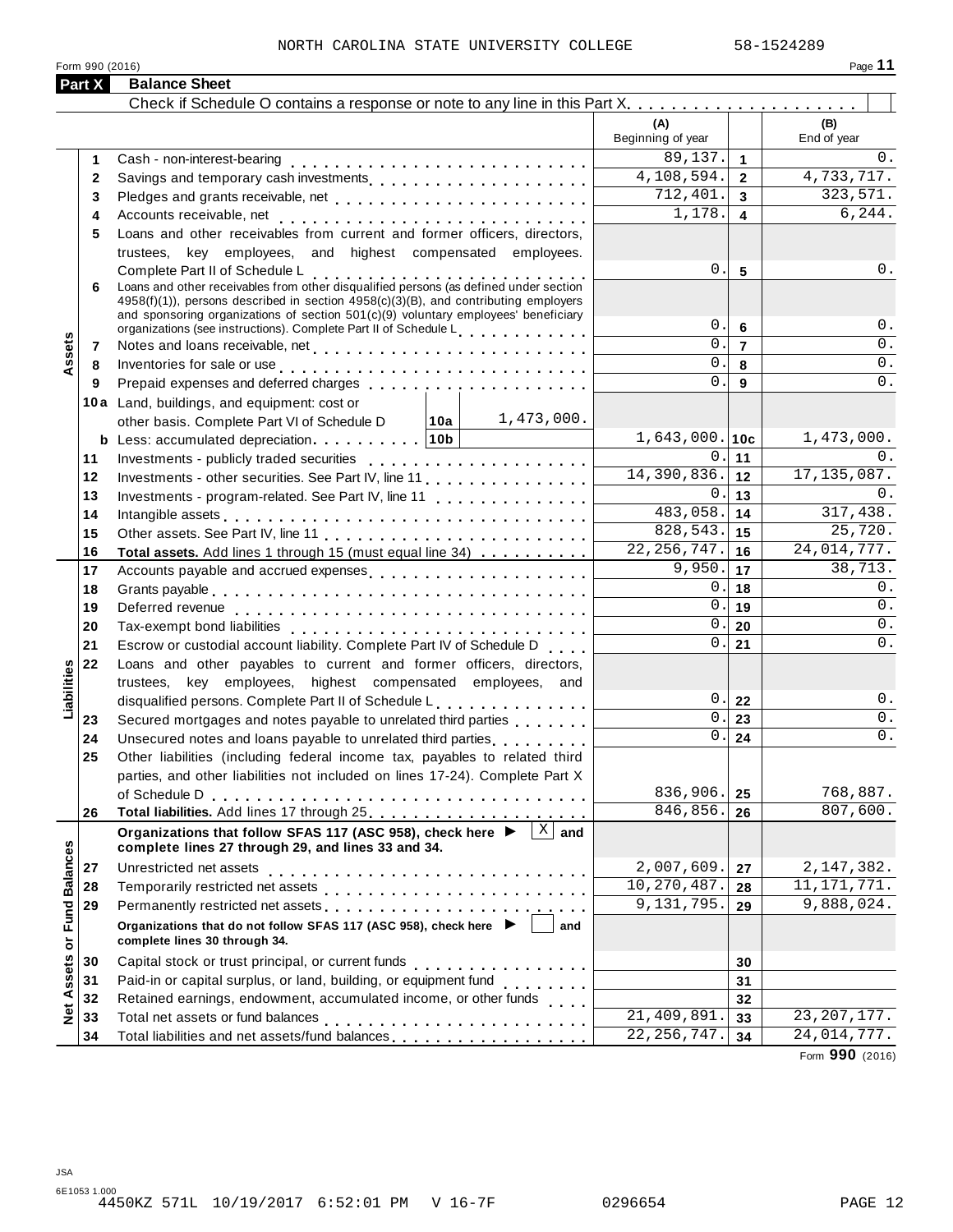| NORTH CAROLINA STATE UNIVERSITY COLLEGE |  | 58-1524289 |
|-----------------------------------------|--|------------|

|                | Form 990 (2016)                                                                                                       |                         |                |                         | Page 12 |
|----------------|-----------------------------------------------------------------------------------------------------------------------|-------------------------|----------------|-------------------------|---------|
| <b>Part XI</b> | <b>Reconciliation of Net Assets</b>                                                                                   |                         |                |                         |         |
|                |                                                                                                                       |                         |                |                         | X       |
| 1              | Total revenue (must equal Part VIII, column (A), line 12)                                                             | $\mathbf{1}$            |                | $\overline{2,131},206.$ |         |
| $\mathbf{2}$   | Total expenses (must equal Part IX, column (A), line 25)                                                              | $\mathbf{2}$            |                | 1,854,748.              |         |
| 3              |                                                                                                                       | 3                       |                | 276,458.                |         |
| 4              | Net assets or fund balances at beginning of year (must equal Part X, line 33, column (A))                             | $\overline{\mathbf{4}}$ |                | 21,409,891.             |         |
| 5              | Net unrealized gains (losses) on investments                                                                          | 5                       |                | 1,560,341.              |         |
| 6              |                                                                                                                       | 6                       |                |                         | $0$ .   |
| 7              |                                                                                                                       | $\overline{7}$          |                |                         | 0.      |
| 8              |                                                                                                                       | 8                       |                |                         | 0.      |
| 9              | Other changes in net assets or fund balances (explain in Schedule O)                                                  | 9                       |                | $-39,513.$              |         |
| 10             | Net assets or fund balances at end of year. Combine lines 3 through 9 (must equal Part X, line                        |                         |                |                         |         |
|                |                                                                                                                       | 10                      |                | 23, 207, 177.           |         |
| Part XII       | <b>Financial Statements and Reporting</b>                                                                             |                         |                |                         |         |
|                |                                                                                                                       |                         |                |                         |         |
|                |                                                                                                                       |                         |                | Yes                     | No      |
| 1              | $X$ Accrual<br>Accounting method used to prepare the Form 990:  <br>Cash<br>Other                                     |                         |                |                         |         |
|                | If the organization changed its method of accounting from a prior year or checked "Other," explain in                 |                         |                |                         |         |
|                | Schedule O.                                                                                                           |                         |                |                         |         |
|                | 2a Were the organization's financial statements compiled or reviewed by an independent accountant?                    |                         | 2a             |                         | X       |
|                | If "Yes," check a box below to indicate whether the financial statements for the year were compiled or                |                         |                |                         |         |
|                | reviewed on a separate basis, consolidated basis, or both:                                                            |                         |                |                         |         |
|                | Separate basis<br>Consolidated basis<br>Both consolidated and separate basis                                          |                         |                |                         |         |
|                | <b>b</b> Were the organization's financial statements audited by an independent accountant?                           |                         | 2 <sub>b</sub> | X                       |         |
|                | If "Yes," check a box below to indicate whether the financial statements for the year were audited on a               |                         |                |                         |         |
|                | separate basis, consolidated basis, or both:                                                                          |                         |                |                         |         |
|                | $X$ Separate basis<br><b>Consolidated basis</b><br>Both consolidated and separate basis                               |                         |                |                         |         |
|                | c If "Yes" to line 2a or 2b, does the organization have a committee that assumes responsibility for oversight         |                         |                |                         |         |
|                | of the audit, review, or compilation of its financial statements and selection of an independent accountant?          |                         | 2 <sub>c</sub> | Χ                       |         |
|                | If the organization changed either its oversight process or selection process during the tax year, explain in         |                         |                |                         |         |
|                | Schedule O.                                                                                                           |                         |                |                         |         |
|                | 3a As a result of a federal award, was the organization required to undergo an audit or audits as set forth in        |                         |                |                         |         |
|                |                                                                                                                       |                         | 3a             |                         | X       |
|                | <b>b</b> If "Yes," did the organization undergo the required audit or audits? If the organization did not undergo the |                         |                |                         |         |
|                | required audit or audits, explain why in Schedule O and describe any steps taken to undergo such audits.              |                         | 3 <sub>b</sub> |                         |         |
|                |                                                                                                                       |                         |                | Form 990 (2016)         |         |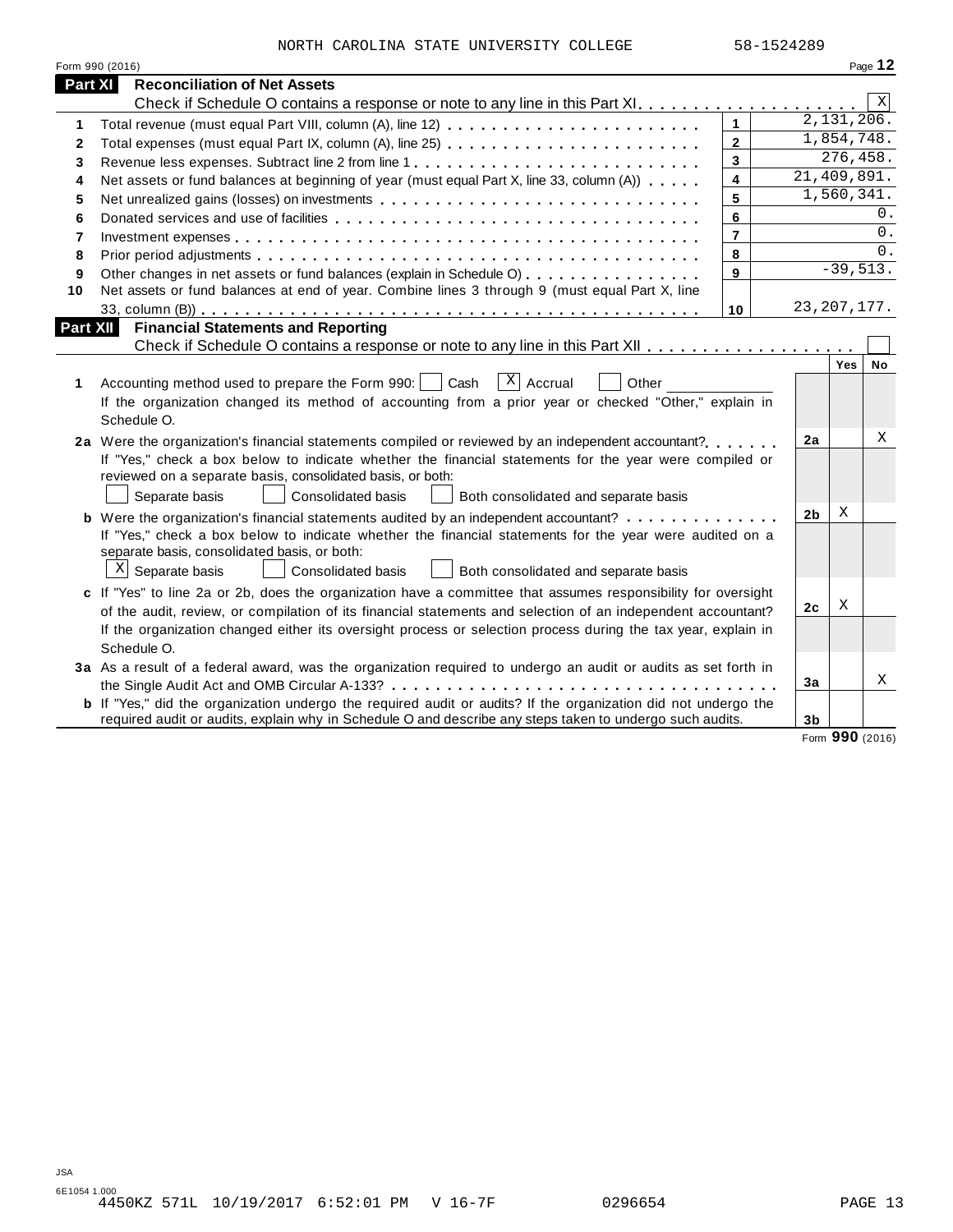# **SCHEDULE A Public Charity Status and Public Support**<br>(Form 990 or 990-EZ) complete if the organization is a section 501(c)(3) organization or a section 4947(a)(1) nonexempt charitable trust.

(Form 990 or 990-EZ) complete if the organization is a section 501(c)(3) organization or a section 4947(a)(1) nonexempt charitable trust. 2016 <sup>D</sup> I **Attach to Form <sup>990</sup> or Form 990-EZ.** epartment of the Treasury **Open to Public**

| Department of the Treasury | Attach to Form 990 or Form 990-EZ.                                                                   |
|----------------------------|------------------------------------------------------------------------------------------------------|
| Internal Revenue Service   | l Dinformation about Schedule A (Form 990 or 990-EZ) and its instructions is at www.irs.gov/form990. |



|          |    |                                                                                                                                                                                                                                                                                                                                                                                                                                                                                                                                                                                          |          | $\sim$ . The matter about concurre $\sim$ (Form you or you EE) and its modulated back minimal significantly |                                                      |           |                                        | inspection                           |
|----------|----|------------------------------------------------------------------------------------------------------------------------------------------------------------------------------------------------------------------------------------------------------------------------------------------------------------------------------------------------------------------------------------------------------------------------------------------------------------------------------------------------------------------------------------------------------------------------------------------|----------|-------------------------------------------------------------------------------------------------------------|------------------------------------------------------|-----------|----------------------------------------|--------------------------------------|
|          |    | Name of the organization                                                                                                                                                                                                                                                                                                                                                                                                                                                                                                                                                                 |          | NORTH CAROLINA STATE UNIVERSITY COLLEGE                                                                     |                                                      |           | <b>Employer identification number</b>  |                                      |
| Part I   |    | OF SCIENCES FOUNDATION, INC.<br>Reason for Public Charity Status (All organizations must complete this part.) See instructions.                                                                                                                                                                                                                                                                                                                                                                                                                                                          |          |                                                                                                             |                                                      |           | 58-1524289                             |                                      |
|          |    | The organization is not a private foundation because it is: (For lines 1 through 12, check only one box.)                                                                                                                                                                                                                                                                                                                                                                                                                                                                                |          |                                                                                                             |                                                      |           |                                        |                                      |
| 1        |    | A church, convention of churches, or association of churches described in section 170(b)(1)(A)(i).                                                                                                                                                                                                                                                                                                                                                                                                                                                                                       |          |                                                                                                             |                                                      |           |                                        |                                      |
| 2        |    | A school described in section 170(b)(1)(A)(ii). (Attach Schedule E (Form 990 or 990-EZ).)                                                                                                                                                                                                                                                                                                                                                                                                                                                                                                |          |                                                                                                             |                                                      |           |                                        |                                      |
| 3        |    | A hospital or a cooperative hospital service organization described in section 170(b)(1)(A)(iii).                                                                                                                                                                                                                                                                                                                                                                                                                                                                                        |          |                                                                                                             |                                                      |           |                                        |                                      |
| 4        |    | A medical research organization operated in conjunction with a hospital described in section 170(b)(1)(A)(iii). Enter the                                                                                                                                                                                                                                                                                                                                                                                                                                                                |          |                                                                                                             |                                                      |           |                                        |                                      |
|          |    | hospital's name, city, and state:                                                                                                                                                                                                                                                                                                                                                                                                                                                                                                                                                        |          |                                                                                                             |                                                      |           |                                        |                                      |
| 5        | ΙX | An organization operated for the benefit of a college or university owned or operated by a governmental unit described in                                                                                                                                                                                                                                                                                                                                                                                                                                                                |          |                                                                                                             |                                                      |           |                                        |                                      |
|          |    | section 170(b)(1)(A)(iv). (Complete Part II.)                                                                                                                                                                                                                                                                                                                                                                                                                                                                                                                                            |          |                                                                                                             |                                                      |           |                                        |                                      |
| 6        |    | A federal, state, or local government or governmental unit described in section 170(b)(1)(A)(v).                                                                                                                                                                                                                                                                                                                                                                                                                                                                                         |          |                                                                                                             |                                                      |           |                                        |                                      |
| 7        |    | An organization that normally receives a substantial part of its support from a governmental unit or from the general public                                                                                                                                                                                                                                                                                                                                                                                                                                                             |          |                                                                                                             |                                                      |           |                                        |                                      |
|          |    | described in section 170(b)(1)(A)(vi). (Complete Part II.)                                                                                                                                                                                                                                                                                                                                                                                                                                                                                                                               |          |                                                                                                             |                                                      |           |                                        |                                      |
| 8        |    | A community trust described in section 170(b)(1)(A)(vi). (Complete Part II.)                                                                                                                                                                                                                                                                                                                                                                                                                                                                                                             |          |                                                                                                             |                                                      |           |                                        |                                      |
| 9        |    | An agricultural research organization described in section 170(b)(1)(A)(ix) operated in conjunction with a land-grant college                                                                                                                                                                                                                                                                                                                                                                                                                                                            |          |                                                                                                             |                                                      |           |                                        |                                      |
|          |    | or university or a non-land-grant college of agriculture (see instructions). Enter the name, city, and state of the college or                                                                                                                                                                                                                                                                                                                                                                                                                                                           |          |                                                                                                             |                                                      |           |                                        |                                      |
|          |    | university:                                                                                                                                                                                                                                                                                                                                                                                                                                                                                                                                                                              |          |                                                                                                             |                                                      |           |                                        |                                      |
| 10<br>11 |    | An organization that normally receives: (1) more than 331/3% of its support from contributions, membership fees, and gross<br>receipts from activities related to its exempt functions - subject to certain exceptions, and (2) no more than 331/3% of its<br>support from gross investment income and unrelated business taxable income (less section 511 tax) from businesses<br>acquired by the organization after June 30, 1975. See section 509(a)(2). (Complete Part III.)<br>An organization organized and operated exclusively to test for public safety. See section 509(a)(4). |          |                                                                                                             |                                                      |           |                                        |                                      |
| 12       |    | An organization organized and operated exclusively for the benefit of, to perform the functions of, or to carry out the purposes                                                                                                                                                                                                                                                                                                                                                                                                                                                         |          |                                                                                                             |                                                      |           |                                        |                                      |
|          |    | of one or more publicly supported organizations described in section 509(a)(1) or section 509(a)(2). See section 509(a)(3).                                                                                                                                                                                                                                                                                                                                                                                                                                                              |          |                                                                                                             |                                                      |           |                                        |                                      |
|          |    | Check the box in lines 12a through 12d that describes the type of supporting organization and complete lines 12e, 12f, and 12g.                                                                                                                                                                                                                                                                                                                                                                                                                                                          |          |                                                                                                             |                                                      |           |                                        |                                      |
| a        |    | Type I. A supporting organization operated, supervised, or controlled by its supported organization(s), typically by giving                                                                                                                                                                                                                                                                                                                                                                                                                                                              |          |                                                                                                             |                                                      |           |                                        |                                      |
|          |    | the supported organization(s) the power to regularly appoint or elect a majority of the directors or trustees of the                                                                                                                                                                                                                                                                                                                                                                                                                                                                     |          |                                                                                                             |                                                      |           |                                        |                                      |
|          |    | supporting organization. You must complete Part IV, Sections A and B.                                                                                                                                                                                                                                                                                                                                                                                                                                                                                                                    |          |                                                                                                             |                                                      |           |                                        |                                      |
| b        |    | Type II. A supporting organization supervised or controlled in connection with its supported organization(s), by having                                                                                                                                                                                                                                                                                                                                                                                                                                                                  |          |                                                                                                             |                                                      |           |                                        |                                      |
|          |    | control or management of the supporting organization vested in the same persons that control or manage the supported                                                                                                                                                                                                                                                                                                                                                                                                                                                                     |          |                                                                                                             |                                                      |           |                                        |                                      |
|          |    | organization(s). You must complete Part IV, Sections A and C.                                                                                                                                                                                                                                                                                                                                                                                                                                                                                                                            |          |                                                                                                             |                                                      |           |                                        |                                      |
| c        |    | Type III functionally integrated. A supporting organization operated in connection with, and functionally integrated with,                                                                                                                                                                                                                                                                                                                                                                                                                                                               |          |                                                                                                             |                                                      |           |                                        |                                      |
|          |    | its supported organization(s) (see instructions). You must complete Part IV, Sections A, D, and E.                                                                                                                                                                                                                                                                                                                                                                                                                                                                                       |          |                                                                                                             |                                                      |           |                                        |                                      |
| d        |    | Type III non-functionally integrated. A supporting organization operated in connection with its supported organization(s)                                                                                                                                                                                                                                                                                                                                                                                                                                                                |          |                                                                                                             |                                                      |           |                                        |                                      |
|          |    | that is not functionally integrated. The organization generally must satisfy a distribution requirement and an attentiveness                                                                                                                                                                                                                                                                                                                                                                                                                                                             |          |                                                                                                             |                                                      |           |                                        |                                      |
|          |    | requirement (see instructions). You must complete Part IV, Sections A and D, and Part V.                                                                                                                                                                                                                                                                                                                                                                                                                                                                                                 |          |                                                                                                             |                                                      |           |                                        |                                      |
| е        |    | Check this box if the organization received a written determination from the IRS that it is a Type I, Type II, Type III                                                                                                                                                                                                                                                                                                                                                                                                                                                                  |          |                                                                                                             |                                                      |           |                                        |                                      |
|          |    | functionally integrated, or Type III non-functionally integrated supporting organization.                                                                                                                                                                                                                                                                                                                                                                                                                                                                                                |          |                                                                                                             |                                                      |           |                                        |                                      |
| f        |    | Enter the number of supported organizations.                                                                                                                                                                                                                                                                                                                                                                                                                                                                                                                                             |          |                                                                                                             |                                                      |           |                                        |                                      |
|          |    | Provide the following information about the supported organization(s).                                                                                                                                                                                                                                                                                                                                                                                                                                                                                                                   |          |                                                                                                             |                                                      |           |                                        |                                      |
|          |    | (i) Name of supported organization                                                                                                                                                                                                                                                                                                                                                                                                                                                                                                                                                       | (ii) EIN | (iii) Type of organization<br>(described on lines 1-10                                                      | (iv) Is the organization<br>listed in your governing |           | (v) Amount of monetary<br>support (see | (vi) Amount of<br>other support (see |
|          |    |                                                                                                                                                                                                                                                                                                                                                                                                                                                                                                                                                                                          |          | above (see instructions))                                                                                   |                                                      | document? | instructions)                          | instructions)                        |
|          |    |                                                                                                                                                                                                                                                                                                                                                                                                                                                                                                                                                                                          |          |                                                                                                             | Yes                                                  | No        |                                        |                                      |
| (A)      |    |                                                                                                                                                                                                                                                                                                                                                                                                                                                                                                                                                                                          |          |                                                                                                             |                                                      |           |                                        |                                      |
| (B)      |    |                                                                                                                                                                                                                                                                                                                                                                                                                                                                                                                                                                                          |          |                                                                                                             |                                                      |           |                                        |                                      |
|          |    |                                                                                                                                                                                                                                                                                                                                                                                                                                                                                                                                                                                          |          |                                                                                                             |                                                      |           |                                        |                                      |
| (C)      |    |                                                                                                                                                                                                                                                                                                                                                                                                                                                                                                                                                                                          |          |                                                                                                             |                                                      |           |                                        |                                      |
| (D)      |    |                                                                                                                                                                                                                                                                                                                                                                                                                                                                                                                                                                                          |          |                                                                                                             |                                                      |           |                                        |                                      |
| (E)      |    |                                                                                                                                                                                                                                                                                                                                                                                                                                                                                                                                                                                          |          |                                                                                                             |                                                      |           |                                        |                                      |
|          |    |                                                                                                                                                                                                                                                                                                                                                                                                                                                                                                                                                                                          |          |                                                                                                             |                                                      |           |                                        |                                      |
| Total    |    |                                                                                                                                                                                                                                                                                                                                                                                                                                                                                                                                                                                          |          |                                                                                                             |                                                      |           |                                        |                                      |

For Paperwork Reduction Act Notice, see the Instructions for Form 990 or 990-EZ. Schedule A (Form 990 or 990-EZ) 2016 JSA 6E1210 1.000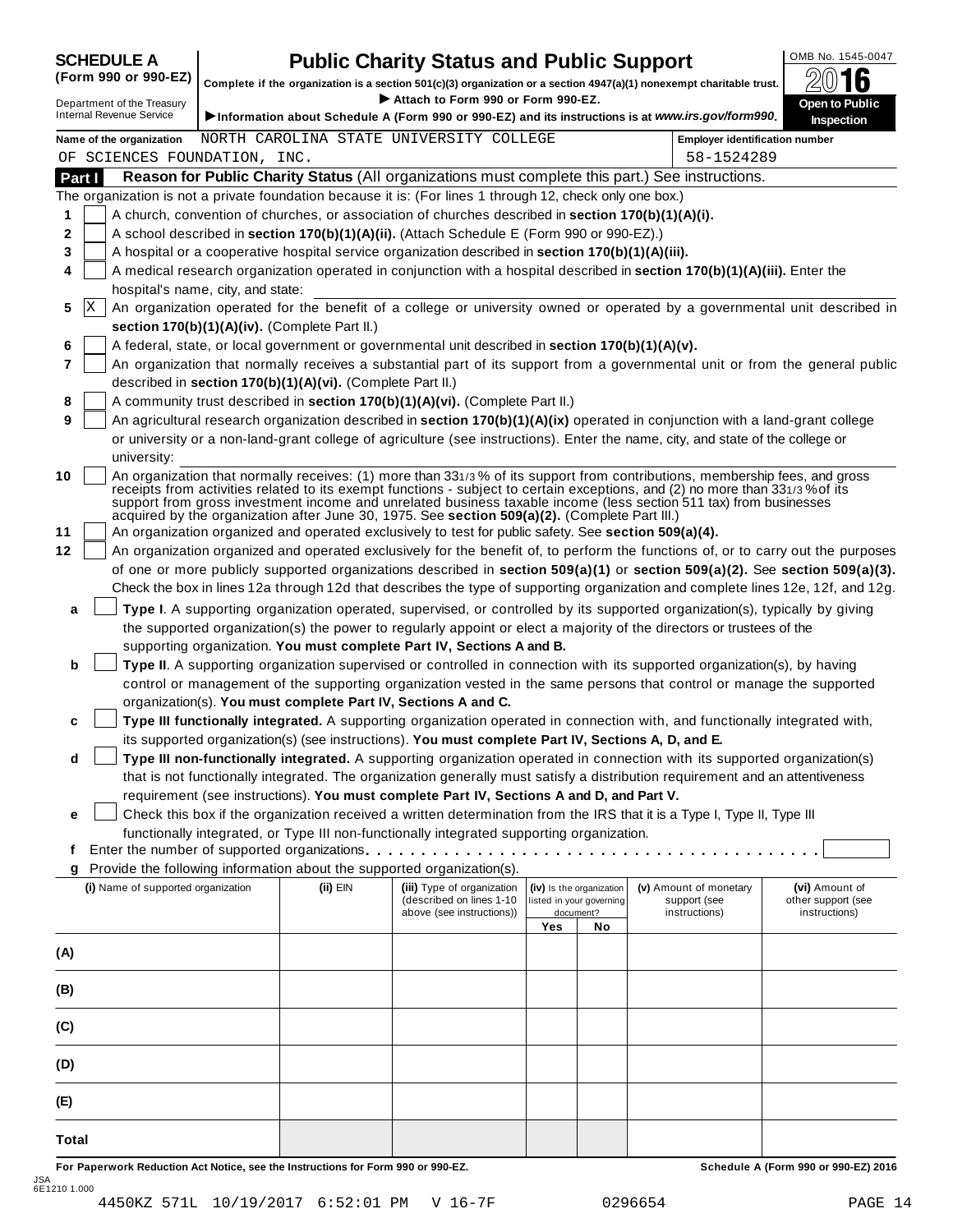**Support Schedule for Organizations Described in Sections 170(b)(1)(A)(iv) and 170(b)(1)(A)(vi)** (Complete only if you checked the box on line 5, 7, or 8 of Part I or if the organization failed to qualify under Part III. If the organization fails to qualify under the tests listed below, please complete Part III.) **Part II**

| <b>Section A. Public Support</b>                                                                                                                                                                                                                                                                                |                                                                                                                                                                                                                                                                                    |                          |                                                                                       |                          |                                                                                                                                                                                                                                                    |                                                                                                                                                                                                                                                                                                                                                                                                                                                                                                                                                                                                                                                                                                                                                                                                                                                                                                                                                                                                                                                                                                                                                                                                                                                                                               |  |  |  |
|-----------------------------------------------------------------------------------------------------------------------------------------------------------------------------------------------------------------------------------------------------------------------------------------------------------------|------------------------------------------------------------------------------------------------------------------------------------------------------------------------------------------------------------------------------------------------------------------------------------|--------------------------|---------------------------------------------------------------------------------------|--------------------------|----------------------------------------------------------------------------------------------------------------------------------------------------------------------------------------------------------------------------------------------------|-----------------------------------------------------------------------------------------------------------------------------------------------------------------------------------------------------------------------------------------------------------------------------------------------------------------------------------------------------------------------------------------------------------------------------------------------------------------------------------------------------------------------------------------------------------------------------------------------------------------------------------------------------------------------------------------------------------------------------------------------------------------------------------------------------------------------------------------------------------------------------------------------------------------------------------------------------------------------------------------------------------------------------------------------------------------------------------------------------------------------------------------------------------------------------------------------------------------------------------------------------------------------------------------------|--|--|--|
| Calendar year (or fiscal year beginning in) ▶                                                                                                                                                                                                                                                                   | (a) $2012$                                                                                                                                                                                                                                                                         | (b) $2013$               | $(c)$ 2014                                                                            | (d) $2015$               | (e) $2016$                                                                                                                                                                                                                                         | (f) Total                                                                                                                                                                                                                                                                                                                                                                                                                                                                                                                                                                                                                                                                                                                                                                                                                                                                                                                                                                                                                                                                                                                                                                                                                                                                                     |  |  |  |
| Gifts,<br>contributions,<br>grants,<br>and<br>membership fees received. (Do not<br>include any "unusual grants.")                                                                                                                                                                                               | 1,315,268.                                                                                                                                                                                                                                                                         | 2, 251, 729.             | 2,810,976.                                                                            | 1,255,092.               | 1,700,267.                                                                                                                                                                                                                                         | 9,333,332.                                                                                                                                                                                                                                                                                                                                                                                                                                                                                                                                                                                                                                                                                                                                                                                                                                                                                                                                                                                                                                                                                                                                                                                                                                                                                    |  |  |  |
| Tax<br>revenues<br>levied<br>for<br>the<br>organization's benefit and either paid<br>to or expended on its behalf                                                                                                                                                                                               |                                                                                                                                                                                                                                                                                    |                          |                                                                                       |                          |                                                                                                                                                                                                                                                    | 0.                                                                                                                                                                                                                                                                                                                                                                                                                                                                                                                                                                                                                                                                                                                                                                                                                                                                                                                                                                                                                                                                                                                                                                                                                                                                                            |  |  |  |
| The value of services or facilities<br>furnished by a governmental unit to the                                                                                                                                                                                                                                  |                                                                                                                                                                                                                                                                                    |                          |                                                                                       |                          |                                                                                                                                                                                                                                                    | 0.                                                                                                                                                                                                                                                                                                                                                                                                                                                                                                                                                                                                                                                                                                                                                                                                                                                                                                                                                                                                                                                                                                                                                                                                                                                                                            |  |  |  |
| Total. Add lines 1 through 3                                                                                                                                                                                                                                                                                    | 1,315,268.                                                                                                                                                                                                                                                                         | 2, 251, 729.             | 2,810,976.                                                                            | 1,255,092.               | 1,700,267.                                                                                                                                                                                                                                         | 9,333,332.                                                                                                                                                                                                                                                                                                                                                                                                                                                                                                                                                                                                                                                                                                                                                                                                                                                                                                                                                                                                                                                                                                                                                                                                                                                                                    |  |  |  |
| The portion of total contributions by<br>each<br>person<br>(other<br>than<br>a<br>qovernmental<br>unit<br>publicly<br>or<br>supported organization) included on<br>line 1 that exceeds 2% of the amount                                                                                                         |                                                                                                                                                                                                                                                                                    |                          |                                                                                       |                          |                                                                                                                                                                                                                                                    | 1,369,341.                                                                                                                                                                                                                                                                                                                                                                                                                                                                                                                                                                                                                                                                                                                                                                                                                                                                                                                                                                                                                                                                                                                                                                                                                                                                                    |  |  |  |
|                                                                                                                                                                                                                                                                                                                 |                                                                                                                                                                                                                                                                                    |                          |                                                                                       |                          |                                                                                                                                                                                                                                                    | 7,963,991.                                                                                                                                                                                                                                                                                                                                                                                                                                                                                                                                                                                                                                                                                                                                                                                                                                                                                                                                                                                                                                                                                                                                                                                                                                                                                    |  |  |  |
|                                                                                                                                                                                                                                                                                                                 |                                                                                                                                                                                                                                                                                    |                          |                                                                                       |                          |                                                                                                                                                                                                                                                    |                                                                                                                                                                                                                                                                                                                                                                                                                                                                                                                                                                                                                                                                                                                                                                                                                                                                                                                                                                                                                                                                                                                                                                                                                                                                                               |  |  |  |
|                                                                                                                                                                                                                                                                                                                 |                                                                                                                                                                                                                                                                                    |                          |                                                                                       |                          |                                                                                                                                                                                                                                                    | (f) Total                                                                                                                                                                                                                                                                                                                                                                                                                                                                                                                                                                                                                                                                                                                                                                                                                                                                                                                                                                                                                                                                                                                                                                                                                                                                                     |  |  |  |
|                                                                                                                                                                                                                                                                                                                 |                                                                                                                                                                                                                                                                                    |                          |                                                                                       |                          |                                                                                                                                                                                                                                                    | 9,333,332.                                                                                                                                                                                                                                                                                                                                                                                                                                                                                                                                                                                                                                                                                                                                                                                                                                                                                                                                                                                                                                                                                                                                                                                                                                                                                    |  |  |  |
| Gross income from interest, dividends,<br>payments received on securities loans,<br>rents, royalties and income from similar<br>sources and the set of the set of the set of the set of the set of the set of the set of the set of the set of                                                                  | 141,589.                                                                                                                                                                                                                                                                           | 147,045.                 | 240, 257.                                                                             | 218,565.                 | 260,550.                                                                                                                                                                                                                                           | 1,008,006.                                                                                                                                                                                                                                                                                                                                                                                                                                                                                                                                                                                                                                                                                                                                                                                                                                                                                                                                                                                                                                                                                                                                                                                                                                                                                    |  |  |  |
| Net income from unrelated business<br>activities, whether or not the business<br>is regularly carried on the control of the control of the control of the control of the control of the control of the control of the control of the control of the control of the control of the control of the control of the |                                                                                                                                                                                                                                                                                    |                          |                                                                                       |                          |                                                                                                                                                                                                                                                    | 0.                                                                                                                                                                                                                                                                                                                                                                                                                                                                                                                                                                                                                                                                                                                                                                                                                                                                                                                                                                                                                                                                                                                                                                                                                                                                                            |  |  |  |
| Other income. Do not include gain or<br>loss from the sale of capital assets                                                                                                                                                                                                                                    | 62,101.                                                                                                                                                                                                                                                                            | 14,924.                  | 3,957.                                                                                | 102,258.                 | 87,392.                                                                                                                                                                                                                                            | 270,632.                                                                                                                                                                                                                                                                                                                                                                                                                                                                                                                                                                                                                                                                                                                                                                                                                                                                                                                                                                                                                                                                                                                                                                                                                                                                                      |  |  |  |
| Total support. Add lines 7 through 10                                                                                                                                                                                                                                                                           |                                                                                                                                                                                                                                                                                    |                          |                                                                                       |                          |                                                                                                                                                                                                                                                    | 10,611,970.                                                                                                                                                                                                                                                                                                                                                                                                                                                                                                                                                                                                                                                                                                                                                                                                                                                                                                                                                                                                                                                                                                                                                                                                                                                                                   |  |  |  |
|                                                                                                                                                                                                                                                                                                                 |                                                                                                                                                                                                                                                                                    |                          |                                                                                       |                          |                                                                                                                                                                                                                                                    |                                                                                                                                                                                                                                                                                                                                                                                                                                                                                                                                                                                                                                                                                                                                                                                                                                                                                                                                                                                                                                                                                                                                                                                                                                                                                               |  |  |  |
|                                                                                                                                                                                                                                                                                                                 |                                                                                                                                                                                                                                                                                    |                          |                                                                                       |                          |                                                                                                                                                                                                                                                    |                                                                                                                                                                                                                                                                                                                                                                                                                                                                                                                                                                                                                                                                                                                                                                                                                                                                                                                                                                                                                                                                                                                                                                                                                                                                                               |  |  |  |
|                                                                                                                                                                                                                                                                                                                 |                                                                                                                                                                                                                                                                                    |                          |                                                                                       |                          |                                                                                                                                                                                                                                                    |                                                                                                                                                                                                                                                                                                                                                                                                                                                                                                                                                                                                                                                                                                                                                                                                                                                                                                                                                                                                                                                                                                                                                                                                                                                                                               |  |  |  |
|                                                                                                                                                                                                                                                                                                                 |                                                                                                                                                                                                                                                                                    |                          |                                                                                       |                          |                                                                                                                                                                                                                                                    | $75.05\%$<br>73.96%                                                                                                                                                                                                                                                                                                                                                                                                                                                                                                                                                                                                                                                                                                                                                                                                                                                                                                                                                                                                                                                                                                                                                                                                                                                                           |  |  |  |
|                                                                                                                                                                                                                                                                                                                 |                                                                                                                                                                                                                                                                                    |                          |                                                                                       |                          |                                                                                                                                                                                                                                                    |                                                                                                                                                                                                                                                                                                                                                                                                                                                                                                                                                                                                                                                                                                                                                                                                                                                                                                                                                                                                                                                                                                                                                                                                                                                                                               |  |  |  |
|                                                                                                                                                                                                                                                                                                                 |                                                                                                                                                                                                                                                                                    |                          |                                                                                       |                          |                                                                                                                                                                                                                                                    |                                                                                                                                                                                                                                                                                                                                                                                                                                                                                                                                                                                                                                                                                                                                                                                                                                                                                                                                                                                                                                                                                                                                                                                                                                                                                               |  |  |  |
| X                                                                                                                                                                                                                                                                                                               |                                                                                                                                                                                                                                                                                    |                          |                                                                                       |                          |                                                                                                                                                                                                                                                    |                                                                                                                                                                                                                                                                                                                                                                                                                                                                                                                                                                                                                                                                                                                                                                                                                                                                                                                                                                                                                                                                                                                                                                                                                                                                                               |  |  |  |
|                                                                                                                                                                                                                                                                                                                 |                                                                                                                                                                                                                                                                                    |                          |                                                                                       |                          |                                                                                                                                                                                                                                                    |                                                                                                                                                                                                                                                                                                                                                                                                                                                                                                                                                                                                                                                                                                                                                                                                                                                                                                                                                                                                                                                                                                                                                                                                                                                                                               |  |  |  |
|                                                                                                                                                                                                                                                                                                                 |                                                                                                                                                                                                                                                                                    |                          |                                                                                       |                          |                                                                                                                                                                                                                                                    |                                                                                                                                                                                                                                                                                                                                                                                                                                                                                                                                                                                                                                                                                                                                                                                                                                                                                                                                                                                                                                                                                                                                                                                                                                                                                               |  |  |  |
|                                                                                                                                                                                                                                                                                                                 |                                                                                                                                                                                                                                                                                    |                          |                                                                                       |                          |                                                                                                                                                                                                                                                    |                                                                                                                                                                                                                                                                                                                                                                                                                                                                                                                                                                                                                                                                                                                                                                                                                                                                                                                                                                                                                                                                                                                                                                                                                                                                                               |  |  |  |
|                                                                                                                                                                                                                                                                                                                 |                                                                                                                                                                                                                                                                                    |                          |                                                                                       |                          |                                                                                                                                                                                                                                                    |                                                                                                                                                                                                                                                                                                                                                                                                                                                                                                                                                                                                                                                                                                                                                                                                                                                                                                                                                                                                                                                                                                                                                                                                                                                                                               |  |  |  |
|                                                                                                                                                                                                                                                                                                                 |                                                                                                                                                                                                                                                                                    |                          |                                                                                       |                          |                                                                                                                                                                                                                                                    |                                                                                                                                                                                                                                                                                                                                                                                                                                                                                                                                                                                                                                                                                                                                                                                                                                                                                                                                                                                                                                                                                                                                                                                                                                                                                               |  |  |  |
|                                                                                                                                                                                                                                                                                                                 |                                                                                                                                                                                                                                                                                    |                          |                                                                                       |                          |                                                                                                                                                                                                                                                    |                                                                                                                                                                                                                                                                                                                                                                                                                                                                                                                                                                                                                                                                                                                                                                                                                                                                                                                                                                                                                                                                                                                                                                                                                                                                                               |  |  |  |
| b 10%-facts-and-circumstances test - 2015. If the organization did not check a box on line 13, 16a, 16b, or 17a, and line<br>15 is 10% or more, and if the organization meets the "facts-and-circumstances" test, check this box and stop here.                                                                 |                                                                                                                                                                                                                                                                                    |                          |                                                                                       |                          |                                                                                                                                                                                                                                                    |                                                                                                                                                                                                                                                                                                                                                                                                                                                                                                                                                                                                                                                                                                                                                                                                                                                                                                                                                                                                                                                                                                                                                                                                                                                                                               |  |  |  |
| Explain in Part VI how the organization meets the "facts-and-circumstances" test. The organization qualifies as a publicly                                                                                                                                                                                      |                                                                                                                                                                                                                                                                                    |                          |                                                                                       |                          |                                                                                                                                                                                                                                                    |                                                                                                                                                                                                                                                                                                                                                                                                                                                                                                                                                                                                                                                                                                                                                                                                                                                                                                                                                                                                                                                                                                                                                                                                                                                                                               |  |  |  |
| Private foundation. If the organization did not check a box on line 13, 16a, 16b, 17a, or 17b, check this box and see                                                                                                                                                                                           |                                                                                                                                                                                                                                                                                    |                          |                                                                                       |                          |                                                                                                                                                                                                                                                    |                                                                                                                                                                                                                                                                                                                                                                                                                                                                                                                                                                                                                                                                                                                                                                                                                                                                                                                                                                                                                                                                                                                                                                                                                                                                                               |  |  |  |
|                                                                                                                                                                                                                                                                                                                 | organization without charge<br>shown on line 11, column (f) $\text{ATCH}$ 1<br>Public support. Subtract line 5 from line 4.<br><b>Section B. Total Support</b><br>Calendar year (or fiscal year beginning in) ▶<br>Amounts from line 4<br>(Explain in Part VI.) <b>All Accords</b> | (a) 2012<br>1, 315, 268. | (b) 2013<br>2, 251, 729<br><b>Section C. Computation of Public Support Percentage</b> | $(c)$ 2014<br>2,810,976. | (d) $2015$<br>1,255,092.<br>Public support percentage for 2016 (line 6, column (f) divided by line 11, column (f) $\ldots$ ,,,,,<br>Public support percentage from 2015 Schedule A, Part II, line 14 [Concepts 1, 1, 1, 1, 1, 1, 1, 1, 1, 1, 1, 1, | (e) $2016$<br>1,700,267<br>12<br>First five years. If the Form 990 is for the organization's first, second, third, fourth, or fifth tax year as a section 501(c)(3)<br>organization, check this box and stop here enterpretation of the content of the content of the content of the content of the content of the content of the content of the content of the content of the content of the content<br>14<br>15<br>16a 331/3% support test - 2016. If the organization did not check the box on line 13, and line 14 is 331/3% or more, check<br>this box and stop here. The organization qualifies as a publicly supported organization<br>b 331/3% support test - 2015. If the organization did not check a box on line 13 or 16a, and line 15 is 331/3% or more,<br>check this box and stop here. The organization qualifies as a publicly supported organization $\ldots$ , $\ldots$ , $\ldots$<br>17a 10%-facts-and-circumstances test - 2016. If the organization did not check a box on line 13, 16a, or 16b, and line 14 is<br>10% or more, and if the organization meets the "facts-and-circumstances" test, check this box and stop here. Explain in<br>Part VI how the organization meets the "facts-and-circumstances" test. The organization qualifies as a publicly supported |  |  |  |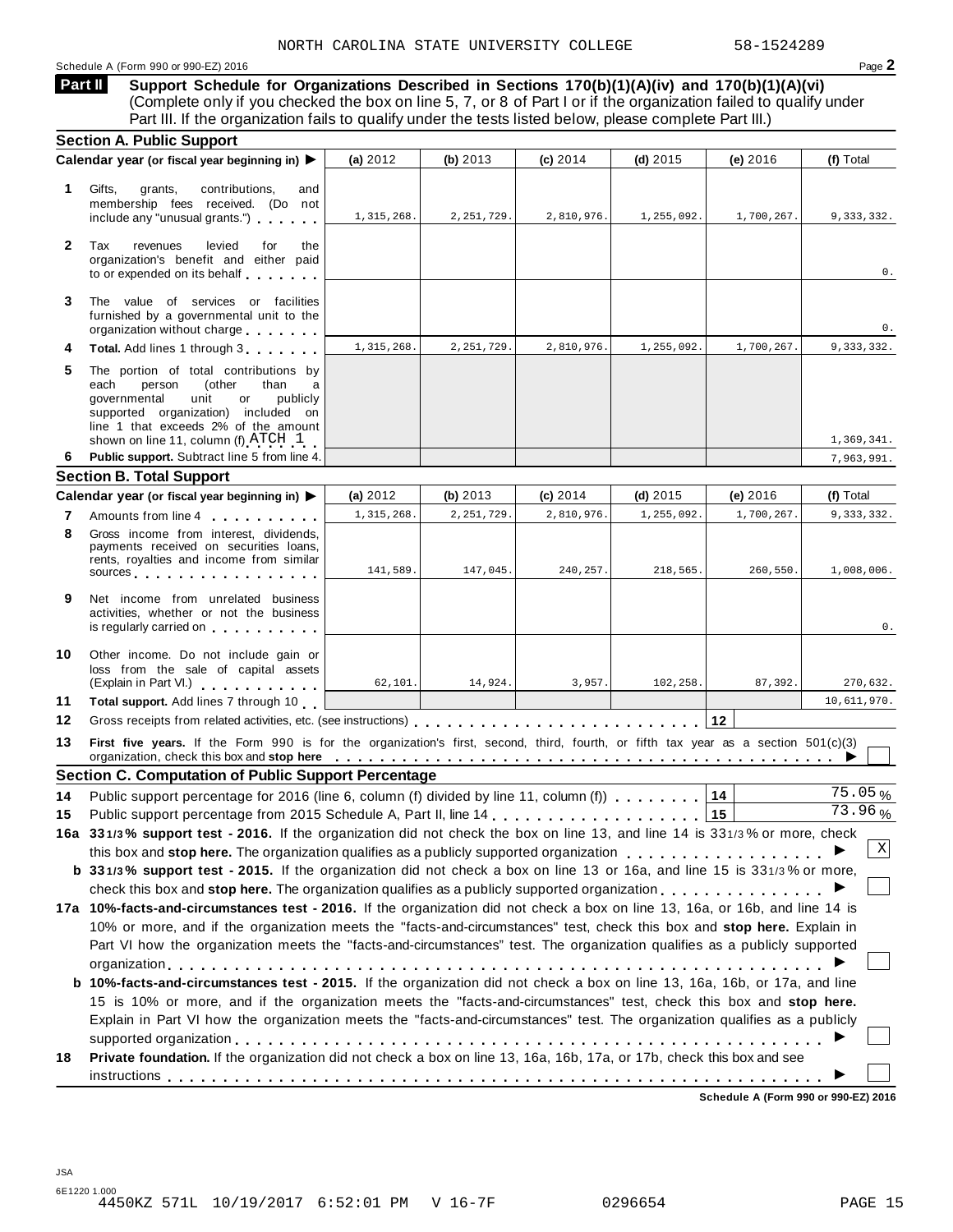#### Schedule A (Form 990 or 990-EZ) 2016  $\overline{\phantom{a}}$

**Support Schedule for Organizations Described in Section 509(a)(2) Part III**

(Complete only if you checked the box on line 10 of Part I or if the organization failed to qualify under Part II. If the organization fails to qualify under the tests listed below, please complete Part II.)

|            | <b>Section A. Public Support</b>                                                                                                                                                                                                        |            |            |            |            |                                      |           |
|------------|-----------------------------------------------------------------------------------------------------------------------------------------------------------------------------------------------------------------------------------------|------------|------------|------------|------------|--------------------------------------|-----------|
|            | Calendar year (or fiscal year beginning in) $\blacktriangleright$                                                                                                                                                                       | (a) 2012   | (b) 2013   | $(c)$ 2014 | $(d)$ 2015 | (e) 2016                             | (f) Total |
| 1.         | Gifts, grants, contributions, and membership fees                                                                                                                                                                                       |            |            |            |            |                                      |           |
|            | received. (Do not include any "unusual grants.")                                                                                                                                                                                        |            |            |            |            |                                      |           |
| 2          | Gross receipts from admissions, merchandise                                                                                                                                                                                             |            |            |            |            |                                      |           |
|            | sold or services performed, or facilities                                                                                                                                                                                               |            |            |            |            |                                      |           |
|            | furnished in any activity that is related to the                                                                                                                                                                                        |            |            |            |            |                                      |           |
|            | organization's tax-exempt purpose                                                                                                                                                                                                       |            |            |            |            |                                      |           |
| 3          | Gross receipts from activities that are not an                                                                                                                                                                                          |            |            |            |            |                                      |           |
|            | unrelated trade or business under section 513                                                                                                                                                                                           |            |            |            |            |                                      |           |
| 4          | Tax<br>revenues<br>levied<br>for<br>the                                                                                                                                                                                                 |            |            |            |            |                                      |           |
|            | organization's benefit and either paid                                                                                                                                                                                                  |            |            |            |            |                                      |           |
|            | to or expended on its behalf                                                                                                                                                                                                            |            |            |            |            |                                      |           |
| 5          | The value of services or facilities                                                                                                                                                                                                     |            |            |            |            |                                      |           |
|            | furnished by a governmental unit to the                                                                                                                                                                                                 |            |            |            |            |                                      |           |
|            |                                                                                                                                                                                                                                         |            |            |            |            |                                      |           |
|            | organization without charge                                                                                                                                                                                                             |            |            |            |            |                                      |           |
| 6          | <b>Total.</b> Add lines 1 through 5                                                                                                                                                                                                     |            |            |            |            |                                      |           |
|            | 7a Amounts included on lines 1, 2, and 3                                                                                                                                                                                                |            |            |            |            |                                      |           |
|            | received from disqualified persons<br><b>b</b> Amounts included on lines 2 and 3                                                                                                                                                        |            |            |            |            |                                      |           |
|            | received from other than disqualified                                                                                                                                                                                                   |            |            |            |            |                                      |           |
|            | persons that exceed the greater of \$5,000                                                                                                                                                                                              |            |            |            |            |                                      |           |
|            | or 1% of the amount on line 13 for the year                                                                                                                                                                                             |            |            |            |            |                                      |           |
|            | c Add lines 7a and 7b                                                                                                                                                                                                                   |            |            |            |            |                                      |           |
| 8          | Public support. (Subtract line 7c from                                                                                                                                                                                                  |            |            |            |            |                                      |           |
|            | $line 6.)$                                                                                                                                                                                                                              |            |            |            |            |                                      |           |
|            | <b>Section B. Total Support</b>                                                                                                                                                                                                         |            |            |            |            |                                      |           |
|            | Calendar year (or fiscal year beginning in) ▶                                                                                                                                                                                           | (a) $2012$ | (b) $2013$ | $(c)$ 2014 | $(d)$ 2015 | (e) $2016$                           | (f) Total |
| 9          | Amounts from line 6                                                                                                                                                                                                                     |            |            |            |            |                                      |           |
|            | 10 a Gross income from interest, dividends,<br>payments received on securities loans,<br>rents, royalties and income from similar                                                                                                       |            |            |            |            |                                      |           |
|            | sources and the set of the set of the set of the set of the set of the set of the set of the set of the set of                                                                                                                          |            |            |            |            |                                      |           |
|            | <b>b</b> Unrelated business taxable income (less                                                                                                                                                                                        |            |            |            |            |                                      |           |
|            | section 511 taxes) from businesses                                                                                                                                                                                                      |            |            |            |            |                                      |           |
|            | acquired after June 30, 1975                                                                                                                                                                                                            |            |            |            |            |                                      |           |
|            | c Add lines 10a and 10b                                                                                                                                                                                                                 |            |            |            |            |                                      |           |
| 11         | Net income from unrelated business<br>activities not included in line 10b,<br>whether or not the business is regularly<br>carried on experience of the control of the set of the set of the set of the set of the set of the set of the |            |            |            |            |                                      |           |
| 12         | Other income. Do not include gain or                                                                                                                                                                                                    |            |            |            |            |                                      |           |
|            | loss from the sale of capital assets                                                                                                                                                                                                    |            |            |            |            |                                      |           |
|            | (Explain in Part VI.) <b>All and Strategies</b>                                                                                                                                                                                         |            |            |            |            |                                      |           |
| 13         | Total support. (Add lines 9, 10c, 11,                                                                                                                                                                                                   |            |            |            |            |                                      |           |
|            | and 12.) $\cdots$ $\cdots$ $\cdots$ $\cdots$                                                                                                                                                                                            |            |            |            |            |                                      |           |
| 14         | First five years. If the Form 990 is for the organization's first, second, third, fourth, or fifth tax year as a section 501(c)(3)                                                                                                      |            |            |            |            |                                      |           |
|            |                                                                                                                                                                                                                                         |            |            |            |            |                                      |           |
|            | Section C. Computation of Public Support Percentage                                                                                                                                                                                     |            |            |            |            |                                      |           |
| 15         |                                                                                                                                                                                                                                         |            |            |            |            | 15                                   | %         |
| 16         | Public support percentage from 2015 Schedule A, Part III, line 15.                                                                                                                                                                      |            |            |            |            | 16                                   | %         |
|            | Section D. Computation of Investment Income Percentage                                                                                                                                                                                  |            |            |            |            |                                      |           |
|            |                                                                                                                                                                                                                                         |            |            |            |            |                                      |           |
| 17         | Investment income percentage for 2016 (line 10c, column (f) divided by line 13, column (f) $\ldots$ ,,,,,,,                                                                                                                             |            |            |            |            | 17                                   | %         |
| 18         |                                                                                                                                                                                                                                         |            |            |            |            | 18                                   | %         |
|            | 19a 331/3% support tests - 2016. If the organization did not check the box on line 14, and line 15 is more than 331/3%, and line                                                                                                        |            |            |            |            |                                      |           |
|            | 17 is not more than 331/3%, check this box and stop here. The organization qualifies as a publicly supported organization                                                                                                               |            |            |            |            |                                      |           |
|            | <b>b</b> 331/3% support tests - 2015. If the organization did not check a box on line 14 or line 19a, and line 16 is more than 331/3%, and                                                                                              |            |            |            |            |                                      |           |
|            | line 18 is not more than 331/3%, check this box and stop here. The organization qualifies as a publicly supported organization                                                                                                          |            |            |            |            |                                      |           |
| 20         | Private foundation. If the organization did not check a box on line 14, 19a, or 19b, check this box and see instructions ▶                                                                                                              |            |            |            |            |                                      |           |
| <b>JSA</b> | 6E1221 1.000                                                                                                                                                                                                                            |            |            |            |            | Schedule A (Form 990 or 990-EZ) 2016 |           |
|            | 4450KZ 571L 10/19/2017 6:52:01 PM                                                                                                                                                                                                       |            | V 16-7F    |            | 0296654    |                                      | PAGE 16   |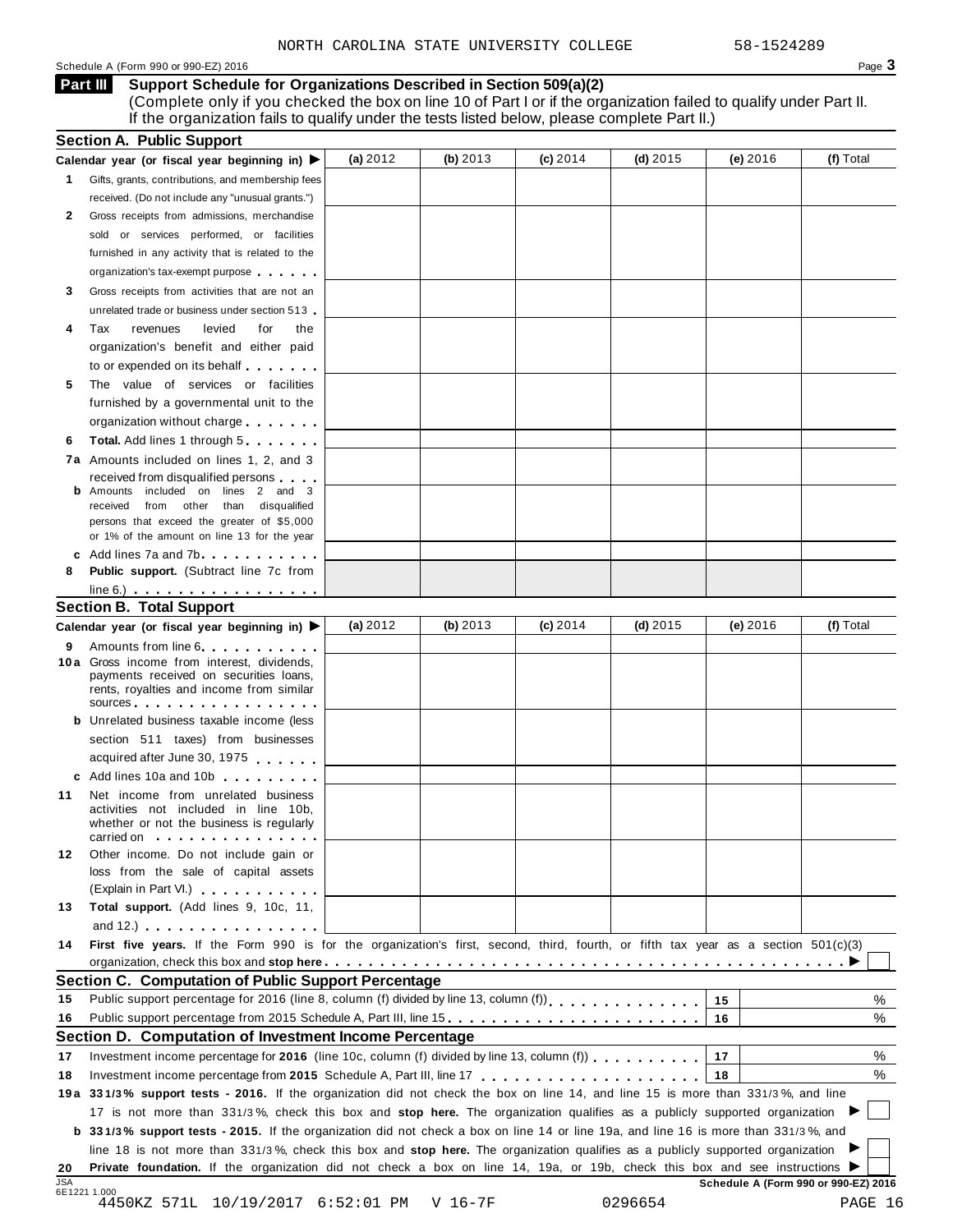#### **Part IV Supporting Organizations**

(Complete only if you checked a box in line 12 on Part I. If you checked 12a of Part I, complete Sections A and B. If you checked 12b of Part I, complete Sections A and C. If you checked 12c of Part I, complete Sections A, D, and E. If you checked 12d of Part I, complete Sections A and D, and complete Part V.)

#### **Section A. All Supporting Organizations**

- **1** Are all of the organization's supported organizations listed by name in the organization's governing documents? *If* "*No,*" *describe in Part VI how the supported organizations are designated. If designated by class or purpose, describe the designation. If historic and continuing relationship, explain.* **1**
- **2** Did the organization have any supported organization that does not have an IRS determination of status under section 509(a)(1) or (2)? *If*"*Yes,*" *explain in Part VI how the organization determined that the supported organization was described in section 509(a)(1) or (2).*
- **3 a** Did the organization have a supported organization described in section 501(c)(4), (5), or (6)? *If* "*Yes,*" *answer (b) and (c) below.*
- **b** Did the organization confirm that each supported organization qualified under section 501(c)(4), (5), or (6) and | satisfied the public support tests under section 509(a)(2)? *If* "*Yes,*" *describe in Part VI when and how the organization made the determination.*
- **c** Did the organization ensure that all support to such organizations was used exclusively for section 170(c)(2)(B) purposes? *If*"*Yes,*" *explain in Part VI what controls the organization put in place to ensure such use.*
- **4 a** Was any supported organization not organized in the United States ("foreign supported organization")? *If* "*Yes,*" *and if you checked 12a or 12b in Part I, answer (b) and (c) below.*
- **b** Did the organization have ultimate control and discretion in deciding whether to make grants to the foreign | supported organization? *If* "*Yes,*" *describe in Part VI how the organization had such control and discretion despite being controlled or supervised by or in connection with its supported organizations.*
- **c** Did the organization support any foreign supported organization that does not have an IRS determination | under sections 501(c)(3) and 509(a)(1) or (2)? *If* "*Yes,*" *explain in Part VI what controls the organization used to ensure that all support to the foreign supported organization was used exclusively for section 170(c)(2)(B) purposes.*
- **5 a** Did the organization add, substitute, or remove any supported organizations during the tax year? *If* "*Yes,*" answer (b) and (c) below (if applicable). Also, provide detail in Part VI, including (i) the names and EIN *numbers of the supported organizations added, substituted, or removed; (ii) the reasons for each such action;* (iii) the authority under the organization's organizing document authorizing such action; and (iv) how the action *was accomplished (such as by amendment to the organizing document).*
- **b** Type I or Type II only. Was any added or substituted supported organization part of a class already | designated in the organization's organizing document?
- **c Substitutions only.** Was the substitution the result of an event beyond the organization's control?
- **6** Did the organization provide support (whether in the form of grants or the provision of services or facilities) to anyone other than (i) its supported organizations, (ii) individuals that are part of the charitable class benefited by one or more of its supported organizations, or (iii) other supporting organizations that also support or benefit one or more of the filing organization's supported organizations? *If*"*Yes,*" *provide detail in Part VI.*
- **7** Did the organization provide a grant, loan, compensation, or other similar payment to a substantial contributor (defined in section 4958(c)(3)(C)), a family member of a substantial contributor, or a 35% controlled entity with regard to a substantial contributor? *If*"*Yes,*" *complete Part I of Schedule L (Form 990 or 990-EZ).*
- **8** Did the organization make a loan to a disqualified person (as defined in section 4958) not described in line 7? *If* "*Yes,*" *complete Part I of Schedule L (Form 990 or 990-EZ).*
- **a** Was the organization controlled directly or indirectly at any time during the tax year by one or more | **9** disqualified persons as defined in section 4946 (other than foundation managers and organizations described in section 509(a)(1) or (2))? *If*"*Yes,*" *provide detail in Part VI.*
- **b** Did one or more disqualified persons (as defined in line 9a) hold a controlling interest in any entity in which | the supporting organization had an interest? *If*"*Yes,*" *provide detail in Part VI.*
- **c** Did a disqualified person (as defined in line 9a) have an ownership interest in, or derive any personal benefit from, assets in which the supporting organization also had an interest? *If*"*Yes,*" *provide detail in Part VI.*
- **10a** Was the organization subject to the excess business holdings rules of section 4943 because of section | 4943(f) (regarding certain Type II supporting organizations, and all Type III non-functionally integrated supporting organizations)? *If*"*Yes,*" *answer 10b below.*
	- **b** Did the organization have any excess business holdings in the tax year? *(Use Schedule C, Form 4720, to determine whether the organization had excess business holdings.)*

**Yes No**

**2**

**3a**

**3b**

**3c**

**4a**

**4b**

**4c**

**5a**

**5b 5c**

**6**

**7**

**8**

**9a**

**9b**

**9c**

**10b** JSA **Schedule A (Form 990 or 990-EZ) 2016**

**10a**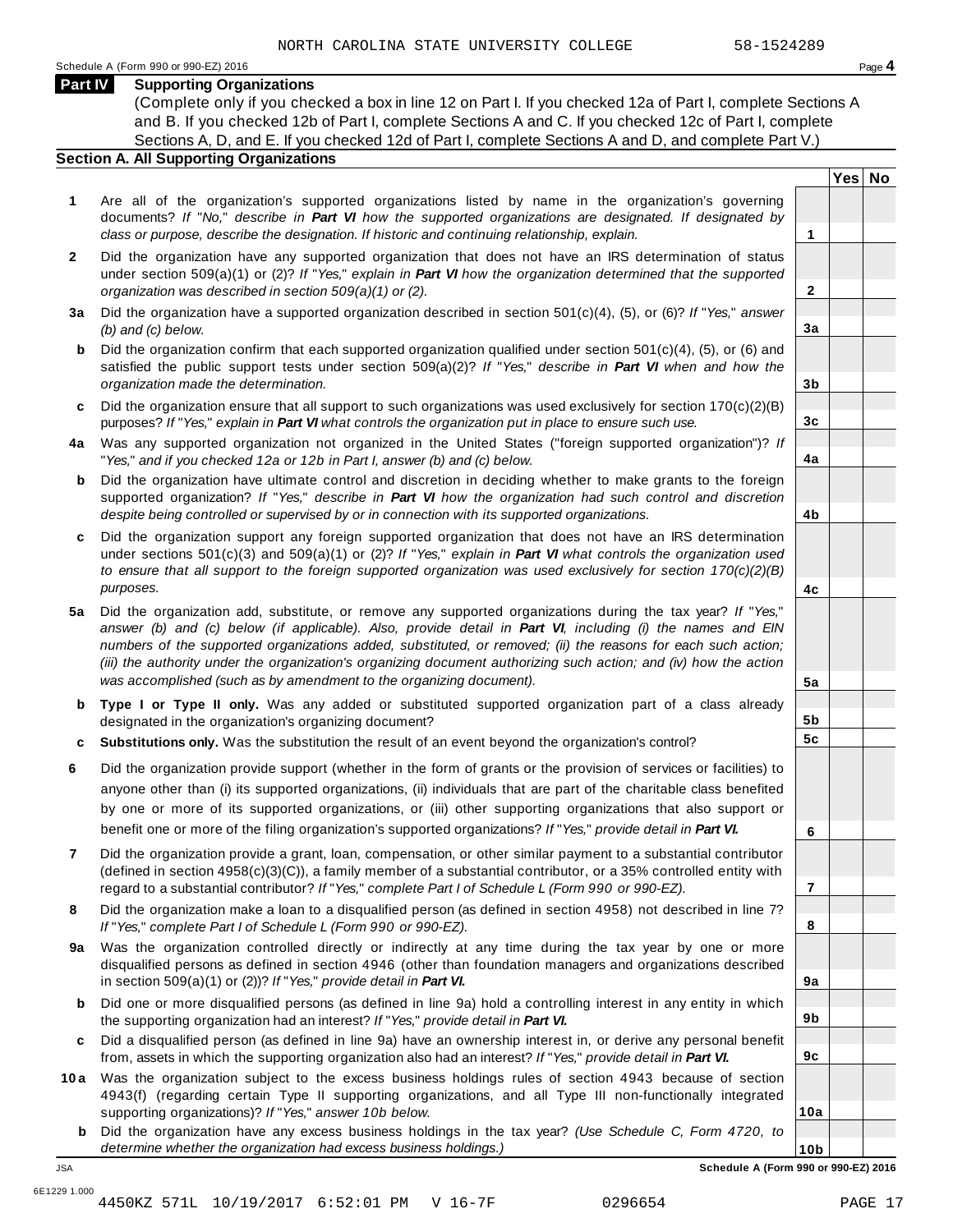|         | Schedule A (Form 990 or 990-EZ) 2016                                                                                                                                                                                              |                 |        | Page 5 |
|---------|-----------------------------------------------------------------------------------------------------------------------------------------------------------------------------------------------------------------------------------|-----------------|--------|--------|
| Part IV | <b>Supporting Organizations (continued)</b>                                                                                                                                                                                       |                 |        |        |
|         |                                                                                                                                                                                                                                   |                 | Yes No |        |
| 11      | Has the organization accepted a gift or contribution from any of the following persons?                                                                                                                                           |                 |        |        |
| a       | A person who directly or indirectly controls, either alone or together with persons described in (b) and (c)                                                                                                                      |                 |        |        |
|         | below, the governing body of a supported organization?                                                                                                                                                                            | 11a             |        |        |
|         | <b>b</b> A family member of a person described in (a) above?                                                                                                                                                                      | 11 <sub>b</sub> |        |        |
|         | c A 35% controlled entity of a person described in (a) or (b) above? If "Yes" to a, b, or c, provide detail in Part VI.                                                                                                           | 11c             |        |        |
|         | <b>Section B. Type I Supporting Organizations</b>                                                                                                                                                                                 |                 |        |        |
|         |                                                                                                                                                                                                                                   |                 | Yes No |        |
| 1       | Did the directors, trustees, or membership of one or more supported organizations have the power to                                                                                                                               |                 |        |        |
|         | regularly appoint or elect at least a majority of the organization's directors or trustees at all times during the                                                                                                                |                 |        |        |
|         | tax year? If "No," describe in Part VI how the supported organization(s) effectively operated, supervised, or                                                                                                                     |                 |        |        |
|         | controlled the organization's activities. If the organization had more than one supported organization,                                                                                                                           |                 |        |        |
|         | describe how the powers to appoint and/or remove directors or trustees were allocated among the supported                                                                                                                         |                 |        |        |
|         | organizations and what conditions or restrictions, if any, applied to such powers during the tax year.                                                                                                                            | 1               |        |        |
| 2       | Did the organization operate for the benefit of any supported organization other than the supported                                                                                                                               |                 |        |        |
|         | organization(s) that operated, supervised, or controlled the supporting organization? If "Yes," explain in Part                                                                                                                   |                 |        |        |
|         | VI how providing such benefit carried out the purposes of the supported organization(s) that operated,                                                                                                                            |                 |        |        |
|         | supervised, or controlled the supporting organization.                                                                                                                                                                            | $\mathbf{2}$    |        |        |
|         | <b>Section C. Type II Supporting Organizations</b>                                                                                                                                                                                |                 |        |        |
|         |                                                                                                                                                                                                                                   |                 | Yes No |        |
|         |                                                                                                                                                                                                                                   |                 |        |        |
| 1       | Were a majority of the organization's directors or trustees during the tax year also a majority of the directors<br>or trustees of each of the organization's supported organization(s)? If "No," describe in Part VI how control |                 |        |        |
|         | or management of the supporting organization was vested in the same persons that controlled or managed                                                                                                                            |                 |        |        |
|         | the supported organization(s).                                                                                                                                                                                                    | 1               |        |        |
|         | Section D. All Type III Supporting Organizations                                                                                                                                                                                  |                 |        |        |
|         |                                                                                                                                                                                                                                   |                 | Yes No |        |
| 1       | Did the organization provide to each of its supported organizations, by the last day of the fifth month of the                                                                                                                    |                 |        |        |
|         | organization's tax year, (i) a written notice describing the type and amount of support provided during the prior                                                                                                                 |                 |        |        |
|         | tax year, (ii) a copy of the Form 990 that was most recently filed as of the date of notification, and (iii) copies of                                                                                                            |                 |        |        |
|         | the organization's governing documents in effect on the date of notification, to the extent not previously                                                                                                                        |                 |        |        |
|         | provided?                                                                                                                                                                                                                         | 1               |        |        |
| 2       | Were any of the organization's officers, directors, or trustees either (i) appointed or elected by the supported                                                                                                                  |                 |        |        |
|         | organization(s) or (ii) serving on the governing body of a supported organization? If "No," explain in Part VI how                                                                                                                |                 |        |        |
|         | the organization maintained a close and continuous working relationship with the supported organization(s).                                                                                                                       | 2               |        |        |
| 3       | By reason of the relationship described in (2), did the organization's supported organizations have a                                                                                                                             |                 |        |        |
|         | significant voice in the organization's investment policies and in directing the use of the organization's                                                                                                                        |                 |        |        |
|         | income or assets at all times during the tax year? If "Yes," describe in Part VI the role the organization's                                                                                                                      |                 |        |        |
|         | supported organizations played in this regard.                                                                                                                                                                                    | 3               |        |        |
|         | Section E. Type III Functionally Integrated Supporting Organizations                                                                                                                                                              |                 |        |        |
| 1       | Check the box next to the method that the organization used to satisfy the Integral Part Test during the year (see instructions).                                                                                                 |                 |        |        |
| a       | The organization satisfied the Activities Test. Complete line 2 below.                                                                                                                                                            |                 |        |        |
| b       | The organization is the parent of each of its supported organizations. Complete line 3 below.                                                                                                                                     |                 |        |        |
| C       | The organization supported a governmental entity. Describe in Part VI how you supported a government entity (see instructions).                                                                                                   |                 |        |        |
|         |                                                                                                                                                                                                                                   |                 | Yes No |        |
| 2       | Activities Test. Answer (a) and (b) below.                                                                                                                                                                                        |                 |        |        |
| a       | Did substantially all of the organization's activities during the tax year directly further the exempt purposes of                                                                                                                |                 |        |        |
|         | the supported organization(s) to which the organization was responsive? If "Yes," then in Part VI identify                                                                                                                        |                 |        |        |
|         | those supported organizations and explain how these activities directly furthered their exempt purposes,                                                                                                                          |                 |        |        |
|         | how the organization was responsive to those supported organizations, and how the organization determined                                                                                                                         |                 |        |        |
|         | that these activities constituted substantially all of its activities.                                                                                                                                                            | 2a              |        |        |
| b       | Did the activities described in (a) constitute activities that, but for the organization's involvement, one or more                                                                                                               |                 |        |        |
|         | of the organization's supported organization(s) would have been engaged in? If "Yes," explain in Part VI the                                                                                                                      |                 |        |        |
|         | reasons for the organization's position that its supported organization(s) would have engaged in these                                                                                                                            |                 |        |        |
|         | activities but for the organization's involvement.                                                                                                                                                                                | 2 <sub>b</sub>  |        |        |
| 3       | Parent of Supported Organizations. Answer (a) and (b) below.                                                                                                                                                                      |                 |        |        |
| a       | Did the organization have the power to regularly appoint or elect a majority of the officers, directors, or                                                                                                                       |                 |        |        |
|         | trustees of each of the supported organizations? Provide details in Part VI.                                                                                                                                                      | 3a              |        |        |
|         |                                                                                                                                                                                                                                   |                 |        |        |
| b       | Did the organization exercise a substantial degree of direction over the policies, programs, and activities of each                                                                                                               |                 |        |        |
|         |                                                                                                                                                                                                                                   |                 |        |        |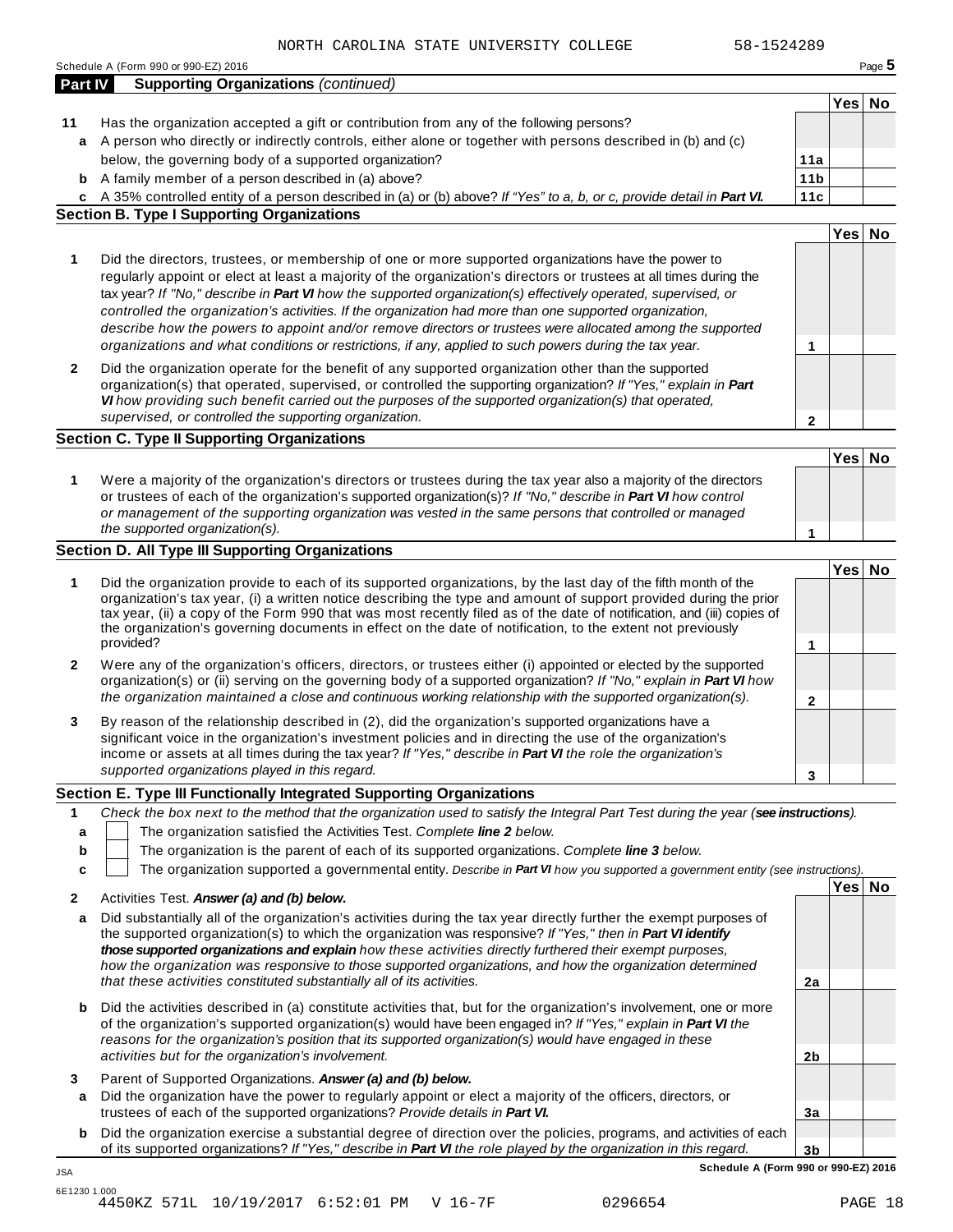| Schedule A (Form 990 or 990-EZ) 2016                                                                                                            |                         |                | Page $6$            |
|-------------------------------------------------------------------------------------------------------------------------------------------------|-------------------------|----------------|---------------------|
| Type III Non-Functionally Integrated 509(a)(3) Supporting Organizations<br>Part V                                                               |                         |                |                     |
| $\mathbf 1$<br>Check here if the organization satisfied the Integral Part Test as a qualifying trust on Nov. 20, 1970 (explain in Part VI). See |                         |                |                     |
| instructions. All other Type III non-functionally integrated supporting organizations must complete Sections A through E.                       |                         |                |                     |
|                                                                                                                                                 |                         |                | (B) Current Year    |
| <b>Section A - Adjusted Net Income</b>                                                                                                          |                         | (A) Prior Year | (optional)          |
| 1 Net short-term capital gain                                                                                                                   | 1                       |                |                     |
| 2 Recoveries of prior-year distributions                                                                                                        | $\overline{\mathbf{2}}$ |                |                     |
| 3 Other gross income (see instructions)                                                                                                         | 3                       |                |                     |
| 4 Add lines 1 through 3.                                                                                                                        | 4                       |                |                     |
| 5 Depreciation and depletion                                                                                                                    | 5                       |                |                     |
| 6 Portion of operating expenses paid or incurred for production or                                                                              |                         |                |                     |
| collection of gross income or for management, conservation, or                                                                                  |                         |                |                     |
| maintenance of property held for production of income (see instructions)                                                                        | 6                       |                |                     |
| <b>7</b> Other expenses (see instructions)                                                                                                      | $\overline{7}$          |                |                     |
| 8 Adjusted Net Income (subtract lines 5, 6, and 7 from line 4).                                                                                 | 8                       |                |                     |
|                                                                                                                                                 |                         |                | (B) Current Year    |
| <b>Section B - Minimum Asset Amount</b>                                                                                                         |                         | (A) Prior Year | (optional)          |
| 1 Aggregate fair market value of all non-exempt-use assets (see                                                                                 |                         |                |                     |
| instructions for short tax year or assets held for part of year):                                                                               |                         |                |                     |
| a Average monthly value of securities                                                                                                           | 1a                      |                |                     |
| <b>b</b> Average monthly cash balances                                                                                                          | 1 <sub>b</sub>          |                |                     |
| c Fair market value of other non-exempt-use assets                                                                                              | 1 <sub>c</sub>          |                |                     |
| d Total (add lines 1a, 1b, and 1c)                                                                                                              | 1d                      |                |                     |
| e Discount claimed for blockage or other                                                                                                        |                         |                |                     |
| factors (explain in detail in <b>Part VI)</b> :                                                                                                 |                         |                |                     |
| 2 Acquisition indebtedness applicable to non-exempt-use assets                                                                                  | $\mathbf{2}$            |                |                     |
| 3 Subtract line 2 from line 1d.                                                                                                                 | $\overline{3}$          |                |                     |
| 4 Cash deemed held for exempt use. Enter 1-1/2% of line 3 (for greater amount,                                                                  |                         |                |                     |
| see instructions).                                                                                                                              | 4                       |                |                     |
| 5 Net value of non-exempt-use assets (subtract line 4 from line 3)                                                                              | 5                       |                |                     |
| 6 Multiply line 5 by .035.                                                                                                                      | $6\phantom{1}6$         |                |                     |
| 7 Recoveries of prior-year distributions                                                                                                        | $\overline{7}$          |                |                     |
| 8 Minimum Asset Amount (add line 7 to line 6)                                                                                                   | 8                       |                |                     |
| <b>Section C - Distributable Amount</b>                                                                                                         |                         |                | <b>Current Year</b> |
| 1 Adjusted net income for prior year (from Section A, line 8, Column A)                                                                         | $\mathbf 1$             |                |                     |
| 2 Enter 85% of line 1.                                                                                                                          | $\mathbf 2$             |                |                     |
| 3 Minimum asset amount for prior year (from Section B, line 8, Column A)                                                                        | 3                       |                |                     |
| 4 Enter greater of line 2 or line 3.                                                                                                            | $\overline{\mathbf{4}}$ |                |                     |
| 5 Income tax imposed in prior year                                                                                                              | 5                       |                |                     |
| 6 Distributable Amount. Subtract line 5 from line 4, unless subject to                                                                          |                         |                |                     |
| emergency temporary reduction (see instructions).                                                                                               | 6                       |                |                     |

**7** | Check here if the current year is the organization's first as a non-functionally integrated Type III supporting organization (see instructions).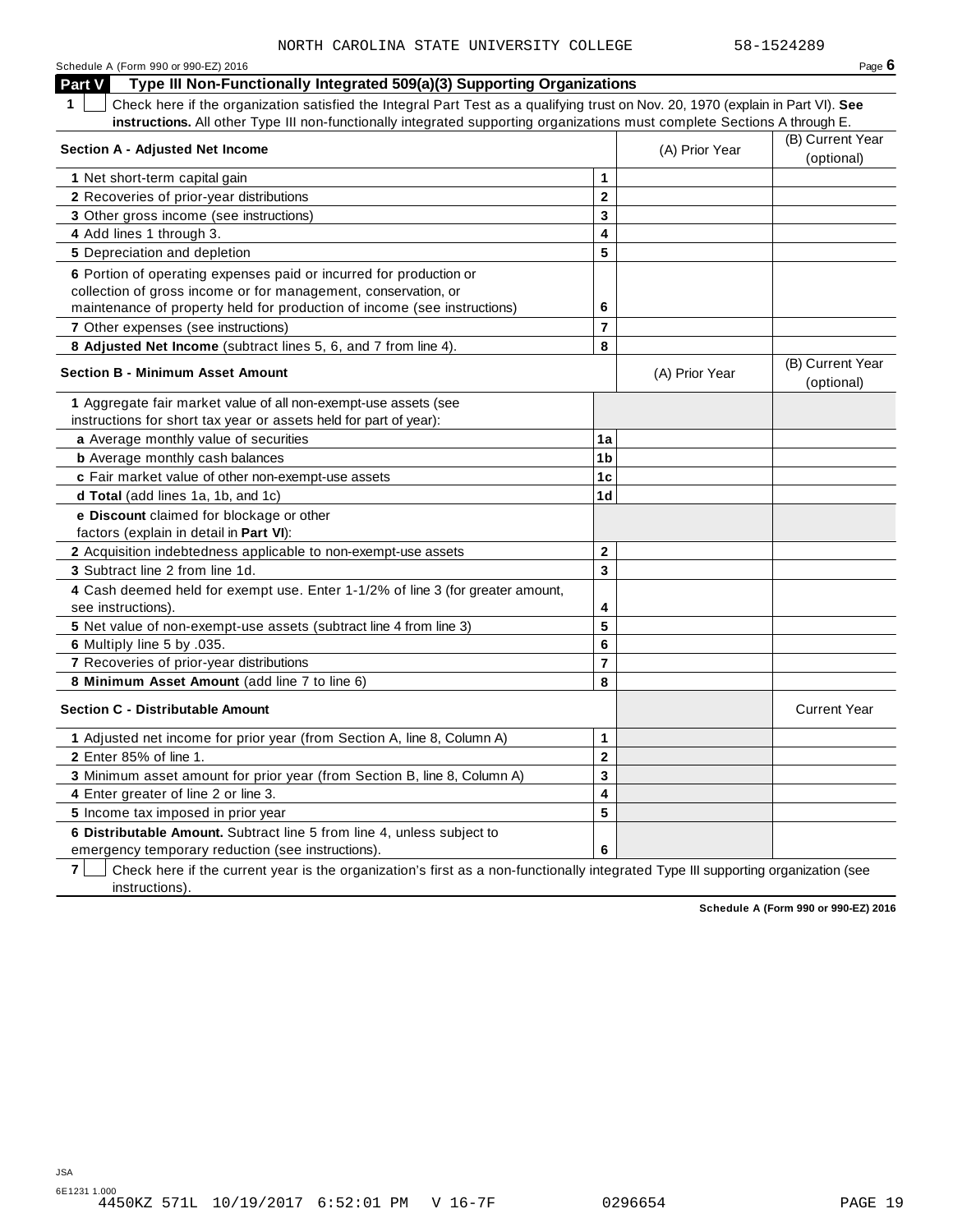|                | Schedule A (Form 990 or 990-EZ) 2016                                                       |                                    |                                               | Page 7                                           |
|----------------|--------------------------------------------------------------------------------------------|------------------------------------|-----------------------------------------------|--------------------------------------------------|
| <b>Part V</b>  | Type III Non-Functionally Integrated 509(a)(3) Supporting Organizations (continued)        |                                    |                                               |                                                  |
|                | <b>Section D - Distributions</b>                                                           |                                    |                                               | <b>Current Year</b>                              |
| 1.             | Amounts paid to supported organizations to accomplish exempt purposes                      |                                    |                                               |                                                  |
| $\mathbf{2}$   | Amounts paid to perform activity that directly furthers exempt purposes of supported       |                                    |                                               |                                                  |
|                | organizations, in excess of income from activity                                           |                                    |                                               |                                                  |
| 3              | Administrative expenses paid to accomplish exempt purposes of supported organizations      |                                    |                                               |                                                  |
| 4              | Amounts paid to acquire exempt-use assets                                                  |                                    |                                               |                                                  |
| 5              | Qualified set-aside amounts (prior IRS approval required)                                  |                                    |                                               |                                                  |
| 6              | Other distributions (describe in Part VI). See instructions.                               |                                    |                                               |                                                  |
| 7              | Total annual distributions. Add lines 1 through 6.                                         |                                    |                                               |                                                  |
| 8              | Distributions to attentive supported organizations to which the organization is responsive |                                    |                                               |                                                  |
|                | (provide details in Part VI). See instructions.                                            |                                    |                                               |                                                  |
| 9              | Distributable amount for 2016 from Section C, line 6                                       |                                    |                                               |                                                  |
| 10             | Line 8 amount divided by Line 9 amount                                                     |                                    |                                               |                                                  |
|                | Section E - Distribution Allocations (see instructions)                                    | (i)<br><b>Excess Distributions</b> | (ii)<br><b>Underdistributions</b><br>Pre-2016 | (iii)<br><b>Distributable</b><br>Amount for 2016 |
| 1              | Distributable amount for 2016 from Section C, line 6                                       |                                    |                                               |                                                  |
|                | Underdistributions, if any, for years prior to 2016                                        |                                    |                                               |                                                  |
| 2              | (reasonable cause required-explain in Part VI). See                                        |                                    |                                               |                                                  |
|                | instructions.                                                                              |                                    |                                               |                                                  |
| 3              | Excess distributions carryover, if any, to 2016:                                           |                                    |                                               |                                                  |
| а              |                                                                                            |                                    |                                               |                                                  |
| b              |                                                                                            |                                    |                                               |                                                  |
| c              | From 2013 <b>Algebra</b>                                                                   |                                    |                                               |                                                  |
| d              | $From 2014$                                                                                |                                    |                                               |                                                  |
| е              | From 2015 <b></b>                                                                          |                                    |                                               |                                                  |
| f              | Total of lines 3a through e                                                                |                                    |                                               |                                                  |
| g              | Applied to underdistributions of prior years                                               |                                    |                                               |                                                  |
| h              | Applied to 2016 distributable amount                                                       |                                    |                                               |                                                  |
| j.             | Carryover from 2011 not applied (see instructions)                                         |                                    |                                               |                                                  |
|                | Remainder. Subtract lines 3g, 3h, and 3i from 3f.                                          |                                    |                                               |                                                  |
| 4              | Distributions for 2016 from                                                                |                                    |                                               |                                                  |
|                | Section D, line 7:                                                                         |                                    |                                               |                                                  |
| a              | Applied to underdistributions of prior years                                               |                                    |                                               |                                                  |
| b              | Applied to 2016 distributable amount                                                       |                                    |                                               |                                                  |
|                | Remainder. Subtract lines 4a and 4b from 4.                                                |                                    |                                               |                                                  |
| 5              | Remaining underdistributions for years prior to 2016, if                                   |                                    |                                               |                                                  |
|                | any. Subtract lines 3g and 4a from line 2. For result                                      |                                    |                                               |                                                  |
|                | greater than zero, explain in Part VI. See instructions.                                   |                                    |                                               |                                                  |
| 6              | Remaining underdistributions for 2016. Subtract lines 3h                                   |                                    |                                               |                                                  |
|                | and 4b from line 1. For result greater than zero, explain in                               |                                    |                                               |                                                  |
|                | Part VI. See instructions.                                                                 |                                    |                                               |                                                  |
| $\overline{7}$ | Excess distributions carryover to 2017. Add lines 3j                                       |                                    |                                               |                                                  |
|                | and 4c.                                                                                    |                                    |                                               |                                                  |
| 8              | Breakdown of line 7:                                                                       |                                    |                                               |                                                  |
| а              |                                                                                            |                                    |                                               |                                                  |
| b              | Excess from 2013                                                                           |                                    |                                               |                                                  |
| c              | Excess from 2014                                                                           |                                    |                                               |                                                  |
| d              | Excess from 2015                                                                           |                                    |                                               |                                                  |
| е              | Excess from 2016                                                                           |                                    |                                               |                                                  |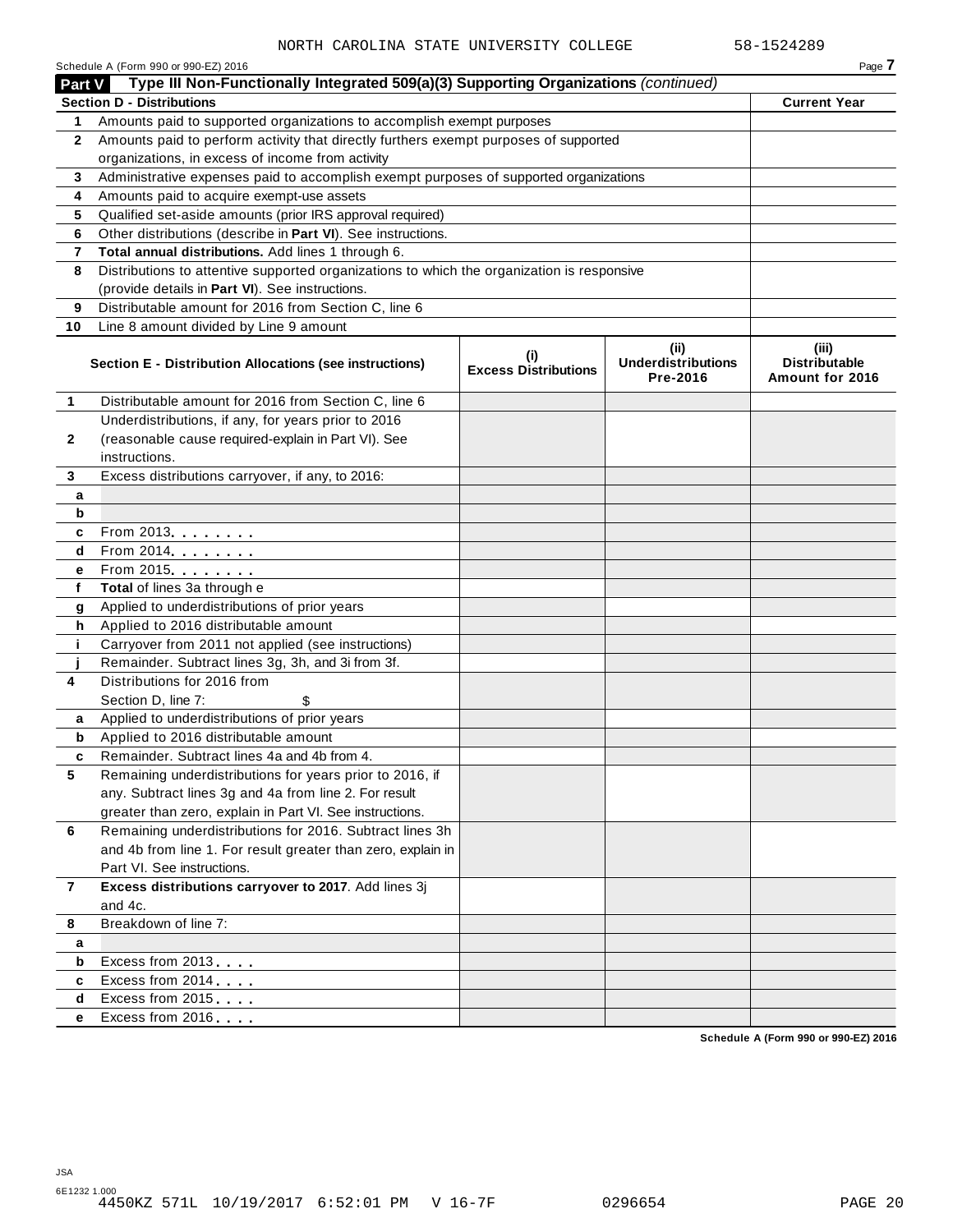Schedule <sup>A</sup> (Form <sup>990</sup> or 990-EZ) <sup>2016</sup> Page **8**

**Supplemental Information.** Provide the explanations required by Part II, line 10; Part II, line 17a or 17b; Part **Part VI** III, line 12; Part IV, Section A, lines 1, 2, 3b, 3c, 4b, 4c, 5a, 6, 9a, 9b, 9c, 11a, 11b, and 11c; Part IV, Section B, lines 1 and 2; Part IV, Section C, line 1; Part IV, Section D, lines 2 and 3; Part IV, Section E, lines 1c, 2a, 2b, 3a and 3b; Part V, line 1; Part V, Section B, line 1e; Part V, Section D, lines 5, 6, and 8; and Part V, Section E, lines 2, 5, and 6. Also complete this part for any additional information. (See instructions.)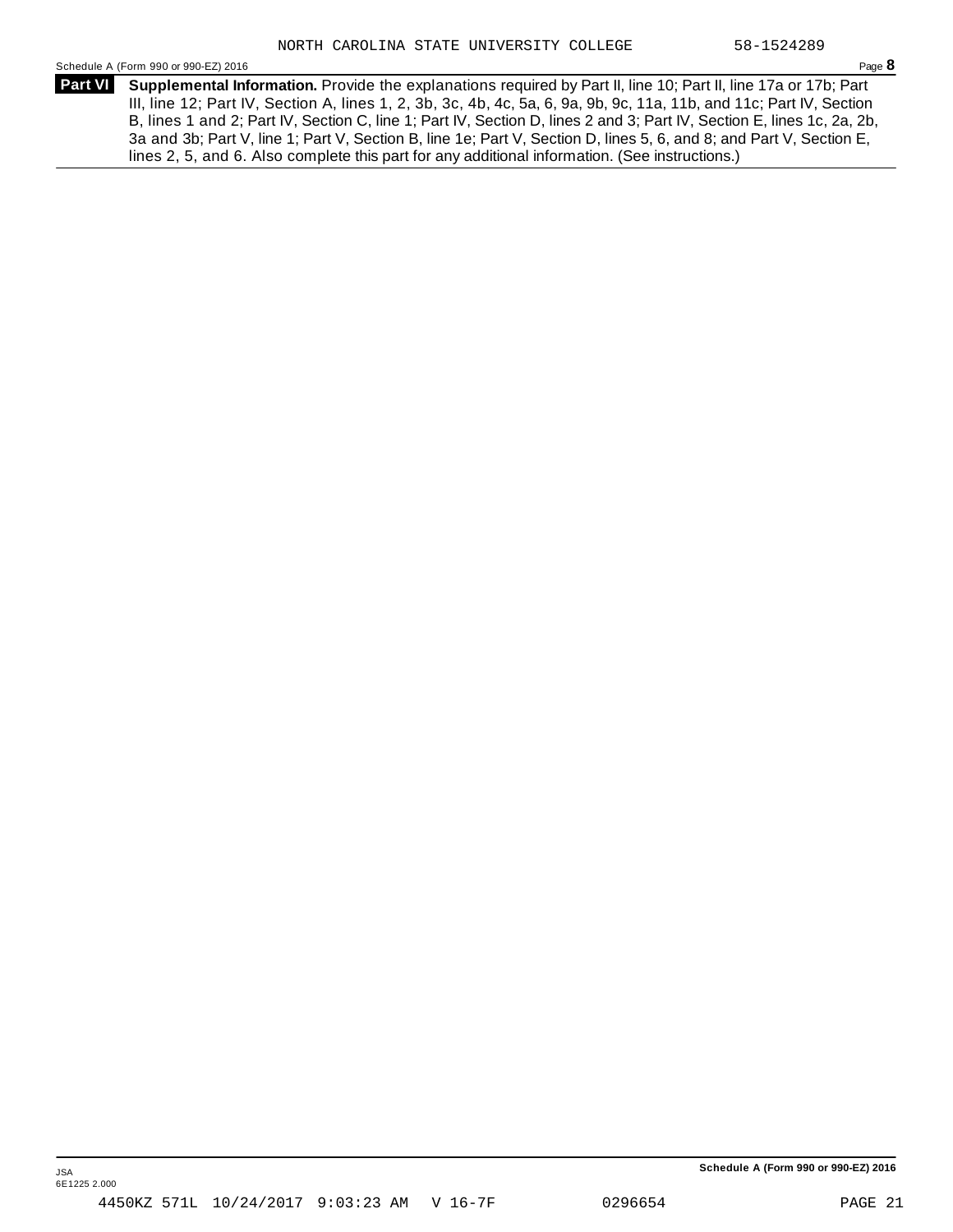| <b>Schedule B</b><br>(Form 990, 990-EZ,                                     | <b>Schedule of Contributors</b>                                                                                                                                |  | OMB No. 1545-0047                     |  |  |  |
|-----------------------------------------------------------------------------|----------------------------------------------------------------------------------------------------------------------------------------------------------------|--|---------------------------------------|--|--|--|
| or 990-PF)<br>Department of the Treasury<br><b>Internal Revenue Service</b> | Attach to Form 990, Form 990-EZ, or Form 990-PF.<br>Information about Schedule B (Form 990, 990-EZ, or 990-PF) and its instructions is at www.irs.gov/form990. |  | $20$ 16                               |  |  |  |
| Name of the organization                                                    |                                                                                                                                                                |  | <b>Employer identification number</b> |  |  |  |
|                                                                             | NORTH CAROLINA STATE UNIVERSITY COLLEGE                                                                                                                        |  |                                       |  |  |  |
| OF SCIENCES FOUNDATION, INC.                                                |                                                                                                                                                                |  | 58-1524289                            |  |  |  |
| <b>Organization type (check one):</b>                                       |                                                                                                                                                                |  |                                       |  |  |  |
| Filers of:                                                                  | Section:                                                                                                                                                       |  |                                       |  |  |  |
| Form 990 or 990-EZ                                                          | $\vert X \vert$<br>501(c)( $3$<br>) (enter number) organization                                                                                                |  |                                       |  |  |  |
|                                                                             | 4947(a)(1) nonexempt charitable trust not treated as a private foundation                                                                                      |  |                                       |  |  |  |
|                                                                             | 527 political organization                                                                                                                                     |  |                                       |  |  |  |
| Form 990-PF                                                                 | $501(c)(3)$ exempt private foundation                                                                                                                          |  |                                       |  |  |  |
|                                                                             | $4947(a)(1)$ nonexempt charitable trust treated as a private foundation                                                                                        |  |                                       |  |  |  |
|                                                                             | $501(c)(3)$ taxable private foundation                                                                                                                         |  |                                       |  |  |  |

Check if your organization is covered by the **General Rule** or a **Special Rule.**

**Note:** Only a section 501(c)(7), (8), or (10) organization can check boxes for both the General Rule and a Special Rule. See instructions.

#### **General Rule**

For an organization filing Form 990, 990-EZ, or 990-PF that received, during the year, contributions totaling \$5,000 or more (in money or property) from any one contributor. Complete Parts I and II. See instructions for determining a contributor's total contributions.

#### **Special Rules**

 $\text{X}$  For an organization described in section 501(c)(3) filing Form 990 or 990-EZ that met the 33 1/3 % support test of the regulations under sections 509(a)(1) and 170(b)(1)(A)(vi), that checked Schedule A (Form 990 or 990-EZ), Part II, line 13, 16a, or 16b, and that received from any one contributor, during the year, total contributions of the greater of **(1)** \$5,000 or **(2)** 2% of the amount on (i) Form 990, Part VIII, line 1h, or (ii) Form 990-EZ, line 1. Complete Parts I and II.

For an organization described in section 501(c)(7), (8), or (10) filing Form 990 or 990-EZ that received from any one contributor, during the year, total contributions of more than \$1,000 *exclusively* for religious, charitable, scientific, literary, or educational purposes, or for the prevention of cruelty to children or animals. Complete Parts I, II, and III.

For an organization described in section 501(c)(7), (8), or (10) filing Form 990 or 990-EZ that received from any one contributor, during the year, contributions *exclusively* for religious, charitable, etc., purposes, but no such contributions totaled more than \$1,000. If this box is checked, enter here the total contributions that were received during the year for an *exclusively* religious, charitable, etc., purpose. Don't complete any of the parts unless the **General Rule** applies to this organization because it received *nonexclusively* religious, charitable, etc., contributions totaling \$5,000 or more during the year m m m m m m m m m m m m m m m m m m m m m m m m m m m m m m m I \$

**Caution:** An organization that isn't covered by the General Rule and/or the Special Rules doesn't file Schedule B (Form 990, 990-EZ, or 990-PF), but it **must** answer "No" on Part IV, line 2, of its Form 990; or check the box on line H of its Form 990-EZ or on its Form 990-PF, Part I, line 2, to certify that it doesn't meet the filing requirements of Schedule B (Form 990, 990-EZ, or 990-PF).

For Paperwork Reduction Act Notice, see the Instructions for Form 990, 990-EZ, or 990-PF. Schedule B (Form 990, 990-EZ, or 990-PF) (2016)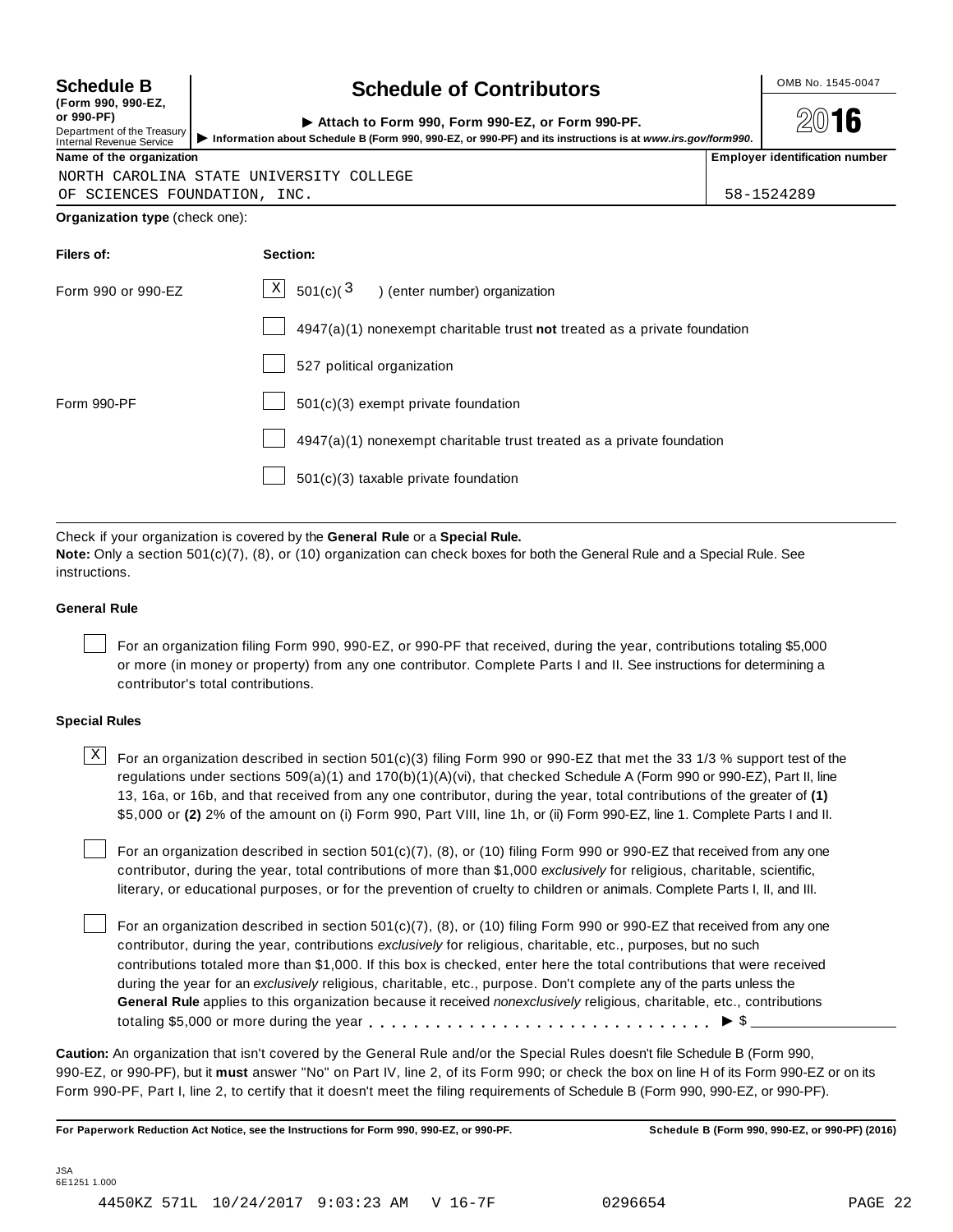#### Schedule <sup>B</sup> (Form 990, 990-EZ, or 990-PF) (2016) Page **2**

**Name of organization NORTH CAROLINA STATE UNIVERSITY COLLEGE Employer identification number** 

OF SCIENCES FOUNDATION, INC.  $58-1524289$ 

| (a) | (b)                        | (c)                        | (d)                                                                                             |
|-----|----------------------------|----------------------------|-------------------------------------------------------------------------------------------------|
| No. | Name, address, and ZIP + 4 | <b>Total contributions</b> | Type of contribution                                                                            |
| 1   |                            | 173, 119.<br>\$            | Person<br>Payroll<br>$\mathbf X$<br>Noncash<br>(Complete Part II for<br>noncash contributions.) |
| (a) | (b)                        | (c)                        | (d)                                                                                             |
| No. | Name, address, and ZIP + 4 | <b>Total contributions</b> | Type of contribution                                                                            |
| 2   |                            | 150,000.<br>\$             | Χ<br>Person<br>Payroll<br>Noncash<br>(Complete Part II for<br>noncash contributions.)           |
| (a) | (b)                        | (c)                        | (d)                                                                                             |
| No. | Name, address, and ZIP + 4 | <b>Total contributions</b> | Type of contribution                                                                            |
| 3   |                            | 149,586.<br>\$             | Person<br>Payroll<br>$\mathbf X$<br>Noncash<br>(Complete Part II for<br>noncash contributions.) |
| (a) | (b)                        | (c)                        | (d)                                                                                             |
| No. | Name, address, and ZIP + 4 | <b>Total contributions</b> | Type of contribution                                                                            |
| 4   |                            | 100,681.<br>\$             | Person<br>Payroll<br>$\mathbf X$<br>Noncash<br>(Complete Part II for<br>noncash contributions.) |
| (a) | (b)                        | (c)                        | (d)                                                                                             |
| No. | Name, address, and ZIP + 4 | <b>Total contributions</b> | Type of contribution                                                                            |
| 5   |                            | 100,000.<br>\$             | Χ<br>Person<br>Payroll<br><b>Noncash</b><br>(Complete Part II for<br>noncash contributions.)    |
| (a) | (b)                        | (c)                        | (d)                                                                                             |
| No. | Name, address, and ZIP + 4 | <b>Total contributions</b> | Type of contribution                                                                            |
| 6   |                            | 100,000.<br>\$             | Χ<br>Person<br>Payroll<br>Noncash<br>(Complete Part II for<br>noncash contributions.)           |

 $S$ chedule B (Form 990, 990-EZ, or 990-PF) (2016)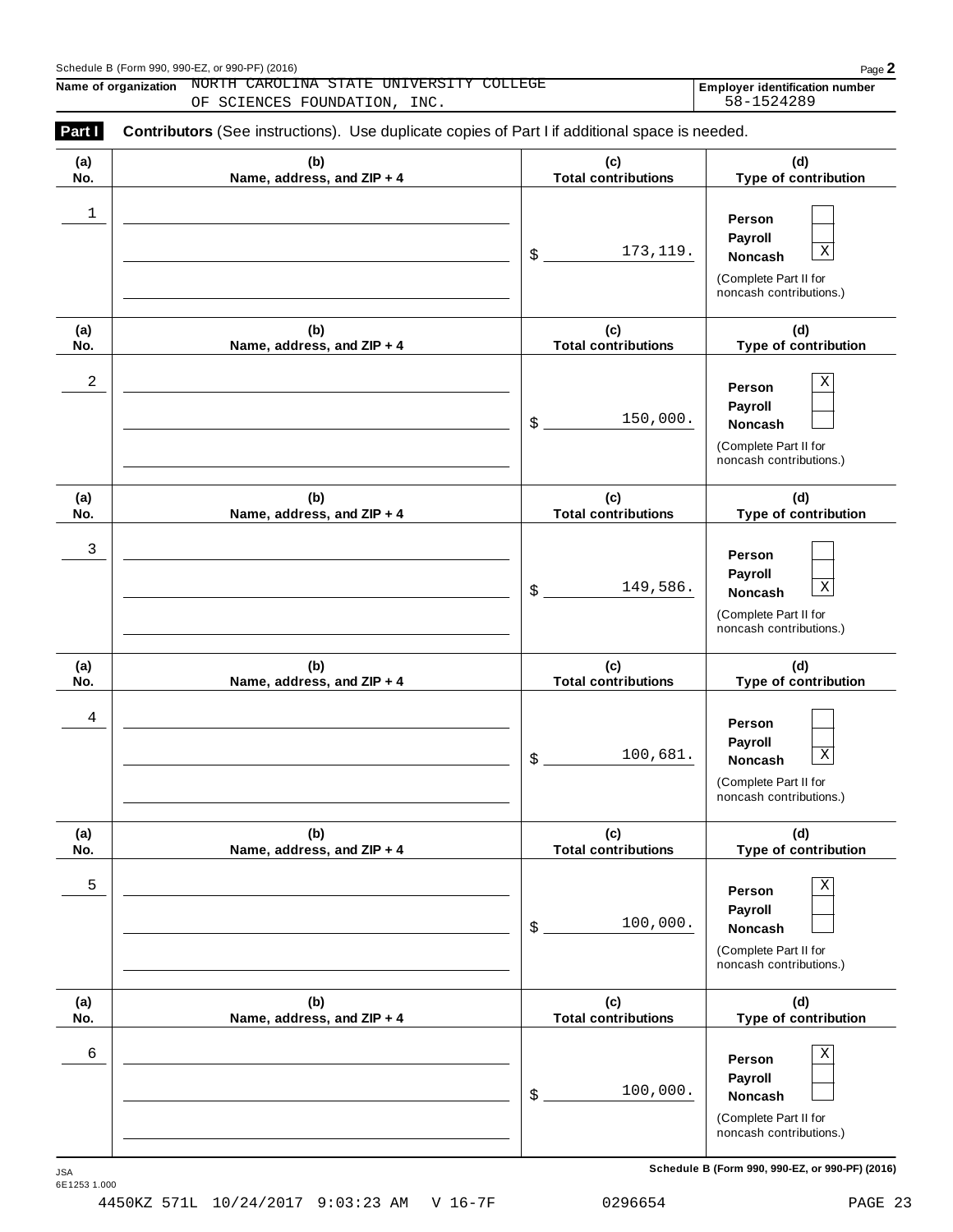#### Schedule <sup>B</sup> (Form 990, 990-EZ, or 990-PF) (2016) Page **2**

**Name of organization NORTH CAROLINA STATE UNIVERSITY COLLEGE Employer identification number** 

OF SCIENCES FOUNDATION, INC. 58-1524289

| (a)        | (b)                               | (c)                               | (d)                                                                                                    |
|------------|-----------------------------------|-----------------------------------|--------------------------------------------------------------------------------------------------------|
| No.        | Name, address, and ZIP + 4        | <b>Total contributions</b>        | Type of contribution                                                                                   |
| 7          |                                   | 99,837.<br>\$                     | Person<br>Payroll<br>$\mathbf X$<br>Noncash<br>(Complete Part II for<br>noncash contributions.)        |
| (a)        | (b)                               | (c)                               | (d)                                                                                                    |
| No.        | Name, address, and ZIP + 4        | <b>Total contributions</b>        | Type of contribution                                                                                   |
| 8          |                                   | 70,000.<br>\$                     | Person<br>Payroll<br>$\mathbf X$<br>Noncash<br>(Complete Part II for<br>noncash contributions.)        |
| (a)<br>No. | (b)<br>Name, address, and ZIP + 4 | (c)<br><b>Total contributions</b> | (d)<br>Type of contribution                                                                            |
| 9          |                                   | 63,466.<br>\$                     | Χ<br>Person<br>Payroll<br>Noncash<br>(Complete Part II for<br>noncash contributions.)                  |
| (a)<br>No. | (b)<br>Name, address, and ZIP + 4 | (c)<br><b>Total contributions</b> | (d)<br>Type of contribution                                                                            |
| 10         |                                   | 56,800.<br>\$                     | $\mathbf X$<br>Person<br>Payroll<br>Noncash<br>(Complete Part II for<br>noncash contributions.)        |
| (a)<br>No. | (b)<br>Name, address, and ZIP + 4 | (c)<br><b>Total contributions</b> | (d)<br>Type of contribution                                                                            |
| 11         |                                   | 56,344.<br>\$                     | $\mathbf X$<br>Person<br>Payroll<br><b>Noncash</b><br>(Complete Part II for<br>noncash contributions.) |
| (a)<br>No. | (b)<br>Name, address, and ZIP + 4 | (c)<br><b>Total contributions</b> | (d)<br>Type of contribution                                                                            |
| 12         |                                   | 46,500.<br>\$                     | Person<br>Payroll<br>$\mathbf X$<br><b>Noncash</b><br>(Complete Part II for<br>noncash contributions.) |

 $S$ chedule B (Form 990, 990-EZ, or 990-PF) (2016)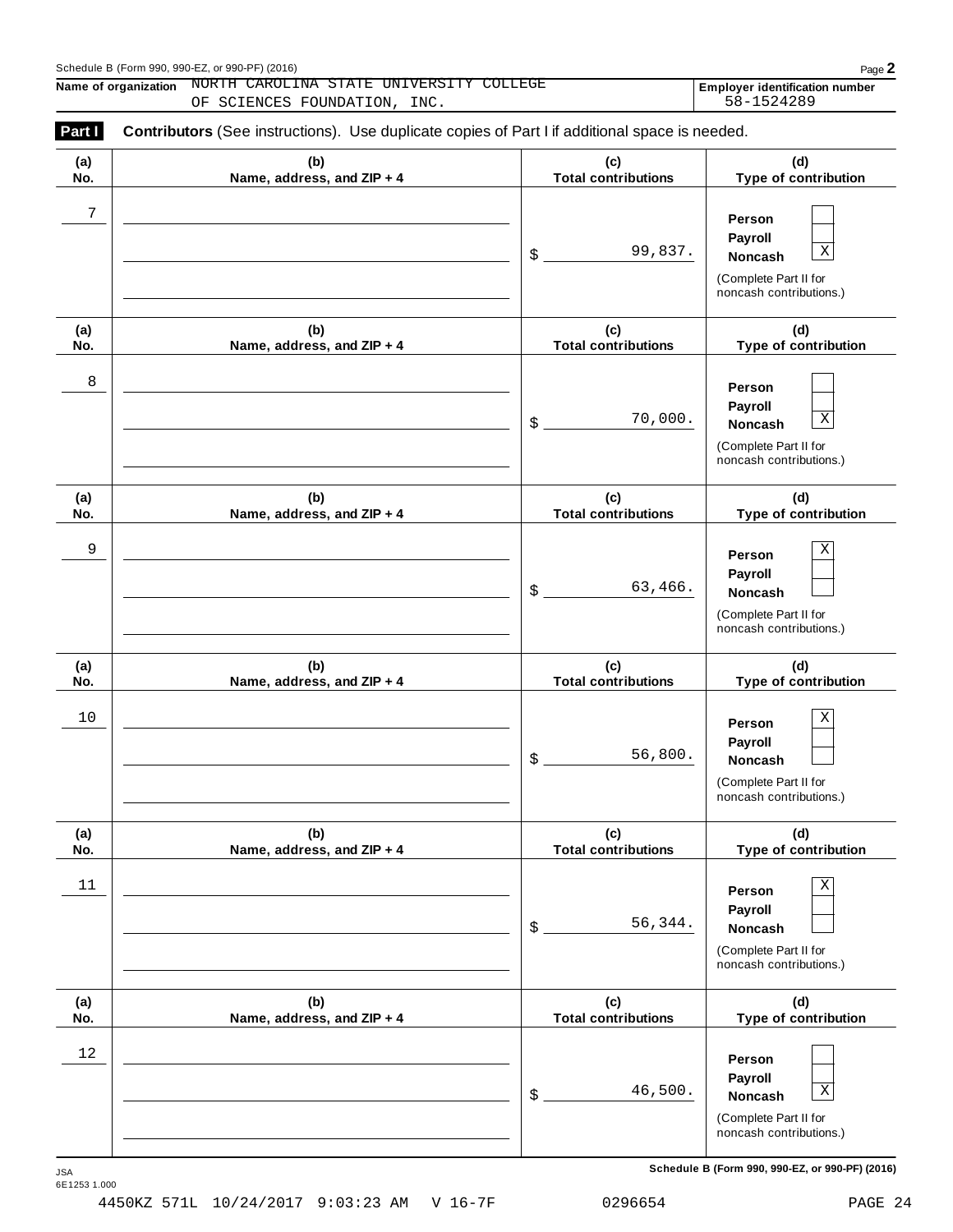#### Schedule <sup>B</sup> (Form 990, 990-EZ, or 990-PF) (2016) Page **2**

**Name of organization NORTH CAROLINA STATE UNIVERSITY COLLEGE Employer identification number** OF SCIENCES FOUNDATION, INC.  $58-1524289$ 

| (a)  | (b)                        | (c)                        | (d)                                                                                             |
|------|----------------------------|----------------------------|-------------------------------------------------------------------------------------------------|
| No.  | Name, address, and ZIP + 4 | <b>Total contributions</b> | Type of contribution                                                                            |
| $13$ |                            | 41,000.<br>\$              | $\mathbf X$<br>Person<br>Payroll<br>Noncash<br>(Complete Part II for<br>noncash contributions.) |
| (a)  | (b)                        | (c)                        | (d)                                                                                             |
| No.  | Name, address, and ZIP + 4 | <b>Total contributions</b> | Type of contribution                                                                            |
| 14   |                            | 5,000.<br>\$               | $\mathbf X$<br>Person<br>Payroll<br>Noncash<br>(Complete Part II for<br>noncash contributions.) |
| (a)  | (b)                        | (c)                        | (d)                                                                                             |
| No.  | Name, address, and ZIP + 4 | <b>Total contributions</b> | Type of contribution                                                                            |
| 15   |                            | 1,000.<br>\$               | $\mathbf X$<br>Person<br>Payroll<br>Noncash<br>(Complete Part II for<br>noncash contributions.) |
| (a)  | (b)                        | (c)                        | (d)                                                                                             |
| No.  | Name, address, and ZIP + 4 | <b>Total contributions</b> | Type of contribution                                                                            |
| 16   |                            | 414.<br>\$                 | $\rm X$<br>Person<br>Payroll<br>Noncash<br>(Complete Part II for<br>noncash contributions.)     |
| (a)  | (b)                        | (c)                        | (d)                                                                                             |
| No.  | Name, address, and ZIP + 4 | <b>Total contributions</b> | Type of contribution                                                                            |
|      |                            | \$                         | Person<br>Payroll<br>Noncash<br>(Complete Part II for<br>noncash contributions.)                |
| (a)  | (b)                        | (c)                        | (d)                                                                                             |
| No.  | Name, address, and ZIP + 4 | <b>Total contributions</b> | Type of contribution                                                                            |
|      |                            | \$                         | Person<br>Payroll<br>Noncash<br>(Complete Part II for<br>noncash contributions.)                |

 $S$ chedule B (Form 990, 990-EZ, or 990-PF) (2016)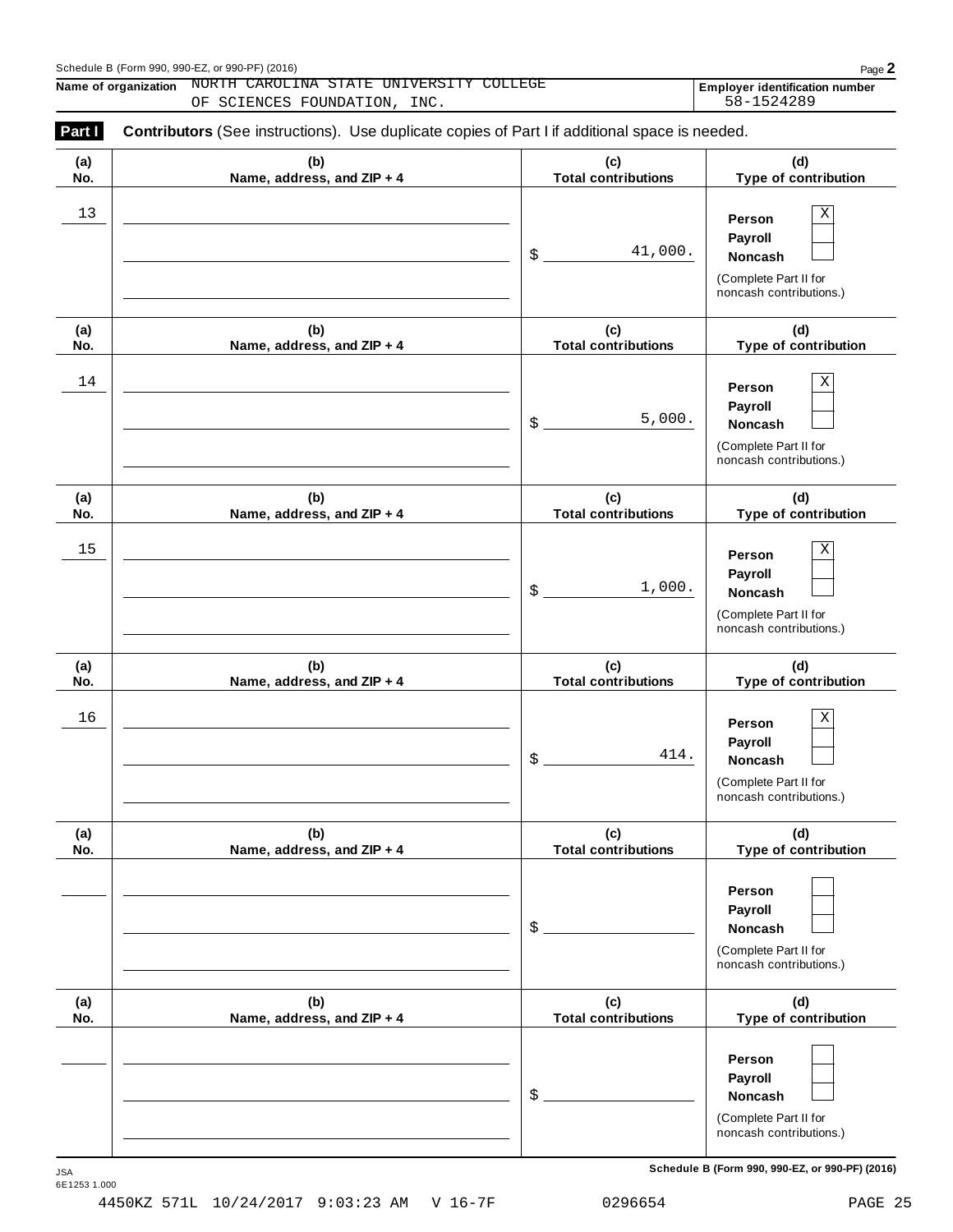|                           | Schedule B (Form 990, 990-EZ, or 990-PF) (2016)<br>Name of organization NORTH CAROLINA STATE UNIVERSITY COLLEGE                     |                                                | Page 3<br><b>Employer identification number</b><br>58-1524289 |
|---------------------------|-------------------------------------------------------------------------------------------------------------------------------------|------------------------------------------------|---------------------------------------------------------------|
| Part II                   | OF SCIENCES FOUNDATION, INC.<br>Noncash Property (See instructions). Use duplicate copies of Part II if additional space is needed. |                                                |                                                               |
| (a) No.<br>from<br>Part I | (b)<br>Description of noncash property given                                                                                        | (c)<br>FMV (or estimate)<br>(See instructions) | (d)<br>Date received                                          |
| $\mathbf 1$               | SECURITIES                                                                                                                          |                                                |                                                               |
|                           |                                                                                                                                     | 173, 119.<br>$\mathcal{S}_{-}$                 | VAR                                                           |
| (a) No.<br>from<br>Part I | (b)<br>Description of noncash property given                                                                                        | (c)<br>FMV (or estimate)<br>(See instructions) | (d)<br>Date received                                          |
| 3                         | SECURITIES                                                                                                                          |                                                |                                                               |
|                           |                                                                                                                                     | 149,586.<br>$\mathcal{S}_{-}$                  | VAR                                                           |
| (a) No.<br>from<br>Part I | (b)<br>Description of noncash property given                                                                                        | (c)<br>FMV (or estimate)<br>(See instructions) | (d)<br>Date received                                          |
| $\overline{4}$            | SECURITIES                                                                                                                          |                                                |                                                               |
|                           |                                                                                                                                     | 100,681.<br>$\frac{1}{2}$                      | VAR                                                           |
| (a) No.<br>from<br>Part I | (b)<br>Description of noncash property given                                                                                        | (c)<br>FMV (or estimate)<br>(See instructions) | (d)<br>Date received                                          |
| 7                         | SECURITIES                                                                                                                          |                                                |                                                               |
|                           |                                                                                                                                     | 99,837.<br>\$.                                 | 06/26/2017                                                    |
| (a) No.<br>from<br>Part I | (b)<br>Description of noncash property given                                                                                        | (c)<br>FMV (or estimate)<br>(See instructions) | (d)<br>Date received                                          |
| 8                         | REAL ESTATE                                                                                                                         |                                                |                                                               |
|                           |                                                                                                                                     | 70,000.<br>\$                                  | 04/27/2017                                                    |
| (a) No.<br>from<br>Part I | (b)<br>Description of noncash property given                                                                                        | (c)<br>FMV (or estimate)<br>(See instructions) | (d)<br>Date received                                          |
|                           | SECURITIES                                                                                                                          |                                                |                                                               |

 $S$ chedule B (Form 990, 990-EZ, or 990-PF) (2016)

46,500. 03/30/2017

\$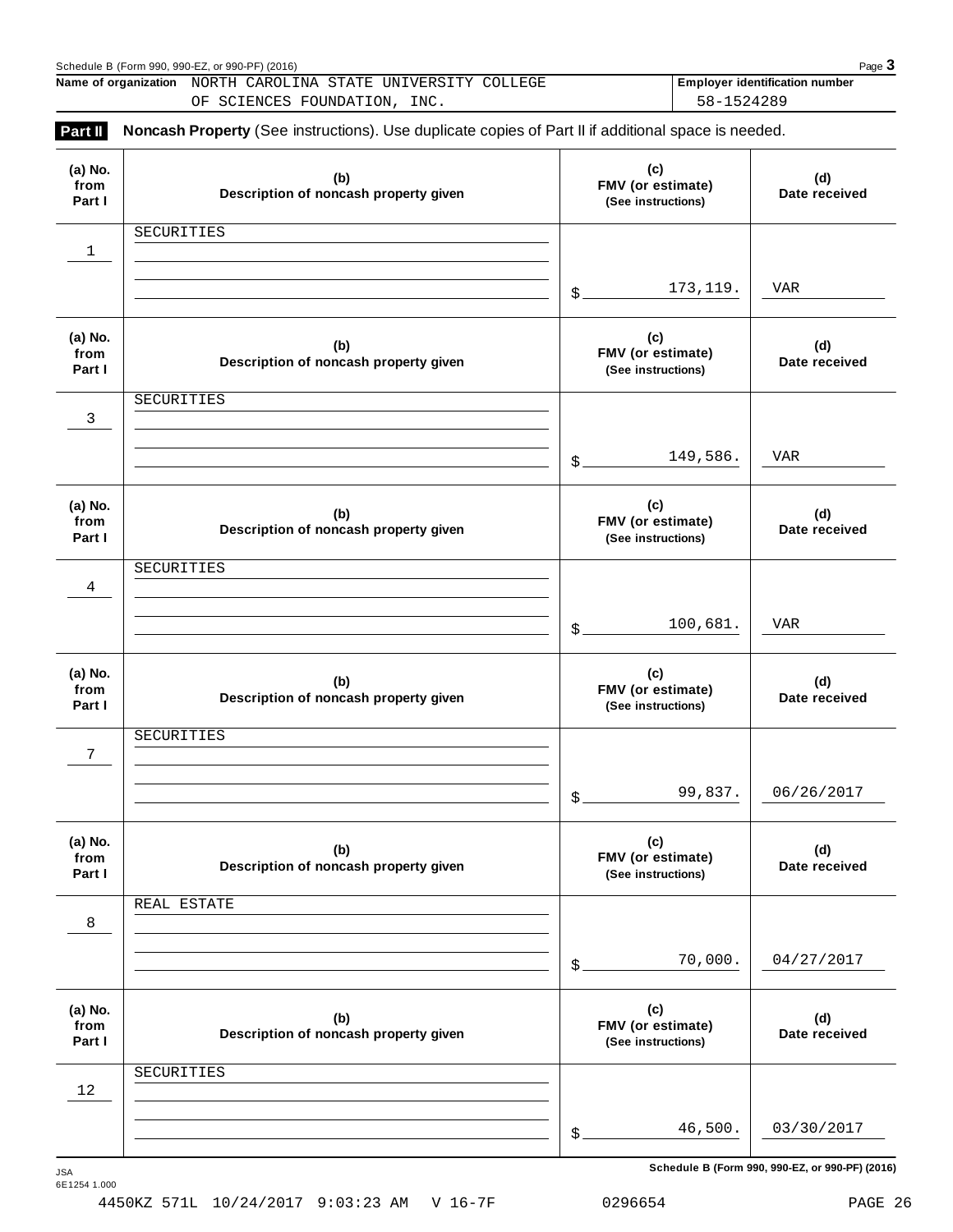|                              | Schedule B (Form 990, 990-EZ, or 990-PF) (2016)                                                                                                                                                                                                                                                                                                                                                                                                                          |                      |                                          | Page 4                                              |  |  |
|------------------------------|--------------------------------------------------------------------------------------------------------------------------------------------------------------------------------------------------------------------------------------------------------------------------------------------------------------------------------------------------------------------------------------------------------------------------------------------------------------------------|----------------------|------------------------------------------|-----------------------------------------------------|--|--|
|                              | Name of organization NORTH CAROLINA STATE UNIVERSITY COLLEGE<br>OF SCIENCES FOUNDATION, INC.                                                                                                                                                                                                                                                                                                                                                                             |                      |                                          | <b>Employer identification number</b><br>58-1524289 |  |  |
| Part III                     | Exclusively religious, charitable, etc., contributions to organizations described in section 501(c)(7), (8), or<br>(10) that total more than \$1,000 for the year from any one contributor. Complete columns (a) through (e) and<br>the following line entry. For organizations completing Part III, enter the total of exclusively religious, charitable, etc.,<br>contributions of \$1,000 or less for the year. (Enter this information once. See instructions.) ▶ \$ |                      |                                          |                                                     |  |  |
| $(a)$ No.                    | Use duplicate copies of Part III if additional space is needed.                                                                                                                                                                                                                                                                                                                                                                                                          |                      |                                          |                                                     |  |  |
| from<br>Part I               | (b) Purpose of gift                                                                                                                                                                                                                                                                                                                                                                                                                                                      | (c) Use of gift      |                                          | (d) Description of how gift is held                 |  |  |
|                              |                                                                                                                                                                                                                                                                                                                                                                                                                                                                          | (e) Transfer of gift |                                          |                                                     |  |  |
|                              | Transferee's name, address, and ZIP + 4                                                                                                                                                                                                                                                                                                                                                                                                                                  |                      |                                          | Relationship of transferor to transferee            |  |  |
| $\overline{a}$ ) No.<br>from |                                                                                                                                                                                                                                                                                                                                                                                                                                                                          | (c) Use of gift      |                                          | (d) Description of how gift is held                 |  |  |
| Part I                       | (b) Purpose of gift                                                                                                                                                                                                                                                                                                                                                                                                                                                      |                      |                                          |                                                     |  |  |
|                              | (e) Transfer of gift                                                                                                                                                                                                                                                                                                                                                                                                                                                     |                      |                                          |                                                     |  |  |
|                              | Transferee's name, address, and ZIP + 4                                                                                                                                                                                                                                                                                                                                                                                                                                  |                      |                                          | Relationship of transferor to transferee            |  |  |
| $(a)$ No.<br>from<br>Part I  | (b) Purpose of gift<br>(c) Use of gift                                                                                                                                                                                                                                                                                                                                                                                                                                   |                      |                                          | (d) Description of how gift is held                 |  |  |
|                              |                                                                                                                                                                                                                                                                                                                                                                                                                                                                          |                      |                                          |                                                     |  |  |
|                              | Transferee's name, address, and ZIP + 4                                                                                                                                                                                                                                                                                                                                                                                                                                  | (e) Transfer of gift | Relationship of transferor to transferee |                                                     |  |  |
|                              |                                                                                                                                                                                                                                                                                                                                                                                                                                                                          |                      |                                          |                                                     |  |  |
| $(a)$ No.<br>from<br>Part I  | (b) Purpose of gift                                                                                                                                                                                                                                                                                                                                                                                                                                                      | (c) Use of gift      |                                          | (d) Description of how gift is held                 |  |  |
|                              |                                                                                                                                                                                                                                                                                                                                                                                                                                                                          |                      |                                          |                                                     |  |  |
|                              | (e) Transfer of gift                                                                                                                                                                                                                                                                                                                                                                                                                                                     |                      |                                          |                                                     |  |  |
|                              | Transferee's name, address, and ZIP + 4                                                                                                                                                                                                                                                                                                                                                                                                                                  |                      |                                          | Relationship of transferor to transferee            |  |  |
|                              |                                                                                                                                                                                                                                                                                                                                                                                                                                                                          |                      |                                          |                                                     |  |  |
| JSA<br>6E1255 1.000          |                                                                                                                                                                                                                                                                                                                                                                                                                                                                          |                      |                                          | Schedule B (Form 990, 990-EZ, or 990-PF) (2016)     |  |  |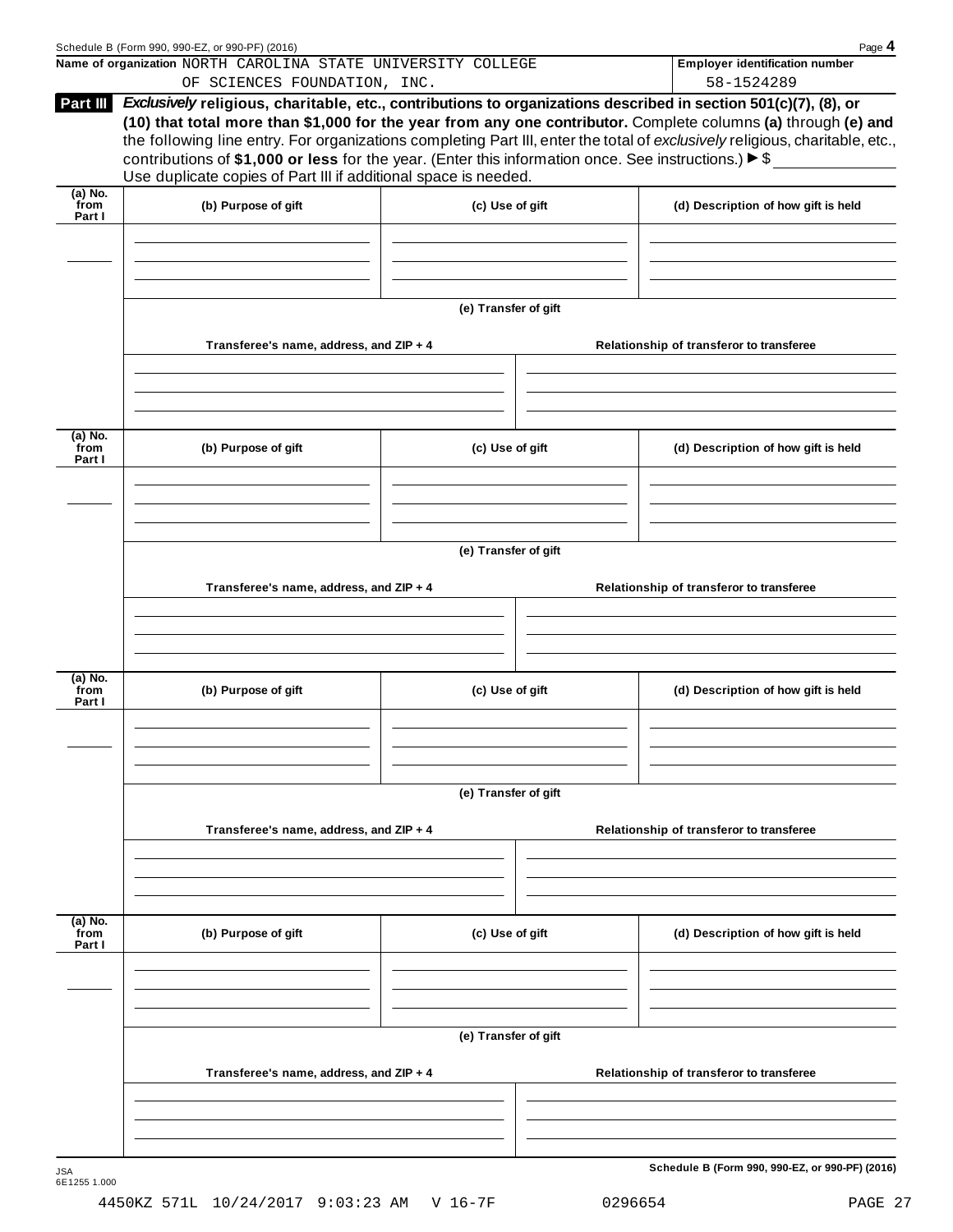|              | <b>SCHEDULE D</b><br>(Form 990)                               |                                                                                                                                                                                                                                | <b>Supplemental Financial Statements</b>                                                                                                                                                                                       |                                                    | OMB No. 1545-0047               |
|--------------|---------------------------------------------------------------|--------------------------------------------------------------------------------------------------------------------------------------------------------------------------------------------------------------------------------|--------------------------------------------------------------------------------------------------------------------------------------------------------------------------------------------------------------------------------|----------------------------------------------------|---------------------------------|
|              |                                                               |                                                                                                                                                                                                                                | Complete if the organization answered "Yes" on Form 990,                                                                                                                                                                       |                                                    | 16                              |
|              |                                                               |                                                                                                                                                                                                                                | Part IV, line 6, 7, 8, 9, 10, 11a, 11b, 11c, 11d, 11e, 11f, 12a, or 12b.<br>Attach to Form 990.                                                                                                                                |                                                    | <b>Open to Public</b>           |
|              | Department of the Treasury<br><b>Internal Revenue Service</b> |                                                                                                                                                                                                                                | Information about Schedule D (Form 990) and its instructions is at www.irs.gov/form990.                                                                                                                                        |                                                    | <b>Inspection</b>               |
|              | Name of the organization                                      | NORTH CAROLINA STATE UNIVERSITY COLLEGE                                                                                                                                                                                        |                                                                                                                                                                                                                                | <b>Employer identification number</b>              |                                 |
|              | OF SCIENCES FOUNDATION, INC.                                  |                                                                                                                                                                                                                                |                                                                                                                                                                                                                                | 58-1524289                                         |                                 |
|              | Part I                                                        |                                                                                                                                                                                                                                | Organizations Maintaining Donor Advised Funds or Other Similar Funds or Accounts.                                                                                                                                              |                                                    |                                 |
|              |                                                               |                                                                                                                                                                                                                                | Complete if the organization answered "Yes" on Form 990, Part IV, line 6.                                                                                                                                                      |                                                    |                                 |
|              |                                                               |                                                                                                                                                                                                                                | (a) Donor advised funds                                                                                                                                                                                                        |                                                    | (b) Funds and other accounts    |
| 1            |                                                               | Total number at end of year example and the set of the set of the set of the set of the set of the set of the set of the set of the set of the set of the set of the set of the set of the set of the set of the set of the se |                                                                                                                                                                                                                                |                                                    |                                 |
| $\mathbf{2}$ |                                                               | Aggregate value of contributions to (during year)                                                                                                                                                                              |                                                                                                                                                                                                                                |                                                    |                                 |
| 3            |                                                               | Aggregate value of grants from (during year)                                                                                                                                                                                   |                                                                                                                                                                                                                                |                                                    |                                 |
| 4            |                                                               | Aggregate value at end of year                                                                                                                                                                                                 |                                                                                                                                                                                                                                |                                                    |                                 |
| 5            |                                                               |                                                                                                                                                                                                                                | Did the organization inform all donors and donor advisors in writing that the assets held in donor advised                                                                                                                     |                                                    |                                 |
|              |                                                               |                                                                                                                                                                                                                                | funds are the organization's property, subject to the organization's exclusive legal control?                                                                                                                                  |                                                    | <b>Yes</b><br>No                |
| 6            |                                                               |                                                                                                                                                                                                                                | Did the organization inform all grantees, donors, and donor advisors in writing that grant funds can be used                                                                                                                   |                                                    |                                 |
|              |                                                               |                                                                                                                                                                                                                                | only for charitable purposes and not for the benefit of the donor or donor advisor, or for any other purpose                                                                                                                   |                                                    | <b>Yes</b><br>No.               |
|              | Part II                                                       | <b>Conservation Easements.</b>                                                                                                                                                                                                 |                                                                                                                                                                                                                                |                                                    |                                 |
|              |                                                               |                                                                                                                                                                                                                                | Complete if the organization answered "Yes" on Form 990, Part IV, line 7.                                                                                                                                                      |                                                    |                                 |
| 1            |                                                               |                                                                                                                                                                                                                                | Purpose(s) of conservation easements held by the organization (check all that apply).                                                                                                                                          |                                                    |                                 |
|              |                                                               | Preservation of land for public use (e.g., recreation or education)                                                                                                                                                            |                                                                                                                                                                                                                                | Preservation of a historically important land area |                                 |
|              |                                                               | Protection of natural habitat                                                                                                                                                                                                  |                                                                                                                                                                                                                                | Preservation of a certified historic structure     |                                 |
|              |                                                               | Preservation of open space                                                                                                                                                                                                     |                                                                                                                                                                                                                                |                                                    |                                 |
| $\mathbf{2}$ |                                                               |                                                                                                                                                                                                                                | Complete lines 2a through 2d if the organization held a qualified conservation contribution in the form of a conservation                                                                                                      |                                                    |                                 |
|              |                                                               | easement on the last day of the tax year.                                                                                                                                                                                      |                                                                                                                                                                                                                                |                                                    | Held at the End of the Tax Year |
| a            |                                                               |                                                                                                                                                                                                                                |                                                                                                                                                                                                                                | 2a                                                 |                                 |
| b            |                                                               |                                                                                                                                                                                                                                | Total acreage restricted by conservation easements                                                                                                                                                                             | 2 <sub>b</sub>                                     |                                 |
| c            |                                                               |                                                                                                                                                                                                                                | Number of conservation easements on a certified historic structure included in (a)                                                                                                                                             | 2c                                                 |                                 |
| d            |                                                               |                                                                                                                                                                                                                                | Number of conservation easements included in (c) acquired after 8/17/06, and not on a                                                                                                                                          |                                                    |                                 |
|              |                                                               |                                                                                                                                                                                                                                |                                                                                                                                                                                                                                | 2d                                                 |                                 |
| 3            |                                                               |                                                                                                                                                                                                                                | Number of conservation easements modified, transferred, released, extinguished, or terminated by the organization during the                                                                                                   |                                                    |                                 |
|              | tax year $\blacktriangleright$                                |                                                                                                                                                                                                                                |                                                                                                                                                                                                                                |                                                    |                                 |
| 4            |                                                               |                                                                                                                                                                                                                                |                                                                                                                                                                                                                                |                                                    |                                 |
| 5            |                                                               |                                                                                                                                                                                                                                | Does the organization have a written policy regarding the periodic monitoring, inspection, handling of                                                                                                                         |                                                    |                                 |
|              |                                                               |                                                                                                                                                                                                                                |                                                                                                                                                                                                                                |                                                    | Yes<br>No                       |
| 6            |                                                               |                                                                                                                                                                                                                                | Staff and volunteer hours devoted to monitoring, inspecting, handling of violations, and enforcing conservation easements during the year                                                                                      |                                                    |                                 |
|              |                                                               |                                                                                                                                                                                                                                | Amount of expenses incurred in monitoring, inspecting, handling of violations, and enforcing conservation easements during the year                                                                                            |                                                    |                                 |
| 7            |                                                               |                                                                                                                                                                                                                                |                                                                                                                                                                                                                                |                                                    |                                 |
| 8            | $\triangleright$ \$                                           |                                                                                                                                                                                                                                | Does each conservation easement reported on line 2(d) above satisfy the requirements of section 170(h)(4)(B)(i)                                                                                                                |                                                    |                                 |
|              |                                                               |                                                                                                                                                                                                                                |                                                                                                                                                                                                                                |                                                    | <b>No</b><br>」Yes               |
| 9            |                                                               |                                                                                                                                                                                                                                | In Part XIII, describe how the organization reports conservation easements in its revenue and expense statement, and                                                                                                           |                                                    |                                 |
|              |                                                               |                                                                                                                                                                                                                                | balance sheet, and include, if applicable, the text of the footnote to the organization's financial statements that describes the                                                                                              |                                                    |                                 |
|              |                                                               | organization's accounting for conservation easements.                                                                                                                                                                          |                                                                                                                                                                                                                                |                                                    |                                 |
|              | Part III                                                      |                                                                                                                                                                                                                                | Organizations Maintaining Collections of Art, Historical Treasures, or Other Similar Assets.                                                                                                                                   |                                                    |                                 |
|              |                                                               |                                                                                                                                                                                                                                | Complete if the organization answered "Yes" on Form 990, Part IV, line 8.                                                                                                                                                      |                                                    |                                 |
| 1a           |                                                               |                                                                                                                                                                                                                                | If the organization elected, as permitted under SFAS 116 (ASC 958), not to report in its revenue statement and balance sheet works of art, historical treasures, or other similar assets held for public exhibition, education |                                                    |                                 |
|              |                                                               |                                                                                                                                                                                                                                | public service, provide, in Part XIII, the text of the footnote to its financial statements that describes these items.                                                                                                        |                                                    |                                 |
| b            |                                                               |                                                                                                                                                                                                                                | If the organization elected, as permitted under SFAS 116 (ASC 958), to report in its revenue statement and balance sheet                                                                                                       |                                                    |                                 |
|              |                                                               | public service, provide the following amounts relating to these items:                                                                                                                                                         | works of art, historical treasures, or other similar assets held for public exhibition, education, or research in furtherance of                                                                                               |                                                    |                                 |
|              |                                                               |                                                                                                                                                                                                                                |                                                                                                                                                                                                                                |                                                    |                                 |
|              |                                                               |                                                                                                                                                                                                                                |                                                                                                                                                                                                                                |                                                    |                                 |
| $\mathbf{2}$ |                                                               |                                                                                                                                                                                                                                | If the organization received or held works of art, historical treasures, or other similar assets for financial gain, provide the                                                                                               |                                                    |                                 |
|              |                                                               |                                                                                                                                                                                                                                | following amounts required to be reported under SFAS 116 (ASC 958) relating to these items:                                                                                                                                    |                                                    |                                 |
| a            |                                                               |                                                                                                                                                                                                                                |                                                                                                                                                                                                                                |                                                    | $\triangleright$ \$             |
| b            |                                                               |                                                                                                                                                                                                                                |                                                                                                                                                                                                                                | $\blacktriangleright$ \$                           |                                 |
|              |                                                               | For Paperwork Reduction Act Notice, see the Instructions for Form 990.                                                                                                                                                         |                                                                                                                                                                                                                                |                                                    | Schedule D (Form 990) 2016      |
| JSA          | 6E1268 1.000                                                  |                                                                                                                                                                                                                                |                                                                                                                                                                                                                                |                                                    |                                 |

| 4450KZ 571L 10/19/2017 6:52:01 PM V 16-7F | 0296654 | PAGE 28 |
|-------------------------------------------|---------|---------|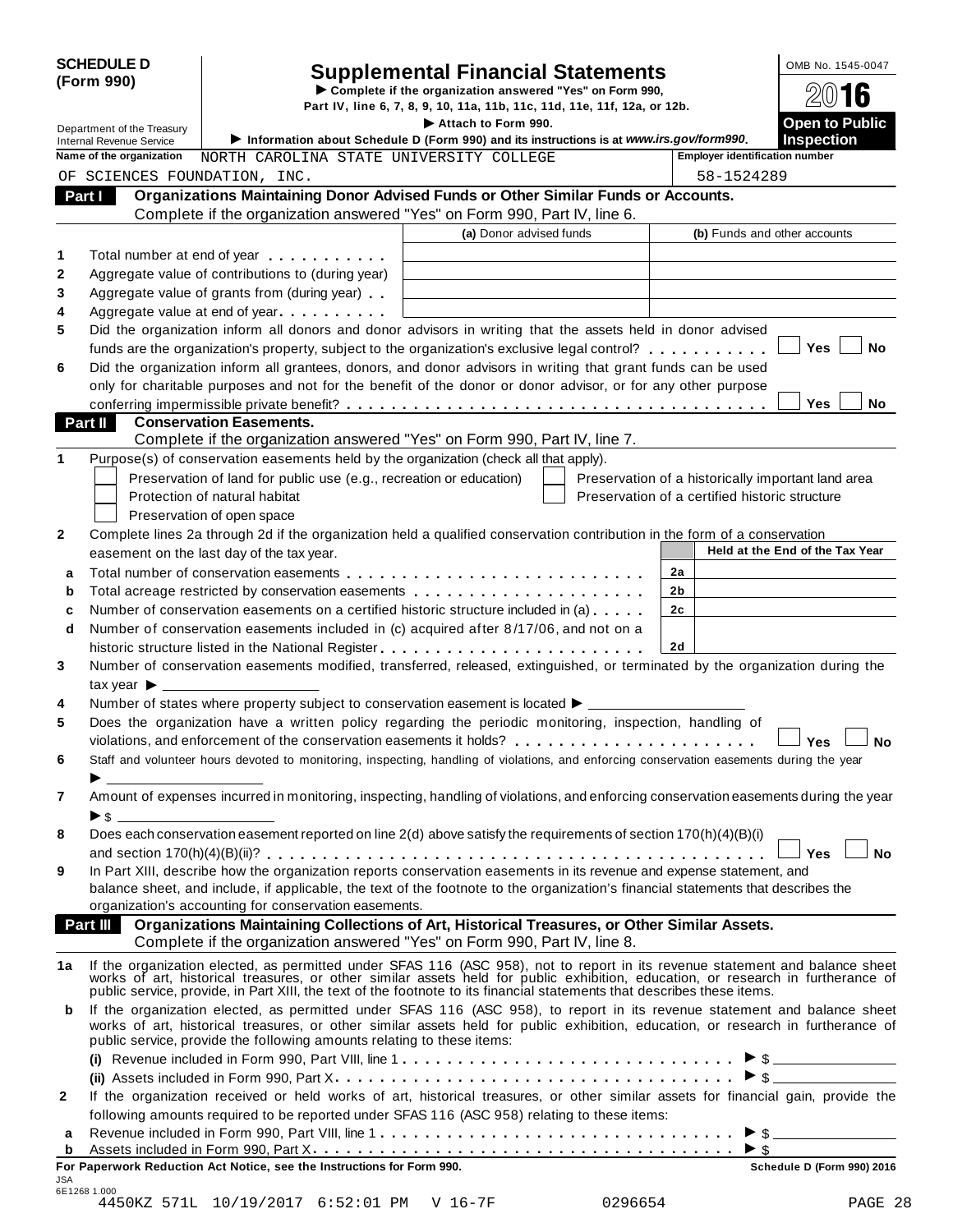NORTH CAROLINA STATE UNIVERSITY COLLEGE 58-15242

|               | Schedule D (Form 990) 2016                                                                                                                                                                                                     | NURIA CARUBINA SIAIB UNIVERSIII CUBBUB  |                |             |                                    |                    |                                                       | コローエコムコムロフ   |                | Page 2                     |
|---------------|--------------------------------------------------------------------------------------------------------------------------------------------------------------------------------------------------------------------------------|-----------------------------------------|----------------|-------------|------------------------------------|--------------------|-------------------------------------------------------|--------------|----------------|----------------------------|
| Part III      | Organizations Maintaining Collections of Art, Historical Treasures, or Other Similar Assets (continued)                                                                                                                        |                                         |                |             |                                    |                    |                                                       |              |                |                            |
| 3             | Using the organization's acquisition, accession, and other records, check any of the following that are a significant use of its                                                                                               |                                         |                |             |                                    |                    |                                                       |              |                |                            |
|               | collection items (check all that apply):                                                                                                                                                                                       |                                         |                |             |                                    |                    |                                                       |              |                |                            |
| a             | Public exhibition                                                                                                                                                                                                              |                                         | d              |             | Loan or exchange programs          |                    |                                                       |              |                |                            |
| b             | Scholarly research                                                                                                                                                                                                             |                                         | е              | Other       |                                    |                    | <u> 1980 - Jan Stein Berlin, amerikansk politiker</u> |              |                |                            |
| C             | Preservation for future generations                                                                                                                                                                                            |                                         |                |             |                                    |                    |                                                       |              |                |                            |
| 4             | Provide a description of the organization's collections and explain how they further the organization's exempt purpose in Part                                                                                                 |                                         |                |             |                                    |                    |                                                       |              |                |                            |
|               | XIII.                                                                                                                                                                                                                          |                                         |                |             |                                    |                    |                                                       |              |                |                            |
| 5             | During the year, did the organization solicit or receive donations of art, historical treasures, or other similar                                                                                                              |                                         |                |             |                                    |                    |                                                       |              |                |                            |
|               | assets to be sold to raise funds rather than to be maintained as part of the organization's collection?                                                                                                                        |                                         |                |             |                                    |                    |                                                       |              | Yes            | No                         |
|               | <b>Escrow and Custodial Arrangements.</b><br>Part IV                                                                                                                                                                           |                                         |                |             |                                    |                    |                                                       |              |                |                            |
|               | Complete if the organization answered "Yes" on Form 990, Part IV, line 9, or reported an amount on Form                                                                                                                        |                                         |                |             |                                    |                    |                                                       |              |                |                            |
|               | 990, Part X, line 21.                                                                                                                                                                                                          |                                         |                |             |                                    |                    |                                                       |              |                |                            |
|               | 1a Is the organization an agent, trustee, custodian or other intermediary for contributions or other assets not                                                                                                                |                                         |                |             |                                    |                    |                                                       |              |                |                            |
|               |                                                                                                                                                                                                                                |                                         |                |             |                                    |                    |                                                       |              | Yes            | No                         |
| b             | If "Yes," explain the arrangement in Part XIII and complete the following table:                                                                                                                                               |                                         |                |             |                                    |                    |                                                       |              |                |                            |
|               |                                                                                                                                                                                                                                |                                         |                |             |                                    |                    |                                                       | Amount       |                |                            |
| c             |                                                                                                                                                                                                                                |                                         |                |             | 1 <sub>c</sub>                     |                    |                                                       |              |                |                            |
| d             |                                                                                                                                                                                                                                |                                         |                |             |                                    | 1 <sub>d</sub>     |                                                       |              |                |                            |
| e             |                                                                                                                                                                                                                                |                                         |                |             |                                    | 1e                 |                                                       |              |                |                            |
| f             |                                                                                                                                                                                                                                |                                         |                |             | 1f                                 |                    |                                                       |              |                |                            |
| 2a            | Did the organization include an amount on Form 990, Part X, line 21, for escrow or custodial account liability?                                                                                                                |                                         |                |             |                                    |                    |                                                       |              | Yes            | No                         |
| b             | If "Yes," explain the arrangement in Part XIII. Check here if the explanation has been provided on Part XIII                                                                                                                   |                                         |                |             |                                    |                    |                                                       |              |                |                            |
| <b>Part V</b> | <b>Endowment Funds.</b>                                                                                                                                                                                                        |                                         |                |             |                                    |                    |                                                       |              |                |                            |
|               | Complete if the organization answered "Yes" on Form 990, Part IV, line 10.                                                                                                                                                     |                                         |                |             |                                    |                    |                                                       |              |                |                            |
|               |                                                                                                                                                                                                                                | (a) Current year                        | (b) Prior year |             |                                    | (c) Two years back | (d) Three years back                                  |              |                | (e) Four years back        |
|               | 1a Beginning of year balance                                                                                                                                                                                                   | 14,629,021.                             | 14, 372, 714.  |             |                                    | 11,896,447.        |                                                       | 9,803,881.   |                | 8,980,084.                 |
| b             | Contributions                                                                                                                                                                                                                  | $\overline{687,}724.$                   |                | 716,510.    |                                    | 767,127.           |                                                       | 344,709.     |                | 344,035.                   |
| c             | Net investment earnings, gains,                                                                                                                                                                                                |                                         |                |             |                                    |                    |                                                       |              |                |                            |
|               | and losses. The contract of the contract of the contract of the contract of the contract of the contract of the contract of the contract of the contract of the contract of the contract of the contract of the contract of th | 1,682,764.                              |                | $-229,015.$ |                                    | 2, 295, 406.       |                                                       | 2, 151, 482. |                | 1,351,691.                 |
|               | d Grants or scholarships                                                                                                                                                                                                       |                                         |                |             |                                    |                    |                                                       |              |                |                            |
|               | e Other expenditures for facilities                                                                                                                                                                                            | 430,947.                                |                | 231,188.    |                                    | 454,455.           |                                                       | 403,625.     |                | 871,929.                   |
|               | and programs                                                                                                                                                                                                                   |                                         |                |             |                                    | 131,811.           |                                                       |              |                |                            |
|               | Administrative expenses                                                                                                                                                                                                        | 16,568,562.                             | 14,629,021.    |             |                                    | 14, 372, 714.      | 11,896,447.                                           |              |                | 9,803,881.                 |
| g             | End of year balance                                                                                                                                                                                                            |                                         |                |             |                                    |                    |                                                       |              |                |                            |
|               | Provide the estimated percentage of the current year end balance (line 1g, column (a)) held as:<br>Board designated or quasi-endowment $\blacktriangleright$ 4.2600 %                                                          |                                         |                |             |                                    |                    |                                                       |              |                |                            |
| a             | Permanent endowment > 36.0600 %                                                                                                                                                                                                |                                         |                |             |                                    |                    |                                                       |              |                |                            |
| c             | Temporarily restricted endowment $\triangleright$ 59.6800 %                                                                                                                                                                    |                                         |                |             |                                    |                    |                                                       |              |                |                            |
|               | The percentages on lines 2a, 2b, and 2c should equal 100%.                                                                                                                                                                     |                                         |                |             |                                    |                    |                                                       |              |                |                            |
|               | 3a Are there endowment funds not in the possession of the organization that are held and administered for the                                                                                                                  |                                         |                |             |                                    |                    |                                                       |              |                |                            |
|               | organization by:                                                                                                                                                                                                               |                                         |                |             |                                    |                    |                                                       |              |                | <b>Yes</b><br>No           |
|               |                                                                                                                                                                                                                                |                                         |                |             |                                    |                    |                                                       |              | 3a(i)          | X                          |
|               |                                                                                                                                                                                                                                |                                         |                |             |                                    |                    |                                                       |              | 3a(ii)         | X                          |
|               | If "Yes" on line 3a(ii), are the related organizations listed as required on Schedule R?, , , , ,                                                                                                                              |                                         |                |             |                                    |                    |                                                       |              | 3b             |                            |
| 4             | Describe in Part XIII the intended uses of the organization's endowment funds.                                                                                                                                                 |                                         |                |             |                                    |                    |                                                       |              |                |                            |
|               | Land, Buildings, and Equipment.<br><b>Part VI</b>                                                                                                                                                                              |                                         |                |             |                                    |                    |                                                       |              |                |                            |
|               | Complete if the organization answered "Yes" on Form 990, Part IV, line 11a. See Form 990, Part X, line 10.                                                                                                                     |                                         |                |             |                                    |                    |                                                       |              |                |                            |
|               | Description of property                                                                                                                                                                                                        | (a) Cost or other basis<br>(investment) |                |             | (b) Cost or other basis<br>(other) |                    | (c) Accumulated<br>depreciation                       |              | (d) Book value |                            |
| 1a            |                                                                                                                                                                                                                                |                                         | 1,473,000.     |             |                                    |                    |                                                       |              |                | 1,473,000.                 |
| b             | Buildings                                                                                                                                                                                                                      |                                         |                |             |                                    |                    |                                                       |              |                |                            |
|               | Leasehold improvements <b>Leasehold</b> improvements                                                                                                                                                                           |                                         |                |             |                                    |                    |                                                       |              |                |                            |
| d             | Equipment                                                                                                                                                                                                                      |                                         |                |             |                                    |                    |                                                       |              |                |                            |
| е             | Other                                                                                                                                                                                                                          |                                         |                |             |                                    |                    |                                                       |              |                |                            |
|               | Total. Add lines 1a through 1e. (Column (d) must equal Form 990, Part X, column (B), line 10c.)                                                                                                                                |                                         |                |             |                                    |                    |                                                       |              |                | 1,473,000.                 |
|               |                                                                                                                                                                                                                                |                                         |                |             |                                    |                    |                                                       |              |                | Schedule D (Form 990) 2016 |
|               |                                                                                                                                                                                                                                |                                         |                |             |                                    |                    |                                                       |              |                |                            |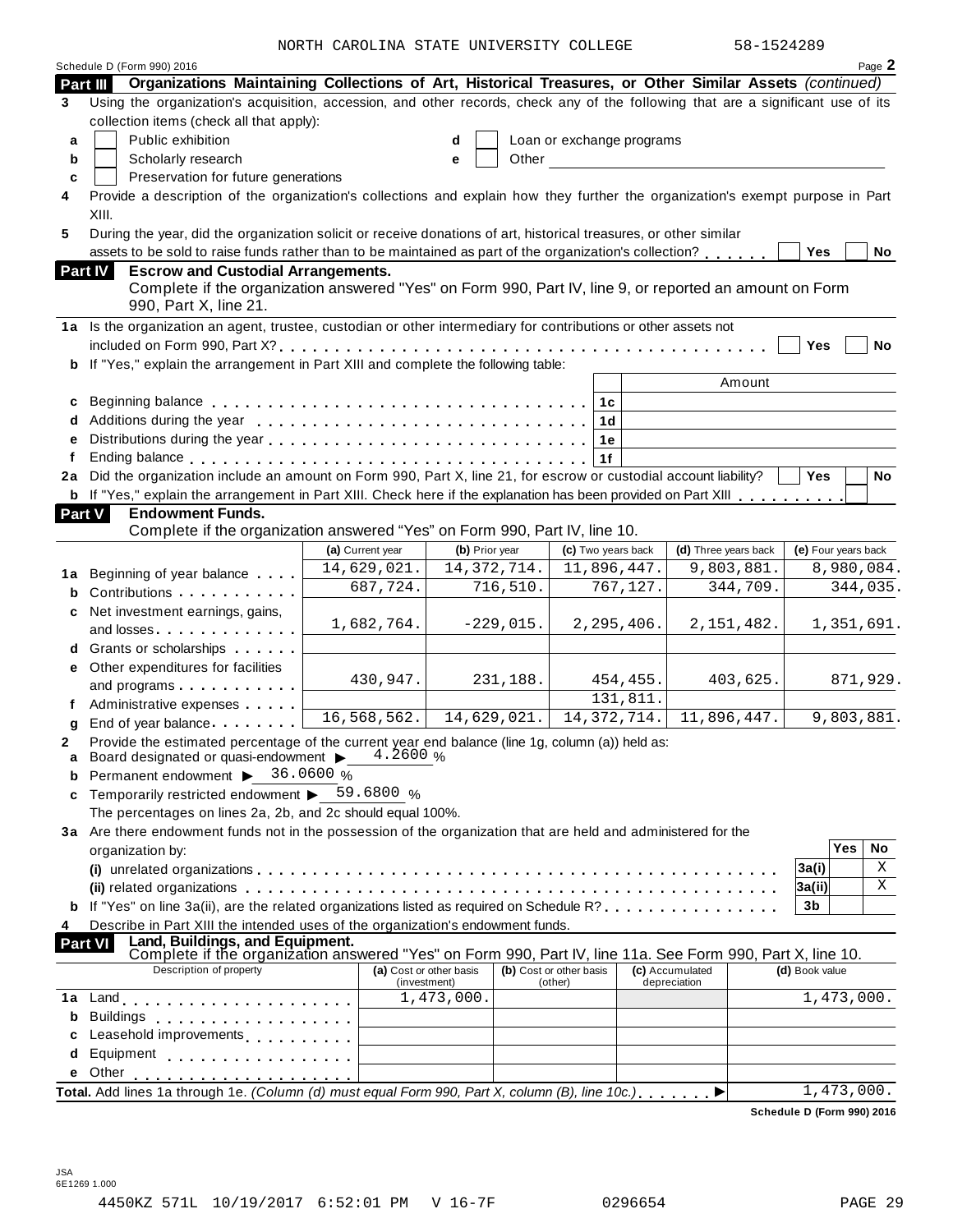| <b>Investments - Other Securities.</b><br><b>Part VII</b>                                |                 |                                                                                                            |
|------------------------------------------------------------------------------------------|-----------------|------------------------------------------------------------------------------------------------------------|
|                                                                                          |                 | Complete if the organization answered "Yes" on Form 990, Part IV, line 11b. See Form 990, Part X, line 12. |
| (a) Description of security or category<br>(including name of security)                  | (b) Book value  | (c) Method of valuation:<br>Cost or end-of-year market value                                               |
| (1) Financial derivatives                                                                |                 |                                                                                                            |
| (2) Closely-held equity interests                                                        |                 |                                                                                                            |
| (3) Other                                                                                |                 |                                                                                                            |
| (A) STIF                                                                                 | 127, 214.       | FMV                                                                                                        |
| (B) NC STATE INVESTMENT FUND, INC                                                        | 16, 121, 326.   | <b>FMV</b>                                                                                                 |
| (C) KASPICK - LIFE INCOME FUNDS                                                          | 886,547.        | FMV                                                                                                        |
| (D)                                                                                      |                 |                                                                                                            |
| (E)                                                                                      |                 |                                                                                                            |
| (F)                                                                                      |                 |                                                                                                            |
| (G)                                                                                      |                 |                                                                                                            |
| (H)                                                                                      |                 |                                                                                                            |
| Total. (Column (b) must equal Form 990, Part X, col. (B) line 12.) $\blacktriangleright$ | 17, 135, 087.   |                                                                                                            |
| <b>Part VIII</b><br><b>Investments - Program Related.</b>                                |                 |                                                                                                            |
|                                                                                          |                 | Complete if the organization answered "Yes" on Form 990, Part IV, line 11c. See Form 990, Part X, line 13. |
| (a) Description of investment                                                            | (b) Book value  | (c) Method of valuation:                                                                                   |
|                                                                                          |                 | Cost or end-of-year market value                                                                           |
| (1)                                                                                      |                 |                                                                                                            |
| (2)                                                                                      |                 |                                                                                                            |
|                                                                                          |                 |                                                                                                            |
| (3)                                                                                      |                 |                                                                                                            |
| (4)                                                                                      |                 |                                                                                                            |
| (5)                                                                                      |                 |                                                                                                            |
| (6)                                                                                      |                 |                                                                                                            |
| (7)                                                                                      |                 |                                                                                                            |
| (8)                                                                                      |                 |                                                                                                            |
| (9)                                                                                      |                 |                                                                                                            |
| Total. (Column (b) must equal Form 990, Part X, col. (B) line 13.) $\blacktriangleright$ |                 |                                                                                                            |
| Part IX<br>Other Assets.                                                                 |                 | Complete if the organization answered "Yes" on Form 990, Part IV, line 11d. See Form 990, Part X, line 15. |
|                                                                                          |                 |                                                                                                            |
|                                                                                          | (a) Description | (b) Book value                                                                                             |
| (1)                                                                                      |                 |                                                                                                            |
| (2)                                                                                      |                 |                                                                                                            |
| (3)                                                                                      |                 |                                                                                                            |
| (4)                                                                                      |                 |                                                                                                            |
| (5)                                                                                      |                 |                                                                                                            |
| (6)                                                                                      |                 |                                                                                                            |
| (7)                                                                                      |                 |                                                                                                            |
| (8)                                                                                      |                 |                                                                                                            |
| (9)                                                                                      |                 |                                                                                                            |
|                                                                                          |                 |                                                                                                            |
| <b>Other Liabilities.</b><br>Part X                                                      |                 |                                                                                                            |
|                                                                                          |                 | Complete if the organization answered "Yes" on Form 990, Part IV, line 11e or 11f. See Form 990, Part X,   |
| line 25.                                                                                 |                 |                                                                                                            |
| (a) Description of liability<br>1.                                                       | (b) Book value  |                                                                                                            |
| (1) Federal income taxes                                                                 |                 |                                                                                                            |
| (2) LIFE INCOME FUNDS PAYABLE                                                            | 768,887         |                                                                                                            |
| (3)                                                                                      |                 |                                                                                                            |
| (4)                                                                                      |                 |                                                                                                            |
|                                                                                          |                 |                                                                                                            |
| (5)                                                                                      |                 |                                                                                                            |
| (6)                                                                                      |                 |                                                                                                            |
| (7)                                                                                      |                 |                                                                                                            |
| (8)                                                                                      |                 |                                                                                                            |
| (9)                                                                                      |                 |                                                                                                            |
| Total. (Column (b) must equal Form 990, Part X, col. (B) line 25.) ▶                     | 768,887.        |                                                                                                            |

**2.** Liability for uncertain tax positions. In Part XIII, provide the text of the footnote to the organization's financial statements that reports the organization's liability for uncertain tax positions under FIN 48 (ASC 740). Check here ifthe text of the footnote has been provided in Part XIII

X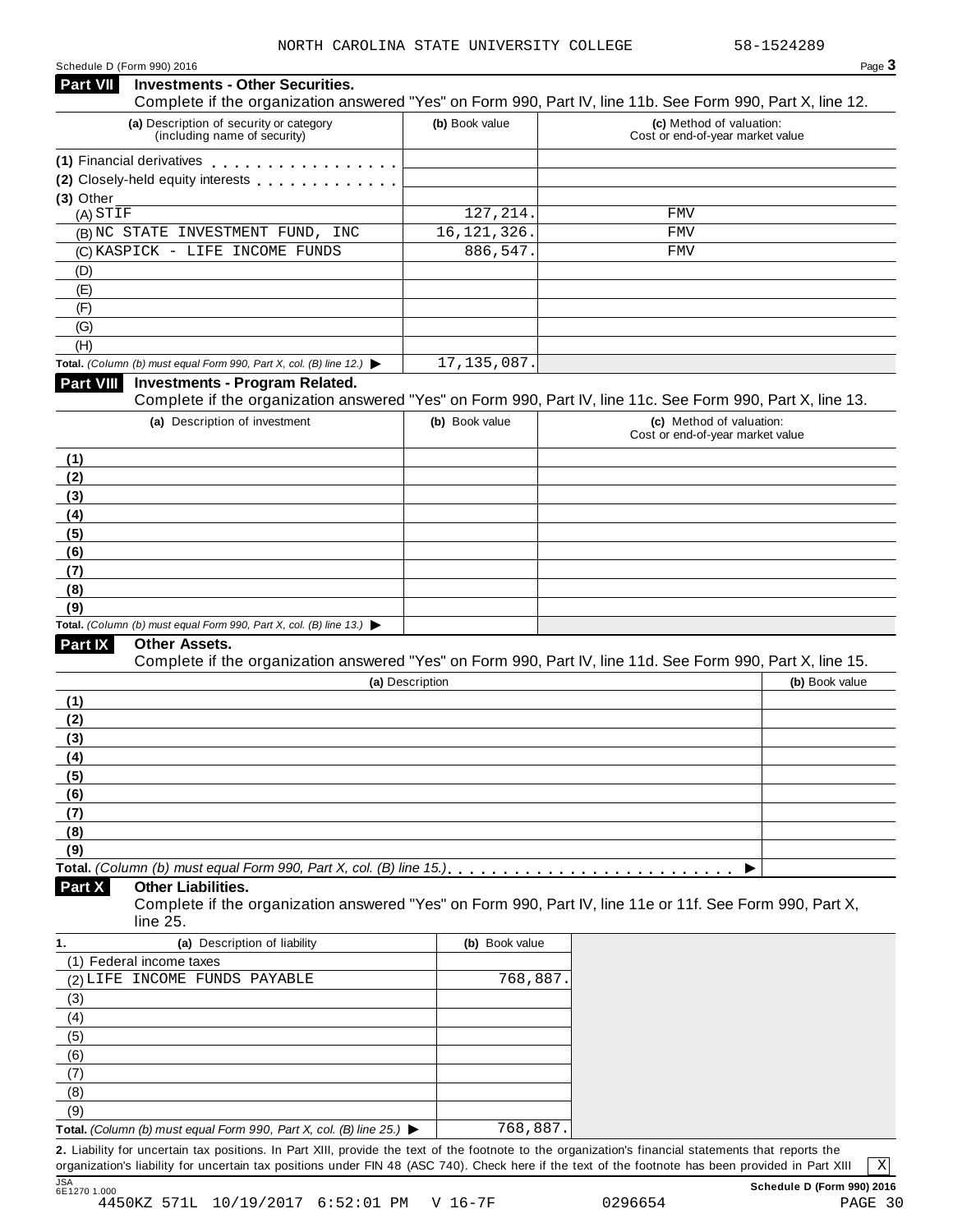| Part XI         | Schedule D (Form 990) 2016<br>Reconciliation of Revenue per Audited Financial Statements With Revenue per Return.                                                                                                                                                                |                         | Page 4     |
|-----------------|----------------------------------------------------------------------------------------------------------------------------------------------------------------------------------------------------------------------------------------------------------------------------------|-------------------------|------------|
|                 | Complete if the organization answered "Yes" on Form 990, Part IV, line 12a.                                                                                                                                                                                                      |                         |            |
| 1               | Total revenue, gains, and other support per audited financial statements                                                                                                                                                                                                         | $\mathbf{1}$            | 3,760,768. |
| $\mathbf{2}$    | Amounts included on line 1 but not on Form 990, Part VIII, line 12:                                                                                                                                                                                                              |                         |            |
| a               | 1,560,341.<br>2a                                                                                                                                                                                                                                                                 |                         |            |
| b               | 178,000.<br>2 <sub>b</sub><br>Donated services and use of facilities                                                                                                                                                                                                             |                         |            |
| c               | 2c<br>Recoveries of prior year grants                                                                                                                                                                                                                                            |                         |            |
| d               |                                                                                                                                                                                                                                                                                  |                         |            |
| е               |                                                                                                                                                                                                                                                                                  | 2e                      | 1,738,341. |
| 3               |                                                                                                                                                                                                                                                                                  | $\overline{3}$          | 2,022,427. |
| 4               | Amounts included on Form 990, Part VIII, line 12, but not on line 1:                                                                                                                                                                                                             |                         |            |
| a               | 69,266.<br>4a<br>Investment expenses not included on Form 990, Part VIII, line 7b                                                                                                                                                                                                |                         |            |
| b               | 39,513.<br>4b                                                                                                                                                                                                                                                                    |                         |            |
|                 |                                                                                                                                                                                                                                                                                  | 4c                      | 108,779.   |
| 5.              | Total revenue. Add lines 3 and 4c. (This must equal Form 990, Part I, line 12.)                                                                                                                                                                                                  | 5                       | 2,131,206. |
| <b>Part XII</b> | Reconciliation of Expenses per Audited Financial Statements With Expenses per Return.                                                                                                                                                                                            |                         |            |
|                 | Complete if the organization answered "Yes" on Form 990, Part IV, line 12a.                                                                                                                                                                                                      |                         | 1,963,482. |
| 1               | Total expenses and losses per audited financial statements                                                                                                                                                                                                                       | $\mathbf{1}$            |            |
| $\mathbf{2}$    | Amounts included on line 1 but not on Form 990, Part IX, line 25:<br>178,000.                                                                                                                                                                                                    |                         |            |
| a               | 2a                                                                                                                                                                                                                                                                               |                         |            |
| b               | 2 <sub>b</sub>                                                                                                                                                                                                                                                                   |                         |            |
| c               | 2 <sub>c</sub>                                                                                                                                                                                                                                                                   |                         |            |
| d               | 2d                                                                                                                                                                                                                                                                               |                         |            |
| е               |                                                                                                                                                                                                                                                                                  | 2e                      | 178,000.   |
| 3               |                                                                                                                                                                                                                                                                                  | $\overline{\mathbf{3}}$ | 1,785,482. |
| 4               | Amounts included on Form 990, Part IX, line 25, but not on line 1:                                                                                                                                                                                                               |                         |            |
| a               | 69,266<br>4a<br>Investment expenses not included on Form 990, Part VIII, line 7b                                                                                                                                                                                                 |                         |            |
| b               | 4b                                                                                                                                                                                                                                                                               |                         |            |
| C               |                                                                                                                                                                                                                                                                                  | 4c                      | 69,266.    |
| 5.              | Total expenses. Add lines 3 and 4c. (This must equal Form 990, Part I, line 18.)                                                                                                                                                                                                 | 5                       | 1,854,748. |
|                 | <b>Part XIII</b><br><b>Supplemental Information.</b>                                                                                                                                                                                                                             |                         |            |
|                 | Provide the descriptions required for Part II, lines 3, 5, and 9; Part III, lines 1a and 4; Part IV, lines 1b and 2b; Part V, line 4; Part X, line<br>2; Part XI, lines 2d and 4b; and Part XII, lines 2d and 4b. Also complete this part to provide any additional information. |                         |            |

SEE PAGE 5

JSA **Schedule D (Form 990) 2016**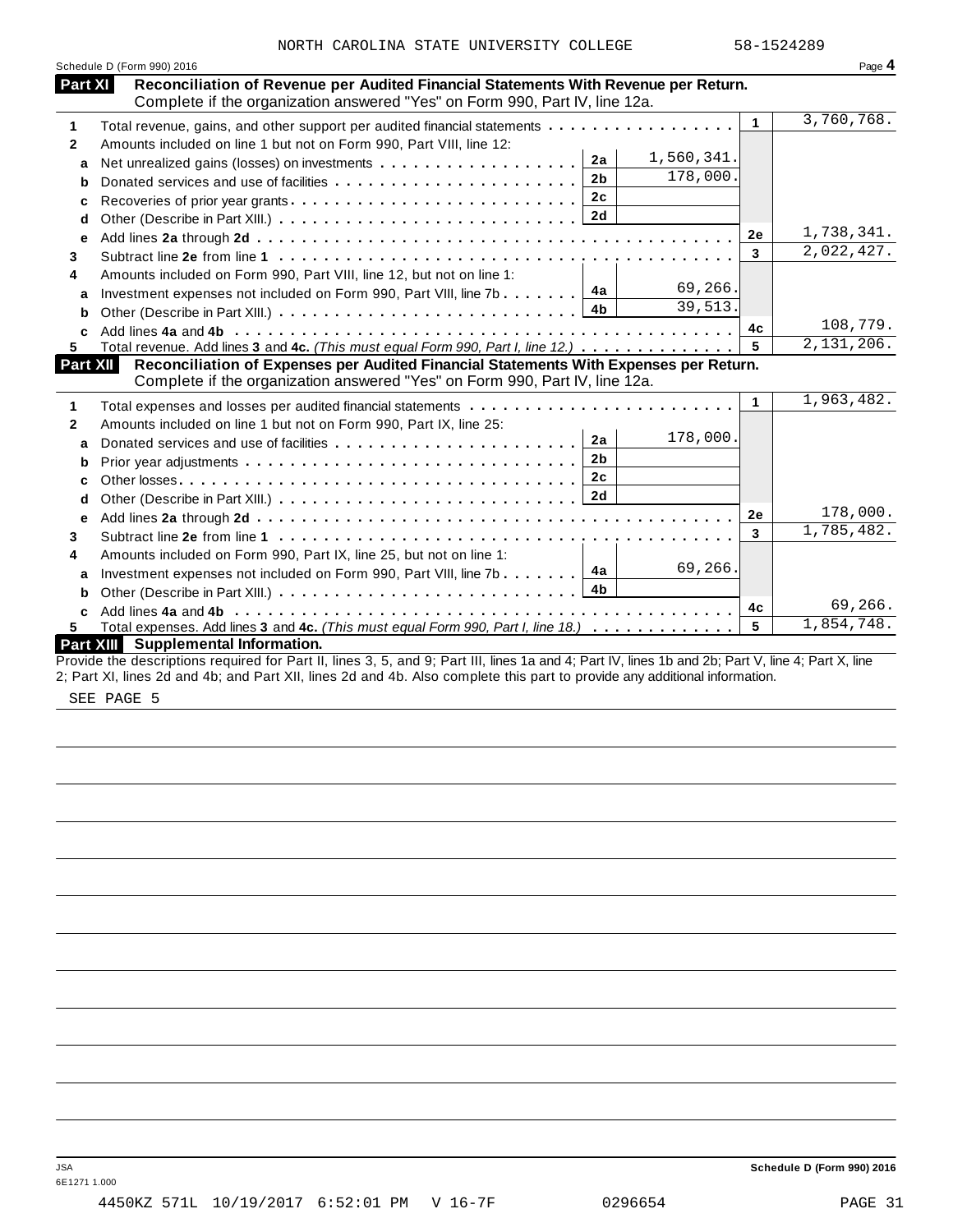#### PART V, LINE 4:

THE FOUNDATION'S ENDOWMENT CONSISTS OF 145 INDIVIDUAL FUNDS ESTABLISHED FOR A VARIETY OF PURPOSES RELATED TO THE FOUNDATION'S MISSION TO PROVIDE FINANCIAL SUPPORT FOR ALL TYPES OF EDUCATION AND RESEARCH WITHIN THE COLLEGE OF SCIENCES AT NORTH CAROLINA STATE UNIVERSITY.

PART X, LINE 2

MANAGEMENT HAS ANALYZED THE TAX POSITIONS TAKEN BY THE FOUNDATION, AND HAS CONCLUDED THAT AS OF JUNE 30, 2017, THERE ARE NO UNCERTAIN POSITIONS TAKEN OR EXPECTED TO BE TAKEN THAT WOULD REQUIRE RECOGNITION OF A LIABILITY (OR ASSET) OR DISCLOSURE IN THE FINANCIAL STATEMENTS.

PART XI, LINE 4B - OTHER ADJUSTMENTS DECREASE IN VALUE OF SPLIT INTEREST 39,513

**Schedule D (Form 990) 2016**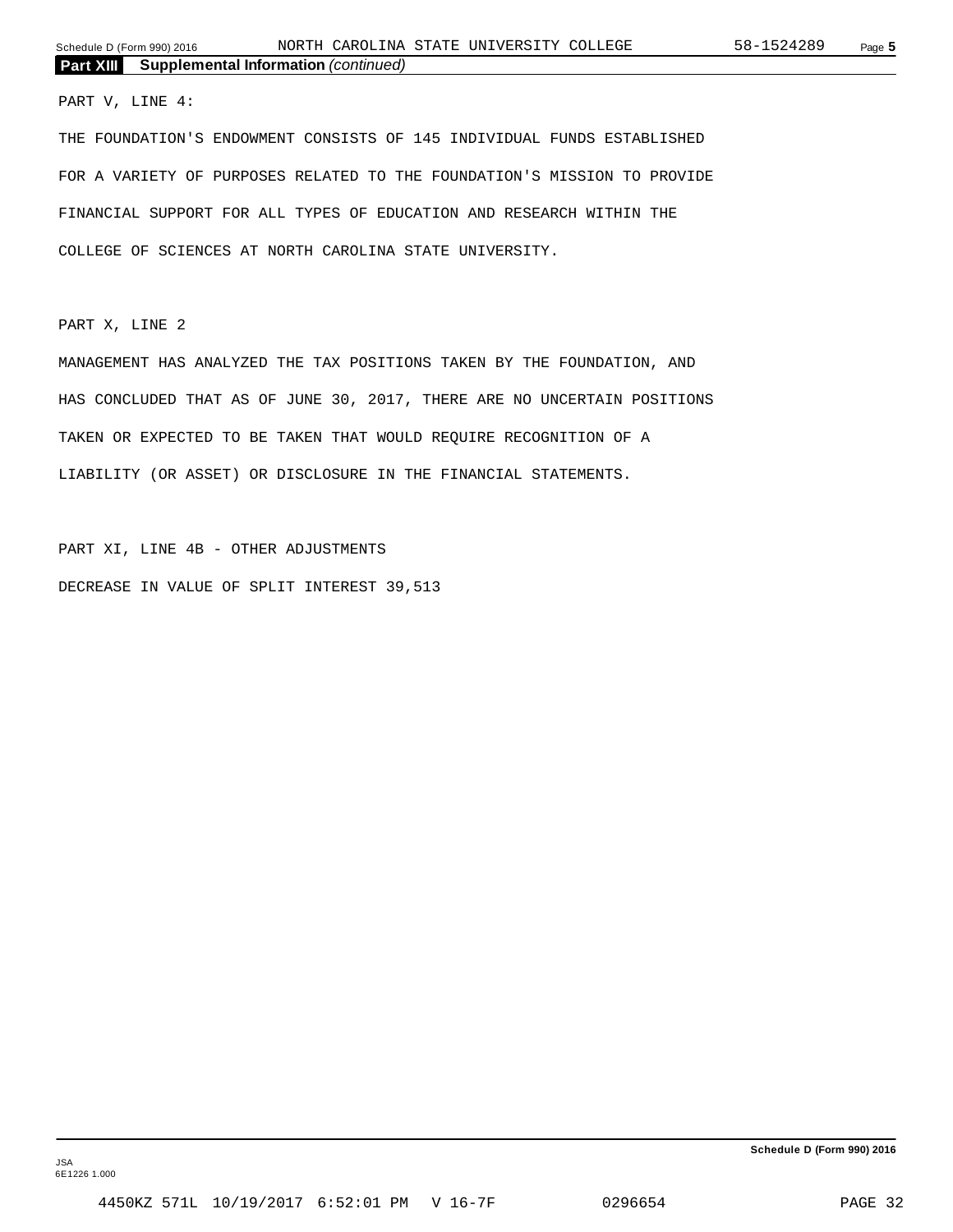| <b>SCHEDULE I</b><br><b>Grants and Other Assistance to Organizations,</b><br>Governments, and Individuals in the United States<br>(Form 990)<br>Complete if the organization answered "Yes" on Form 990, Part IV, line 21 or 22.<br>$\blacktriangleright$ Attach to Form 990.<br>Department of the Treasury<br>Information about Schedule I (Form 990) and its instructions is at www.irs.gov/form990.<br><b>Internal Revenue Service</b> |                                                                                                                                                                                                                                                                             |           |                                      |                             |                                       |                                                   | OMB No. 1545-0047<br>2016<br><b>Open to Public</b><br><b>Inspection</b> |                                       |
|-------------------------------------------------------------------------------------------------------------------------------------------------------------------------------------------------------------------------------------------------------------------------------------------------------------------------------------------------------------------------------------------------------------------------------------------|-----------------------------------------------------------------------------------------------------------------------------------------------------------------------------------------------------------------------------------------------------------------------------|-----------|--------------------------------------|-----------------------------|---------------------------------------|---------------------------------------------------|-------------------------------------------------------------------------|---------------------------------------|
| Name of the organization                                                                                                                                                                                                                                                                                                                                                                                                                  | CAROLINA STATE<br>NORTH                                                                                                                                                                                                                                                     |           | UNIVERSITY COLLEGE                   |                             |                                       |                                                   | <b>Employer identification number</b>                                   |                                       |
| OF                                                                                                                                                                                                                                                                                                                                                                                                                                        | SCIENCES FOUNDATION, INC.                                                                                                                                                                                                                                                   |           |                                      |                             |                                       |                                                   | 58-1524289                                                              |                                       |
| <b>Part I</b>                                                                                                                                                                                                                                                                                                                                                                                                                             | <b>General Information on Grants and Assistance</b>                                                                                                                                                                                                                         |           |                                      |                             |                                       |                                                   |                                                                         |                                       |
|                                                                                                                                                                                                                                                                                                                                                                                                                                           | Does the organization maintain records to substantiate the amount of the grants or assistance, the grantees' eligibility for the grants or assistance, and<br>Describe in Part IV the organization's procedures for monitoring the use of grant funds in the United States. |           |                                      |                             |                                       |                                                   |                                                                         | $X$ Yes<br><b>No</b>                  |
| Part II                                                                                                                                                                                                                                                                                                                                                                                                                                   | Grants and Other Assistance to Domestic Organizations and Domestic Governments. Complete if the organization answered "Yes" on Form<br>990, Part IV, line 21, for any recipient that received more than \$5,000. Part II can be duplicated if additional space is needed.   |           |                                      |                             |                                       |                                                   |                                                                         |                                       |
|                                                                                                                                                                                                                                                                                                                                                                                                                                           | (a) Name and address of organization<br>or anyornmont                                                                                                                                                                                                                       | $(b)$ EIN | (c) IRC section<br>$(i)$ annlicable) | (d) Amount of cash<br>arant | (e) Amount of non-<br>cach accietance | (f) Method of valuation<br>(book, FMV, appraisal, | (g) Description of<br>noncach accietance                                | (h) Purpose of grant<br>or accictance |

| <b>i</b> (a) ivalifie allo addiess of organization<br>or government | צוום (ש                                | <b>IC)</b> INC SECTION<br>(if applicable) | <b>(u)</b> Allivullt of Casti<br>grant | <b>(e)</b> Alliodite of Holl-<br>cash assistance | (book, FMV, appraisal,<br>other) | <b>(g)</b> Description of<br>noncash assistance | (ii) Fulpose of grant<br>or assistance |
|---------------------------------------------------------------------|----------------------------------------|-------------------------------------------|----------------------------------------|--------------------------------------------------|----------------------------------|-------------------------------------------------|----------------------------------------|
| (1) NC STATE UNIVERSITY                                             |                                        |                                           |                                        |                                                  |                                  |                                                 |                                        |
| NCSU BOX 7205 RALEIGH, NC 27695                                     | $56 - 6000756$ $\vert 170(C)(1) \vert$ |                                           | 594,824.                               |                                                  | <b>BOOK</b>                      | N/A                                             | SUPPORT                                |
| (2)                                                                 |                                        |                                           |                                        |                                                  |                                  |                                                 |                                        |
| (3)                                                                 |                                        |                                           |                                        |                                                  |                                  |                                                 |                                        |
| (4)                                                                 |                                        |                                           |                                        |                                                  |                                  |                                                 |                                        |
| (5)                                                                 |                                        |                                           |                                        |                                                  |                                  |                                                 |                                        |
| (6)                                                                 |                                        |                                           |                                        |                                                  |                                  |                                                 |                                        |
| (7)                                                                 |                                        |                                           |                                        |                                                  |                                  |                                                 |                                        |
| (8)                                                                 |                                        |                                           |                                        |                                                  |                                  |                                                 |                                        |
| (9)                                                                 |                                        |                                           |                                        |                                                  |                                  |                                                 |                                        |
| (10)                                                                |                                        |                                           |                                        |                                                  |                                  |                                                 |                                        |
| (11)                                                                |                                        |                                           |                                        |                                                  |                                  |                                                 |                                        |
| (12)                                                                |                                        |                                           |                                        |                                                  |                                  |                                                 |                                        |
|                                                                     |                                        |                                           |                                        |                                                  |                                  |                                                 | 1.                                     |
| $3^{\circ}$                                                         |                                        |                                           |                                        |                                                  |                                  |                                                 |                                        |

**For Paperwork Reduction Act Notice, see the Instructions for Form 990. Schedule I (Form 990) (2016)**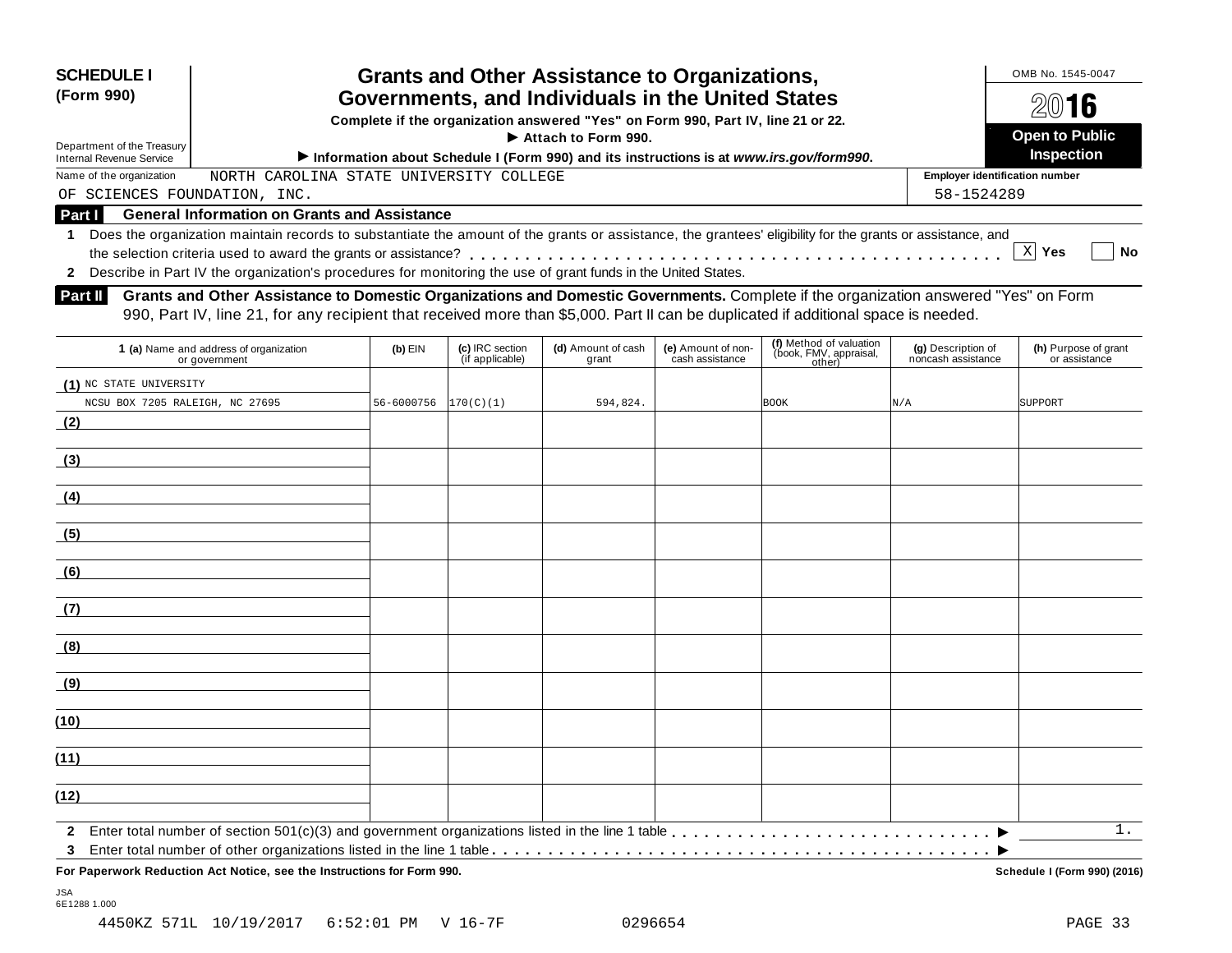#### Schedule I (Form 990) (2016) Page **2**

#### **Grants and Other Assistance to Domestic Individuals.** Complete ifthe organization answered "Yes" on Form 990, Part IV, line 22. **Part III** Grants and Other Assistance to Domestic Individuals<br>Part III can be duplicated if additional space is needed.

| (a) Type of grant or assistance                                                                                                                         | (b) Number of<br>recipients | (c) Amount of<br>cash grant | (d) Amount of<br>non-cash assistance | (e) Method of valuation (book,<br>FMV, appraisal, other) | (f) Description of non-cash assistance |
|---------------------------------------------------------------------------------------------------------------------------------------------------------|-----------------------------|-----------------------------|--------------------------------------|----------------------------------------------------------|----------------------------------------|
|                                                                                                                                                         |                             |                             |                                      |                                                          |                                        |
|                                                                                                                                                         |                             |                             |                                      |                                                          |                                        |
| 3                                                                                                                                                       |                             |                             |                                      |                                                          |                                        |
| 4                                                                                                                                                       |                             |                             |                                      |                                                          |                                        |
| -5                                                                                                                                                      |                             |                             |                                      |                                                          |                                        |
| -6                                                                                                                                                      |                             |                             |                                      |                                                          |                                        |
|                                                                                                                                                         |                             |                             |                                      |                                                          |                                        |
| Supplemental Information. Provide the information required in Part I, line 2, Part III, column (b); and any other additional<br>Part IV<br>information. |                             |                             |                                      |                                                          |                                        |

PART I, LINE 2:

GRANTS REPRESENT REIMBURSEMENT OF EXPENSES PROCESSED THROUGH THE

UNIVERSITY'S ACCOUNTING SYSTEMS, AND ARE SUBJECT TO UNIVERSITY AND STATE

OF NORTH CAROLINA GUIDELINES, IN ADDITION TO ANY RESTRICTIONS PLACED

DIRECTLY BY DONORS.

**Schedule I (Form 990) (2016)**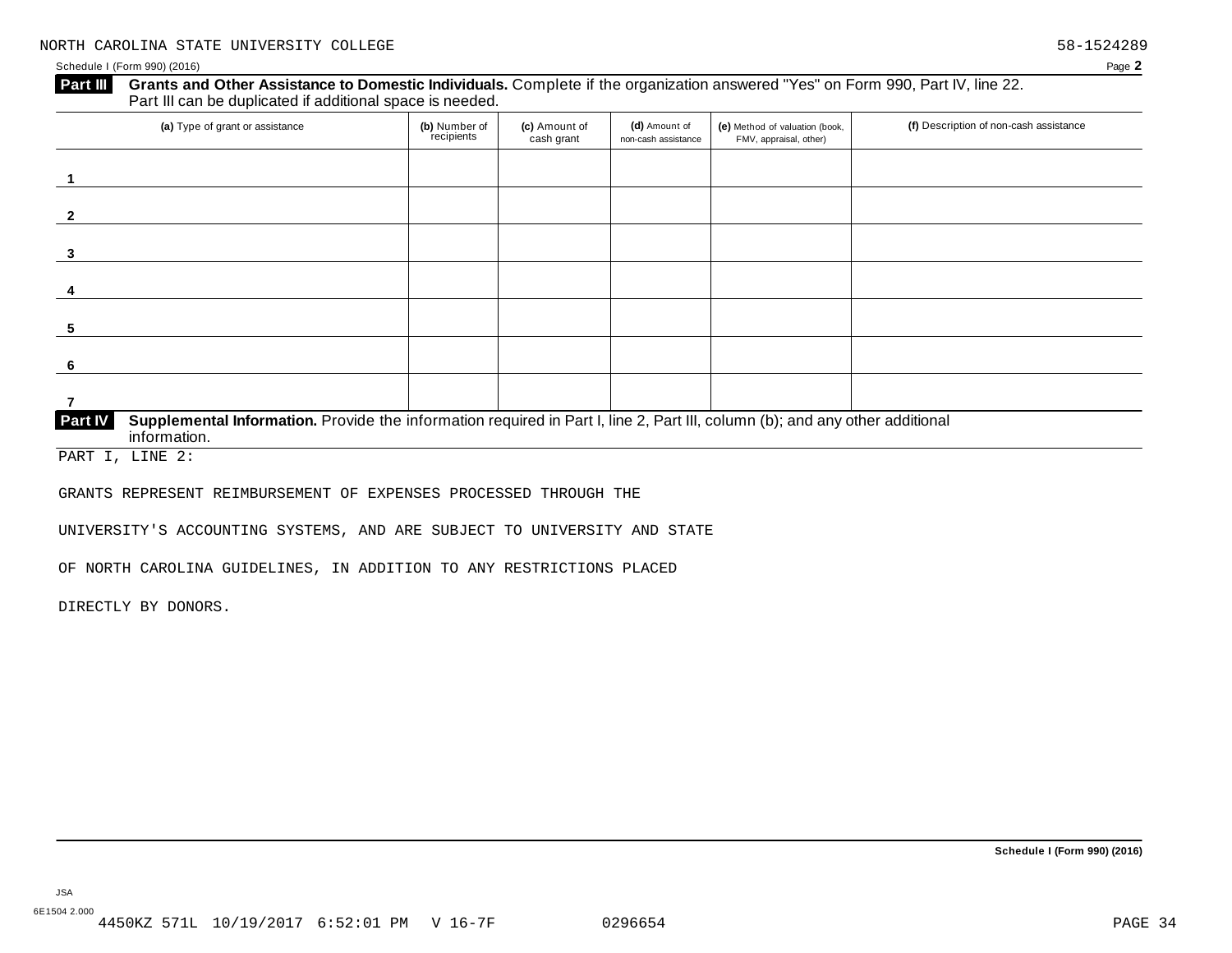| <b>SCHEDULE J</b> |                                                             |                                                                                                                                                                                                  | <b>Compensation Information</b>                                                                                                                                                                                       | OMB No. 1545-0047     |            |             |
|-------------------|-------------------------------------------------------------|--------------------------------------------------------------------------------------------------------------------------------------------------------------------------------------------------|-----------------------------------------------------------------------------------------------------------------------------------------------------------------------------------------------------------------------|-----------------------|------------|-------------|
| (Form 990)        |                                                             |                                                                                                                                                                                                  | For certain Officers, Directors, Trustees, Key Employees, and Highest                                                                                                                                                 |                       | 2016       |             |
|                   |                                                             | Complete if the organization answered "Yes" on Form 990, Part IV, line 23.                                                                                                                       | <b>Compensated Employees</b>                                                                                                                                                                                          |                       |            |             |
|                   | Department of the Treasury                                  | Attach to Form 990.                                                                                                                                                                              |                                                                                                                                                                                                                       | <b>Open to Public</b> |            |             |
|                   | <b>Internal Revenue Service</b><br>Name of the organization | Information about Schedule J (Form 990) and its instructions is at www.irs.gov/form990.<br>NORTH CAROLINA STATE UNIVERSITY COLLEGE                                                               | <b>Employer identification number</b>                                                                                                                                                                                 |                       | Inspection |             |
|                   |                                                             | OF SCIENCES FOUNDATION, INC.                                                                                                                                                                     | 58-1524289                                                                                                                                                                                                            |                       |            |             |
| Part I            |                                                             | <b>Questions Regarding Compensation</b>                                                                                                                                                          |                                                                                                                                                                                                                       |                       |            |             |
|                   |                                                             |                                                                                                                                                                                                  |                                                                                                                                                                                                                       |                       | <b>Yes</b> | No          |
|                   |                                                             |                                                                                                                                                                                                  | 1a Check the appropriate box(es) if the organization provided any of the following to or for a person listed on Form                                                                                                  |                       |            |             |
|                   |                                                             |                                                                                                                                                                                                  | 990, Part VII, Section A, line 1a. Complete Part III to provide any relevant information regarding these items.                                                                                                       |                       |            |             |
|                   |                                                             | First-class or charter travel                                                                                                                                                                    | Housing allowance or residence for personal use                                                                                                                                                                       |                       |            |             |
|                   |                                                             | Travel for companions                                                                                                                                                                            | Payments for business use of personal residence                                                                                                                                                                       |                       |            |             |
|                   |                                                             | Tax indemnification and gross-up payments                                                                                                                                                        | Health or social club dues or initiation fees                                                                                                                                                                         |                       |            |             |
|                   |                                                             | Discretionary spending account                                                                                                                                                                   | Personal services (such as, maid, chauffeur, chef)                                                                                                                                                                    |                       |            |             |
| b                 |                                                             |                                                                                                                                                                                                  | If any of the boxes on line 1a are checked, did the organization follow a written policy regarding payment                                                                                                            |                       |            |             |
|                   |                                                             |                                                                                                                                                                                                  | or reimbursement or provision of all of the expenses described above? If "No," complete Part III to                                                                                                                   |                       |            |             |
|                   |                                                             |                                                                                                                                                                                                  |                                                                                                                                                                                                                       | 1b                    |            |             |
| $\mathbf{2}$      |                                                             |                                                                                                                                                                                                  | Did the organization require substantiation prior to reimbursing or allowing expenses incurred by all<br>directors, trustees, and officers, including the CEO/Executive Director, regarding the items checked on line |                       |            |             |
|                   |                                                             |                                                                                                                                                                                                  |                                                                                                                                                                                                                       | $\mathbf{2}$          |            |             |
| 3                 |                                                             | Indicate which, if any, of the following the filing organization used to establish the compensation of the                                                                                       |                                                                                                                                                                                                                       |                       |            |             |
|                   |                                                             | organization's CEO/Executive Director. Check all that apply. Do not check any boxes for methods used by a                                                                                        |                                                                                                                                                                                                                       |                       |            |             |
|                   |                                                             | related organization to establish compensation of the CEO/Executive Director, but explain in Part III.                                                                                           |                                                                                                                                                                                                                       |                       |            |             |
|                   |                                                             | Compensation committee                                                                                                                                                                           | Written employment contract                                                                                                                                                                                           |                       |            |             |
|                   |                                                             | Independent compensation consultant                                                                                                                                                              | Compensation survey or study                                                                                                                                                                                          |                       |            |             |
|                   |                                                             | Form 990 of other organizations                                                                                                                                                                  | Approval by the board or compensation committee                                                                                                                                                                       |                       |            |             |
| 4                 |                                                             | During the year, did any person listed on Form 990, Part VII, Section A, line 1a, with respect to the filing<br>organization or a related organization:                                          |                                                                                                                                                                                                                       |                       |            |             |
| а                 |                                                             |                                                                                                                                                                                                  | Receive a severance payment or change-of-control payment?                                                                                                                                                             | 4a                    |            | Χ           |
| b                 |                                                             |                                                                                                                                                                                                  | Participate in, or receive payment from, a supplemental nonqualified retirement plan?.                                                                                                                                | 4b                    |            | Χ           |
| c                 |                                                             |                                                                                                                                                                                                  | Participate in, or receive payment from, an equity-based compensation arrangement?                                                                                                                                    | 4c                    |            | $\mathbf X$ |
|                   |                                                             |                                                                                                                                                                                                  | If "Yes" to any of lines 4a-c, list the persons and provide the applicable amounts for each item in Part III.                                                                                                         |                       |            |             |
|                   |                                                             |                                                                                                                                                                                                  |                                                                                                                                                                                                                       |                       |            |             |
| 5                 |                                                             | Only section 501(c)(3), 501(c)(4), and 501(c)(29) organizations must complete lines 5-9.<br>For persons listed on Form 990, Part VII, Section A, line 1a, did the organization pay or accrue any |                                                                                                                                                                                                                       |                       |            |             |
|                   |                                                             | compensation contingent on the revenues of:                                                                                                                                                      |                                                                                                                                                                                                                       |                       |            |             |
| a                 |                                                             |                                                                                                                                                                                                  |                                                                                                                                                                                                                       | 5a                    |            | Χ           |
| b                 |                                                             |                                                                                                                                                                                                  |                                                                                                                                                                                                                       | 5b                    |            | Χ           |
|                   |                                                             | If "Yes" on line 5a or 5b, describe in Part III.                                                                                                                                                 |                                                                                                                                                                                                                       |                       |            |             |
| 6                 |                                                             | For persons listed on Form 990, Part VII, Section A, line 1a, did the organization pay or accrue any                                                                                             |                                                                                                                                                                                                                       |                       |            |             |
|                   |                                                             | compensation contingent on the net earnings of:                                                                                                                                                  |                                                                                                                                                                                                                       |                       |            |             |
| a                 |                                                             |                                                                                                                                                                                                  |                                                                                                                                                                                                                       | 6a                    |            | Χ           |
| b                 |                                                             |                                                                                                                                                                                                  |                                                                                                                                                                                                                       | 6b                    |            | X           |
|                   |                                                             | If "Yes" on line 6a or 6b, describe in Part III.                                                                                                                                                 |                                                                                                                                                                                                                       |                       |            |             |
| 7                 |                                                             |                                                                                                                                                                                                  | For persons listed on Form 990, Part VII, Section A, line 1a, did the organization provide any nonfixed<br>payments not described on lines 5 and 6? If "Yes," describe in Part III.                                   | 7                     |            | X           |
| 8                 |                                                             |                                                                                                                                                                                                  | Were any amounts reported on Form 990, Part VII, paid or accrued pursuant to a contract that was subject                                                                                                              |                       |            |             |
|                   |                                                             |                                                                                                                                                                                                  | to the initial contract exception described in Regulations section 53.4958-4(a)(3)? If "Yes," describe                                                                                                                |                       |            |             |
|                   |                                                             |                                                                                                                                                                                                  |                                                                                                                                                                                                                       | 8                     |            | Χ           |
| 9                 |                                                             |                                                                                                                                                                                                  | If "Yes" on line 8, did the organization also follow the rebuttable presumption procedure described in                                                                                                                |                       |            |             |
|                   |                                                             |                                                                                                                                                                                                  |                                                                                                                                                                                                                       | 9                     |            |             |

**For Paperwork Reduction Act Notice, see the Instructions for Form 990. Schedule J (Form 990) 2016**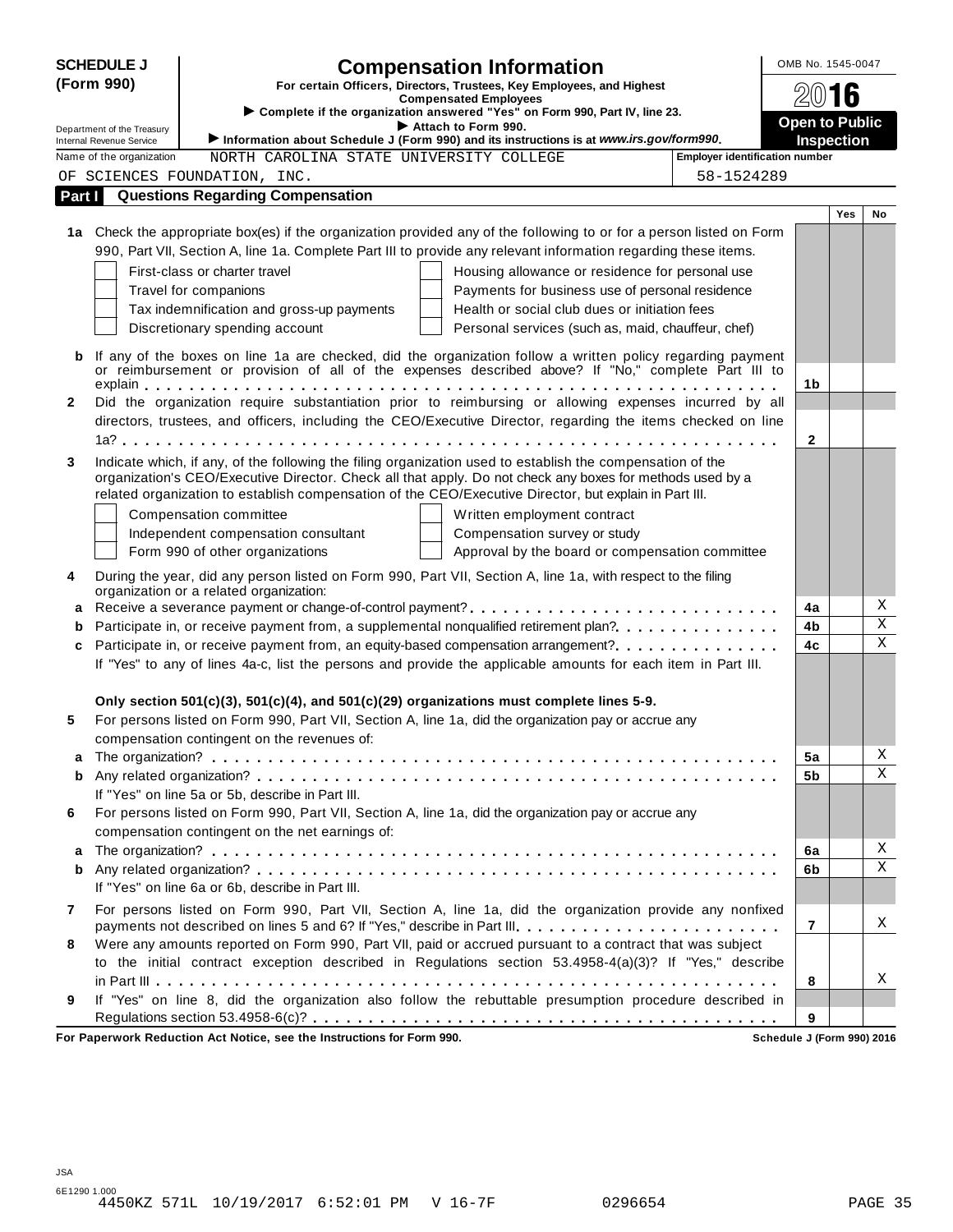#### **Part II Officers, Directors, Trustees, Key Employees, and Highest Compensated Employees.** Use duplicate copies ifadditional space is needed.

For each individual whose compensation must be reported on Schedule J, report compensation from the organization on row (i) and from related organizations, described in the instructions, on row (ii). Do not list any individuals that aren't listed on Form 990, Part VII.

Note: The sum of columns (B)(i)-(iii) for each listed individual must equal the total amount of Form 990, Part VII, Section A, line 1a, applicable column (D) and (E) amounts for that individual.

|                       |                              |                          | (B) Breakdown of W-2 and/or 1099-MISC compensation |                                           | (C) Retirement and             | (D) Nontaxable | (E) Total of columns | (F) Compensation                                           |
|-----------------------|------------------------------|--------------------------|----------------------------------------------------|-------------------------------------------|--------------------------------|----------------|----------------------|------------------------------------------------------------|
| (A) Name and Title    |                              | (i) Base<br>compensation | (ii) Bonus & incentive<br>compensation             | (iii) Other<br>reportable<br>compensation | other deferred<br>compensation | benefits       | $(B)(i)-(D)$         | in column (B) reported<br>as deferred on prior<br>Form 990 |
| DONALD B. MATTHEWS    | (i)                          | 0                        | $\mathsf{O}$ .                                     | $\overline{0}$ .                          | $\mathbf{0}$ .                 | $0$ .          | $\mathbf{0}$ .       | $0$ .                                                      |
| 1PRESIDENT            | (i)                          | 131,744                  | $\mathsf{O}$ .                                     | $\overline{0}$ .                          | 16,658                         | 5,580.         | 153,982.             | $\overline{0}$ .                                           |
| JILL TASAICO          | (i)                          | $\mathsf{O}$             | $\mathsf{O}$ .                                     | $\overline{0}$ .                          | $\overline{0}$ .               | 0.             | $\mathsf{O}$ .       | $\overline{0}$ .                                           |
| 2ASSISTANT TREASURER  | (ii)                         | 157,522                  | $\mathsf{O}$ .                                     | $\overline{0}$ .                          | 24, 332.                       | 5,580.         | 187,434.             | $\overline{0}$ .                                           |
| MARY T. PELOQUIN-DODD | (i)                          | $\mathbf 0$              | $\mathbf 0$                                        | $\mathsf 0$ .                             | $\mathbf 0$ .                  | 0.             | $\mathbf 0$ .        | $\overline{0}$ .                                           |
| 3TREASURER            | (i)                          | 252,036                  | $\mathsf{O}$ .                                     | $\overline{0}$ .                          | 31,853.                        | 5,580.         | 289,469              | $\overline{0}$ .                                           |
|                       | (i)                          |                          |                                                    |                                           |                                |                |                      |                                                            |
| 4                     | (i)                          |                          |                                                    |                                           |                                |                |                      |                                                            |
|                       | $\qquad \qquad \textbf{(i)}$ |                          |                                                    |                                           |                                |                |                      |                                                            |
| 5                     | (i)                          |                          |                                                    |                                           |                                |                |                      |                                                            |
|                       | (i)                          |                          |                                                    |                                           |                                |                |                      |                                                            |
| 6                     | (i)                          |                          |                                                    |                                           |                                |                |                      |                                                            |
|                       | (i)                          |                          |                                                    |                                           |                                |                |                      |                                                            |
| $\overline{7}$        | (i)                          |                          |                                                    |                                           |                                |                |                      |                                                            |
|                       | (i)                          |                          |                                                    |                                           |                                |                |                      |                                                            |
| 8                     | (i)                          |                          |                                                    |                                           |                                |                |                      |                                                            |
|                       | (i)                          |                          |                                                    |                                           |                                |                |                      |                                                            |
| 9                     | (ii)                         |                          |                                                    |                                           |                                |                |                      |                                                            |
|                       | (i)                          |                          |                                                    |                                           |                                |                |                      |                                                            |
| 10                    | (i)                          |                          |                                                    |                                           |                                |                |                      |                                                            |
|                       | (i)                          |                          |                                                    |                                           |                                |                |                      |                                                            |
| 11                    | (i)                          |                          |                                                    |                                           |                                |                |                      |                                                            |
|                       | (i)                          |                          |                                                    |                                           |                                |                |                      |                                                            |
| 12                    | (i)                          |                          |                                                    |                                           |                                |                |                      |                                                            |
|                       | (i)                          |                          |                                                    |                                           |                                |                |                      |                                                            |
| 13                    | (i)                          |                          |                                                    |                                           |                                |                |                      |                                                            |
|                       | (i)                          |                          |                                                    |                                           |                                |                |                      |                                                            |
| 14                    | (i)                          |                          |                                                    |                                           |                                |                |                      |                                                            |
|                       | (i)                          |                          |                                                    |                                           |                                |                |                      |                                                            |
| 15                    | (i)                          |                          |                                                    |                                           |                                |                |                      |                                                            |
|                       | (i)                          |                          |                                                    |                                           |                                |                |                      |                                                            |
| 16                    | (ii)                         |                          |                                                    |                                           |                                |                |                      |                                                            |

**Schedule J (Form 990) 2016**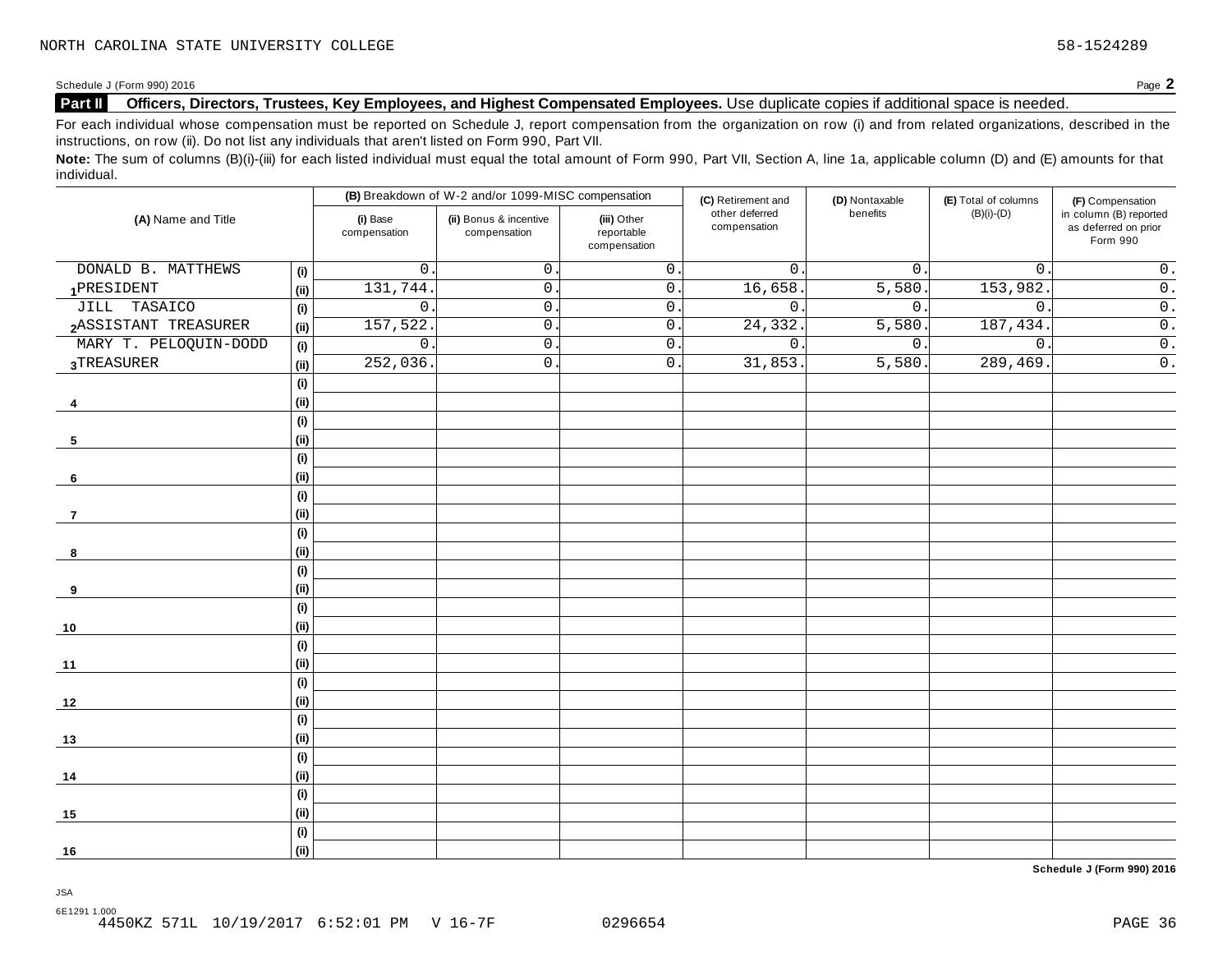Schedule J (Form 990) 2016 Page **3**

### **Part III Supplemental Information**

Provide the information, explanation, or descriptions required for Part I, lines 1a, 1b, 3, 4a, 4b, 4c, 5a, 5b, 6a, 6b, 7, and 8, and for Part II. Also complete this part for any additional information.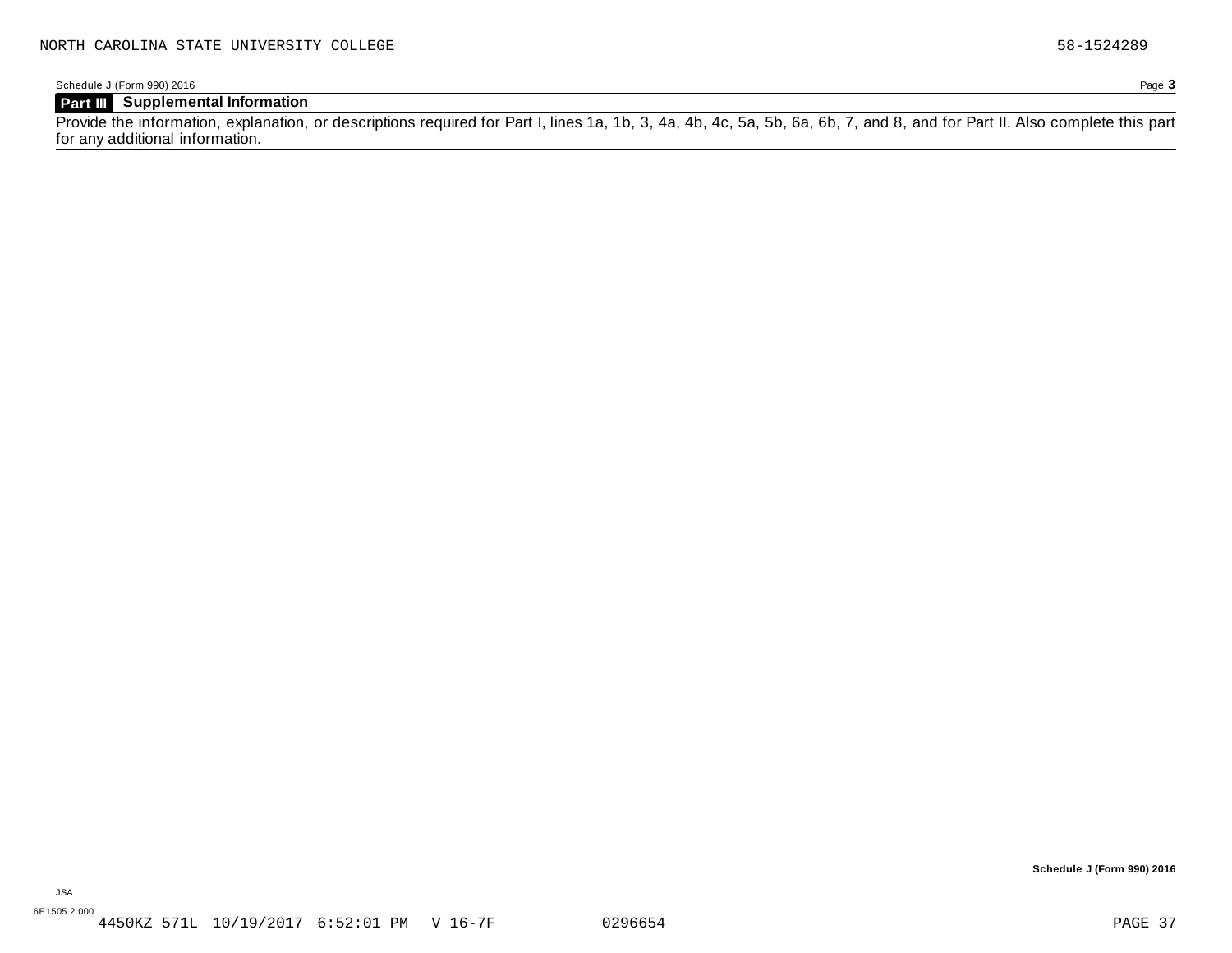# SCHEDULE M<br> **SCHEDULE** M **SOMB No. 1545-0047**<br>  $\bullet$  Complete if the organizations answered "Yes" on Form 990, Part IV, lines 29 or 30.

**(Form 990)** I **Complete if the organizations answered "Yes" on Form 990, Part IV, lines <sup>29</sup> or 30.** À¾µº

I ► Complete if the organizations answered "Yes" on Form 990, Part IV, lines 29 or 30.<br>Department of the Treasury Attach to Form 990.<br>Department of the Treasury Attach to Form 990. **Internal Revenue Service** ■ ■ → **Information about Schedule M (Form 990)** and its instructions is at *www.irs.gov/form990.* ■ Inspection<br>
Name of the organization MORTH CAROLINA STATE UNIVERSITY COLLEGE Fundboard Employe

OF SCIENCES FOUNDATION, INC. 58-1524289

Name of the organization **MORTH CAROLINA STATE UNIVERSITY COLLEGE Fig. 5 Employer identification number** 

|              | <b>Types of Property</b><br>Part I                                                                                                                                                                                             |                               |                                                        |                                                                                    |                                                              |
|--------------|--------------------------------------------------------------------------------------------------------------------------------------------------------------------------------------------------------------------------------|-------------------------------|--------------------------------------------------------|------------------------------------------------------------------------------------|--------------------------------------------------------------|
|              |                                                                                                                                                                                                                                | (a)<br>Check if<br>applicable | (b)<br>Number of contributions or<br>items contributed | (c)<br>Noncash contribution<br>amounts reported on<br>Form 990, Part VIII, line 1g | (d)<br>Method of determining<br>noncash contribution amounts |
| 1.           | Art - Works of art                                                                                                                                                                                                             |                               |                                                        |                                                                                    |                                                              |
| $\mathbf{2}$ | Art - Historical treasures                                                                                                                                                                                                     |                               |                                                        |                                                                                    |                                                              |
| 3            | Art - Fractional interests                                                                                                                                                                                                     |                               |                                                        |                                                                                    |                                                              |
| 4            | Books and publications <b>Exercises</b>                                                                                                                                                                                        |                               |                                                        |                                                                                    |                                                              |
| 5            | Clothing and household                                                                                                                                                                                                         |                               |                                                        |                                                                                    |                                                              |
|              | $goods.$                                                                                                                                                                                                                       |                               |                                                        |                                                                                    |                                                              |
|              | Cars and other vehicles                                                                                                                                                                                                        |                               |                                                        |                                                                                    |                                                              |
| 7            | Boats and planes expansion and planes                                                                                                                                                                                          |                               |                                                        |                                                                                    |                                                              |
|              | Intellectual property                                                                                                                                                                                                          |                               |                                                        |                                                                                    |                                                              |
|              | Securities - Publicly traded                                                                                                                                                                                                   | X                             | 18.                                                    | 649,836.                                                                           | FMV                                                          |
|              | Securities - Closely held stock                                                                                                                                                                                                |                               |                                                        |                                                                                    |                                                              |
|              | Securities - Partnership, LLC,                                                                                                                                                                                                 |                               |                                                        |                                                                                    |                                                              |
|              | or trust interests experience that the control of the control of the control of the control of the control of the control of the control of the control of the control of the control of the control of the control of the con |                               |                                                        |                                                                                    |                                                              |
|              | Securities - Miscellaneous                                                                                                                                                                                                     |                               |                                                        |                                                                                    |                                                              |
| 12<br>13     | Qualified conservation                                                                                                                                                                                                         |                               |                                                        |                                                                                    |                                                              |
|              | contribution - Historic                                                                                                                                                                                                        |                               |                                                        |                                                                                    |                                                              |
|              |                                                                                                                                                                                                                                |                               |                                                        |                                                                                    |                                                              |
| 14           | structures                                                                                                                                                                                                                     |                               |                                                        |                                                                                    |                                                              |
|              | Qualified conservation                                                                                                                                                                                                         |                               |                                                        |                                                                                    |                                                              |
|              | contribution - Other <b>Canada American</b>                                                                                                                                                                                    |                               |                                                        |                                                                                    |                                                              |
|              | Real estate - Residential                                                                                                                                                                                                      |                               |                                                        |                                                                                    |                                                              |
|              | Real estate - Commercial                                                                                                                                                                                                       | X                             | $1$ .                                                  | 70,000.                                                                            | <b>FMV</b>                                                   |
|              | Real estate - Other <b>Called Accord Principles</b>                                                                                                                                                                            |                               |                                                        |                                                                                    |                                                              |
|              | Collectibles                                                                                                                                                                                                                   |                               |                                                        |                                                                                    |                                                              |
|              | Food inventory entertainment of the state of the state of the state of the state of the state of the state of                                                                                                                  |                               |                                                        |                                                                                    |                                                              |
|              | Drugs and medical supplies                                                                                                                                                                                                     |                               |                                                        |                                                                                    |                                                              |
|              | Taxidermy                                                                                                                                                                                                                      |                               |                                                        |                                                                                    |                                                              |
|              | Historical artifacts <b>All Accords</b>                                                                                                                                                                                        |                               |                                                        |                                                                                    |                                                              |
|              | Scientific specimens <b>Scientific specimens</b>                                                                                                                                                                               |                               |                                                        |                                                                                    |                                                              |
|              | Archeological artifacts                                                                                                                                                                                                        |                               |                                                        |                                                                                    |                                                              |
|              | Other C IRA ROLLOVERS                                                                                                                                                                                                          | X                             | 3.                                                     | 35,300.                                                                            | <b>FMV</b>                                                   |
|              | Other ▶( <u></u>                                                                                                                                                                                                               |                               |                                                        |                                                                                    |                                                              |
|              | $\overline{\phantom{a}}$ )<br>Other $\blacktriangleright$ (                                                                                                                                                                    |                               |                                                        |                                                                                    |                                                              |
|              | Other $\blacktriangleright$ (                                                                                                                                                                                                  |                               |                                                        |                                                                                    |                                                              |
|              | Number of Forms 8283 received by the organization during the tax year for contributions for                                                                                                                                    |                               |                                                        |                                                                                    |                                                              |
|              | which the organization completed Form 8283, Part IV, Donee Acknowledgement                                                                                                                                                     |                               |                                                        |                                                                                    | 29                                                           |
|              |                                                                                                                                                                                                                                |                               |                                                        |                                                                                    | Yes  <br>No                                                  |
|              | 30a During the year, did the organization receive by contribution any property reported in Part I, lines 1 through                                                                                                             |                               |                                                        |                                                                                    |                                                              |
|              | 28, that it must hold for at least three years from the date of the initial contribution, and which isn't required                                                                                                             |                               |                                                        |                                                                                    |                                                              |
|              | to be used for exempt purposes for the entire holding period?                                                                                                                                                                  |                               |                                                        |                                                                                    | Χ<br>30a                                                     |
|              | <b>b</b> If "Yes," describe the arrangement in Part II.                                                                                                                                                                        |                               |                                                        |                                                                                    |                                                              |
|              | Does the organization have a gift acceptance policy that requires the review of any nonstandard                                                                                                                                |                               |                                                        |                                                                                    |                                                              |
|              |                                                                                                                                                                                                                                |                               |                                                        |                                                                                    | Χ<br>31                                                      |
|              |                                                                                                                                                                                                                                |                               |                                                        |                                                                                    |                                                              |
|              | 32a Does the organization hire or use third parties or related organizations to solicit, process, or sell noncash                                                                                                              |                               |                                                        |                                                                                    |                                                              |
|              |                                                                                                                                                                                                                                |                               |                                                        |                                                                                    | 32a                                                          |
|              | <b>b</b> If "Yes," describe in Part II.                                                                                                                                                                                        |                               |                                                        |                                                                                    | Χ                                                            |
| 33           | If the organization didn't report an amount in column (c) for a type of property for which column (a) is checked,                                                                                                              |                               |                                                        |                                                                                    |                                                              |

JSA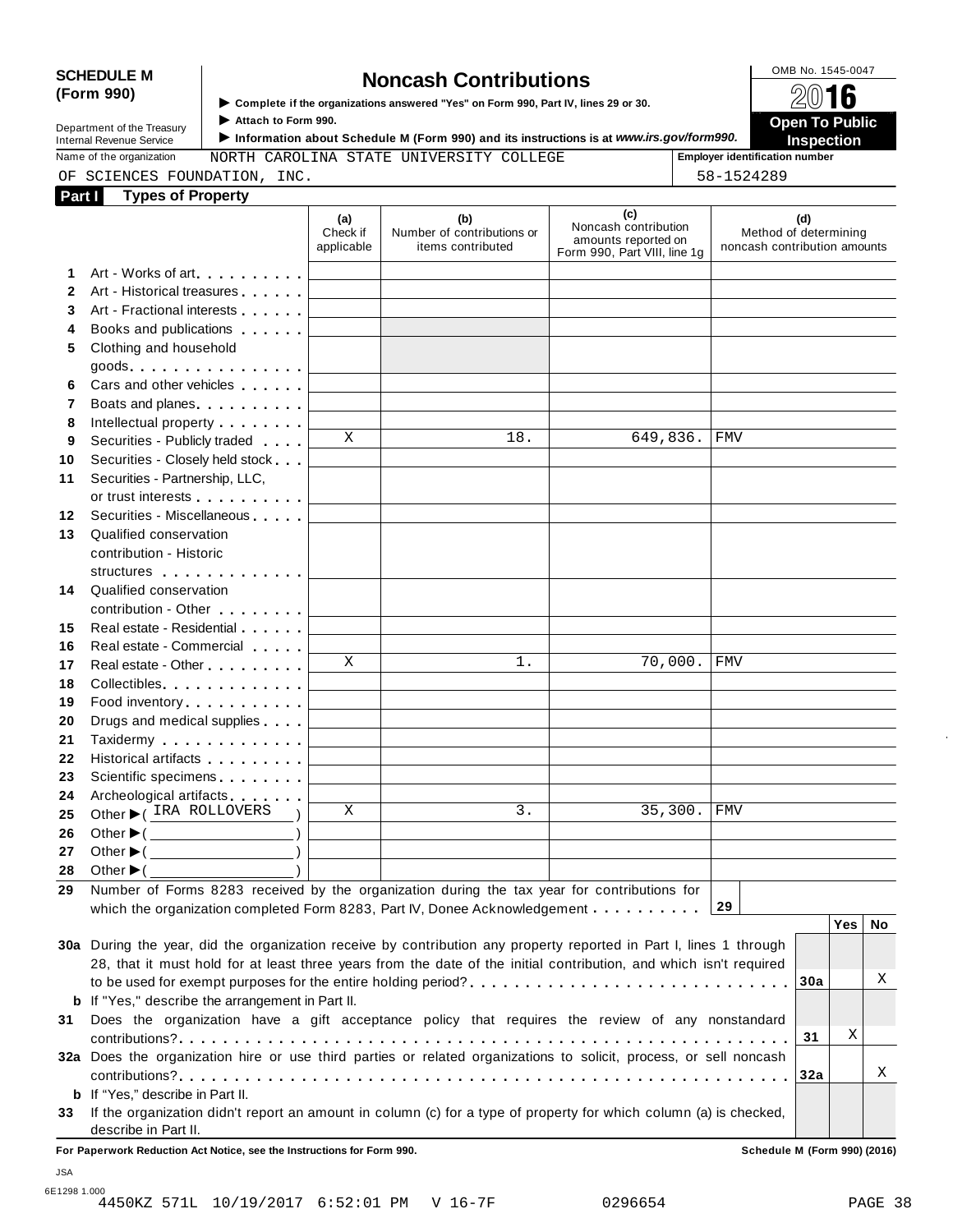**Supplemental Information.** Provide the information required by Part I, lines 30b, 32b, and 33, and whether the organization is reporting in Part I, column (b), the number of contributions, the number of items received, or a combination of both. Also complete this part for any additional information. **Part II**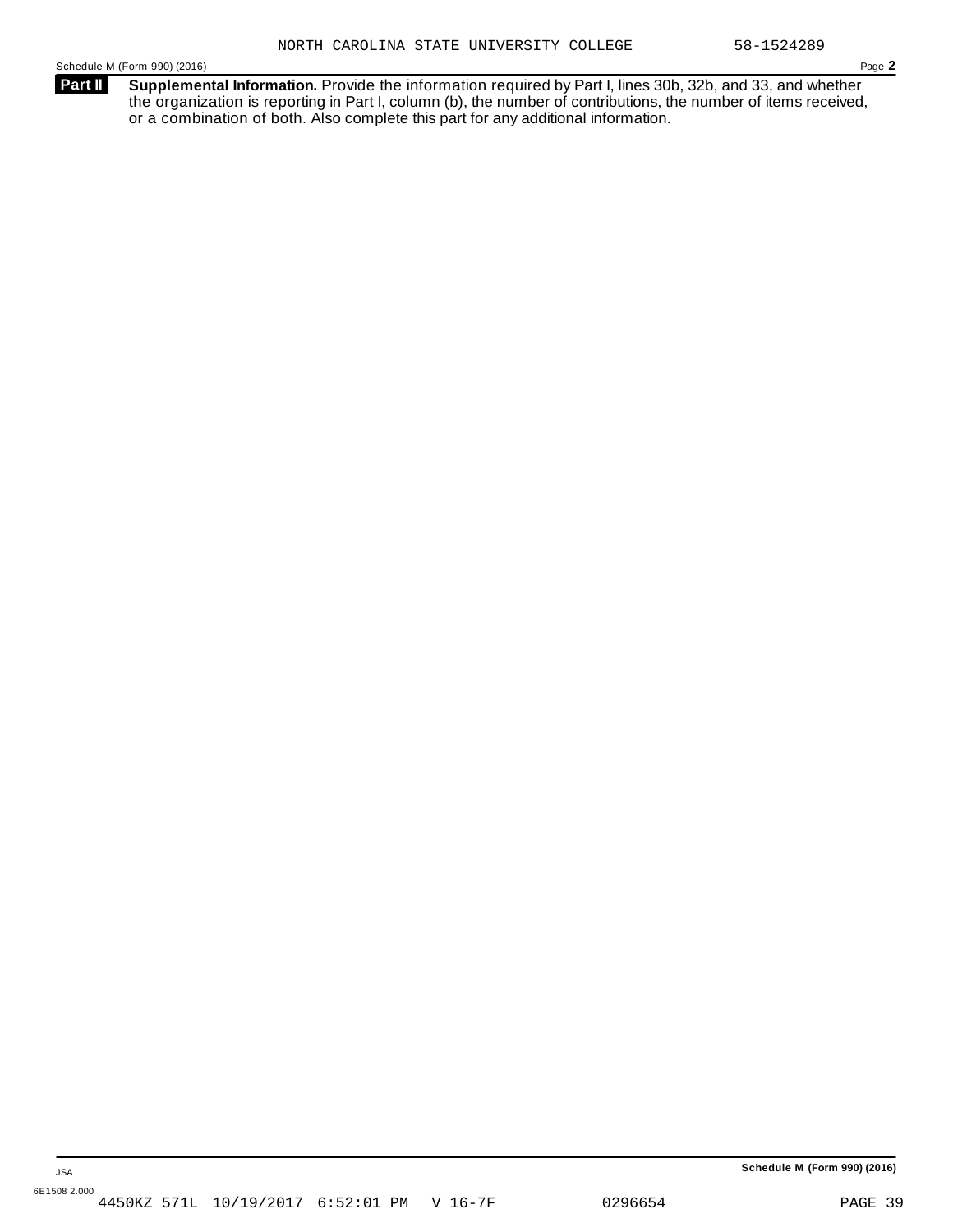### **SCHEDULE O** Supplemental Information to Form 990 or 990-EZ DMB No. 1545-0047

**(Form 990 or 990-EZ) Complete to provide information for responses to specific questions on** plete to provide information for responses to specific questions on  $\mathbb{Z}^{\square}$  **16 EXECUTE:** Attach to Form 990 or 990-EZ.<br>
Attach to Form 990 or 990-EZ.<br> **Company of the Company of the Company of the Company of the Company of the Company of the Company of the Company of the Company of the Company of th** 



Department of the Treasury<br>Internal Revenue Service Department of the Treasury<br>
Information about Schedule O (Form 990 or 990-EZ) and its instructions is at www.irs.gov/form990.<br>
Name of the organization MORTH CAROLINA STATE UNIVERSITY COLLEGE Frame of the organization numb NORTH CAROLINA STATE UNIVERSITY COLLEGE OF SCIENCES FOUNDATION, INC. 58-1524289

FORM 990, PART I, LINE 1, DESCRIPTION OF ORGANIZATION MISSION: PROVIDES FINANCIAL SUPPORT FOR ALL TYPES OF EDUCATION AND RESEARCH WITHIN THE COLLEGE OF SCIENCES AT NORTH CAROLINA STATE UNIVERSITY.

#### FORM 990, PART VI, SECTION A, LINE 1:

THE BOARD OF DIRECTORS OF THE CORPORATION SHALL ELECT AN EXECUTIVE COMMITTEE CONSISTING OF THE CHAIRPERSON, VICE CHAIRPERSON, PRESIDENT, TREASURER, IMMEDIATE PAST CHAIRPERSON, AND UP TO FOUR OTHER MEMBERS OF THE BOARD OF DIRECTORS WHOSE TERMS ON THE EXECUTIVE COMMITTEE SHALL COINCIDE WITH THE TERMS OF THEIR RESPECTIVE OFFICES OR DESIGNATIONS; PROVIDED FURTHER, HOWEVER, THE PRESIDENT AND THE TREASURER SHALL BE NON-VOTING MEMBERS OF THE EXECUTIVE COMMITTEE UNLESS THEY ARE ALSO MEMBERS OF THE BOARD. THE EXECUTIVE COMMITTEE SO APPOINTED, IN THE INTERIMS BETWEEN THE MEETINGS OF THE BOARD OF DIRECTORS, SHALL EXERCISE ALL THE POWERS OF THE CORPORATION, INCLUDING ALL OF THE POWERS THAT HAVE BEEN CONFERRED UPON IT OR UPON THE BOARD OF DIRECTORS, EXCEPT THAT THE EXECUTIVE COMMITTEE SHALL HAVE NO POWER OR AUTHORITY TO ALTER, AMEND, OR RESCIND THE BY-LAWS OF THE CORPORATION.

FORM 990, PART VI, SECTION B, LINE 11: DRAFT 990 IS DISTRIBUTED TO BOARD MEMBERS FOR THEIR REVIEW PRIOR TO FILING.

FORM 990, PART VI, SECTION B, LINE 12C: IF ANY MATTER SHOULD COME BEFORE THE BOARD, OR ANY OF ITS COMMITTEES, IN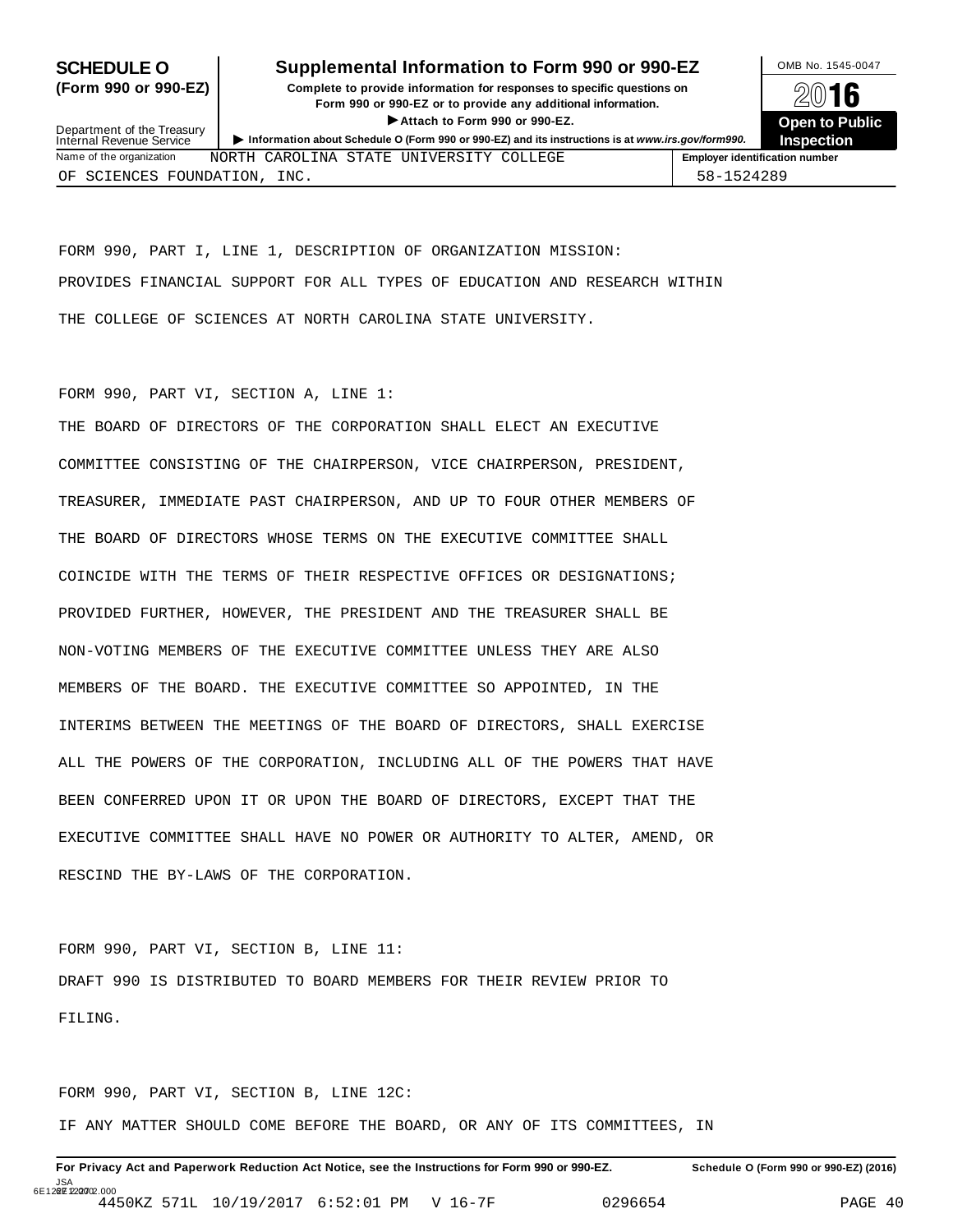| Schedule O (Form 990 or 990-EZ) 2016 |  |      |  |                                         |  |  |                                       | Page $\blacktriangle$ |
|--------------------------------------|--|------|--|-----------------------------------------|--|--|---------------------------------------|-----------------------|
| Name of the organization             |  |      |  | NORTH CAROLINA STATE UNIVERSITY COLLEGE |  |  | <b>Employer identification number</b> |                       |
| OF SCIENCES FOUNDATION,              |  | INC. |  |                                         |  |  | 58-1524289                            |                       |

SUCH A WAY AS TO GIVE RISE TO A CONFLICT OF INTEREST UNDER N.C. GEN. STAT. 55A-8-31 (AS AMENDED FROM TIME TO TIME OR THE CORRESPONDING PROVISION OF ANY FUTURE LAW), ANY INTERESTED DIRECTOR SHALL MAKE FULL DISCLOSURE OF THE MATERIAL FACTS OF THE MATTER AND THE DIRECTOR'S INTEREST INVOLVING THE CONFLICT AND, IF REQUESTED, THE INTERESTED DIRECTOR WITHDRAW FROM THE MEETING FOR SO LONG AS THE MATTER SHALL CONTINUE UNDER DISCUSSION, EXCEPT TO ANSWER ANY QUESTIONS THAT MIGHT BE ASKED REGARDING THE SITUATION. IF THE MATTER INVOLVES AN ITEM OF BUSINESS FOR WHICH A SPECIAL MEETING WAS CALLED, THE INTERESTED DIRECTOR SHALL NOT BE COUNTED TO ESTABLISH A QUORUM, NOR SHALL THE INTERESTED DIRECTOR PARTICIPATE IN THE DELIBERATION OR VOTE ON IT. FURTHERMORE, ANY CORPORATE TRANSACTION IN WHICH A DIRECTOR HAS A DIRECT OR INDIRECT INTEREST MUST BE AUTHORIZED, RATIFIED OR APPROVED IN GOOD FAITH BY A MAJORITY, NOT LESS THAN TWO OF THE DIRECTORS WHO HAVE NO DIRECT OR INDIRECT INTEREST IN THE TRANSACTION EVEN THOUGH LESS THAN A QUORUM; PROVIDED, HOWEVER, NO SUCH TRANSACTION SHALL BE AUTHORIZED, APPROVED, OR RATIFIED BY A SINGLE DIRECTOR. FOR PURPOSES OF THIS POLICY, A DIRECTOR HAS AN INDIRECT INTEREST IN A TRANSACTION IF: (A) ANOTHER ENTITY IN WHICH HE/SHE IS A GENERAL PARTNER IS A PARTY TO THE TRANSACTION; OR (B) ANOTHER ENTITY OF WHICH HE/SHE IS A DIRECTOR, OFFICER, OR TRUSTEE IS A PARTY TO THE TRANSACTION AND THE TRANSACTION IS OR SHOULD BE CONSIDERED BY THE BOARD OF THE FOUNDATION. ALL CONFLICTS OF INTEREST SHALL BE DETERMINED, ADDRESSED AND RESOLVED IN ACCORDANCE WITH N.C. GEN. STAT. 55A-8-31, AS AMENDED FROM TIME TO TIME AND THE CORRESPONDING PROVISION OF ANY FUTURE LAW.

JSA 6E1228 1.000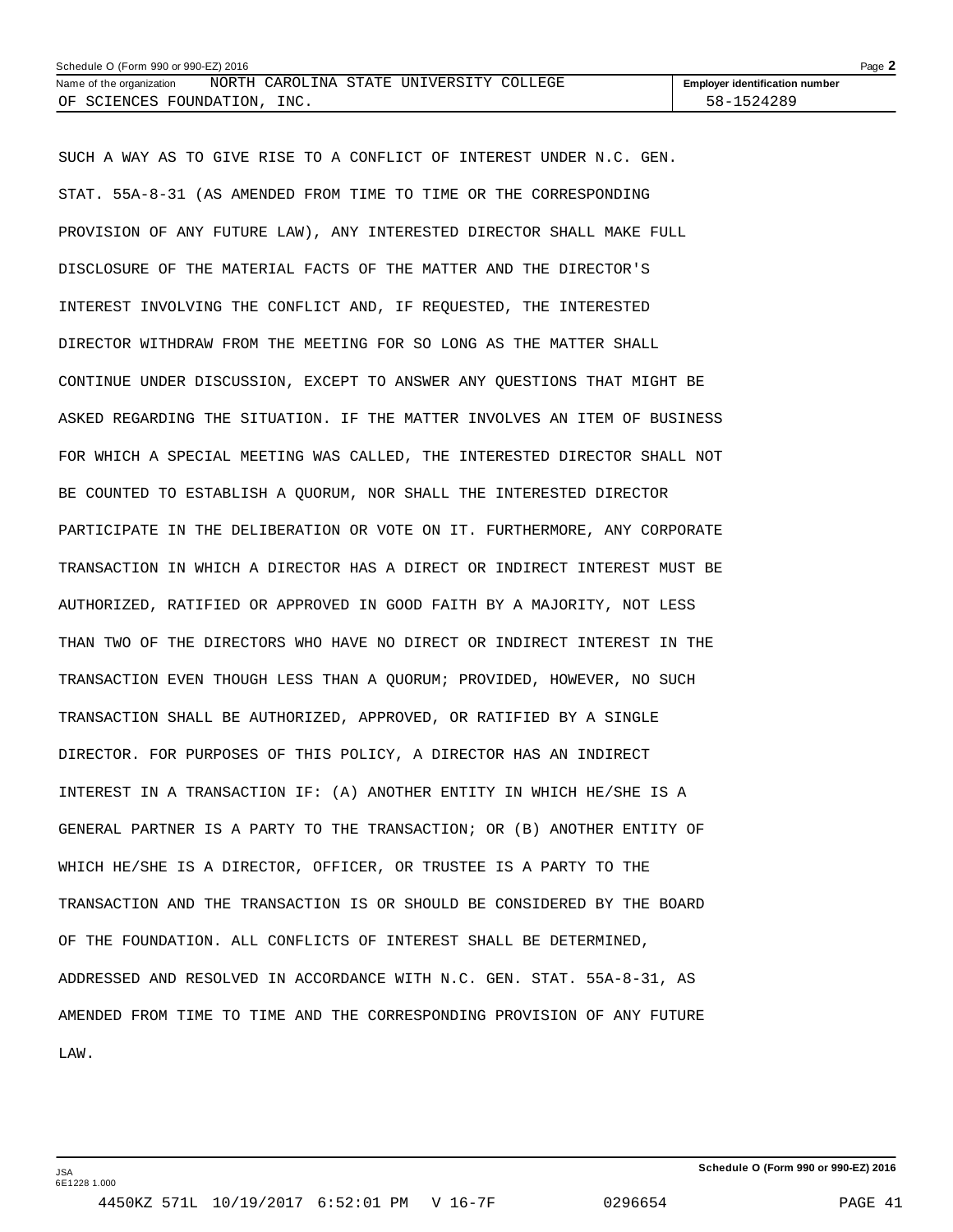FORM 990, PART VI, SECTION B, LINE 15: THE BOARD OF DIRECTORS AND OFFICERS OF NORTH CAROLINA STATE UNIVERSITY COLLEGE OF SCIENCES FOUNDATION THAT DO RECEIVE COMPENSATION ARE COMPENSATED BY NC STATE UNIVERSITY, A  $170(C)(1)$  ORGANIZATION RELATED TO NORTH CAROLINA STATE UNIVERSITY COLLEGE OF SCIENCES FOUNDATION. NC STATE UNIVERSITY SETS THE COMPENSATION OF THESE EMPLOYEES BY ACQUIRING COMPARABILITY DATA WHICH IS REVIEWED AND APPROVED BY INDEPENDENT PERSONS WITH CONTEMPORANEOUS SUBSTANTIATION OF THE DECISION.

FORM 990, PART VI, SECTION C, LINE 18: THE 990 IS LISTED ON THE WEBSITE. FORM 1023 (WHICH WAS FILED PRIOR TO JULY 15, 1987) IS NOT PUBLICLY AVAILABLE.

FORM 990, PART VI, SECTION C, LINE 19: THE AUDITED FINANCIAL STATEMENTS ARE AVAILABLE ON THE WEBSITE: HTTP://FOUNDATIONSACCOUNTING.OFA.NCSU.EDU/FOUNDATIONS/NC-STATE-UNIVERSITY-COLLEGE-OF-SCIENCES-FOUNDATION-INC. OTHER GOVERNING DOCUMENTS ARE MADE AVAILABLE UPON REQUEST.

FORM 990, PART XI, LINE 9, CHANGES IN NET ASSETS: CHANGE IN VALUE OF SPLIT INTEREST AGREEMENT  $$(39,513)$ 

PAGE 1, ITEM J- WEBSITE: HTTP://FOUNDATIONSACCOUNTING.OFA.NCSU.EDU/FOUNDATIONS/NC-STATE-UNIVERSITY-COLLEGE-OF-SCIENCES-FOUNDATION-INC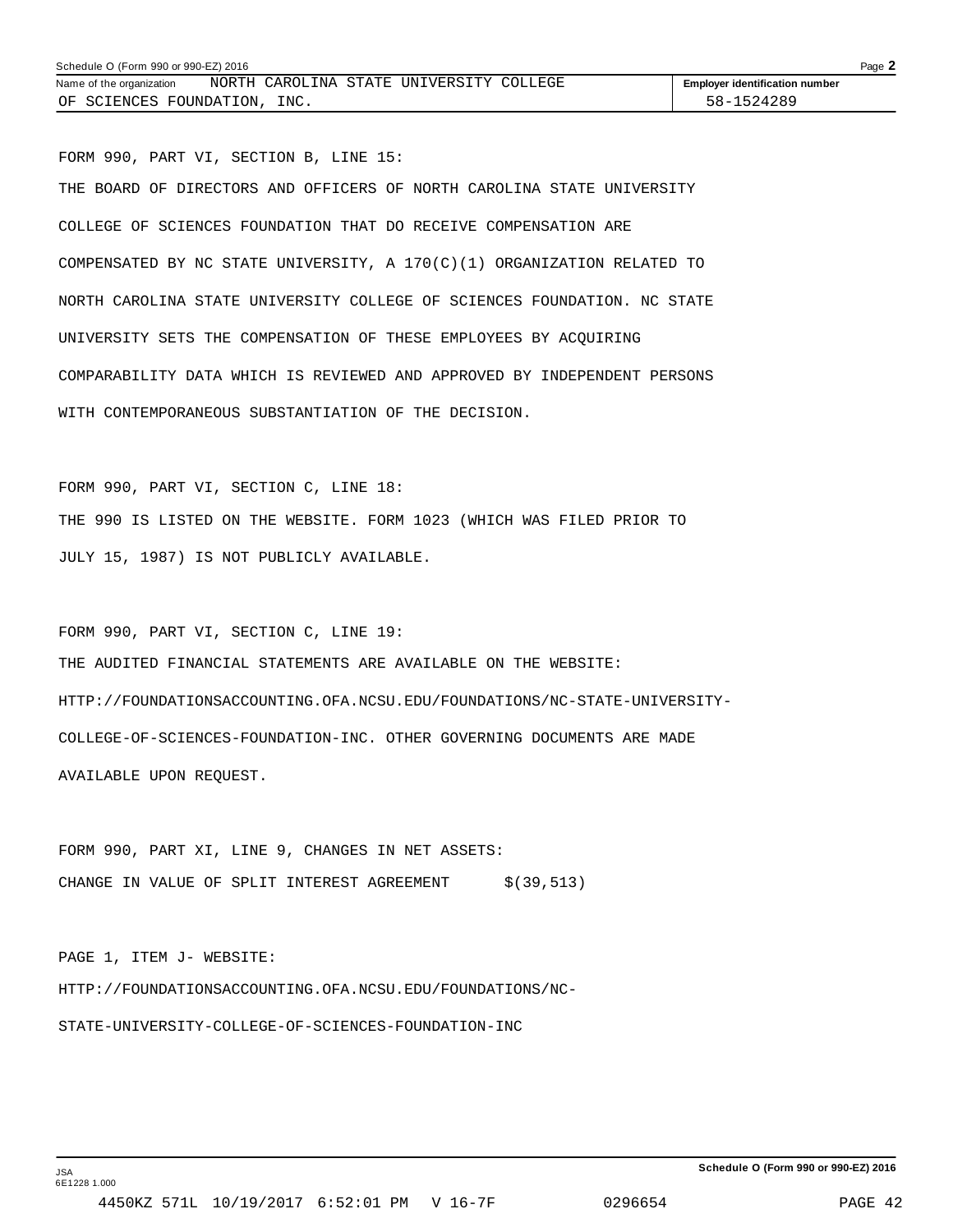<span id="page-43-0"></span>

| Schedule O (Form 990 or 990-EZ) 2016                                |         |                 |                                       | Page 2          |  |  |  |  |
|---------------------------------------------------------------------|---------|-----------------|---------------------------------------|-----------------|--|--|--|--|
| NORTH CAROLINA STATE UNIVERSITY COLLEGE<br>Name of the organization |         |                 | <b>Employer identification number</b> |                 |  |  |  |  |
| OF SCIENCES FOUNDATION, INC.                                        |         |                 | 58-1524289                            |                 |  |  |  |  |
|                                                                     |         |                 | ATTACHMENT 1                          |                 |  |  |  |  |
| FORM 990, PART VIII - INVESTMENT INCOME                             |         |                 |                                       |                 |  |  |  |  |
|                                                                     | (A)     | $\vert B \vert$ | $\left( C\right)$                     | (D)             |  |  |  |  |
|                                                                     | TOTAL   | RELATED OR      | <b>UNRELATED</b>                      | <b>EXCLUDED</b> |  |  |  |  |
| DESCRIPTION                                                         | REVENUE | EXEMPT REVENUE  | BUSINESS REV.                         | REVENUE         |  |  |  |  |
| INVESTMENT INCOME                                                   | 75,703. |                 |                                       | 75,703.         |  |  |  |  |
| TOTALS                                                              | 75,703. |                 |                                       | 75,703.         |  |  |  |  |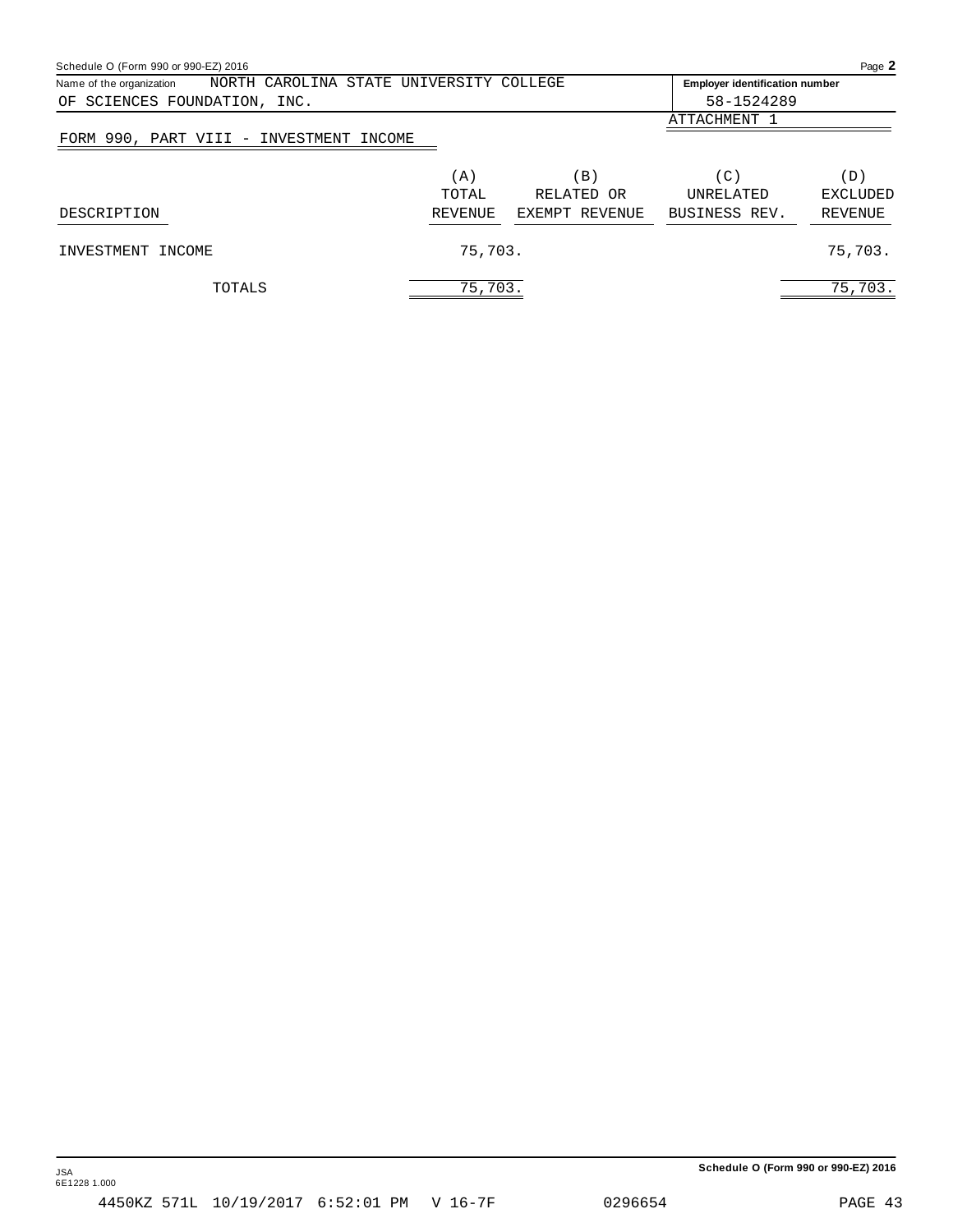**Inspection**

## OMB No. 1545-0047 **SCHEDULE R (Form 990) Related Organizations and Unrelated Partnerships**

 $\triangleright$  Complete if the organization answered "Yes" on Form 990, Part IV, line 33, 34, 35b, 36, or 37.  $\overline{A}$  **CONTRES** on Form 990, Part IV, line 33, 34, 35b, 36, or 37.

Department of the Treasury

Department of the Treasury<br>
Information about Schedule R (Form 990) and its instructions is at www.irs.gov/form990.<br>
Name of the organization MORTH CAROLINA STATE UNIVERSITY COLLEGE | Employer identification number

NORTH CAROLINA STATE UNIVERSITY COLLEGE

OF SCIENCES FOUNDATION, INC. 58-1524289

### **Part I** Identification of Disregarded Entities. Complete if the organization answered "Yes" on Form 990, Part IV, line 33.

| (a)<br>Name, address, and EIN (if applicable) of disregarded entity | (b)<br>Primary activity | (c)<br>Legal domicile (state<br>or foreign country) | (d)<br>Total income | (e)<br>End-of-year assets | (f)<br>Direct controlling<br>entity |
|---------------------------------------------------------------------|-------------------------|-----------------------------------------------------|---------------------|---------------------------|-------------------------------------|
| (1)                                                                 |                         |                                                     |                     |                           |                                     |
|                                                                     |                         |                                                     |                     |                           |                                     |
| (2)                                                                 |                         |                                                     |                     |                           |                                     |
|                                                                     |                         |                                                     |                     |                           |                                     |
| (3)                                                                 |                         |                                                     |                     |                           |                                     |
|                                                                     |                         |                                                     |                     |                           |                                     |
| (4)                                                                 |                         |                                                     |                     |                           |                                     |
|                                                                     |                         |                                                     |                     |                           |                                     |
| (5)                                                                 |                         |                                                     |                     |                           |                                     |
|                                                                     |                         |                                                     |                     |                           |                                     |
| (6)                                                                 |                         |                                                     |                     |                           |                                     |
|                                                                     |                         |                                                     |                     |                           |                                     |

**Identification of Related Tax-Exempt Organizations.** Complete if the organization answered "Yes" on Form 990, Part IV, line 34 because it had **Part II** one or more related tax-exempt organizations during the tax year.

| (a)<br>Name, address, and EIN of related organization          | (b)<br>Primary activity | (c)<br>Legal domicile (state<br>or foreign country) | (d)<br>Exempt Code section | (e)<br>Public charity status<br>(if section $501(c)(3)$ ) | (f)<br>Direct controlling<br>entity | (g)<br>Section 512(b)(13)<br>controlled<br>entity? |           |
|----------------------------------------------------------------|-------------------------|-----------------------------------------------------|----------------------------|-----------------------------------------------------------|-------------------------------------|----------------------------------------------------|-----------|
|                                                                |                         |                                                     |                            |                                                           |                                     | <b>Yes</b>                                         | <b>No</b> |
| NORTH CAROLINA STATE UNIVERSITY FDN, INC.<br>56-6049503<br>(1) |                         |                                                     |                            |                                                           |                                     |                                                    |           |
| RALEIGH, NC 27695<br>NCSU BOX 7207                             | SUPPORT                 | NC.                                                 | 501(C)(3)                  | $170(B)$ 1A IV $N/A$                                      |                                     |                                                    | Χ         |
| (2) <sup>NC</sup> STATE INVESTMENT FUND, INC.<br>31-1607634    |                         |                                                     |                            |                                                           |                                     |                                                    |           |
| RALEIGH, NC 27695<br>NCSU BOX 7207                             | FUND INVEST             | NC                                                  | 501(C)(3)                  | 509(A)(3)                                                 | N/A                                 |                                                    | Χ         |
| (3) NORTH CAROLINA STATE UNIVERSITY<br>56-6000756              |                         |                                                     |                            |                                                           |                                     |                                                    |           |
| RALEIGH, NC 27695<br>NCSU BOX 7205                             | <b>EDUCATION</b>        | NC                                                  | 170(C)(1)                  | $170(B)$ 1A II $\vert N/A \vert$                          |                                     |                                                    | Χ         |
| (4) THE NORTH CAROLINA AGRICULTURAL FDTN, INC<br>56-6049304    |                         |                                                     |                            |                                                           |                                     |                                                    |           |
| RALEIGH, NC 27695<br>NCSU BOX 7207                             | SUPPORT                 | NC                                                  | 501(C)(3)                  | $170(B)$ 1A IV $N/A$                                      |                                     |                                                    | Χ         |
| NORTH CAROLINA STATE UNIVERSITY ALUMNI<br>56-6035544<br>(5)    |                         |                                                     |                            |                                                           |                                     |                                                    |           |
| ASSOCIATION, INC. NCSU BOX 720<br>RALEIGH, NC 27695            | ALUMNI                  | NC                                                  | 501(C)(3)                  | $170(B)$ 1A IV $N/A$                                      |                                     |                                                    | Χ         |
| (6) NC STATE ENGINEERING FOUNDATION, INC.<br>56-6046987        |                         |                                                     |                            |                                                           |                                     |                                                    |           |
| NCSU BOX 7207<br>RALEIGH, NC 27695                             | SUPPORT                 | NC                                                  | 501(C)(3)                  | $170(B)$ 1A IV $ N/A$                                     |                                     |                                                    | X         |
| (7) NORTH CAROLINA VETERINARY MEDICAL<br>58-1344473            |                         |                                                     |                            |                                                           |                                     |                                                    |           |
| RALEIGH, NC 27695<br>FOUNDATION, INC. NCSU BOX 7207            | SUPPORT                 | NC                                                  | 501(C)(3)                  | $170(B)$ 1A IV $ N/A$                                     |                                     |                                                    | Χ         |

**For Paperwork Reduction Act Notice, see the Instructions for Form 990. Schedule R (Form 990) 2016**

6E1307 1.000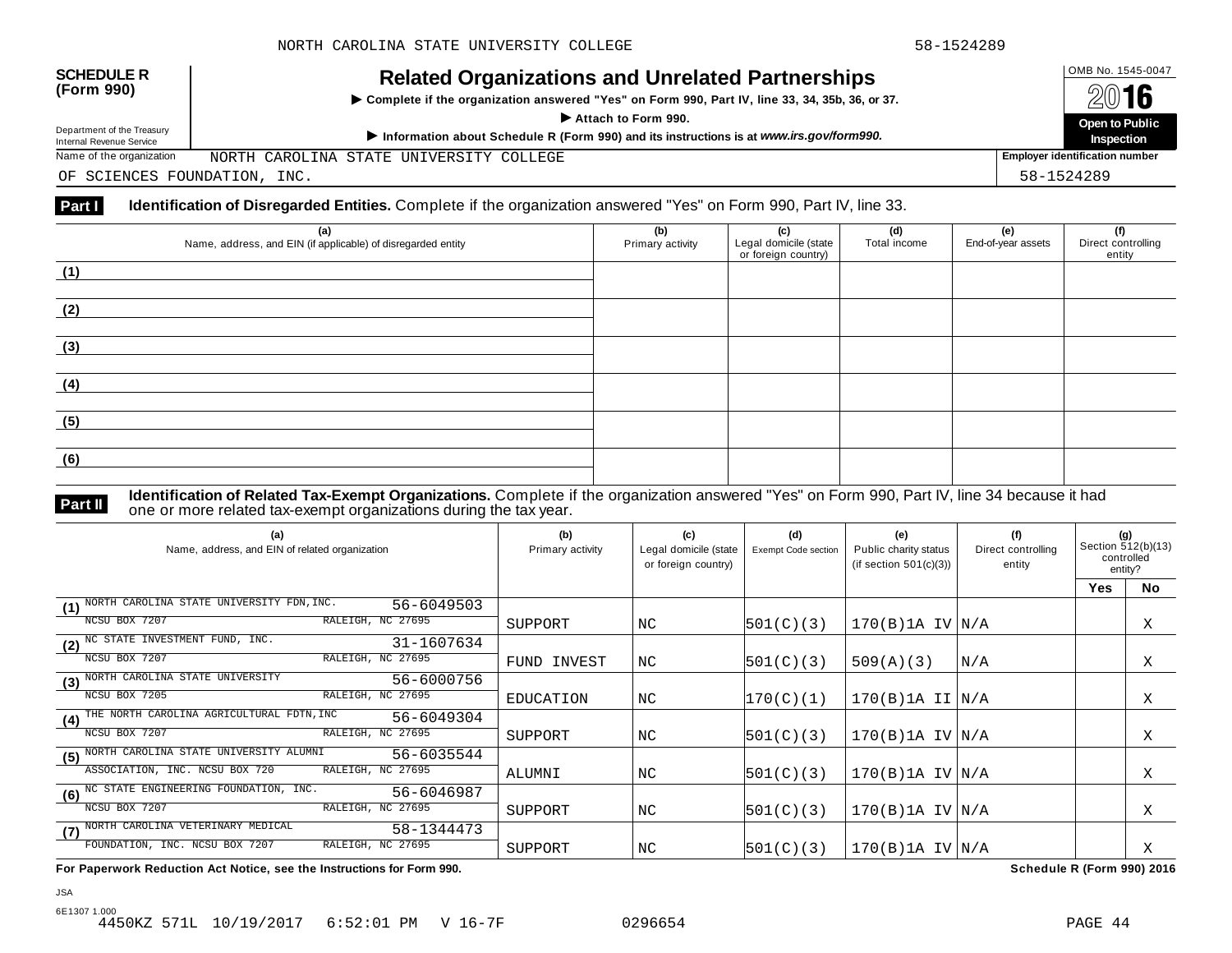## OMB No. 1545-0047 **SCHEDULE R (Form 990) Related Organizations and Unrelated Partnerships**

 $\triangleright$  Complete if the organization answered "Yes" on Form 990, Part IV, line 33, 34, 35b, 36, or 37.  $\overline{A}$  **CONTRES** on Form 990, Part IV, line 33, 34, 35b, 36, or 37.

Department of the Treasury

Department of the Treasury<br>
Information about Schedule R (Form 990) and its instructions is at www.irs.gov/form990.<br>
Name of the organization MORTH CAROLINA STATE UNIVERSITY COLLEGE | Employer identification number

NORTH CAROLINA STATE UNIVERSITY COLLEGE

OF SCIENCES FOUNDATION, INC. 58-1524289

### **Part I** Identification of Disregarded Entities. Complete if the organization answered "Yes" on Form 990, Part IV, line 33.

| (a)<br>Name, address, and EIN (if applicable) of disregarded entity | (b)<br>Primary activity | (c)<br>Legal domicile (state<br>or foreign country) | (d)<br>Total income | (e)<br>End-of-year assets | (f)<br>Direct controlling<br>entity |
|---------------------------------------------------------------------|-------------------------|-----------------------------------------------------|---------------------|---------------------------|-------------------------------------|
| (1)                                                                 |                         |                                                     |                     |                           |                                     |
|                                                                     |                         |                                                     |                     |                           |                                     |
| (2)                                                                 |                         |                                                     |                     |                           |                                     |
| (3)                                                                 |                         |                                                     |                     |                           |                                     |
|                                                                     |                         |                                                     |                     |                           |                                     |
| (4)                                                                 |                         |                                                     |                     |                           |                                     |
| (5)                                                                 |                         |                                                     |                     |                           |                                     |
|                                                                     |                         |                                                     |                     |                           |                                     |
| (6)                                                                 |                         |                                                     |                     |                           |                                     |

JSA

**Identification of Related Tax-Exempt Organizations.** Complete if the organization answered "Yes" on Form 990, Part IV, line 34 because it had **Part II** one or more related tax-exempt organizations during the tax year.

| (a)<br>Name, address, and EIN of related organization        | (b)<br>Primary activity | (c)<br>Legal domicile (state<br>or foreign country) | (d)<br><b>Exempt Code section</b> | (e)<br>Public charity status<br>(if section $501(c)(3)$ ) | (f)<br>Direct controlling<br>entity | (g)<br>Section 512(b)(13)<br>controlled<br>entity? |    |
|--------------------------------------------------------------|-------------------------|-----------------------------------------------------|-----------------------------------|-----------------------------------------------------------|-------------------------------------|----------------------------------------------------|----|
|                                                              |                         |                                                     |                                   |                                                           |                                     | <b>Yes</b>                                         | No |
| NORTH CAROLINA TOBACCO FOUNDATION<br>59-1715828<br>(1)       |                         |                                                     |                                   |                                                           |                                     |                                                    |    |
| NCSU BOX 7207<br>RALEIGH, NC 27695                           | SUPPORT                 | NC.                                                 | 501(C)(3)                         | $170(B)$ 1A IV $N/A$                                      |                                     |                                                    | X  |
| NC STATE NATURAL RESOURCES FOUNDATION<br>56-0653350<br>(2)   |                         |                                                     |                                   |                                                           |                                     |                                                    |    |
| RALEIGH, NC 27695<br>INC., NCSU BOX 7207                     | SUPPORT                 | NC.                                                 | 501(C)(3)                         | $170(B)$ 1A IV $N/A$                                      |                                     |                                                    | Χ  |
| NC STATE UNIVERSITY PARTNERSHIP<br>56-1444287<br>(3)         |                         |                                                     |                                   |                                                           |                                     |                                                    |    |
| CORPORATION, NCSU BOX 7207<br>RALEIGH, NC 27695              | SUPPORT                 | NC                                                  | 501(C)(3)                         | 509(A)(3)                                                 | N/A                                 |                                                    | Χ  |
| (4) <sup>NC</sup> STATE UNIVERSITY STUDENT AID<br>56-0650623 |                         |                                                     |                                   |                                                           |                                     |                                                    |    |
| ASSOCIATION, INC. PO BOX 37100<br>RALEIGH, NC 27627          | ATHLETIC                | NC                                                  | 501(C)(3)                         | $170(B)$ 1A IV $N/A$                                      |                                     |                                                    | Χ  |
| NORTH CAROLINA TEXTILE FOUNDATION, INC.<br>56-6045324<br>(5) |                         |                                                     |                                   |                                                           |                                     |                                                    |    |
| NCSU BOX 8301<br>RALEIGH, NC 27695                           | SUPPORT                 | ΝC                                                  | 501(C)(3)                         | $170(B)$ 1A IV $N/A$                                      |                                     |                                                    | Χ  |
| (6)                                                          |                         |                                                     |                                   |                                                           |                                     |                                                    |    |
|                                                              |                         |                                                     |                                   |                                                           |                                     |                                                    |    |
| (7)                                                          |                         |                                                     |                                   |                                                           |                                     |                                                    |    |
|                                                              |                         |                                                     |                                   |                                                           |                                     |                                                    |    |

**For Paperwork Reduction Act Notice, see the Instructions for Form 990. Schedule R (Form 990) 2016**

**Inspection**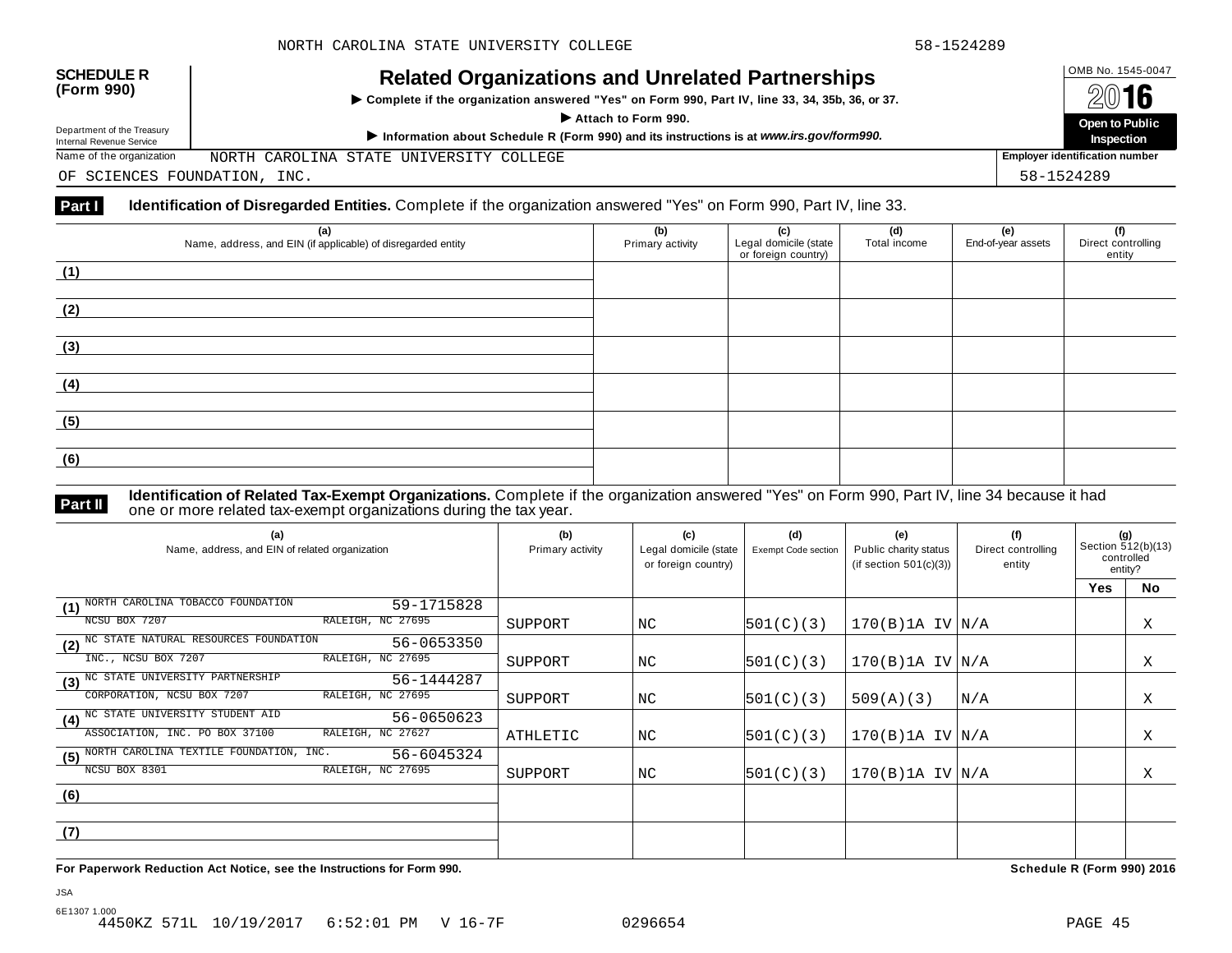Schedule <sup>R</sup> (Form 990) <sup>2016</sup> Page **2**

**Identification of Related Organizations Taxable as a Partnership** Complete if the organization answered "Yes" on Form 990, Part IV, line 34 **because it had one or more related organizations Taxable as a Partnership** Complete if the organization of Related organizations treated as a partnership during the tax year.

| (a)<br>Name, address, and EIN of<br>related organization | ັ<br>(b)<br>Primary activity | (c)<br>Legal<br>domicile<br>(state or<br>foreign<br>country) | (d)<br>Direct controlling<br>entity | ັ<br>(e)<br>Predominant<br>income (related,<br>unrelated,<br>excluded from<br>tax under<br>sections 512-514) | (f)<br>Share of total<br>income | (g)<br>Share of end-of-<br>year assets | (h)<br>Disproportionate<br>allocations? | (i)<br>Code V - UBI<br>amount in box 20<br>of Schedule K-1<br>(Form 1065) | (i)<br>General or<br>managing<br>partner? | (k)<br>Percentage<br>ownership |
|----------------------------------------------------------|------------------------------|--------------------------------------------------------------|-------------------------------------|--------------------------------------------------------------------------------------------------------------|---------------------------------|----------------------------------------|-----------------------------------------|---------------------------------------------------------------------------|-------------------------------------------|--------------------------------|
|                                                          |                              |                                                              |                                     |                                                                                                              |                                 |                                        | Yes No                                  |                                                                           | Yes No                                    |                                |
| (1)                                                      |                              |                                                              |                                     |                                                                                                              |                                 |                                        |                                         |                                                                           |                                           |                                |
| (2)                                                      |                              |                                                              |                                     |                                                                                                              |                                 |                                        |                                         |                                                                           |                                           |                                |
| (3)                                                      |                              |                                                              |                                     |                                                                                                              |                                 |                                        |                                         |                                                                           |                                           |                                |
| (4)                                                      |                              |                                                              |                                     |                                                                                                              |                                 |                                        |                                         |                                                                           |                                           |                                |
| (5)                                                      |                              |                                                              |                                     |                                                                                                              |                                 |                                        |                                         |                                                                           |                                           |                                |
| (6)                                                      |                              |                                                              |                                     |                                                                                                              |                                 |                                        |                                         |                                                                           |                                           |                                |
| (7)                                                      |                              |                                                              |                                     |                                                                                                              |                                 |                                        |                                         |                                                                           |                                           |                                |

# **Part IV** Identification of Related Organizations Taxable as a Corporation or Trust. Complete if the organization answered "Yes" on Form 990, Part IV,<br>line 34 because it had one or more related organizations treated as a c

| (a)<br>Name, address, and EIN of related organization | (b)<br>Primary activity | (c)<br>Legal domicile<br>(state or foreign<br>country) | (d)<br>Direct controlling<br>entity | (e)<br>Type of entity<br>(C corp, S corp, or<br>trust) | (f)<br>Share of total<br>income | (g)<br>Share of<br>end-of-year assets   ownership | $\left \text{Percentage}\right _{\substack{\text{Section}\\ \text{swership}\,}}$ (i)<br>$\left \text{Section}\right _{\substack{512(b)(13)\text{controlled}\\ \text{controlled}\\ \text{out}}$ | entity? |   |
|-------------------------------------------------------|-------------------------|--------------------------------------------------------|-------------------------------------|--------------------------------------------------------|---------------------------------|---------------------------------------------------|------------------------------------------------------------------------------------------------------------------------------------------------------------------------------------------------|---------|---|
|                                                       |                         |                                                        |                                     |                                                        |                                 |                                                   |                                                                                                                                                                                                | Yes No  |   |
| (1) CHARITABLE REMAINDER TRUSTS (2)                   |                         |                                                        |                                     |                                                        |                                 |                                                   |                                                                                                                                                                                                |         |   |
|                                                       | ASSET INVESTMENT        | $_{\mathrm{NC}}$                                       | NCSU COLLEGE                        | TRUST                                                  |                                 |                                                   |                                                                                                                                                                                                |         | X |
| (2)                                                   |                         |                                                        |                                     |                                                        |                                 |                                                   |                                                                                                                                                                                                |         |   |
|                                                       |                         |                                                        |                                     |                                                        |                                 |                                                   |                                                                                                                                                                                                |         |   |
| (3)                                                   |                         |                                                        |                                     |                                                        |                                 |                                                   |                                                                                                                                                                                                |         |   |
|                                                       |                         |                                                        |                                     |                                                        |                                 |                                                   |                                                                                                                                                                                                |         |   |
| (4)                                                   |                         |                                                        |                                     |                                                        |                                 |                                                   |                                                                                                                                                                                                |         |   |
|                                                       |                         |                                                        |                                     |                                                        |                                 |                                                   |                                                                                                                                                                                                |         |   |
| (5)                                                   |                         |                                                        |                                     |                                                        |                                 |                                                   |                                                                                                                                                                                                |         |   |
|                                                       |                         |                                                        |                                     |                                                        |                                 |                                                   |                                                                                                                                                                                                |         |   |
| (6)                                                   |                         |                                                        |                                     |                                                        |                                 |                                                   |                                                                                                                                                                                                |         |   |
|                                                       |                         |                                                        |                                     |                                                        |                                 |                                                   |                                                                                                                                                                                                |         |   |
| (7)                                                   |                         |                                                        |                                     |                                                        |                                 |                                                   |                                                                                                                                                                                                |         |   |
|                                                       |                         |                                                        |                                     |                                                        |                                 |                                                   |                                                                                                                                                                                                |         |   |
| <b>JSA</b>                                            |                         |                                                        |                                     |                                                        |                                 | Schedule R (Form 990) 2016                        |                                                                                                                                                                                                |         |   |

6E1308 1.000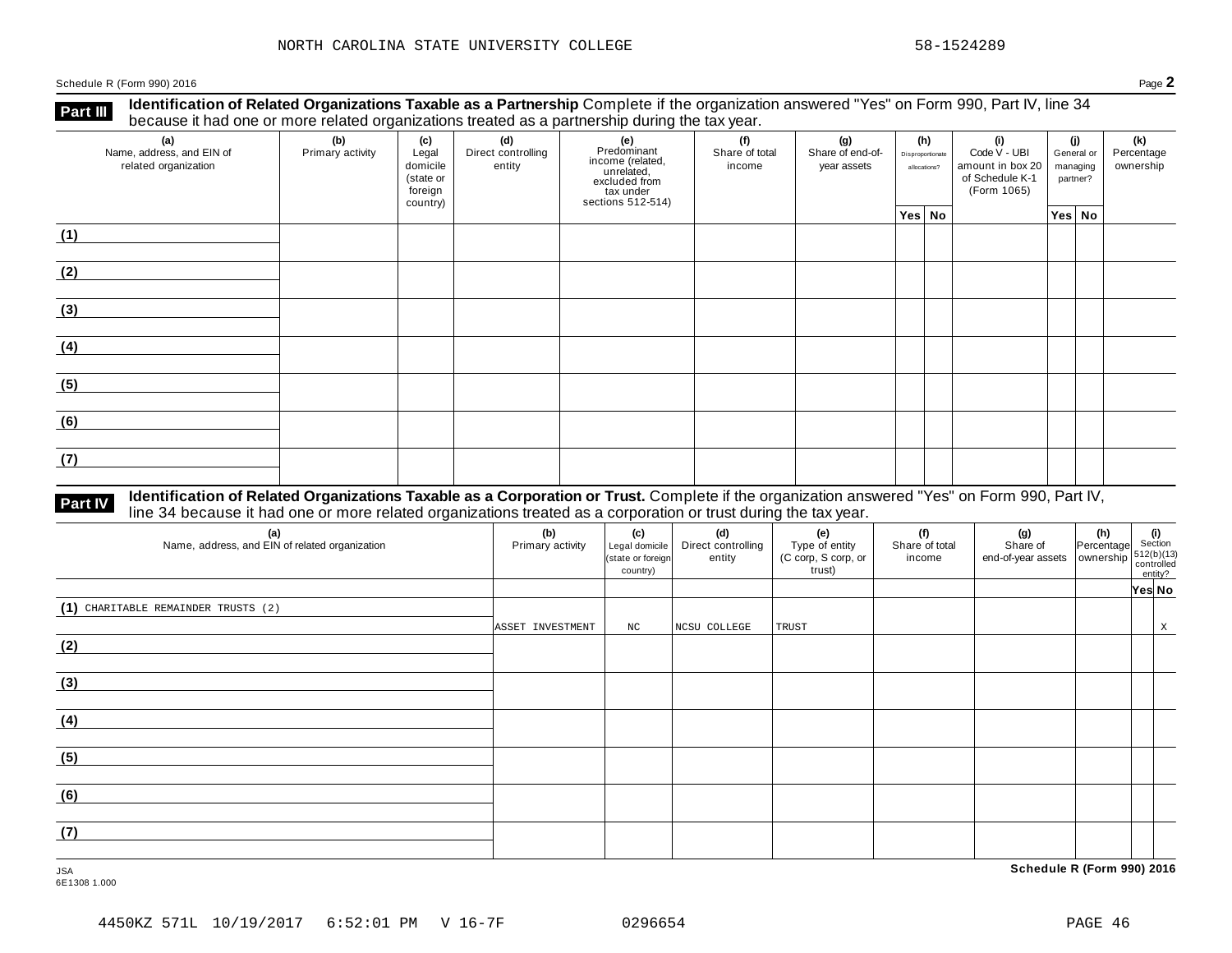Schedule R (Form 990) 2016  $\overline{\textbf{S}}$  Page  $\overline{\textbf{3}}$ 

| Yes No<br>Note: Complete line 1 if any entity is listed in Parts II, III, or IV of this schedule.<br>During the tax year, did the organization engage in any of the following transactions with one or more related organizations listed in Parts II-IV?<br>1.<br>$\mathbf X$<br>1a<br>a<br>$\mathbf{X}$<br>1b<br>$\mathbf X$<br>1 <sub>c</sub><br>$\overline{X}$<br>1 <sub>d</sub><br>$\mathbf X$<br>1е<br>X<br>1f<br>f<br>$\overline{X}$<br>1 <sub>q</sub><br>q<br>$\overline{X}$<br>$^{\dagger}$ 1h<br>$\overline{X}$<br>1i<br>$\mathbf x$<br>1j<br>$\boldsymbol{\mathrm{X}}$<br>1 k<br>$\overline{\mathbf{x}}$<br>11<br>Performance of services or membership or fundraising solicitations for related organization(s)<br>examination(s) examination(s) and containmental contractor or services or membership or the state of critical<br>or relations for<br>$\boldsymbol{\mathrm{X}}$<br>1 <sub>m</sub><br>$\mathbf X$<br>1n<br>$\overline{\mathbf{x}}$<br>1 <sub>o</sub><br>X<br>1 <sub>p</sub><br>$\overline{\mathbf{x}}$<br>1q<br>$\mathbf{q}$<br>X<br>1r<br>$\overline{\mathbf{x}}$<br>1s<br>If the answer to any of the above is "Yes," see the instructions for information on who must complete this line, including covered relationships and transaction thresholds.<br>(d)<br>(a)<br>(b)<br>(c)<br>Name of related organization<br>Transaction<br>Amount involved<br>Method of determining<br>amount involved<br>type $(a-s)$<br>(1)<br>(2)<br>(3)<br>(4)<br>(5)<br>(6)<br>Schedule R (Form 990) 2016<br><b>JSA</b> | Part V | Transactions With Related Organizations. Complete if the organization answered "Yes" on Form 990, Part IV, line 34, 35b, or 36. |  |  |  |  |  |  |  |  |
|--------------------------------------------------------------------------------------------------------------------------------------------------------------------------------------------------------------------------------------------------------------------------------------------------------------------------------------------------------------------------------------------------------------------------------------------------------------------------------------------------------------------------------------------------------------------------------------------------------------------------------------------------------------------------------------------------------------------------------------------------------------------------------------------------------------------------------------------------------------------------------------------------------------------------------------------------------------------------------------------------------------------------------------------------------------------------------------------------------------------------------------------------------------------------------------------------------------------------------------------------------------------------------------------------------------------------------------------------------------------------------------------------------------------------------------------------------------------------------------------------------------------------------------|--------|---------------------------------------------------------------------------------------------------------------------------------|--|--|--|--|--|--|--|--|
|                                                                                                                                                                                                                                                                                                                                                                                                                                                                                                                                                                                                                                                                                                                                                                                                                                                                                                                                                                                                                                                                                                                                                                                                                                                                                                                                                                                                                                                                                                                                      |        |                                                                                                                                 |  |  |  |  |  |  |  |  |
|                                                                                                                                                                                                                                                                                                                                                                                                                                                                                                                                                                                                                                                                                                                                                                                                                                                                                                                                                                                                                                                                                                                                                                                                                                                                                                                                                                                                                                                                                                                                      |        |                                                                                                                                 |  |  |  |  |  |  |  |  |
|                                                                                                                                                                                                                                                                                                                                                                                                                                                                                                                                                                                                                                                                                                                                                                                                                                                                                                                                                                                                                                                                                                                                                                                                                                                                                                                                                                                                                                                                                                                                      |        |                                                                                                                                 |  |  |  |  |  |  |  |  |
|                                                                                                                                                                                                                                                                                                                                                                                                                                                                                                                                                                                                                                                                                                                                                                                                                                                                                                                                                                                                                                                                                                                                                                                                                                                                                                                                                                                                                                                                                                                                      |        |                                                                                                                                 |  |  |  |  |  |  |  |  |
|                                                                                                                                                                                                                                                                                                                                                                                                                                                                                                                                                                                                                                                                                                                                                                                                                                                                                                                                                                                                                                                                                                                                                                                                                                                                                                                                                                                                                                                                                                                                      |        |                                                                                                                                 |  |  |  |  |  |  |  |  |
|                                                                                                                                                                                                                                                                                                                                                                                                                                                                                                                                                                                                                                                                                                                                                                                                                                                                                                                                                                                                                                                                                                                                                                                                                                                                                                                                                                                                                                                                                                                                      |        |                                                                                                                                 |  |  |  |  |  |  |  |  |
|                                                                                                                                                                                                                                                                                                                                                                                                                                                                                                                                                                                                                                                                                                                                                                                                                                                                                                                                                                                                                                                                                                                                                                                                                                                                                                                                                                                                                                                                                                                                      |        |                                                                                                                                 |  |  |  |  |  |  |  |  |
|                                                                                                                                                                                                                                                                                                                                                                                                                                                                                                                                                                                                                                                                                                                                                                                                                                                                                                                                                                                                                                                                                                                                                                                                                                                                                                                                                                                                                                                                                                                                      |        |                                                                                                                                 |  |  |  |  |  |  |  |  |
|                                                                                                                                                                                                                                                                                                                                                                                                                                                                                                                                                                                                                                                                                                                                                                                                                                                                                                                                                                                                                                                                                                                                                                                                                                                                                                                                                                                                                                                                                                                                      |        |                                                                                                                                 |  |  |  |  |  |  |  |  |
|                                                                                                                                                                                                                                                                                                                                                                                                                                                                                                                                                                                                                                                                                                                                                                                                                                                                                                                                                                                                                                                                                                                                                                                                                                                                                                                                                                                                                                                                                                                                      |        |                                                                                                                                 |  |  |  |  |  |  |  |  |
|                                                                                                                                                                                                                                                                                                                                                                                                                                                                                                                                                                                                                                                                                                                                                                                                                                                                                                                                                                                                                                                                                                                                                                                                                                                                                                                                                                                                                                                                                                                                      |        |                                                                                                                                 |  |  |  |  |  |  |  |  |
|                                                                                                                                                                                                                                                                                                                                                                                                                                                                                                                                                                                                                                                                                                                                                                                                                                                                                                                                                                                                                                                                                                                                                                                                                                                                                                                                                                                                                                                                                                                                      |        |                                                                                                                                 |  |  |  |  |  |  |  |  |
|                                                                                                                                                                                                                                                                                                                                                                                                                                                                                                                                                                                                                                                                                                                                                                                                                                                                                                                                                                                                                                                                                                                                                                                                                                                                                                                                                                                                                                                                                                                                      |        |                                                                                                                                 |  |  |  |  |  |  |  |  |
|                                                                                                                                                                                                                                                                                                                                                                                                                                                                                                                                                                                                                                                                                                                                                                                                                                                                                                                                                                                                                                                                                                                                                                                                                                                                                                                                                                                                                                                                                                                                      |        |                                                                                                                                 |  |  |  |  |  |  |  |  |
|                                                                                                                                                                                                                                                                                                                                                                                                                                                                                                                                                                                                                                                                                                                                                                                                                                                                                                                                                                                                                                                                                                                                                                                                                                                                                                                                                                                                                                                                                                                                      |        |                                                                                                                                 |  |  |  |  |  |  |  |  |
|                                                                                                                                                                                                                                                                                                                                                                                                                                                                                                                                                                                                                                                                                                                                                                                                                                                                                                                                                                                                                                                                                                                                                                                                                                                                                                                                                                                                                                                                                                                                      |        |                                                                                                                                 |  |  |  |  |  |  |  |  |
|                                                                                                                                                                                                                                                                                                                                                                                                                                                                                                                                                                                                                                                                                                                                                                                                                                                                                                                                                                                                                                                                                                                                                                                                                                                                                                                                                                                                                                                                                                                                      |        |                                                                                                                                 |  |  |  |  |  |  |  |  |
|                                                                                                                                                                                                                                                                                                                                                                                                                                                                                                                                                                                                                                                                                                                                                                                                                                                                                                                                                                                                                                                                                                                                                                                                                                                                                                                                                                                                                                                                                                                                      |        |                                                                                                                                 |  |  |  |  |  |  |  |  |
|                                                                                                                                                                                                                                                                                                                                                                                                                                                                                                                                                                                                                                                                                                                                                                                                                                                                                                                                                                                                                                                                                                                                                                                                                                                                                                                                                                                                                                                                                                                                      |        |                                                                                                                                 |  |  |  |  |  |  |  |  |
|                                                                                                                                                                                                                                                                                                                                                                                                                                                                                                                                                                                                                                                                                                                                                                                                                                                                                                                                                                                                                                                                                                                                                                                                                                                                                                                                                                                                                                                                                                                                      |        |                                                                                                                                 |  |  |  |  |  |  |  |  |
|                                                                                                                                                                                                                                                                                                                                                                                                                                                                                                                                                                                                                                                                                                                                                                                                                                                                                                                                                                                                                                                                                                                                                                                                                                                                                                                                                                                                                                                                                                                                      |        |                                                                                                                                 |  |  |  |  |  |  |  |  |
|                                                                                                                                                                                                                                                                                                                                                                                                                                                                                                                                                                                                                                                                                                                                                                                                                                                                                                                                                                                                                                                                                                                                                                                                                                                                                                                                                                                                                                                                                                                                      |        |                                                                                                                                 |  |  |  |  |  |  |  |  |
|                                                                                                                                                                                                                                                                                                                                                                                                                                                                                                                                                                                                                                                                                                                                                                                                                                                                                                                                                                                                                                                                                                                                                                                                                                                                                                                                                                                                                                                                                                                                      |        |                                                                                                                                 |  |  |  |  |  |  |  |  |
|                                                                                                                                                                                                                                                                                                                                                                                                                                                                                                                                                                                                                                                                                                                                                                                                                                                                                                                                                                                                                                                                                                                                                                                                                                                                                                                                                                                                                                                                                                                                      |        |                                                                                                                                 |  |  |  |  |  |  |  |  |
|                                                                                                                                                                                                                                                                                                                                                                                                                                                                                                                                                                                                                                                                                                                                                                                                                                                                                                                                                                                                                                                                                                                                                                                                                                                                                                                                                                                                                                                                                                                                      |        |                                                                                                                                 |  |  |  |  |  |  |  |  |
|                                                                                                                                                                                                                                                                                                                                                                                                                                                                                                                                                                                                                                                                                                                                                                                                                                                                                                                                                                                                                                                                                                                                                                                                                                                                                                                                                                                                                                                                                                                                      |        |                                                                                                                                 |  |  |  |  |  |  |  |  |
|                                                                                                                                                                                                                                                                                                                                                                                                                                                                                                                                                                                                                                                                                                                                                                                                                                                                                                                                                                                                                                                                                                                                                                                                                                                                                                                                                                                                                                                                                                                                      |        |                                                                                                                                 |  |  |  |  |  |  |  |  |
|                                                                                                                                                                                                                                                                                                                                                                                                                                                                                                                                                                                                                                                                                                                                                                                                                                                                                                                                                                                                                                                                                                                                                                                                                                                                                                                                                                                                                                                                                                                                      |        |                                                                                                                                 |  |  |  |  |  |  |  |  |
|                                                                                                                                                                                                                                                                                                                                                                                                                                                                                                                                                                                                                                                                                                                                                                                                                                                                                                                                                                                                                                                                                                                                                                                                                                                                                                                                                                                                                                                                                                                                      |        |                                                                                                                                 |  |  |  |  |  |  |  |  |
|                                                                                                                                                                                                                                                                                                                                                                                                                                                                                                                                                                                                                                                                                                                                                                                                                                                                                                                                                                                                                                                                                                                                                                                                                                                                                                                                                                                                                                                                                                                                      |        |                                                                                                                                 |  |  |  |  |  |  |  |  |
|                                                                                                                                                                                                                                                                                                                                                                                                                                                                                                                                                                                                                                                                                                                                                                                                                                                                                                                                                                                                                                                                                                                                                                                                                                                                                                                                                                                                                                                                                                                                      |        |                                                                                                                                 |  |  |  |  |  |  |  |  |
|                                                                                                                                                                                                                                                                                                                                                                                                                                                                                                                                                                                                                                                                                                                                                                                                                                                                                                                                                                                                                                                                                                                                                                                                                                                                                                                                                                                                                                                                                                                                      |        |                                                                                                                                 |  |  |  |  |  |  |  |  |
|                                                                                                                                                                                                                                                                                                                                                                                                                                                                                                                                                                                                                                                                                                                                                                                                                                                                                                                                                                                                                                                                                                                                                                                                                                                                                                                                                                                                                                                                                                                                      |        |                                                                                                                                 |  |  |  |  |  |  |  |  |
|                                                                                                                                                                                                                                                                                                                                                                                                                                                                                                                                                                                                                                                                                                                                                                                                                                                                                                                                                                                                                                                                                                                                                                                                                                                                                                                                                                                                                                                                                                                                      |        |                                                                                                                                 |  |  |  |  |  |  |  |  |
|                                                                                                                                                                                                                                                                                                                                                                                                                                                                                                                                                                                                                                                                                                                                                                                                                                                                                                                                                                                                                                                                                                                                                                                                                                                                                                                                                                                                                                                                                                                                      |        |                                                                                                                                 |  |  |  |  |  |  |  |  |
|                                                                                                                                                                                                                                                                                                                                                                                                                                                                                                                                                                                                                                                                                                                                                                                                                                                                                                                                                                                                                                                                                                                                                                                                                                                                                                                                                                                                                                                                                                                                      |        |                                                                                                                                 |  |  |  |  |  |  |  |  |
|                                                                                                                                                                                                                                                                                                                                                                                                                                                                                                                                                                                                                                                                                                                                                                                                                                                                                                                                                                                                                                                                                                                                                                                                                                                                                                                                                                                                                                                                                                                                      |        |                                                                                                                                 |  |  |  |  |  |  |  |  |
| 6E1309 1.000                                                                                                                                                                                                                                                                                                                                                                                                                                                                                                                                                                                                                                                                                                                                                                                                                                                                                                                                                                                                                                                                                                                                                                                                                                                                                                                                                                                                                                                                                                                         |        |                                                                                                                                 |  |  |  |  |  |  |  |  |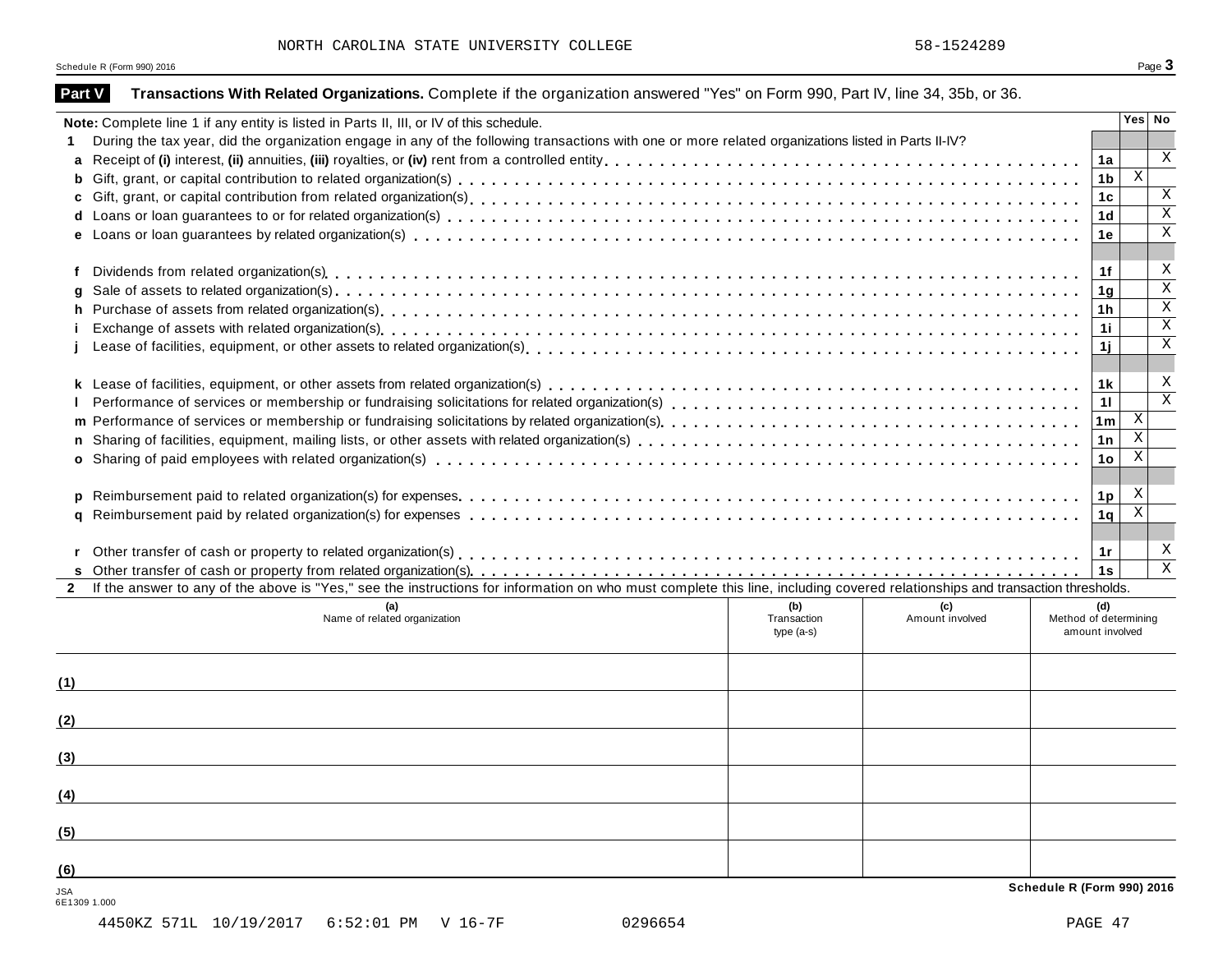Schedule <sup>R</sup> (Form 990) <sup>2016</sup> Page **4**

### **Part VI Unrelated Organizations Taxable as a Partnership.** Complete if the organization answered "Yes" on Form 990, Part IV, line 37.

Provide the following information for each entity taxed as a partnership through which the organization conducted more than five percent of its activities (measured by total assets or gross revenue) that was not a related organization. See instructions regarding exclusion for certain investment partnerships.

| (a)<br>Name, address, and EIN of entity | (b)<br>Primary activity | (c)<br>Legal domicile<br>(state or foreign<br>country) | (d)<br>Predominant<br>income (related,<br>unrelated, excluded<br>from tax under |               | (e)<br>Are all partners<br>section<br>501(c)(3)<br>organizations? | (f)<br>Share of<br>total income | (g)<br>Share of<br>end-of-year<br>assets | (h)<br>Disproportionate<br>allocations? | $(i)$<br>Code $\vee$ - UBI<br>amount in box 20<br>of Schedule K-1<br>(Form 1065) |     | (j)<br>General or<br>managing<br>partner? | (k)<br>Percentage<br>ownership |
|-----------------------------------------|-------------------------|--------------------------------------------------------|---------------------------------------------------------------------------------|---------------|-------------------------------------------------------------------|---------------------------------|------------------------------------------|-----------------------------------------|----------------------------------------------------------------------------------|-----|-------------------------------------------|--------------------------------|
|                                         |                         |                                                        | sections 512-514)                                                               | $Yes \mid No$ |                                                                   |                                 |                                          | Yes No                                  |                                                                                  | Yes | No                                        |                                |
| (1)                                     |                         |                                                        |                                                                                 |               |                                                                   |                                 |                                          |                                         |                                                                                  |     |                                           |                                |
| (2)                                     |                         |                                                        |                                                                                 |               |                                                                   |                                 |                                          |                                         |                                                                                  |     |                                           |                                |
| (3)                                     |                         |                                                        |                                                                                 |               |                                                                   |                                 |                                          |                                         |                                                                                  |     |                                           |                                |
| (4)                                     |                         |                                                        |                                                                                 |               |                                                                   |                                 |                                          |                                         |                                                                                  |     |                                           |                                |
| (5)                                     |                         |                                                        |                                                                                 |               |                                                                   |                                 |                                          |                                         |                                                                                  |     |                                           |                                |
| (6)                                     |                         |                                                        |                                                                                 |               |                                                                   |                                 |                                          |                                         |                                                                                  |     |                                           |                                |
| (7)                                     |                         |                                                        |                                                                                 |               |                                                                   |                                 |                                          |                                         |                                                                                  |     |                                           |                                |
| (8)                                     |                         |                                                        |                                                                                 |               |                                                                   |                                 |                                          |                                         |                                                                                  |     |                                           |                                |
| (9)                                     |                         |                                                        |                                                                                 |               |                                                                   |                                 |                                          |                                         |                                                                                  |     |                                           |                                |
| (10)                                    |                         |                                                        |                                                                                 |               |                                                                   |                                 |                                          |                                         |                                                                                  |     |                                           |                                |
| (11)                                    |                         |                                                        |                                                                                 |               |                                                                   |                                 |                                          |                                         |                                                                                  |     |                                           |                                |
| (12)                                    |                         |                                                        |                                                                                 |               |                                                                   |                                 |                                          |                                         |                                                                                  |     |                                           |                                |
| (13)                                    |                         |                                                        |                                                                                 |               |                                                                   |                                 |                                          |                                         |                                                                                  |     |                                           |                                |
| (14)                                    |                         |                                                        |                                                                                 |               |                                                                   |                                 |                                          |                                         |                                                                                  |     |                                           |                                |
| (15)                                    |                         |                                                        |                                                                                 |               |                                                                   |                                 |                                          |                                         |                                                                                  |     |                                           |                                |
| (16)                                    |                         |                                                        |                                                                                 |               |                                                                   |                                 |                                          |                                         |                                                                                  |     |                                           |                                |
| <b>JSA</b>                              |                         |                                                        |                                                                                 |               |                                                                   |                                 |                                          |                                         |                                                                                  |     |                                           | Schedule R (Form 990) 2016     |

6E1310 1.000